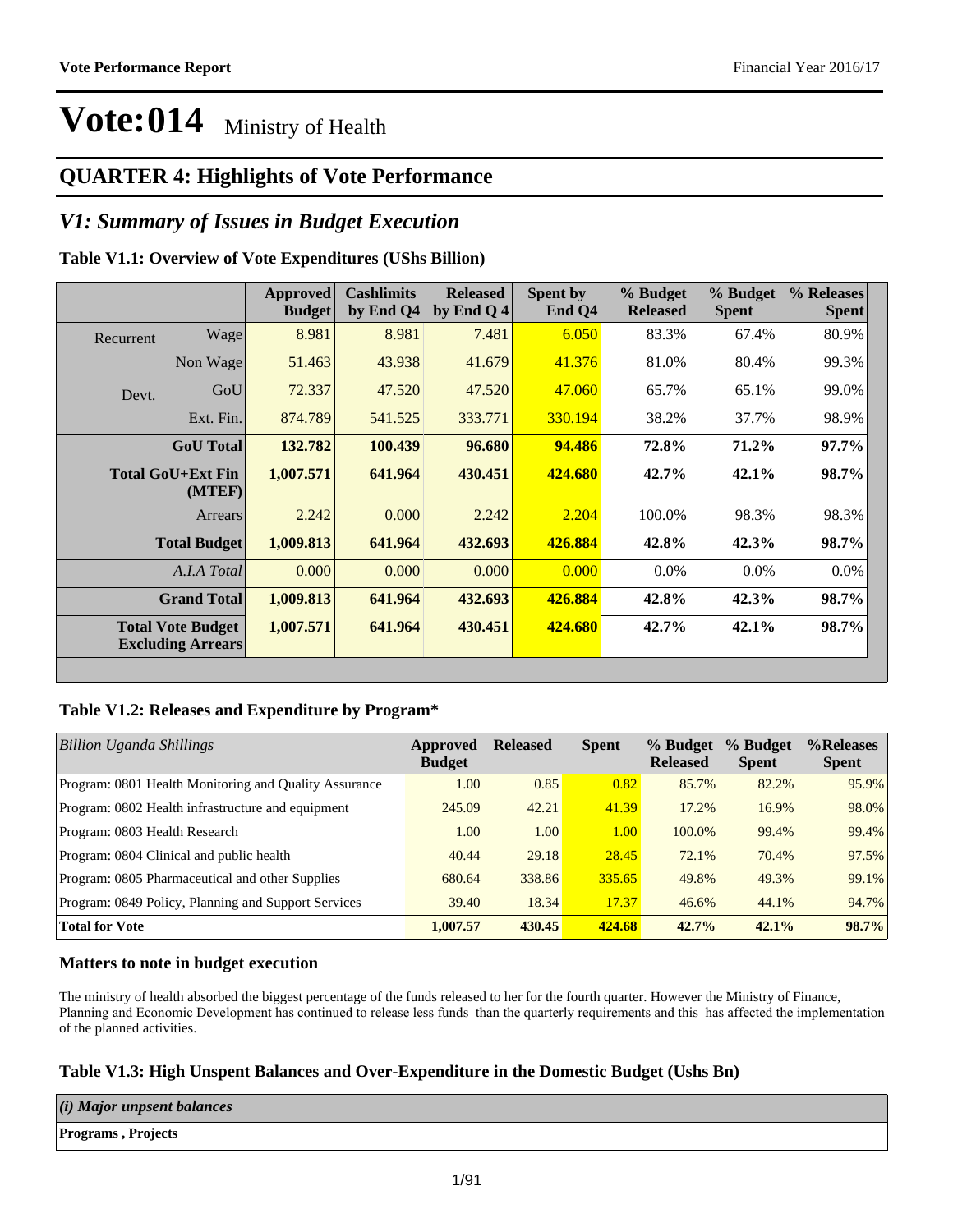|                                                  |                     | <b>Program 0801 Health Monitoring and Quality Assurance</b>                               |
|--------------------------------------------------|---------------------|-------------------------------------------------------------------------------------------|
|                                                  | $0.005$ Bn Shs      | SubProgram/Project :03 Quality Assurance                                                  |
|                                                  |                     | Reason: Funds returned to the consolidated fund                                           |
| <b>Items</b>                                     |                     |                                                                                           |
| 1,493,656.000 UShs                               |                     | 227002 Travel abroad                                                                      |
|                                                  |                     | Reason: Funds requested but not able to spend them due to closure of FY spending deadline |
| 1,163,000.000 UShs                               |                     | 221009 Welfare and Entertainment                                                          |
|                                                  |                     | Reason: Funds requested but not able to spend them due to closure of FY spending deadline |
| 1,087,870.000 UShs                               |                     | 211103 Allowances                                                                         |
|                                                  |                     | Reason: Funds requested but not able to spend them due to closure of FY spending deadline |
| 680,239.000 UShs                                 |                     | 228002 Maintenance - Vehicles                                                             |
|                                                  |                     | Reason: Funds requested but not able to spend them due to closure of FY spending deadline |
| 461,130.000 UShs                                 |                     | 227001 Travel inland                                                                      |
|                                                  |                     | Reason: Funds requested but not able to spend them due to closure of FY spending deadline |
| Program 0802 Health infrastructure and equipment |                     |                                                                                           |
|                                                  | <b>0.155 Bn Shs</b> | SubProgram/Project:0216 District Infrastructure Support Programme                         |
|                                                  |                     | Reason: Balance on item                                                                   |
| Items                                            |                     |                                                                                           |
| 152,845,784.000 UShs                             |                     | 228003 Maintenance - Machinery, Equipment & Furniture                                     |
|                                                  |                     | Reason: late submission of request for funds                                              |
| 2,104,000.000 UShs                               |                     | 227001 Travel inland                                                                      |
|                                                  |                     | Reason: Negligible funds                                                                  |
|                                                  | 0.051 Bn Shs        | SubProgram/Project: 1027 Insitutional Support to MoH                                      |
|                                                  |                     | Reason: balance on item                                                                   |
| Items                                            |                     |                                                                                           |
| 48,689,552.000 UShs                              |                     | 211102 Contract Staff Salaries (Incl. Casuals, Temporary)                                 |
|                                                  |                     | Reason: Balances on item on account of end of contract for some contracts staff           |
| 568,300.000 UShs                                 |                     | 312203 Furniture & Fixtures                                                               |
|                                                  |                     | Reason: late submission of request                                                        |
| 449,020.000 UShs                                 |                     | 228002 Maintenance - Vehicles                                                             |
|                                                  |                     | Reason: balance on item                                                                   |
| 417,191.000 UShs                                 |                     | 312202 Machinery and Equipment                                                            |
|                                                  |                     | Reason: balances on item                                                                  |
| 357,840.000 UShs                                 |                     | 312201 Transport Equipment                                                                |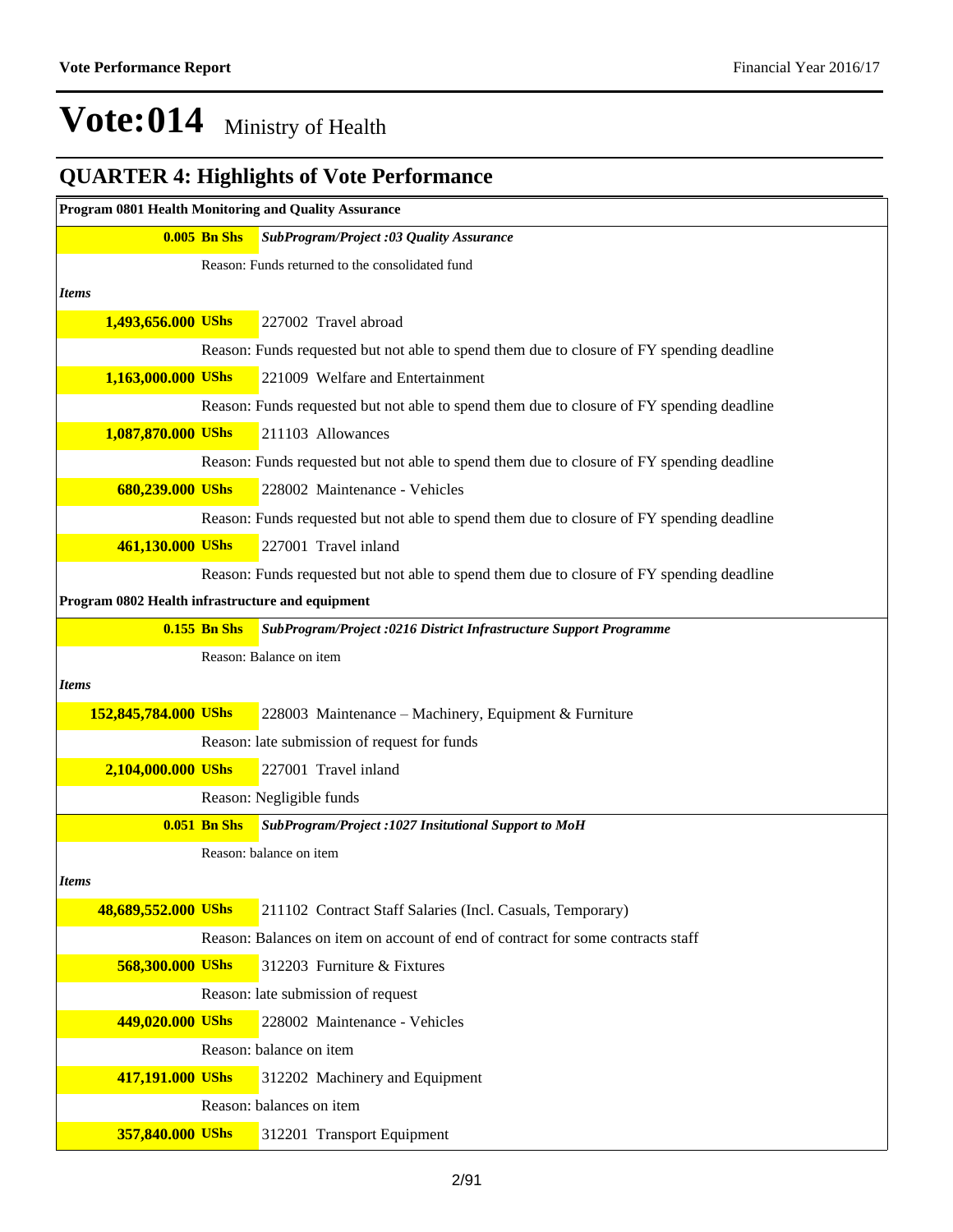|              |                     |                     | Reason: balances on item                                                                                               |
|--------------|---------------------|---------------------|------------------------------------------------------------------------------------------------------------------------|
|              |                     | <b>0.000 Bn Shs</b> | SubProgram/Project: 1123 Health Systems Strengthening                                                                  |
|              |                     | Reason: negligible  |                                                                                                                        |
| <b>Items</b> |                     |                     |                                                                                                                        |
|              | 77,148.000 UShs     |                     | 211103 Allowances                                                                                                      |
|              |                     |                     | Reason: negligible                                                                                                     |
|              |                     | <b>0.000 Bn Shs</b> | SubProgram/Project :1185 Italian Support to HSSP and PRDP                                                              |
|              |                     | Reason: Negligible  |                                                                                                                        |
| <b>Items</b> |                     |                     |                                                                                                                        |
|              | <b>700.000 UShs</b> |                     | 227001 Travel inland                                                                                                   |
|              |                     |                     | Reason: Negligible                                                                                                     |
|              |                     | $0.015$ Bn Shs      | SubProgram/Project :1187 Support to Mulago Hospital Rehabilitation                                                     |
|              |                     |                     | Reason: Inadequate funds                                                                                               |
| <b>Items</b> |                     |                     |                                                                                                                        |
|              | 7,617,657.000 UShs  |                     | 212201 Social Security Contributions                                                                                   |
|              |                     | Reason:             |                                                                                                                        |
|              | 5,819,973.000 UShs  | Negligible          | 211102 Contract Staff Salaries (Incl. Casuals, Temporary)                                                              |
|              |                     |                     | Reason: Negligible                                                                                                     |
|              | 1,324,200.000 UShs  |                     | 221009 Welfare and Entertainment                                                                                       |
|              |                     |                     | Reason: Negligible                                                                                                     |
|              | 27,627.000 UShs     |                     | 211103 Allowances                                                                                                      |
|              |                     |                     | Reason: Negligible                                                                                                     |
|              | <b>40.000 UShs</b>  |                     | 228002 Maintenance - Vehicles                                                                                          |
|              |                     |                     | Reason: Negligible                                                                                                     |
|              |                     |                     | <b>0.037 Bn Shs</b> SubProgram/Project :1315 Construction of Specialised Neonatal and Maternal Unit in Mulago Hospital |
|              |                     |                     | Reason: Late initiation process for the request                                                                        |
| <b>Items</b> |                     |                     |                                                                                                                        |
|              | 19,697,983.000 UShs |                     | 212101 Social Security Contributions                                                                                   |
|              |                     |                     | Reason: Late initiation process for the request                                                                        |
|              | 8,624,712.000 UShs  |                     | 227002 Travel abroad                                                                                                   |
|              |                     |                     | Reason: Funds release under this item were not sufficient to cater for the planned travel                              |
|              | 4,906,440.000 UShs  |                     | 312101 Non-Residential Buildings                                                                                       |
|              |                     |                     | Reason: These funds were meant for VAT which was processed and the LPO had not yet been printed by the                 |
|              |                     | reporting date      |                                                                                                                        |
|              | 3,979,999.000 UShs  |                     | 228002 Maintenance - Vehicles<br>3/91                                                                                  |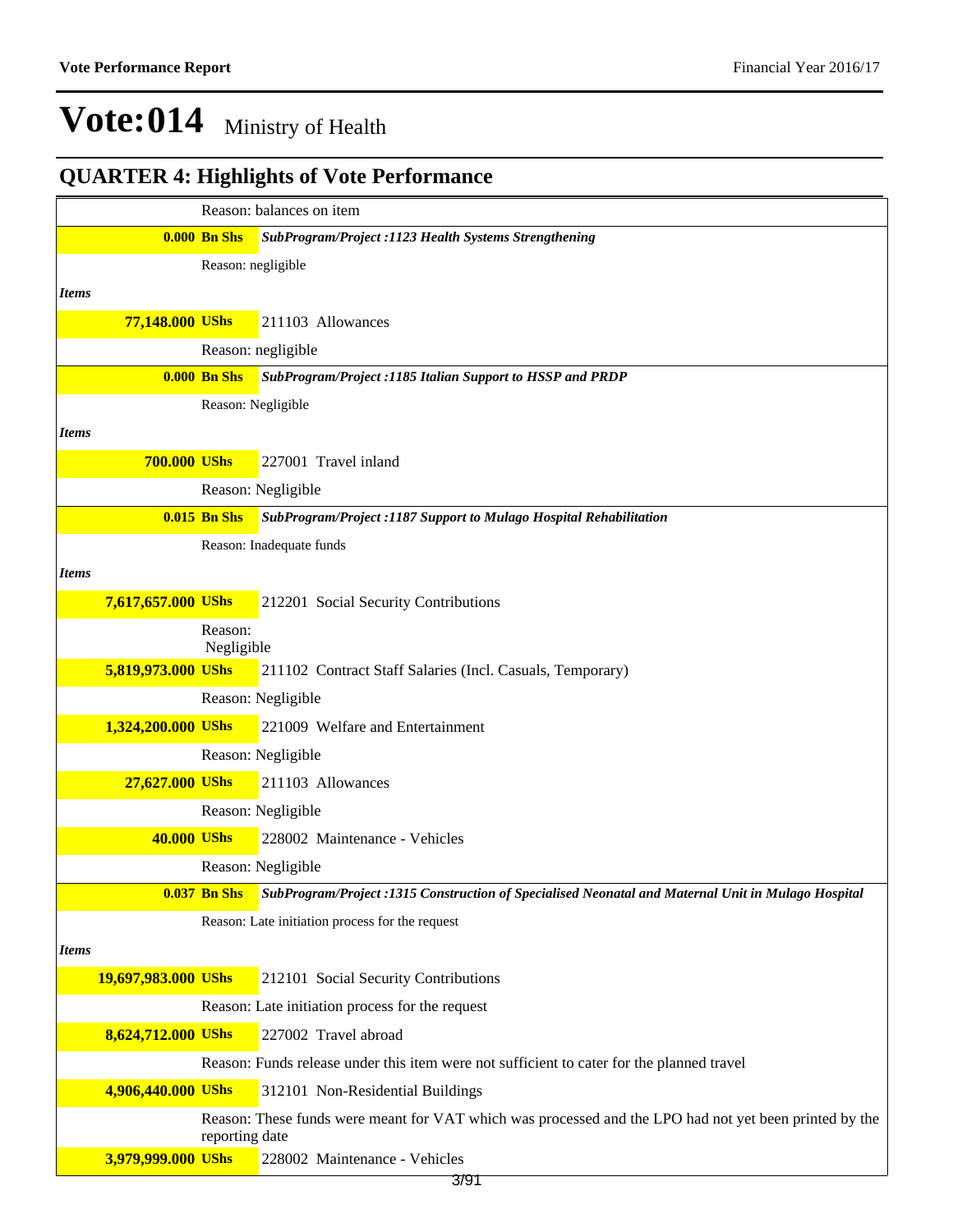|                                         |                     | <b>QUARTER 4: Highlights of Vote Performance</b>                                                                               |
|-----------------------------------------|---------------------|--------------------------------------------------------------------------------------------------------------------------------|
|                                         |                     | Reason: Late initiation process for the request                                                                                |
| 275,377.000 UShs                        |                     | 211102 Contract Staff Salaries (Incl. Casuals, Temporary)                                                                      |
|                                         |                     | Reason: Late initiation process for the request                                                                                |
|                                         | <b>0.028 Bn Shs</b> | SubProgram/Project: 1344 Renovation and Equiping of Kayunga and Yumbe General Hospitals                                        |
|                                         | completed.          | Reason: Advertisements for medical equipment and hospital furniture were not done because bid documents were not               |
| <i>Items</i>                            |                     |                                                                                                                                |
| 12,612,660.000 UShs                     |                     | 227002 Travel abroad                                                                                                           |
|                                         | time.               | Reason: Activity for staff training not undertaken as it coincided with review of consultant's reports at that                 |
| 10,970,894.000 UShs                     |                     | 211102 Contract Staff Salaries (Incl. Casuals, Temporary)                                                                      |
|                                         |                     | Reason: Delays in recruitment of project administrator, secretary and driver.                                                  |
| 4,106,000.000 UShs                      |                     | 221001 Advertising and Public Relations                                                                                        |
|                                         |                     | Reason: Advertisements for medical equipment and hospital furniture were not done because bid documents<br>were not completed. |
| 13,650.000 UShs                         |                     | 222002 Postage and Courier                                                                                                     |
|                                         |                     | Reason: Activity undertaken was slightly cheaper than planned.                                                                 |
| <b>1.000 UShs</b>                       |                     | 312101 Non-Residential Buildings                                                                                               |
|                                         |                     | Reason: None (rounding off difference).                                                                                        |
| <b>1.000 UShs</b>                       |                     | 312201 Transport Equipment                                                                                                     |
|                                         | Reason:             |                                                                                                                                |
| Program 0803 Health Research            |                     |                                                                                                                                |
|                                         | <b>0.006 Bn Shs</b> | <b>SubProgram/Project :04 Research Institutions</b>                                                                            |
|                                         |                     | Reason: Funds requested but not able to spend them due to closure of FY spending deadline                                      |
| <i>Items</i>                            |                     |                                                                                                                                |
| 5,696,563.000 UShs                      |                     | 263104 Transfers to other govt. Units (Current)                                                                                |
|                                         |                     | Reason: Funds requested but not able to spend them due to closure of FY spending deadline                                      |
| Program 0804 Clinical and public health |                     |                                                                                                                                |
|                                         | <b>0.001 Bn Shs</b> | <b>SubProgram/Project :06 Community Health</b>                                                                                 |
|                                         |                     | Reason: delay in procurement process                                                                                           |
| Items                                   |                     |                                                                                                                                |
| 7,303,499.000 UShs                      |                     | 228002 Maintenance - Vehicles                                                                                                  |
|                                         |                     | Reason: delay in procurement process                                                                                           |
| 352,697.000 UShs                        |                     | 221011 Printing, Stationery, Photocopying and Binding                                                                          |
|                                         |                     | Reason: delay in procurement process                                                                                           |
| 252,630.000 UShs                        |                     | 221002 Workshops and Seminars                                                                                                  |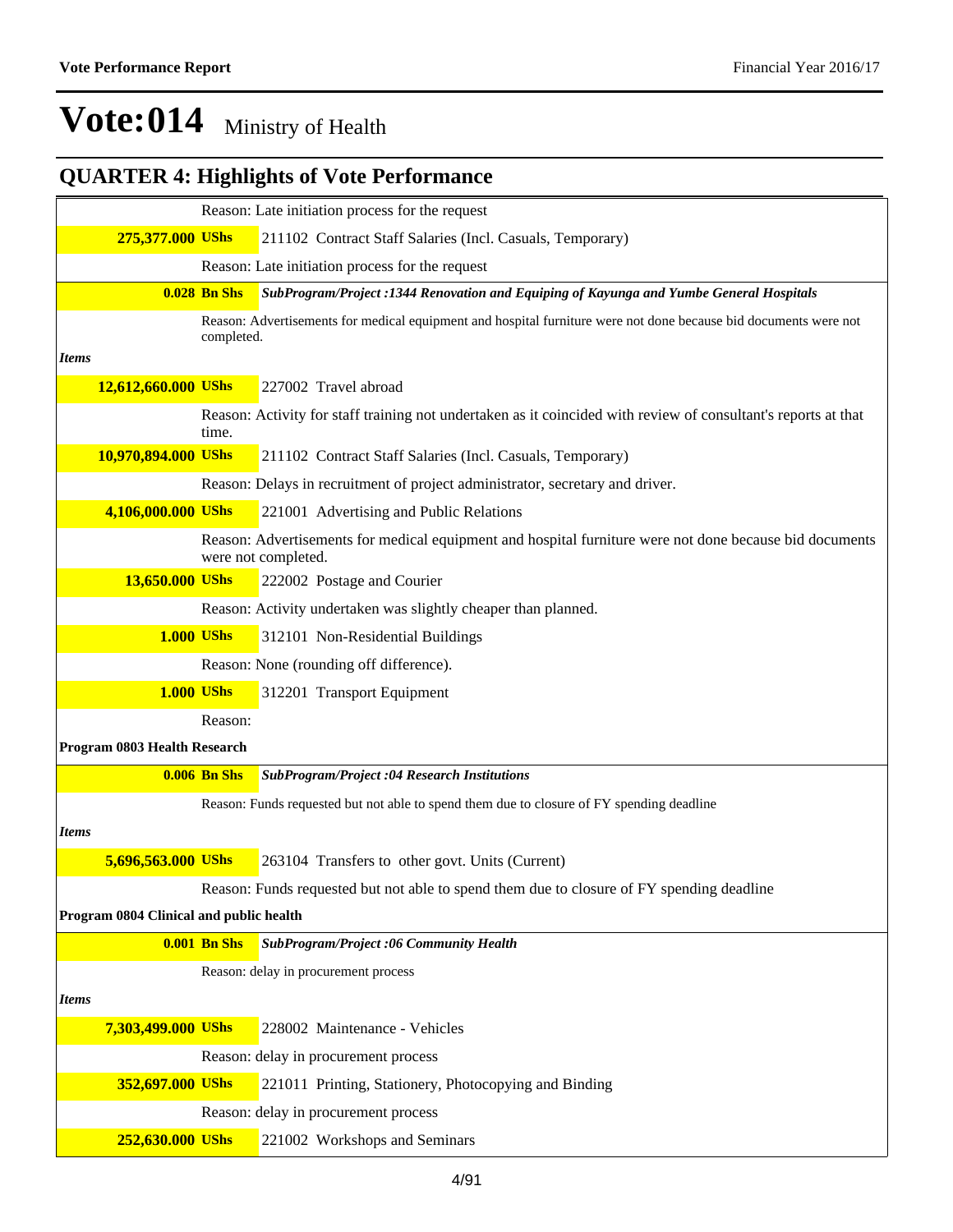|              |                     |                     | Reason: delay in procurement process                     |
|--------------|---------------------|---------------------|----------------------------------------------------------|
|              | 136,389.000 UShs    |                     | 221009 Welfare and Entertainment                         |
|              |                     |                     | Reason: delay in procurement process                     |
|              |                     | <b>0.010 Bn Shs</b> | <b>SubProgram/Project :07 Clinical Services</b>          |
|              |                     |                     | Reason: Balances on procurement                          |
| <b>Items</b> |                     |                     |                                                          |
|              | 3,300,430.000 UShs  |                     | 224001 Medical and Agricultural supplies                 |
|              |                     |                     | Reason: Balances on procurement                          |
|              | 2,051,259.000 UShs  |                     | 228002 Maintenance - Vehicles                            |
|              |                     |                     | Reason: Balances on procurement                          |
|              | 1,428,563.000 UShs  |                     | 228003 Maintenance - Machinery, Equipment & Furniture    |
|              |                     |                     | Reason: Balances on procurement                          |
|              | 1,129,560.000 UShs  |                     | 221001 Advertising and Public Relations                  |
|              |                     |                     | Reason: Balances on procurement                          |
|              | 814,809.000 UShs    |                     | 211103 Allowances                                        |
|              |                     | Reason: NA          |                                                          |
|              |                     | <b>0.029 Bn Shs</b> | <b>SubProgram/Project :08 National Disease Control</b>   |
|              |                     |                     | Reason: Late submission of requests                      |
| <b>Items</b> |                     |                     |                                                          |
|              | 11,200,000.000 UShs |                     | 221001 Advertising and Public Relations                  |
|              |                     |                     | Reason: No loose minute by responsible officer           |
|              | 6,004,676.000 UShs  |                     | 227002 Travel abroad                                     |
|              |                     |                     | Reason: Delayed clearance by authorities                 |
|              | 2,350,352.000 UShs  |                     | 221012 Small Office Equipment                            |
|              |                     |                     | Reason: delayed procurement                              |
|              | 2,256,500.000 UShs  |                     | 225002 Consultancy Services-Long-term                    |
|              |                     |                     | Reason: delayed procurement for the consultancy services |
|              | 1,246,182.000 UShs  |                     | 211103 Allowances                                        |
|              |                     |                     | Reason: late submission of the loose minute.             |
|              |                     | <b>0.005 Bn Shs</b> | <b>SubProgram/Project :09 Shared National Services</b>   |
|              |                     |                     | Reason: negligible balances on items                     |
| <b>Items</b> |                     |                     |                                                          |
|              | 1,911,600.000 UShs  |                     | 227001 Travel inland                                     |
|              |                     |                     | Reason: negligible balances on items                     |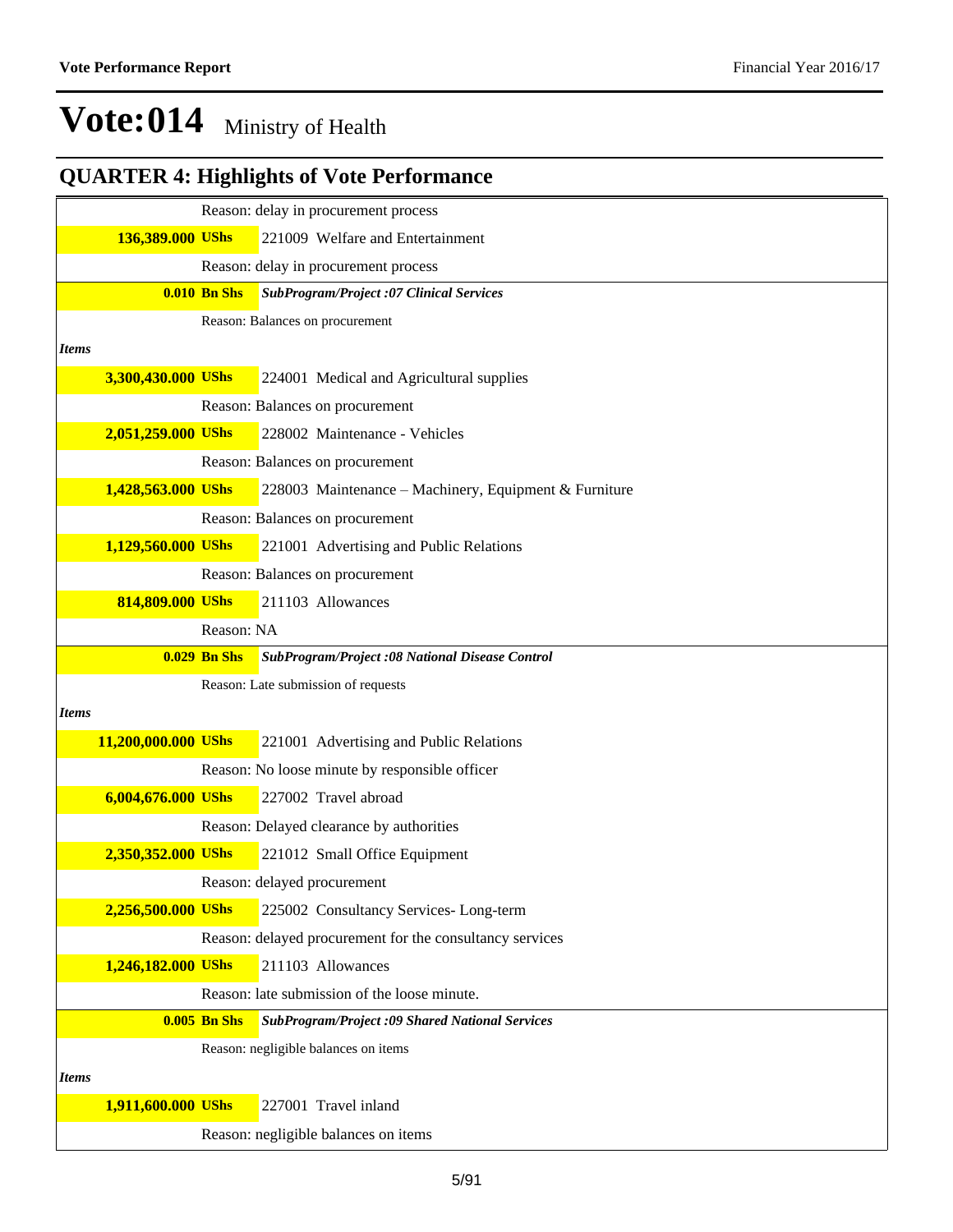| 1,585,900.000 UShs                             |                     |                                                                                        |
|------------------------------------------------|---------------------|----------------------------------------------------------------------------------------|
|                                                |                     | 221012 Small Office Equipment                                                          |
|                                                |                     | Reason: negligible balances on items                                                   |
| 523,824.000 UShs                               |                     | 221002 Workshops and Seminars                                                          |
|                                                |                     | Reason: negligible balances on items                                                   |
| 370,000.000 UShs                               |                     | 211103 Allowances                                                                      |
|                                                |                     | Reason: negligible balances on items                                                   |
| 123,400.000 UShs                               |                     | 228002 Maintenance - Vehicles                                                          |
|                                                |                     | Reason: negligible balances on items                                                   |
|                                                | <b>0.003 Bn Shs</b> | <b>SubProgram/Project :11 Nursing Services</b>                                         |
|                                                |                     | Reason: Slow procurement process                                                       |
| <b>Items</b>                                   |                     |                                                                                        |
| 2,500,000.000 UShs                             |                     | 221012 Small Office Equipment                                                          |
|                                                |                     | Reason: Slow procurement process                                                       |
| 100,000.000 UShs                               |                     | 222001 Telecommunications                                                              |
|                                                | Reason: NA          |                                                                                        |
| 85,000.000 UShs                                |                     | 221011 Printing, Stationery, Photocopying and Binding                                  |
|                                                | Reason: NA          |                                                                                        |
| 32,500.000 UShs                                |                     | 227001 Travel inland                                                                   |
|                                                | Reason: NA          |                                                                                        |
|                                                | $0.000$ Bn Shs      | SubProgram/Project :1413 East Africa Public Health Laboratory Network Project Phase II |
|                                                | Reason:             |                                                                                        |
| <b>Items</b>                                   |                     |                                                                                        |
| 353,335.000 UShs                               |                     | 211103 Allowances                                                                      |
|                                                | Reason:             |                                                                                        |
| Program 0805 Pharmaceutical and other Supplies |                     |                                                                                        |
|                                                | 0.175 Bn Shs        | SubProgram/Project :0220 Global Fund for AIDS, TB and Malaria                          |
|                                                |                     | Reason: Funds meant for medicine ware house construction not paid out                  |
| <i>Items</i>                                   |                     |                                                                                        |
| 94,881,431.000 UShs                            |                     | 211102 Contract Staff Salaries (Incl. Casuals, Temporary)                              |
|                                                |                     | Reason: Balance on item due to end of contracts for some staff                         |
| 44,786,450.000 UShs                            |                     | 213004 Gratuity Expenses                                                               |
|                                                |                     | Reason: Funds for gratuity to be paid in next FY                                       |
| 16,000,000.000 UShs                            |                     | 224005 Uniforms, Beddings and Protective Gear                                          |
|                                                |                     |                                                                                        |
|                                                |                     | Reason: Not procured                                                                   |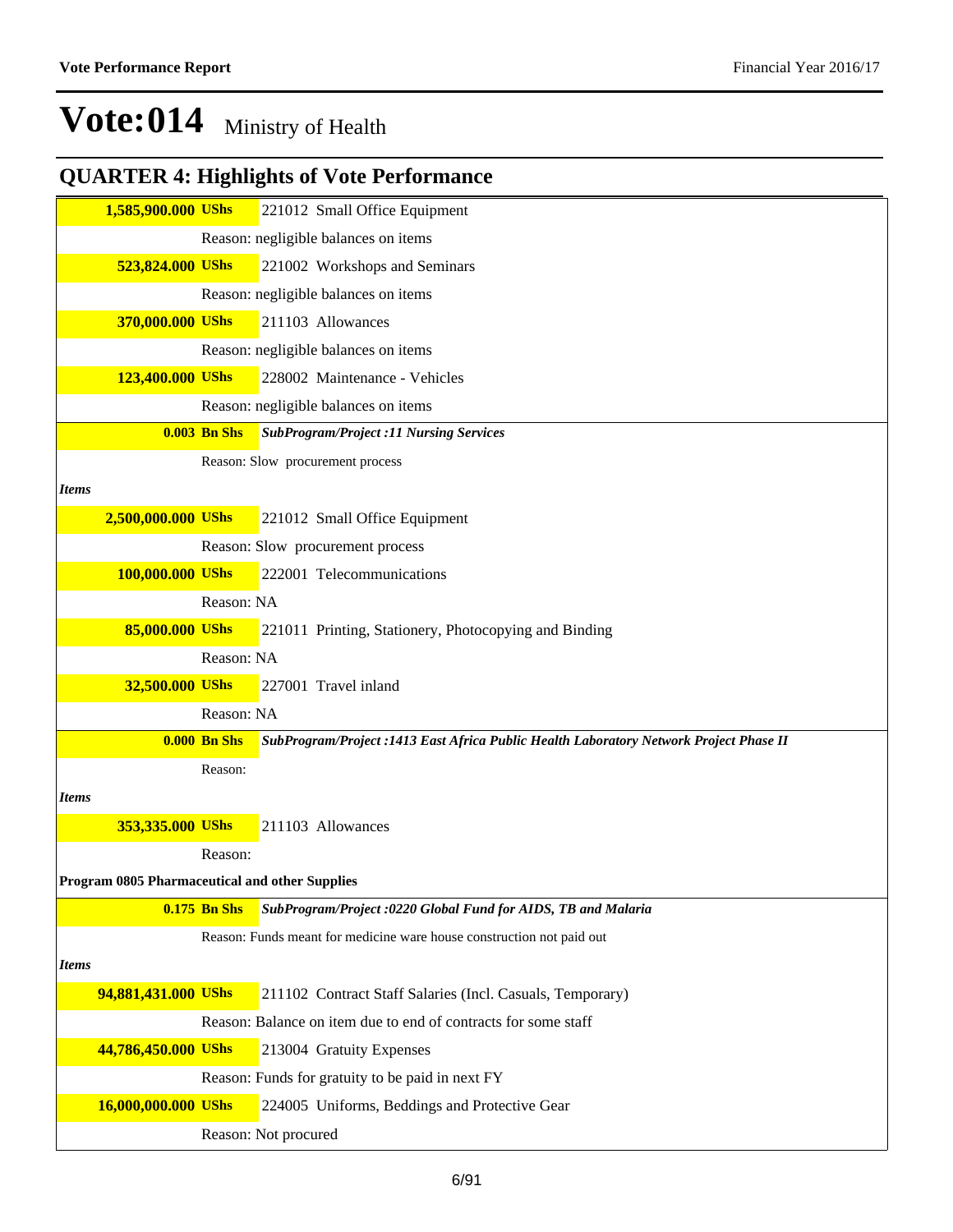|                                                    |                     | <b>QUARTER 4: Highlights of Vote Performance</b>       |
|----------------------------------------------------|---------------------|--------------------------------------------------------|
| 5,562,000.000 UShs                                 |                     | 228003 Maintenance – Machinery, Equipment & Furniture  |
|                                                    |                     | Reason: Balance on item                                |
| 4,864,707.000 UShs                                 |                     | 225001 Consultancy Services- Short term                |
|                                                    |                     | Reason: balance on item                                |
|                                                    | <b>0.000 Bn Shs</b> | <b>SubProgram/Project :1141 Gavi Vaccines and HSSP</b> |
|                                                    | Reason: Negligible  |                                                        |
| <b>Items</b>                                       |                     |                                                        |
| 5,535.000 UShs                                     |                     | 227001 Travel inland                                   |
|                                                    |                     | Reason: Negligible                                     |
| Program 0849 Policy, Planning and Support Services |                     |                                                        |
|                                                    | <b>0.232 Bn Shs</b> | <b>SubProgram/Project :01 Headquarters</b>             |
|                                                    |                     | Reason: Delay in procurement process                   |
| <b>Items</b>                                       |                     |                                                        |
| 306,885,453.000 UShs                               |                     | 212102 Pension for General Civil Service               |
|                                                    |                     | Reason: Balances on pension payments                   |
| 6,678,037.000 UShs                                 |                     | 227002 Travel abroad                                   |
|                                                    |                     | Reason: Delay in submission of request                 |
| 883,220.000 UShs                                   |                     | 228002 Maintenance - Vehicles                          |
|                                                    | Reason: na          |                                                        |
| 514,211.000 UShs                                   |                     | 222002 Postage and Courier                             |
|                                                    | Reason: na          |                                                        |
| 453,398.000 UShs                                   |                     | 263204 Transfers to other govt. Units (Capital)        |
|                                                    | Reason: na          |                                                        |
|                                                    | <b>0.008 Bn Shs</b> | <b>SubProgram/Project :02 Planning</b>                 |
|                                                    |                     | Reason: Late request for funds                         |
| <b>Items</b>                                       |                     |                                                        |
| 2,300,000.000 UShs                                 |                     | 221001 Advertising and Public Relations                |
|                                                    |                     | Reason: Late request for funds                         |
| 1,319,075.000 UShs                                 |                     | 213002 Incapacity, death benefits and funeral expenses |
|                                                    |                     | Reason: Late request for funds                         |
| 875,283.000 UShs                                   |                     | 222001 Telecommunications                              |
|                                                    |                     | Reason: Late request for funds                         |
| 843,777.000 UShs                                   |                     | 221011 Printing, Stationery, Photocopying and Binding  |
|                                                    |                     | Reason: Late request for funds                         |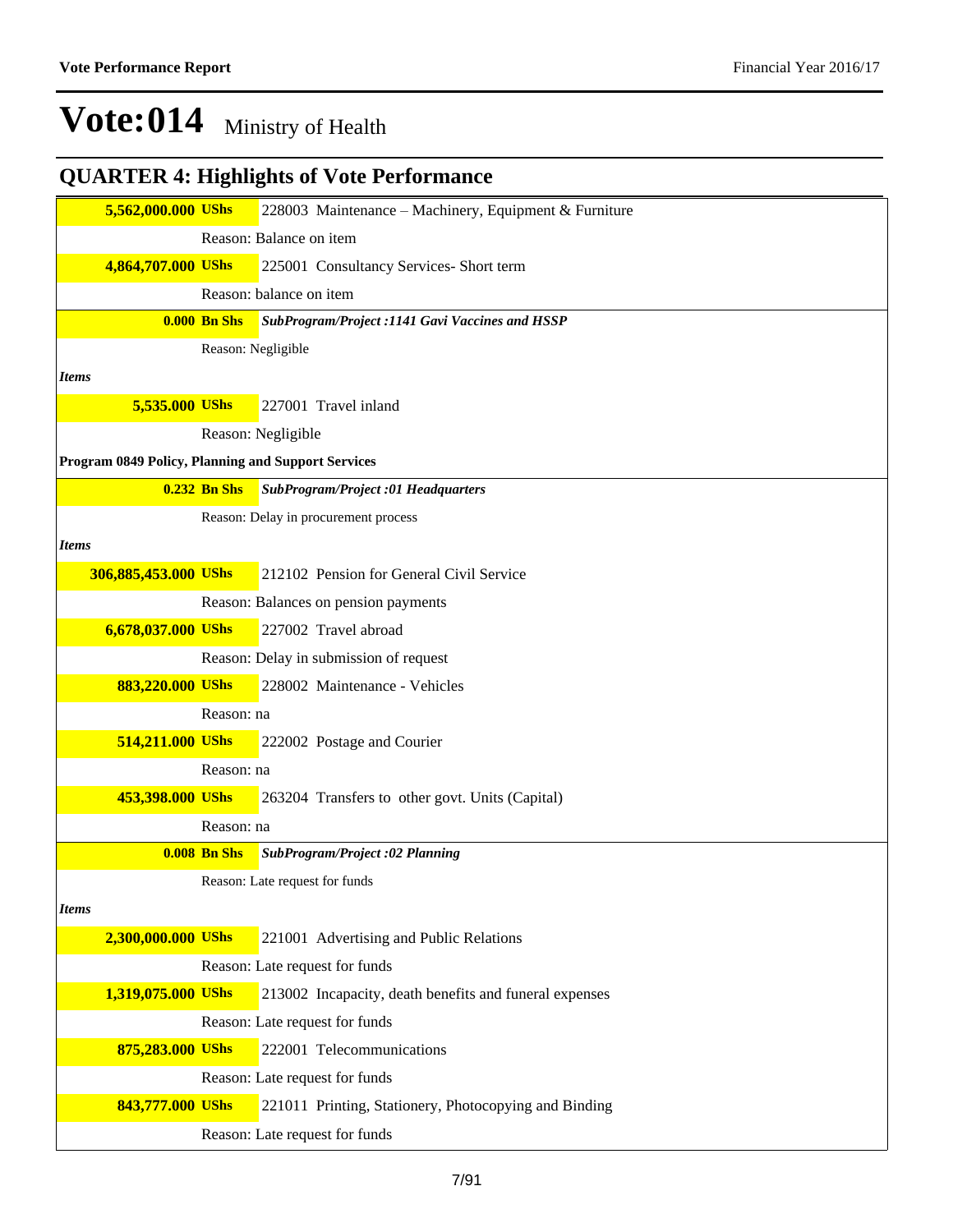## **QUARTER 4: Highlights of Vote Performance**

|              | 563,462.000 UShs   |                     | 211103 Allowances                                                         |
|--------------|--------------------|---------------------|---------------------------------------------------------------------------|
|              |                    |                     | Reason: Late request for funds                                            |
|              |                    | <b>0.002 Bn Shs</b> | SubProgram/Project : 10 Internal Audit Department                         |
|              |                    |                     | Reason: Balances on budget                                                |
| <b>Items</b> |                    |                     |                                                                           |
|              | 2,000,001.000 UShs |                     | 221011 Printing, Stationery, Photocopying and Binding                     |
|              |                    |                     | Reason: Consolidated procurement of stationery delayed the entire process |
|              | 18,300.000 UShs    |                     | 211103 Allowances                                                         |
|              |                    |                     | Reason: negligible                                                        |
|              | 800.000 UShs       |                     | 221010 Special Meals and Drinks                                           |
|              |                    |                     | Reason: negligible                                                        |
|              |                    | <b>0.003 Bn Shs</b> | SubProgram/Project :12 Human Resource Management Department               |
|              |                    |                     | Reason: Delay in initiating the requests for funds                        |
| <b>Items</b> |                    |                     |                                                                           |
|              | 739,860.000 UShs   |                     | 228002 Maintenance - Vehicles                                             |
|              |                    |                     | Reason: Funds too little to be absorbed under the item                    |
|              | 700,000.000 UShs   |                     | 222003 Information and communications technology (ICT)                    |
|              |                    |                     | Reason: Delay in initiating the requests for funds                        |
|              | 560,000.000 UShs   |                     | 222001 Telecommunications                                                 |
|              |                    |                     | Reason: Delay in initiating the requests for funds                        |
|              | 520,000.000 UShs   |                     | 221002 Workshops and Seminars                                             |
|              |                    |                     | Reason: Delay in initiating the requests for funds                        |
|              | 477,000.000 UShs   |                     | 221003 Staff Training                                                     |
|              |                    |                     | Reason: Delay in initiating the requests for funds                        |
|              |                    |                     | (ii) Expenditures in excess of the original approved budget               |

### *V2: Performance Highlights*

### **Table V2.1: Key Vote Output Indicators and Expenditures\***

| <i>Vote, Vote Function</i><br><b>Key Output</b>           | <b>Approved Budget and</b><br><b>Planned outputs</b> | <b>Cumulative Expenditure</b><br>and Performance                                                                                                                                    | <b>Status and Reasons for</b><br>any Variation from Plans        |  |  |  |  |  |  |
|-----------------------------------------------------------|------------------------------------------------------|-------------------------------------------------------------------------------------------------------------------------------------------------------------------------------------|------------------------------------------------------------------|--|--|--|--|--|--|
| Programme: 0801 Health Monitoring and Quality Assurance   |                                                      |                                                                                                                                                                                     |                                                                  |  |  |  |  |  |  |
| Output: 080101 Sector performance monitored and evaluated |                                                      |                                                                                                                                                                                     |                                                                  |  |  |  |  |  |  |
| Description of Performance:                               |                                                      | 12 Senior Management<br>Committee meetings, Review of<br>implementation of the MoH work- intra health<br>plan for the 3rd quarter was<br>conducted and report disseminated<br>270.1 | The MOH performance reviews<br>were undertaken with support from |  |  |  |  |  |  |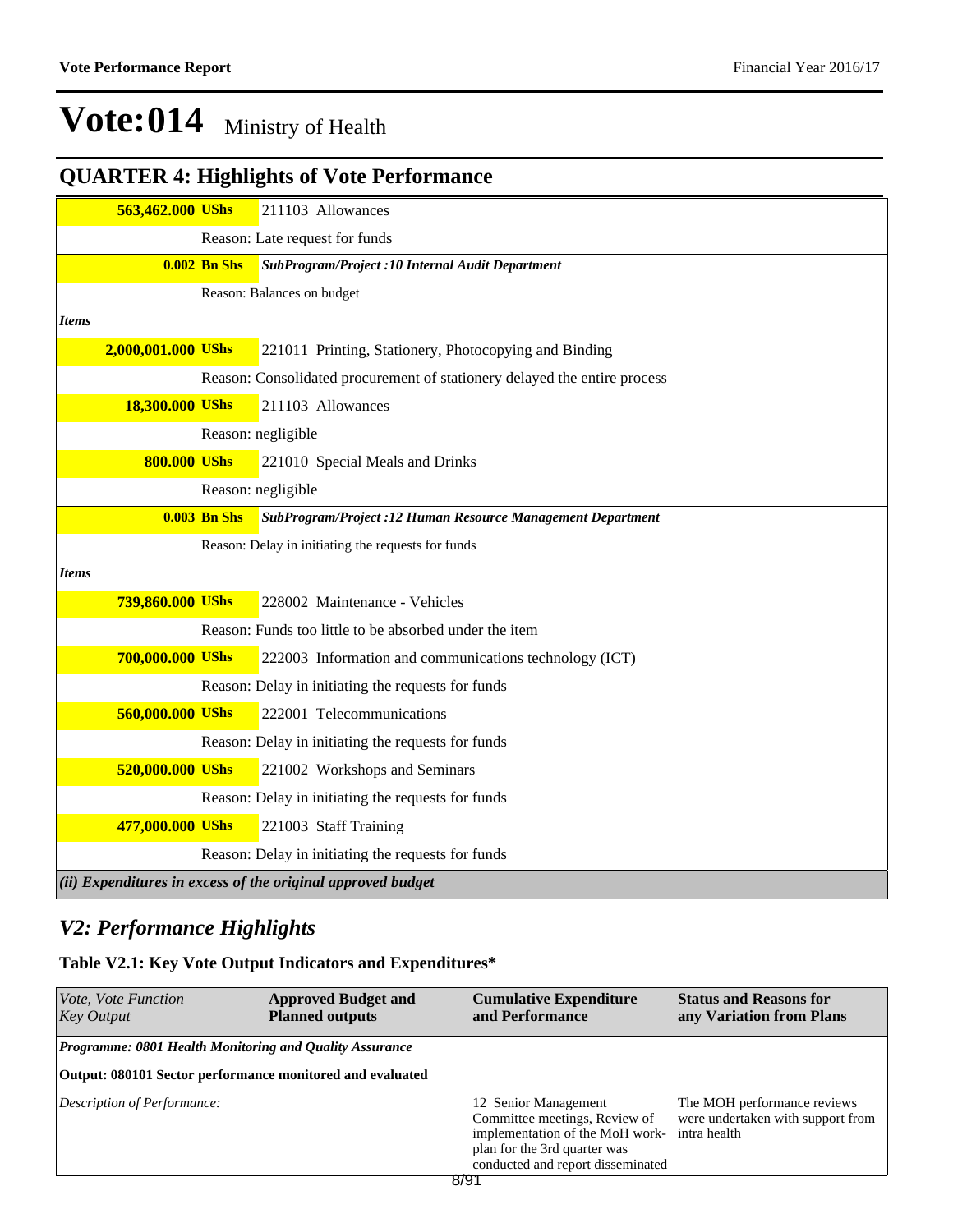| Performance Indicators:<br>Output: 080103 Support supervision provided to Local Governments and referral hospitals<br>Description of Performance: | Output Cost: UShs Bn:<br>2 Support supervision visits per<br>district conducted                                                                                                          | 0.287 UShs Bn:                                                                                                                                                                                                                                                                                                                       |                                                                                                                             |       |
|---------------------------------------------------------------------------------------------------------------------------------------------------|------------------------------------------------------------------------------------------------------------------------------------------------------------------------------------------|--------------------------------------------------------------------------------------------------------------------------------------------------------------------------------------------------------------------------------------------------------------------------------------------------------------------------------------|-----------------------------------------------------------------------------------------------------------------------------|-------|
|                                                                                                                                                   |                                                                                                                                                                                          |                                                                                                                                                                                                                                                                                                                                      |                                                                                                                             |       |
|                                                                                                                                                   |                                                                                                                                                                                          |                                                                                                                                                                                                                                                                                                                                      | 0.232 % Budget Spent:                                                                                                       | 80.8% |
|                                                                                                                                                   |                                                                                                                                                                                          |                                                                                                                                                                                                                                                                                                                                      |                                                                                                                             |       |
|                                                                                                                                                   |                                                                                                                                                                                          | 3 Quarterly Support supervision<br>visits per district conducted to<br>selected, Quality Improvement<br>support supervision visits<br>conducted to 45 district and report<br>was shared with senior<br>management committee for follow-<br>up and action, Health Facility<br>Quality of care assessment<br>monitored in 56 districts | Inadequate funds to undertake<br>monitoring in all the districts in the<br>country                                          |       |
| Performance Indicators:                                                                                                                           |                                                                                                                                                                                          |                                                                                                                                                                                                                                                                                                                                      |                                                                                                                             |       |
|                                                                                                                                                   | Output Cost: UShs Bn:                                                                                                                                                                    | 0.455 UShs Bn:                                                                                                                                                                                                                                                                                                                       | 0.363 % Budget Spent:                                                                                                       | 79.9% |
| Output: 080104 Standards and guidelines developed                                                                                                 |                                                                                                                                                                                          |                                                                                                                                                                                                                                                                                                                                      |                                                                                                                             |       |
| Description of Performance:                                                                                                                       | Disseminate Client and Patient<br>Safety policy Guidelines<br>Disseminate M&E Plan and<br>Indicators for the Health Sector<br>Development Plan to 50% of the<br>districts (56 districts) | Printed the 3,000 copies of the<br>National Infection prevention and<br>Control Guidelines. Printed 500<br>copies the Service delivery<br>standards by SURE project                                                                                                                                                                  | Guidelines printed with support<br>from donors                                                                              |       |
|                                                                                                                                                   | Disseminate Support Supervision<br>Guidelines<br>Dis                                                                                                                                     |                                                                                                                                                                                                                                                                                                                                      |                                                                                                                             |       |
| Performance Indicators:                                                                                                                           |                                                                                                                                                                                          |                                                                                                                                                                                                                                                                                                                                      |                                                                                                                             |       |
|                                                                                                                                                   | Output Cost: UShs Bn:                                                                                                                                                                    | 0.159 UShs Bn:                                                                                                                                                                                                                                                                                                                       | 0.128 % Budget Spent:                                                                                                       | 80.3% |
| <b>Program Cost:</b>                                                                                                                              | UShs Bn:                                                                                                                                                                                 | $0.997$ UShs Bn:                                                                                                                                                                                                                                                                                                                     | 0.723 % Budget Spent:                                                                                                       | 72.5% |
| Programme: 0802 Health infrastructure and equipment                                                                                               |                                                                                                                                                                                          |                                                                                                                                                                                                                                                                                                                                      |                                                                                                                             |       |
| Output: 080201 Monitoring, Supervision and Evaluation of Health Systems                                                                           |                                                                                                                                                                                          |                                                                                                                                                                                                                                                                                                                                      |                                                                                                                             |       |
| Description of Performance:                                                                                                                       |                                                                                                                                                                                          | Supervision of civil works for<br>Kawempe, Kirudu and Lower<br>Mulago Hospital are ongoing and<br>the supervision consultants issue<br>monthly supervision reports.<br>Monthly site meetings are also<br>held. 4 Quarterly supervision<br>reports submitted                                                                          | The MKCCAP project was given an<br>extension for 1 year to allow the<br>completion of works at the lower<br>mulago section. |       |
| Performance Indicators:                                                                                                                           |                                                                                                                                                                                          |                                                                                                                                                                                                                                                                                                                                      |                                                                                                                             |       |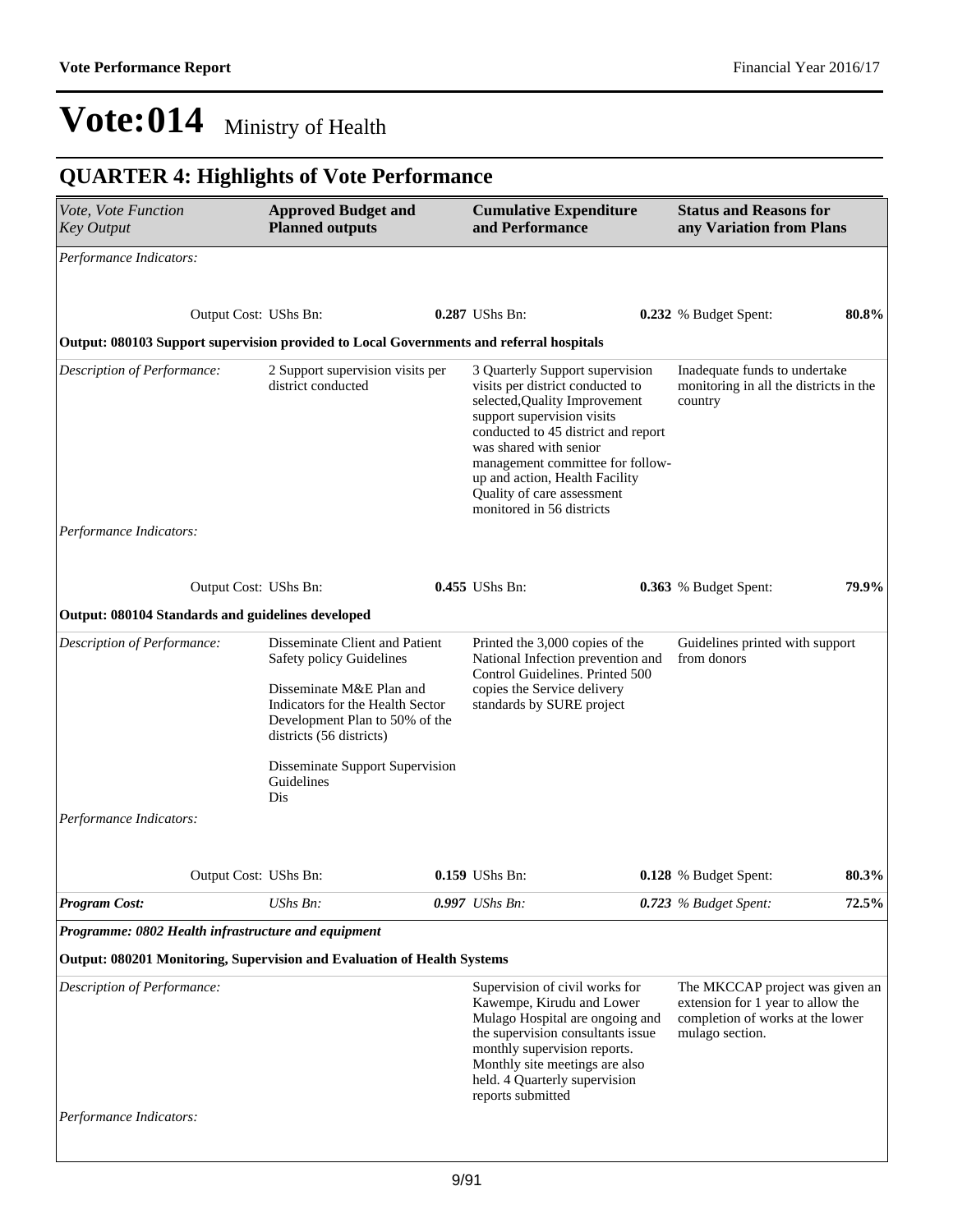| Vote, Vote Function<br><b>Key Output</b>                                                                  | <b>Approved Budget and</b><br><b>Planned outputs</b>                                                                                                                                                                                                      | <b>Cumulative Expenditure</b><br>and Performance                                                                                                                                                                                                                                                                                                                                                                                                                      | <b>Status and Reasons for</b><br>any Variation from Plans                                                           |         |
|-----------------------------------------------------------------------------------------------------------|-----------------------------------------------------------------------------------------------------------------------------------------------------------------------------------------------------------------------------------------------------------|-----------------------------------------------------------------------------------------------------------------------------------------------------------------------------------------------------------------------------------------------------------------------------------------------------------------------------------------------------------------------------------------------------------------------------------------------------------------------|---------------------------------------------------------------------------------------------------------------------|---------|
| Output Cost: UShs Bn:                                                                                     |                                                                                                                                                                                                                                                           | 26.821 UShs Bn:                                                                                                                                                                                                                                                                                                                                                                                                                                                       | 7.772 % Budget Spent:                                                                                               | 29.0%   |
| <b>Output: 080280 Hospital Construction/rehabilitation</b>                                                |                                                                                                                                                                                                                                                           |                                                                                                                                                                                                                                                                                                                                                                                                                                                                       |                                                                                                                     |         |
| Description of Performance:                                                                               |                                                                                                                                                                                                                                                           | Civil works for various projects<br>under the ministry of health are on<br>going i.e MKCCAP for lower<br>mulago 75%, kawempe<br>98%, kiruddu 98%, "construction of<br>neonatal hospital 80%                                                                                                                                                                                                                                                                           | MKCCAP project has been given an<br>extension for another year to<br>complete the project                           |         |
| Performance Indicators:                                                                                   |                                                                                                                                                                                                                                                           |                                                                                                                                                                                                                                                                                                                                                                                                                                                                       |                                                                                                                     |         |
| Number of hospitals constructed 2                                                                         |                                                                                                                                                                                                                                                           | 2                                                                                                                                                                                                                                                                                                                                                                                                                                                                     |                                                                                                                     |         |
| Number of hospitals renovated 15                                                                          |                                                                                                                                                                                                                                                           | 9                                                                                                                                                                                                                                                                                                                                                                                                                                                                     |                                                                                                                     |         |
| Output Cost: UShs Bn:                                                                                     |                                                                                                                                                                                                                                                           | 170.101 UShs Bn:                                                                                                                                                                                                                                                                                                                                                                                                                                                      | 20.450 % Budget Spent:                                                                                              | 12.0%   |
| Output: 080282 Staff houses construction and rehabilitation                                               |                                                                                                                                                                                                                                                           |                                                                                                                                                                                                                                                                                                                                                                                                                                                                       |                                                                                                                     |         |
| Description of Performance:                                                                               | Kapchorwa                                                                                                                                                                                                                                                 | Twenty staff houses constructed in 75% staff house construction in<br>Karamoja and another 4 houses in karamoja region under the italian<br>support project Completed                                                                                                                                                                                                                                                                                                 | The Italians have not disbursed<br>funds for the project leading<br>demobilization of machines by the<br>contractor |         |
| Performance Indicators:                                                                                   |                                                                                                                                                                                                                                                           |                                                                                                                                                                                                                                                                                                                                                                                                                                                                       |                                                                                                                     |         |
| Output Cost: UShs Bn:                                                                                     |                                                                                                                                                                                                                                                           | 5.420 UShs Bn:                                                                                                                                                                                                                                                                                                                                                                                                                                                        | <b>0.000</b> % Budget Spent:                                                                                        | $0.0\%$ |
| <b>Program Cost:</b>                                                                                      | UShs Bn:                                                                                                                                                                                                                                                  | 245.086 UShs Bn:                                                                                                                                                                                                                                                                                                                                                                                                                                                      | 28.222 % Budget Spent:                                                                                              | 11.5%   |
| Programme: 0804 Clinical and public health                                                                |                                                                                                                                                                                                                                                           |                                                                                                                                                                                                                                                                                                                                                                                                                                                                       |                                                                                                                     |         |
| Output: 080401 Community health services provided (control of communicable and non communicable diseases) |                                                                                                                                                                                                                                                           |                                                                                                                                                                                                                                                                                                                                                                                                                                                                       |                                                                                                                     |         |
| Description of Performance:                                                                               | The communicable diseases of<br>major public health importance<br>include HIV/AIDs, malaria,<br>meningitis, TB, neonatal sepsis,<br>diarrheal, syphilis and measles. In<br>FY 2016/17, the Ministry will<br>count 500 cell/ul and below, imple prevention | Meeting held with Nebbi and<br>Namayingo<br>district teams including secretaries<br>for<br>social services and water officers<br>to<br>scale up access to ART for all CD4 develop action plan for cholera<br>Social mobilization for cholera<br>prevention and control in West<br>Nile<br>region<br>A national meeting was held, over<br>80<br>stakeholders and all key sectors<br>(OPM,<br>MWE, MOES, LG, KCCA) and<br>DP<br>(WHO, UNICEF, URC, MSF)<br>participated | Inadequate funds to implement<br>quarterly activiies                                                                |         |
| Performance Indicators:                                                                                   |                                                                                                                                                                                                                                                           |                                                                                                                                                                                                                                                                                                                                                                                                                                                                       |                                                                                                                     |         |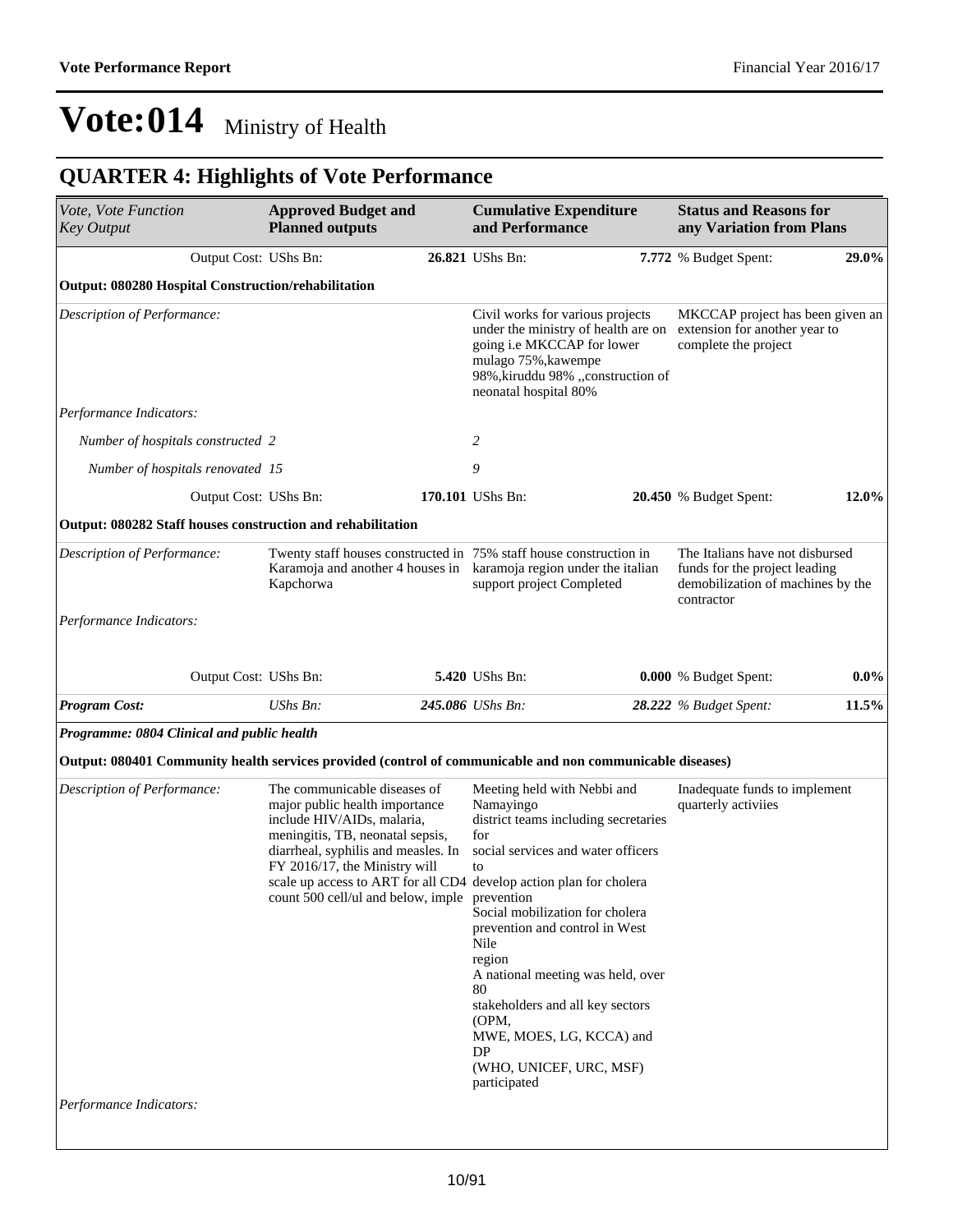| Vote, Vote Function<br><b>Key Output</b>                                                                                                                      | <b>Approved Budget and</b><br><b>Planned outputs</b>                                                                                                                                                                                                                                    | <b>Cumulative Expenditure</b><br>and Performance                                                                                                                                                                                                                                                                                           | <b>Status and Reasons for</b><br>any Variation from Plans |       |
|---------------------------------------------------------------------------------------------------------------------------------------------------------------|-----------------------------------------------------------------------------------------------------------------------------------------------------------------------------------------------------------------------------------------------------------------------------------------|--------------------------------------------------------------------------------------------------------------------------------------------------------------------------------------------------------------------------------------------------------------------------------------------------------------------------------------------|-----------------------------------------------------------|-------|
| Output Cost: UShs Bn:                                                                                                                                         |                                                                                                                                                                                                                                                                                         | 5.367 UShs Bn:                                                                                                                                                                                                                                                                                                                             | 2.778 % Budget Spent:                                     | 51.8% |
| Output: 080402 Clinical health services provided (infrastructure, pharmaceutical, integrated curative)                                                        |                                                                                                                                                                                                                                                                                         |                                                                                                                                                                                                                                                                                                                                            |                                                           |       |
| Description of Performance:                                                                                                                                   | Provide comprehensive ANC<br>services that include malaria<br>prevention, HCT, Emtct, and<br>nutrition supplementation, provide<br>standardised quality<br>comprehensive Obstetric and new<br>born care, provide post-natal care<br>for mothers and new-borns and<br>empower male partn | One National technical working<br>group<br>meetings on Obstetric fistula held<br>,Board<br>meetings held,1 for retirement,2<br>for<br>treatment and 1 on guidelines for<br>retirement on medical<br>grounds, Health<br>facilities with implementing 5S<br>program<br>and proportion fulfilling all 5S<br>checklist<br>indicators obtained, | Inadequate funds to undertake all<br>planned activities   |       |
| Performance Indicators:                                                                                                                                       |                                                                                                                                                                                                                                                                                         |                                                                                                                                                                                                                                                                                                                                            |                                                           |       |
| Couple Years of Protection 4,400,000<br>(Estimated number of couples<br>protected against pregnancy during<br>a one-year period)                              |                                                                                                                                                                                                                                                                                         | 4500000                                                                                                                                                                                                                                                                                                                                    |                                                           |       |
| No of support supervision visits to 14<br>Regional Referral Hospitals<br>conducted                                                                            |                                                                                                                                                                                                                                                                                         | 100%                                                                                                                                                                                                                                                                                                                                       |                                                           |       |
| No. and proportion of health 250<br>workers given<br>scholarships/bursaries for further<br>$training**$                                                       |                                                                                                                                                                                                                                                                                         | 20                                                                                                                                                                                                                                                                                                                                         |                                                           |       |
| No. of health students accessing 112<br>distance education courses                                                                                            |                                                                                                                                                                                                                                                                                         | 112                                                                                                                                                                                                                                                                                                                                        |                                                           |       |
| No. of health workers receiving in- 2000<br>service training in the various<br>programme areas (EPI, RH, CH,<br>Nutrition, Comprehensive<br>$HIV/ALDS$ e.t.c) |                                                                                                                                                                                                                                                                                         | 2000                                                                                                                                                                                                                                                                                                                                       |                                                           |       |
| Output Cost: UShs Bn:                                                                                                                                         |                                                                                                                                                                                                                                                                                         | 2.621 UShs Bn:                                                                                                                                                                                                                                                                                                                             | 2.455 % Budget Spent:                                     | 93.7% |
| Output: 080403 National endemic and epidemic disease control services provided                                                                                |                                                                                                                                                                                                                                                                                         |                                                                                                                                                                                                                                                                                                                                            |                                                           |       |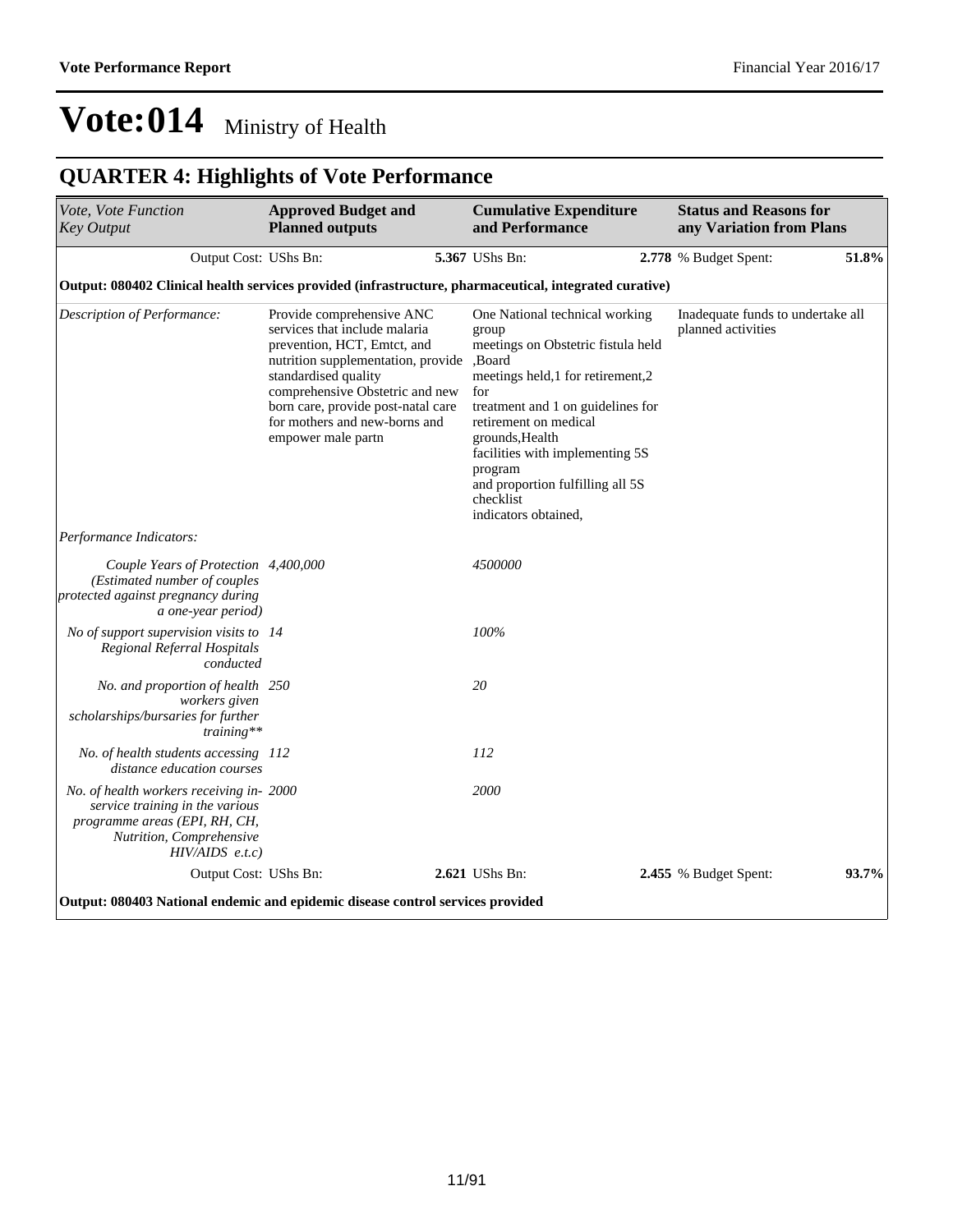| Vote, Vote Function<br><b>Key Output</b>                                                                      | <b>Approved Budget and</b><br><b>Planned outputs</b>                                                                                                                                                                                                                                    | <b>Cumulative Expenditure</b><br>and Performance                                                                                                                                                                                                                                                                                                                                                                                                                                                                                                                                                                                                                     | <b>Status and Reasons for</b><br>any Variation from Plans                                                                             |
|---------------------------------------------------------------------------------------------------------------|-----------------------------------------------------------------------------------------------------------------------------------------------------------------------------------------------------------------------------------------------------------------------------------------|----------------------------------------------------------------------------------------------------------------------------------------------------------------------------------------------------------------------------------------------------------------------------------------------------------------------------------------------------------------------------------------------------------------------------------------------------------------------------------------------------------------------------------------------------------------------------------------------------------------------------------------------------------------------|---------------------------------------------------------------------------------------------------------------------------------------|
| Description of Performance:                                                                                   | Surveillance and response to<br>communicable conditions of<br>epidemic importance including<br>cholera, typhoid, Emerging Viral<br>Diseases, etc.<br>Build local capacity for managing<br>emergencies and building<br>resilience to major hazards.<br>Ensure the attainment of the Inte | Technical support supervision and<br>mentorship of health workers in<br>kigezi<br>health zone. Conducted a technical<br>Support Supervision of the 19 GW<br>formerly endemic district and one<br>coordination meeting for unit<br>heads<br>supported staff in conducting<br>Accreditation of 16 health labs<br><i>(including)</i><br>RRHLs & NRLs) supported<br>implementation of reviewed<br>Guidelines<br>for Implementation of Parasite<br>Based<br>Diagnosis for Malaria, test and<br>treat strategy                                                                                                                                                             | Inadequate funds                                                                                                                      |
| Performance Indicators:                                                                                       |                                                                                                                                                                                                                                                                                         |                                                                                                                                                                                                                                                                                                                                                                                                                                                                                                                                                                                                                                                                      |                                                                                                                                       |
| No. of weekly surveillance reports 52<br>released                                                             |                                                                                                                                                                                                                                                                                         | 52                                                                                                                                                                                                                                                                                                                                                                                                                                                                                                                                                                                                                                                                   |                                                                                                                                       |
| Output Cost: UShs Bn:                                                                                         |                                                                                                                                                                                                                                                                                         | 2.994 UShs Bn:                                                                                                                                                                                                                                                                                                                                                                                                                                                                                                                                                                                                                                                       | 70.1%<br>2.099 % Budget Spent:                                                                                                        |
| Output: 080404 Technical support, monitoring and evaluation of service providers and facilities               |                                                                                                                                                                                                                                                                                         |                                                                                                                                                                                                                                                                                                                                                                                                                                                                                                                                                                                                                                                                      |                                                                                                                                       |
| Description of Performance:                                                                                   | Integrated and technical support<br>supervision conducted in all<br>regional referral hospitals and<br>districts                                                                                                                                                                        | Technical Support supervision for<br>Specialist outreach services<br>provided.<br>Specialist support supervision to<br>RRH.<br>GH and LLHFs conducted. Fistula<br>camps<br>support and supervisionSupervised<br>Mubende, FortPortal, Masaka,<br>Mbarara<br>and Kabale, Jinja and Arua mental<br>units,<br>Alcohol Control Policy developed<br>and is<br>ready for presentation to top<br>management, World Mental Health<br>Day<br>celebrated on 25th Nov 2016,<br>Supervised<br>Mbale and Masaka regional<br>referral<br>Mental Health Units, Sensitization<br>of the<br>police as enforcers of the tobacco<br>control<br>law in the Kampala metropolitan<br>region | Less funds released for technical<br>support supervision lending<br>hindering the officers from<br>undertaking all planned activities |
| Performance Indicators:                                                                                       |                                                                                                                                                                                                                                                                                         |                                                                                                                                                                                                                                                                                                                                                                                                                                                                                                                                                                                                                                                                      |                                                                                                                                       |
| No. of districts supervised 111<br>quarterly on EPI, RH, CH,<br>Nutrition, Comprehensive<br>$HIV/ALDS$ e.t.c) |                                                                                                                                                                                                                                                                                         | 111                                                                                                                                                                                                                                                                                                                                                                                                                                                                                                                                                                                                                                                                  |                                                                                                                                       |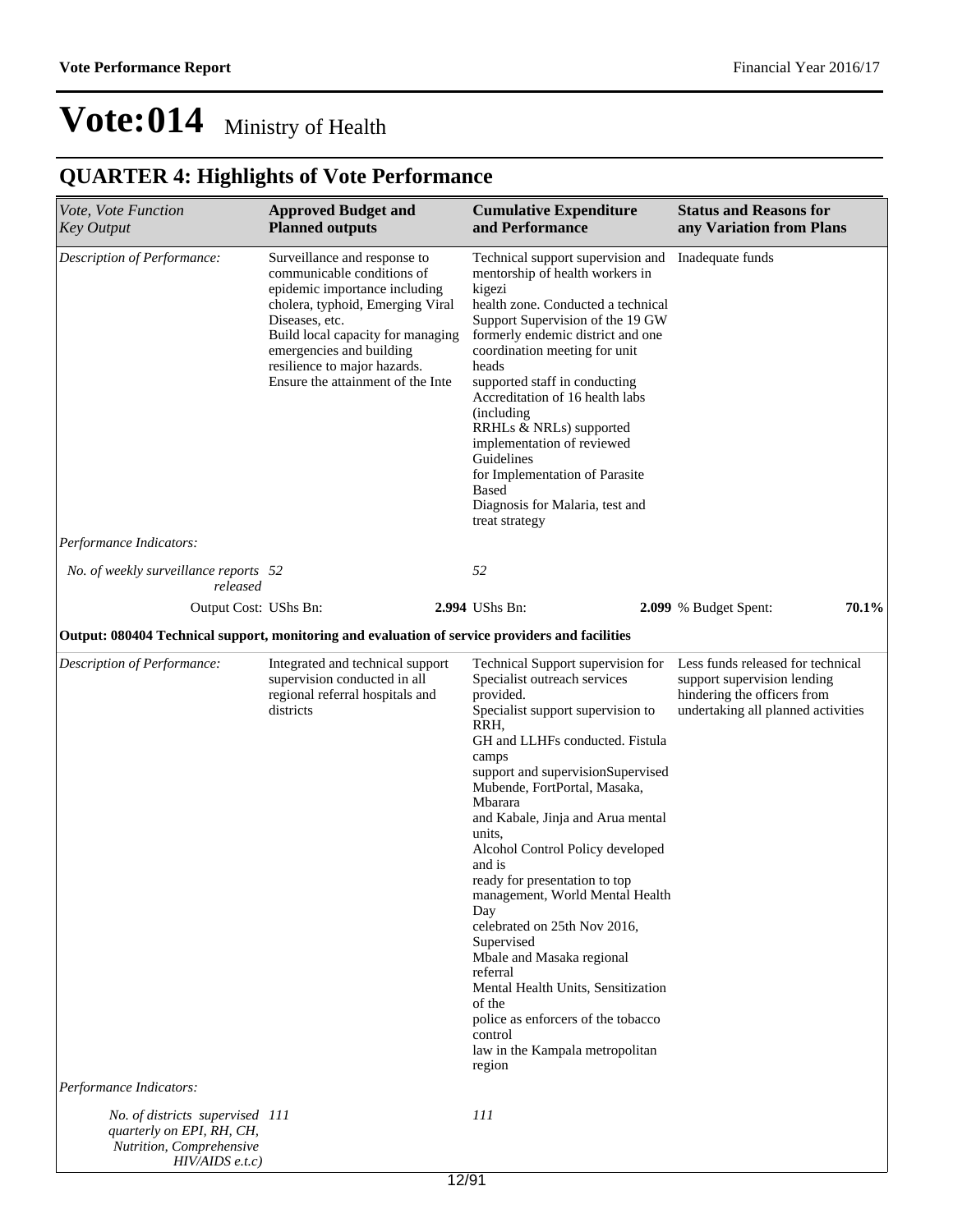| Vote, Vote Function<br><b>Key Output</b>                                                              | <b>Approved Budget and</b><br><b>Planned outputs</b>                                                                                                                                                                                                                                                                     | <b>Cumulative Expenditure</b><br>and Performance                                                                                                                                                                                                                                                                                                                                                                                                                                                                                                                  | <b>Status and Reasons for</b><br>any Variation from Plans        |
|-------------------------------------------------------------------------------------------------------|--------------------------------------------------------------------------------------------------------------------------------------------------------------------------------------------------------------------------------------------------------------------------------------------------------------------------|-------------------------------------------------------------------------------------------------------------------------------------------------------------------------------------------------------------------------------------------------------------------------------------------------------------------------------------------------------------------------------------------------------------------------------------------------------------------------------------------------------------------------------------------------------------------|------------------------------------------------------------------|
| Output Cost: UShs Bn:                                                                                 |                                                                                                                                                                                                                                                                                                                          | 0.400 UShs Bn:                                                                                                                                                                                                                                                                                                                                                                                                                                                                                                                                                    | 0.397 % Budget Spent:<br>99.2%                                   |
| <b>Output: 080405 Immunisation services provided</b>                                                  |                                                                                                                                                                                                                                                                                                                          |                                                                                                                                                                                                                                                                                                                                                                                                                                                                                                                                                                   |                                                                  |
| Description of Performance:<br>Performance Indicators:                                                | Active surveillance for eradication Trained cold chain technicians in<br>of polio.<br>New vaccines introductions;<br>• Inactivated Polio Vaccine<br>• Rota virus vaccine introduction<br>with 2 oral doses<br>• Human papillomavirus vaccine<br>introduction<br>Strengthen routine immunization<br>services with focus o | monitoring and maintaining<br>equipments<br>like refrigerators for the vaccines,<br>Conducted a rapid assessment to<br>identify<br>barriers to uptake of HPV covering<br>6<br>districts of Karamoja, EPI<br>coverage<br>survey, extension of contractual<br>services<br>is ongoing, Data Improvement<br>Teams<br>(DIT) training carried out in<br>Mbarara<br>region,3 measles outbreaks<br>including<br>those in Bugiri, Jinja and Buvuma<br>have<br>been investigated and responded,,<br>Construction of 19 medicine stores<br>in the<br>19 districts is ongoing | Immunisation services mainly<br>supported by the donor community |
| No. of mass measles campains 1<br>carried out**(rounds made)                                          |                                                                                                                                                                                                                                                                                                                          | 1                                                                                                                                                                                                                                                                                                                                                                                                                                                                                                                                                                 |                                                                  |
| Output Cost: UShs Bn:                                                                                 |                                                                                                                                                                                                                                                                                                                          | 0.860 UShs Bn:                                                                                                                                                                                                                                                                                                                                                                                                                                                                                                                                                    | 86.6%<br>0.745 % Budget Spent:                                   |
| <b>Output: 080408 Photo-biological Control of Malaria</b>                                             |                                                                                                                                                                                                                                                                                                                          |                                                                                                                                                                                                                                                                                                                                                                                                                                                                                                                                                                   |                                                                  |
| Description of Performance:<br>Performance Indicators:                                                |                                                                                                                                                                                                                                                                                                                          | Technical support supervision to<br>study<br>sites, 3 soak pits, 2 safety study<br>sites, 5<br>packs of Eppendorf tubes, 2 Sub-<br>counties<br>of Nakasongola district, treat > 76<br>mosquito breeding habitats,                                                                                                                                                                                                                                                                                                                                                 | Project near completion                                          |
|                                                                                                       |                                                                                                                                                                                                                                                                                                                          |                                                                                                                                                                                                                                                                                                                                                                                                                                                                                                                                                                   |                                                                  |
| Output Cost: UShs Bn:                                                                                 |                                                                                                                                                                                                                                                                                                                          | $0.100$ UShs Bn:                                                                                                                                                                                                                                                                                                                                                                                                                                                                                                                                                  | 99.6%<br>0.100 % Budget Spent:                                   |
| <b>Output: 080409 Indoor Residual Spraying (IRS) services provided</b><br>Description of Performance: |                                                                                                                                                                                                                                                                                                                          | Conducted spraying exercise in the Inadequate funds to spray for the<br>remaining 5 districts in northern<br>Uganda<br>and reviewed of progress of IRS<br>Implementation                                                                                                                                                                                                                                                                                                                                                                                          | whole cucle                                                      |
| Performance Indicators:                                                                               |                                                                                                                                                                                                                                                                                                                          |                                                                                                                                                                                                                                                                                                                                                                                                                                                                                                                                                                   |                                                                  |
|                                                                                                       |                                                                                                                                                                                                                                                                                                                          | 10/01                                                                                                                                                                                                                                                                                                                                                                                                                                                                                                                                                             |                                                                  |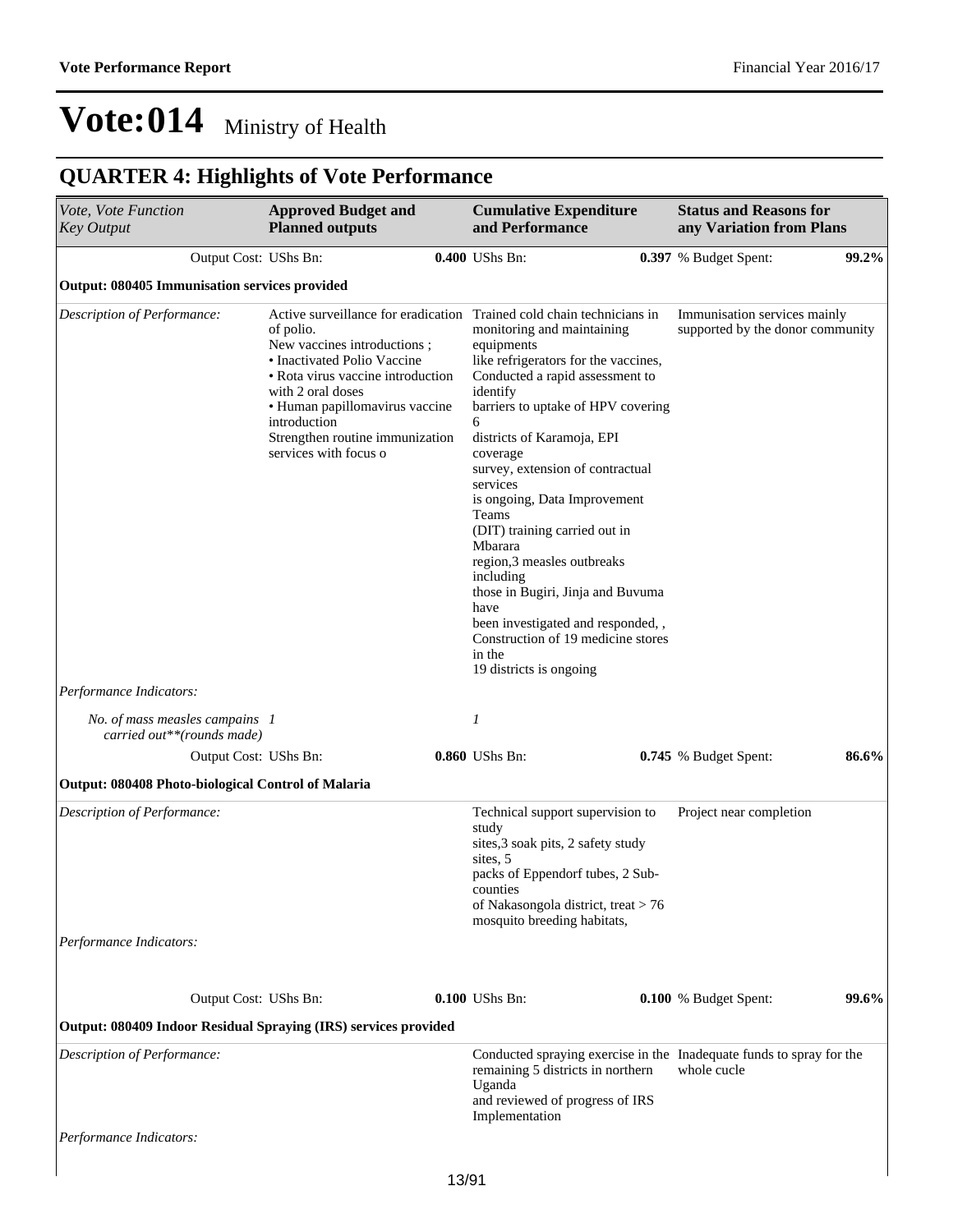|                                                                                                                                              | Output Cost: UShs Bn:                                                                                                                                                                                                                                                                 |       | 2.900 UShs Bn:                                                                                                                                                                                                                                                                                                                                                                                                                                                                                           | 2.246 % Budget Spent:    | 77.4% |
|----------------------------------------------------------------------------------------------------------------------------------------------|---------------------------------------------------------------------------------------------------------------------------------------------------------------------------------------------------------------------------------------------------------------------------------------|-------|----------------------------------------------------------------------------------------------------------------------------------------------------------------------------------------------------------------------------------------------------------------------------------------------------------------------------------------------------------------------------------------------------------------------------------------------------------------------------------------------------------|--------------------------|-------|
| Output: 080412 National Ambulance Services provided                                                                                          |                                                                                                                                                                                                                                                                                       |       |                                                                                                                                                                                                                                                                                                                                                                                                                                                                                                          |                          |       |
| Description of Performance:                                                                                                                  | Create a national ambulance<br>system                                                                                                                                                                                                                                                 |       | 1. Assessment of current state of<br>ambulances, geographical<br>locations and<br>epidemiological mapping of areas<br>served<br>by ambulances across Uganda<br>conducted<br>2.An inter-facility referral system<br>and a<br>24 hour functional service across<br>the<br>Kampala Metropolitan Area<br>furthered.<br>3. National policy guidelines and<br>Standard<br>Procedures for ambulances<br>reviewed<br>4. Ambulance personnel training<br>curriculum (EMT-Basic<br>curriculum)<br>further reviewed | na                       |       |
| Performance Indicators:                                                                                                                      |                                                                                                                                                                                                                                                                                       |       |                                                                                                                                                                                                                                                                                                                                                                                                                                                                                                          |                          |       |
|                                                                                                                                              | Output Cost: UShs Bn:                                                                                                                                                                                                                                                                 |       | 1.305 UShs Bn:                                                                                                                                                                                                                                                                                                                                                                                                                                                                                           | 0.970 % Budget Spent:    | 74.3% |
| <b>Program Cost:</b>                                                                                                                         | <b>UShs Bn:</b>                                                                                                                                                                                                                                                                       |       | 40.443 UShs Bn:                                                                                                                                                                                                                                                                                                                                                                                                                                                                                          | 11.789 $%$ Budget Spent: | 29.1% |
| Programme: 0805 Pharmaceutical and other Supplies<br>Output: 080501 Preventive and curative Medical Supplies (including immuninisation)      |                                                                                                                                                                                                                                                                                       |       |                                                                                                                                                                                                                                                                                                                                                                                                                                                                                                          |                          |       |
| Description of Performance:                                                                                                                  | New vaccines introductions;<br>• Inactivated Polio Vaccine<br>• Rota virus vaccine introduction<br>with 2 oral doses<br>· Human papillomavirus vaccine<br>introduction<br>Pentavalent vaccines (DONOR -<br>GAVI Support), IPV, rota virus<br>and traditional vaccines procured<br>and |       | No Data                                                                                                                                                                                                                                                                                                                                                                                                                                                                                                  |                          |       |
| Performance Indicators:                                                                                                                      |                                                                                                                                                                                                                                                                                       |       |                                                                                                                                                                                                                                                                                                                                                                                                                                                                                                          |                          |       |
| No. and percentage of 100<br>districts/reporting units reporting<br>no stock-out of first-line anti-TB<br>drugs during the reporting period. |                                                                                                                                                                                                                                                                                       |       | 100%                                                                                                                                                                                                                                                                                                                                                                                                                                                                                                     |                          |       |
| No. and percentage of public health 100<br>facilities with no reported stock-<br>outs of ACTs any time during the<br>reporting period.       |                                                                                                                                                                                                                                                                                       |       | 100%                                                                                                                                                                                                                                                                                                                                                                                                                                                                                                     |                          |       |
| No. and percentage of ART 100<br>centres without stock outs of<br>ARVs lasting more than 1 week<br>during the reporting period               |                                                                                                                                                                                                                                                                                       |       | 100%                                                                                                                                                                                                                                                                                                                                                                                                                                                                                                     |                          |       |
|                                                                                                                                              |                                                                                                                                                                                                                                                                                       | 11/01 |                                                                                                                                                                                                                                                                                                                                                                                                                                                                                                          |                          |       |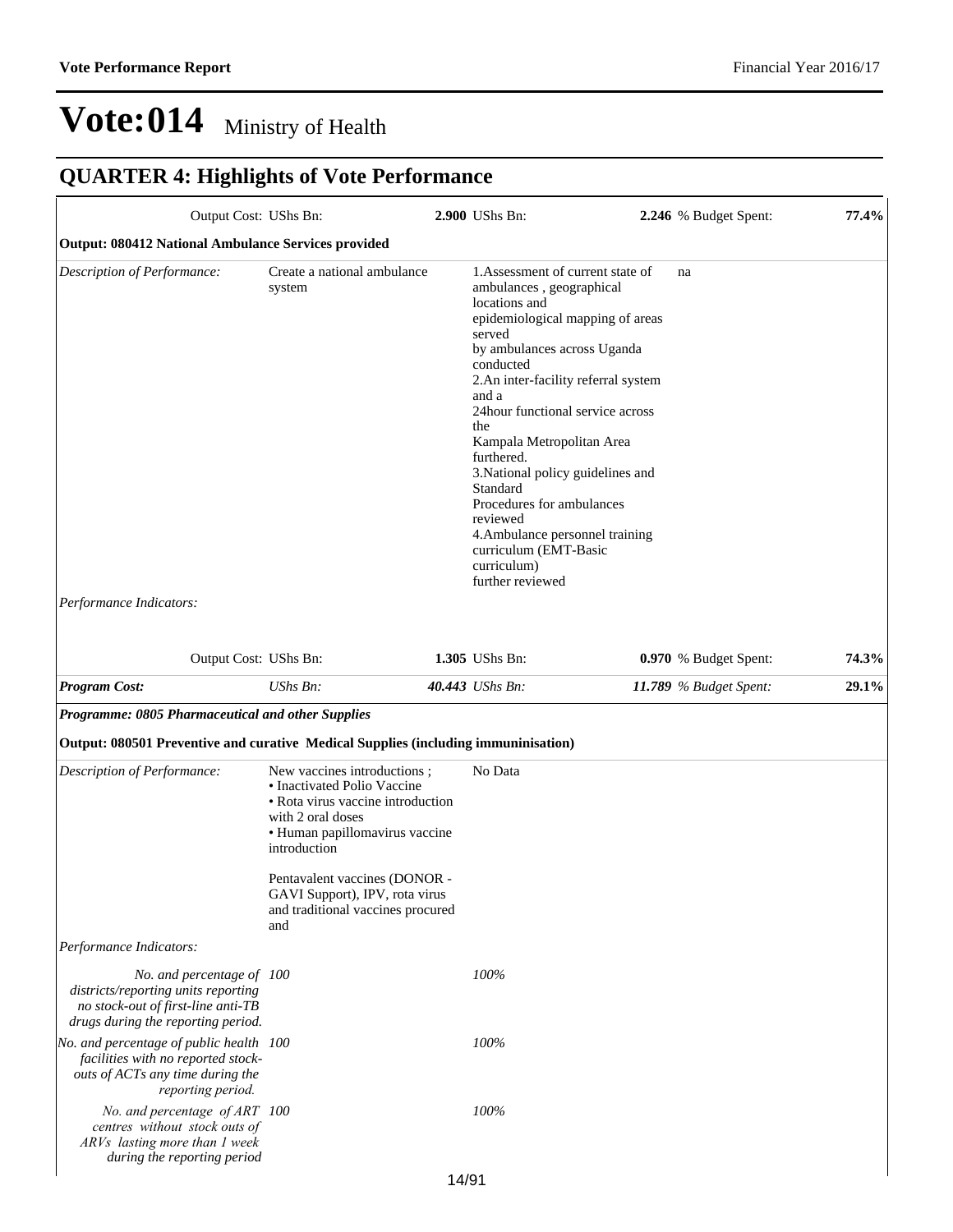### **QUARTER 4: Highlights of Vote Performance**

| <b>Total Cost for Vote:</b>                                       | $UShs Bn$ :           | 1,007.571 UShs Bn:      | <b>48.907</b> % Budget Spent: | 4.9%    |
|-------------------------------------------------------------------|-----------------------|-------------------------|-------------------------------|---------|
| <b>Program Cost:</b>                                              | $UShs Bn$ :           | 680.641 UShs Bn:        | 8.173 % Budget Spent:         | $1.2\%$ |
|                                                                   | Output Cost: UShs Bn: | 21.453 UShs Bn:         | <b>0.173</b> % Budget Spent:  | $0.8\%$ |
| Description of Performance:<br>Performance Indicators:            |                       | No Data                 |                               |         |
| Output: 080502 Strengthening Capacity of Health Facility Managers |                       |                         |                               |         |
| counseled for HIV and who<br>received results                     | Output Cost: UShs Bn: | <b>528.856</b> UShs Bn: | 8.000 % Budget Spent:         | 1.5%    |
| Number of people tested and 9,183,365                             |                       | 5120452                 |                               |         |

#### **Performance highlights for the Quarter**

#### **Health infrastructure**

A total of 600 Mulago hospital staff have been trained in basic ICT skills during the financial year. Of these ,80 Health workers from Mulago Hospital were trained in burns Nursing.175 Health workers from Mulago Hospital trained in monitoring mothers in labor and management of eclampsia

Construction of the Kawempe and Kiruddu Hospital are now at 98%. The hospitals are presently being used by Mulago hospital and the Contractor is currently handling the defects.

Rehabilitation work for lower Mulago Hospital is ongoing and the current progress of work is at 77%.

Procurement of medical equipment and furniture for lower mulago, Kawempe and kiruddu hospitals are on-going. The medical equipment and furniture have been delivered and installation is ongoing.

#### **Clinical and public health**

Social mobilization for cholera prevention and control in West Nile region undertaken, Trained cold chain technicians in monitoring and maintaining equipment like refrigerators for the vaccines, Conducted a rapid assessment to identify barriers to uptake of HPV covering 6 districts of Karamoja, EPI coverage survey, extension of contractual services is ongoing, Data Improvement Teams (DIT) training carried out in Mbarara region,3 measles outbreaks including those in Bugiri, Jinja and Buvuma have been investigated and responded to, Construction of 19 medicine stores in the 19 districts is ongoing.

Conducted IRS spraying exercise in the remaining 5 districts in northern Uganda and reviewed the progress **of IRS Implementation**

**Ambulance services**: The Current state of ambulances, geographical and epidemiological mapping was conducted in Northern Region (Acholi-Lango and WestNile Subregion), North Eastern Region (Teso and Karamoja Sub regions) and the Entire Central Region. Drafted the Emergency Medical Services Policy Draft,National Ambulance Service Guidelines and Standards reviewed

Planning and Policy: Finalized the health sector Ministerial Policy Statement and Detailed Budget Estimates for FY 2017/18,

### *V3: Details of Releases and Expenditure*

### **Table V3.1: GoU Releases and Expenditure by Output\***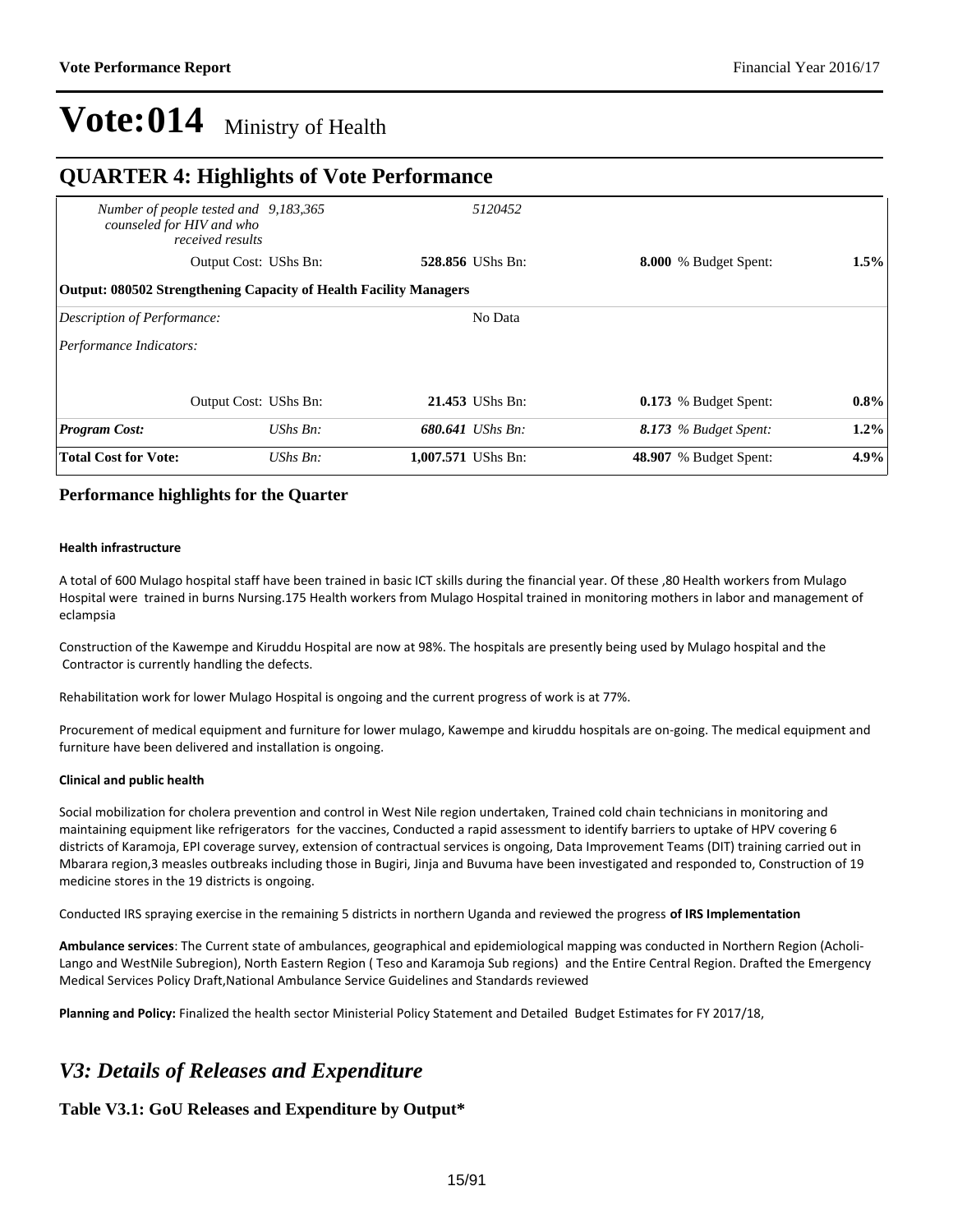| <b>Billion Uganda Shillings</b>                                                                      | <b>Approved Released</b><br><b>Budget</b> |       | <b>Spent</b> | $%$ GoU<br><b>Budget</b><br><b>Released</b> | $%$ GoU<br><b>Budget</b><br><b>Spent</b> | %GoU<br><b>Releases</b><br><b>Spent</b> |
|------------------------------------------------------------------------------------------------------|-------------------------------------------|-------|--------------|---------------------------------------------|------------------------------------------|-----------------------------------------|
| Program 0801 Health Monitoring and Quality Assurance                                                 | 1.00                                      | 0.85  | 0.82         | 85.7%                                       | 82.2%                                    | 95.9%                                   |
| <b>Class: Outputs Provided</b>                                                                       | 1.00                                      | 0.85  | 0.82         | 85.7%                                       | 82.2%                                    | 95.9%                                   |
| 080101 Sector performance monitored and evaluated                                                    | 0.29                                      | 0.27  | 0.23         | 92.5%                                       | 80.8%                                    | 87.4%                                   |
| 080102 Standards and guidelines disseminated                                                         | 0.10                                      | 0.10  | 0.10         | 100.0%                                      | 100.0%                                   | 100.0%                                  |
| 080103 Support supervision provided to Local Governments<br>and referral hospitals                   | 0.45                                      | 0.36  | 0.36         | 80.1%                                       | 79.9%                                    | 99.7%                                   |
| 080104 Standards and guidelines developed                                                            | 0.16                                      | 0.13  | 0.13         | 80.6%                                       | 80.3%                                    | 99.6%                                   |
| Program 0802 Health infrastructure and equipment                                                     | 55.29                                     | 35.03 | 34.74        | 63.4%                                       | 62.8%                                    | 99.2%                                   |
| <b>Class: Outputs Provided</b>                                                                       | 8.68                                      | 8.05  | 7.77         | 92.7%                                       | 89.5%                                    | 96.5%                                   |
| 080201 Monitoring, Supervision and Evaluation of Health<br>Systems                                   | 8.68                                      | 8.05  | 7.77         | 92.7%                                       | 89.5%                                    | 96.5%                                   |
| <b>Class: Capital Purchases</b>                                                                      | 46.60                                     | 26.98 | 26.97        | 57.9%                                       | 57.9%                                    | 100.0%                                  |
| 080272 Government Buildings and Administrative<br>Infrastructure                                     | 0.10                                      | 0.10  | 0.10         | 100.0%                                      | 99.8%                                    | 99.8%                                   |
| 080275 Purchase of Motor Vehicles and Other Transport<br>Equipment                                   | 0.94                                      | 0.94  | 0.94         | 100.0%                                      | 100.0%                                   | 100.0%                                  |
| 080276 Purchase of Office and ICT Equipment, including<br>Software                                   | 0.05                                      | 0.05  | 0.05         | 100.0%                                      | 100.0%                                   | 100.0%                                  |
| 080277 Purchase of Specialised Machinery & Equipment                                                 | 5.99                                      | 5.38  | 5.38         | 89.8%                                       | 89.8%                                    | 100.0%                                  |
| 080278 Purchase of Office and Residential Furniture and<br>Fittings                                  | 0.05                                      | 0.05  | 0.05         | 100.0%                                      | 98.9%                                    | 98.9%                                   |
| 080280 Hospital Construction/rehabilitation                                                          | 39.17                                     | 20.45 | 20.45        | 52.2%                                       | 52.2%                                    | 100.0%                                  |
| 080282 Staff houses construction and rehabilitation                                                  | 0.30                                      | 0.00  | 0.00         | 0.0%                                        | 0.0%                                     | 0.0%                                    |
| Program 0803 Health Research                                                                         | 1.00                                      | 1.00  | <b>1.00</b>  | 100.0%                                      | 99.4%                                    | 99.4%                                   |
| <b>Class: Outputs Funded</b>                                                                         | 1.00                                      | 1.00  | 1.00         | 100.0%                                      | 99.4%                                    | 99.4%                                   |
| 080351 Specialised Medical Research in HIV/AIDS and<br>Clinical Care (JCRC)                          | 0.24                                      | 0.24  | 0.24         | 100.0%                                      | 100.0%                                   | 100.0%                                  |
| 080352 Support to Uganda National Health Research<br>Organisation(UNHRO)                             | 0.76                                      | 0.76  | 0.75         | 100.0%                                      | 99.2%                                    | 99.2%                                   |
| Program 0804 Clinical and public health                                                              | 33.16                                     | 29.18 | 28.45        | 88.0%                                       | 85.8%                                    | 97.5%                                   |
| <b>Class: Outputs Provided</b>                                                                       | 20.88                                     | 18.27 | 17.55        | 87.5%                                       | 84.0%                                    | 96.1%                                   |
| 080401 Community health services provided (control of<br>communicable and non communicable diseases) | 3.20                                      | 2.99  | 2.78         | 93.4%                                       | 86.9%                                    | 93.0%                                   |
| 080402 Clinical health services provided (infrastructure,<br>pharmaceutical, integrated curative)    | 2.62                                      | 2.62  | 2.46         | 99.9%                                       | 93.7%                                    | 93.8%                                   |
| 080403 National endemic and epidemic disease control<br>services provided                            | 2.53                                      | 2.27  | 2.10         | 89.7%                                       | 82.8%                                    | 92.3%                                   |
| 080404 Technical support, monitoring and evaluation of<br>service providers and facilities           | 0.40                                      | 0.40  | 0.40         | 100.0%                                      | 99.2%                                    | 99.2%                                   |
| 080405 Immunisation services provided                                                                | 0.86                                      | 0.75  | 0.74         | 86.9%                                       | 86.6%                                    | 99.7%                                   |
| 080406 Coordination of Clinical and Public Health including<br>the Response to the Nodding Disease   | 0.15                                      | 0.11  | 0.11         | 74.2%                                       | 74.2%                                    | 100.0%                                  |
| 080407 Provision of standards, Leadership, guidance and<br>support to nursing services               | 0.22                                      | 0.22  | 0.19         | 100.0%                                      | 89.1%                                    | 89.2%                                   |
| 080408 Photo-biological Control of Malaria                                                           | 0.10                                      | 0.10  | 0.10         | 100.0%                                      | 99.6%                                    | 99.6%                                   |
| 080409 Indoor Residual Spraying (IRS) services provided                                              | 2.90                                      | 2.25  | 2.25         | 77.5%                                       | 77.4%                                    | 99.9%                                   |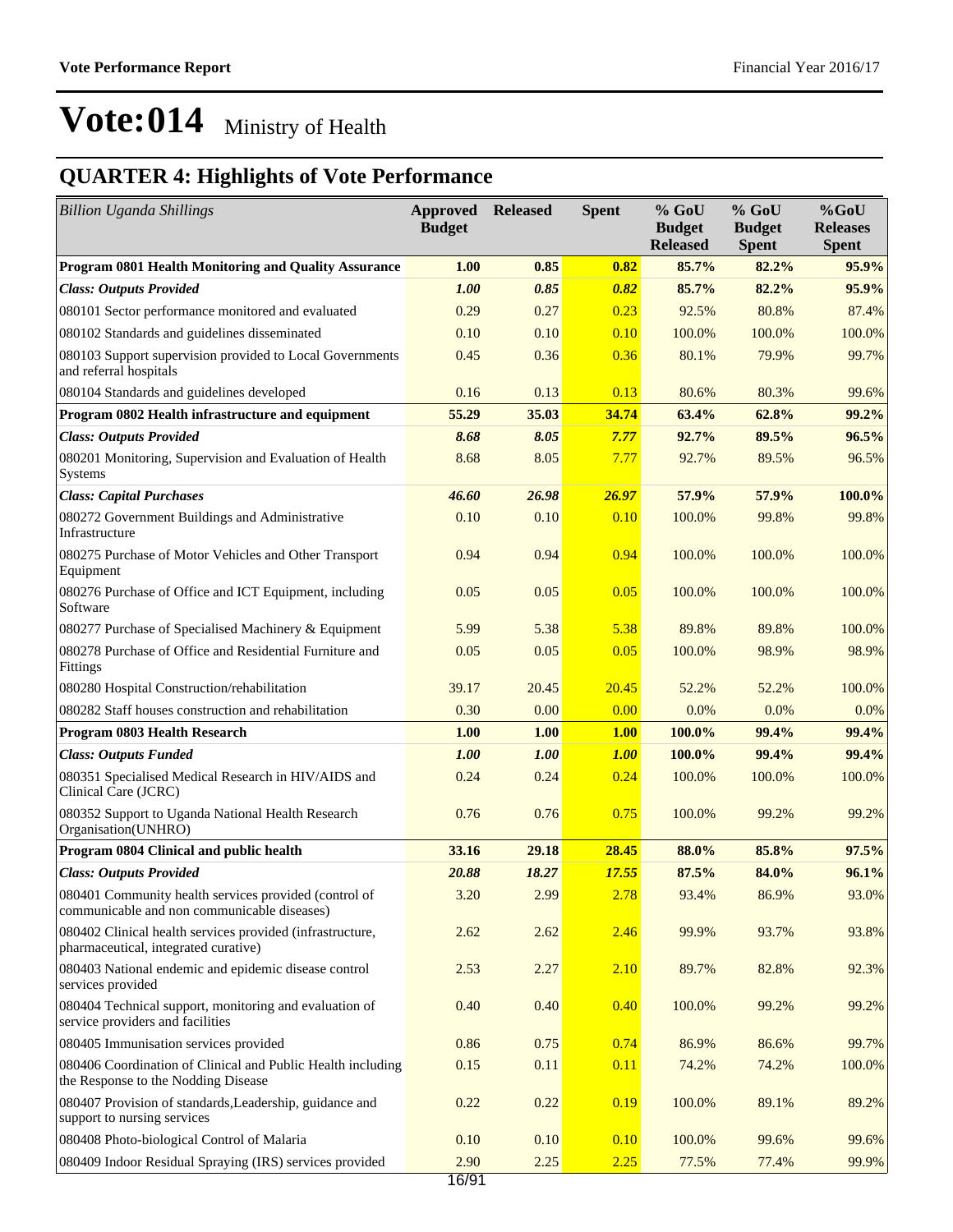### **QUARTER 4: Highlights of Vote Performance**

| <b>Billion Uganda Shillings</b>                                                                                 | Approved<br><b>Budget</b> | <b>Released</b> | <b>Spent</b> | % GoU<br><b>Budget</b><br><b>Released</b> | % GoU<br><b>Budget</b><br><b>Spent</b> | $%$ GoU<br><b>Releases</b><br><b>Spent</b> |
|-----------------------------------------------------------------------------------------------------------------|---------------------------|-----------------|--------------|-------------------------------------------|----------------------------------------|--------------------------------------------|
| 080410 Maintenance of medical and solar equipment                                                               | 3.60                      | 2.71            | 2.71         | 75.2%                                     | 75.2%                                  | 99.9%                                      |
| 080411 Coordination of clinical and public health<br>emergencies including the response to the nodding syndrome | 3.00                      | 2.77            | 2.75         | 92.3%                                     | 91.7%                                  | 99.4%                                      |
| 080412 National Ambulance Services provided                                                                     | 1.31                      | 1.10            | 0.97         | 84.1%                                     | 74.3%                                  | 88.4%                                      |
| <b>Class: Outputs Funded</b>                                                                                    | 12.28                     | 10.90           | <b>10.90</b> | 88.8%                                     | 88.8%                                  | 100.0%                                     |
| 080451 Medical Intern Services                                                                                  | 9.43                      | 8.05            | 8.05         | 85.4%                                     | 85.4%                                  | 100.0%                                     |
| 080454 Support to District Hospitals                                                                            | 2.85                      | 2.85            | 2.85         | 100.0%                                    | 100.0%                                 | 100.0%                                     |
| <b>Program 0805 Pharmaceutical and other Supplies</b>                                                           | 16.70                     | 12.28           | <b>12.10</b> | 73.5%                                     | 72.5%                                  | 98.6%                                      |
| <b>Class: Outputs Provided</b>                                                                                  | 12.64                     | 11.91           | 11.74        | 94.2%                                     | 92.8%                                  | 98.5%                                      |
| 080501 Preventive and curative Medical Supplies (including<br>immuninisation)                                   | 8.00                      | 8.00            | 8.00         | 100.0%                                    | 100.0%                                 | 100.0%                                     |
| 080502 Strengthening Capacity of Health Facility Managers                                                       | 0.20                      | 0.17            | 0.17         | 86.1%                                     | 86.1%                                  | 100.0%                                     |
| 080503 Monitoring and Evaluation Capacity Improvement                                                           | 4.44                      | 3.74            | 3.56         | 84.2%                                     | 80.2%                                  | 95.3%                                      |
| <b>Class: Outputs Funded</b>                                                                                    | 2.50                      | 0.33            | 0.33         | 13.1%                                     | 13.1%                                  | 100.0%                                     |
| 080551 Transfer to Autonomous Health Institutions                                                               | 2.50                      | 0.33            | 0.33         | 13.1%                                     | 13.1%                                  | 100.0%                                     |
| <b>Class: Capital Purchases</b>                                                                                 | 1.56                      | 0.04            | 0.04         | 2.6%                                      | 2.6%                                   | 100.0%                                     |
| 080572 Government Buildings and Administrative<br>Infrastructure                                                | 1.00                      | 0.00            | 0.00         | 0.0%                                      | 0.0%                                   | 0.0%                                       |
| 080575 Purchase of Motor Vehicles and Other Transport<br>Equipment                                              | 0.55                      | 0.03            | 0.03         | 5.5%                                      | 5.5%                                   | 100.0%                                     |
| 080576 Purchase of Office and ICT Equipment, including<br>Software                                              | 0.01                      | 0.01            | 0.01         | 100.0%                                    | 100.0%                                 | 100.0%                                     |
| Program 0849 Policy, Planning and Support Services                                                              | 27.88                     | 20.58           | 19.57        | 73.8%                                     | 70.2%                                  | 95.1%                                      |
| <b>Class: Outputs Provided</b>                                                                                  | 24.48                     | 17.79           | 16.73        | 72.6%                                     | 68.3%                                  | 94.1%                                      |
| 084901 Policy, consultation, planning and monitoring<br>services                                                | 3.52                      | 2.17            | 1.94         | 61.5%                                     | 55.2%                                  | 89.8%                                      |
| 084902 Ministry Support Services                                                                                | 18.22                     | 14.00           | 13.24        | 76.8%                                     | 72.7%                                  | 94.6%                                      |
| 084903 Ministerial and Top Management Services                                                                  | 1.11                      | 0.68            | 0.68         | 61.5%                                     | 61.1%                                  | 99.4%                                      |
| 084904 Health Sector reforms including financing and<br>national health accounts                                | 0.61                      | 0.19            | 0.19         | 31.8%                                     | 31.0%                                  | 97.7%                                      |
| 084919 Human Resource Management Services                                                                       | 1.03                      | 0.74            | 0.68         | 72.5%                                     | 66.6%                                  | 91.9%                                      |
| <b>Class: Outputs Funded</b>                                                                                    | 1.15                      | 0.56            | 0.64         | 48.5%                                     | 55.5%                                  | 114.4%                                     |
| 084951 Transfers to International Health Organisation                                                           | 0.30                      | 0.24            | 0.32         | 80.0%                                     | 106.9%                                 | 133.6%                                     |
| 084952 Health Regulatory Councils                                                                               | 0.30                      | 0.13            | 0.13         | 43.3%                                     | 43.2%                                  | 99.7%                                      |
| 084953 Support to the Recruitment of Health Workers at HC<br>III and IV                                         | 0.55                      | 0.19            | 0.19         | 34.1%                                     | 34.1%                                  | 100.0%                                     |
| <b>Class: Arrears</b>                                                                                           | 2.24                      | 2.24            | 2.20         | 100.0%                                    | 98.3%                                  | 98.3%                                      |
| 084999 Arrears                                                                                                  | 2.24                      | 2.24            | 2.20         | 100.0%                                    | 98.3%                                  | 98.3%                                      |
| <b>Total for Vote</b>                                                                                           | 135.02                    | 98.92           | 96.69        | 73.3%                                     | 71.6%                                  | 97.7%                                      |

### **Table V3.2: 2016/17 GoU Expenditure by Item**

| <b>Billion Uganda Shillings</b> | Approved<br><b>Budget</b> | <b>Released</b> | <b>Spent</b> | $%$ GoU<br><b>Budget</b> | $%$ GoU<br><b>Budget</b> | $%$ GoU<br><b>Releases</b> |
|---------------------------------|---------------------------|-----------------|--------------|--------------------------|--------------------------|----------------------------|
|                                 |                           |                 |              | <b>Released</b>          | <b>Spent</b>             | <b>Spent</b>               |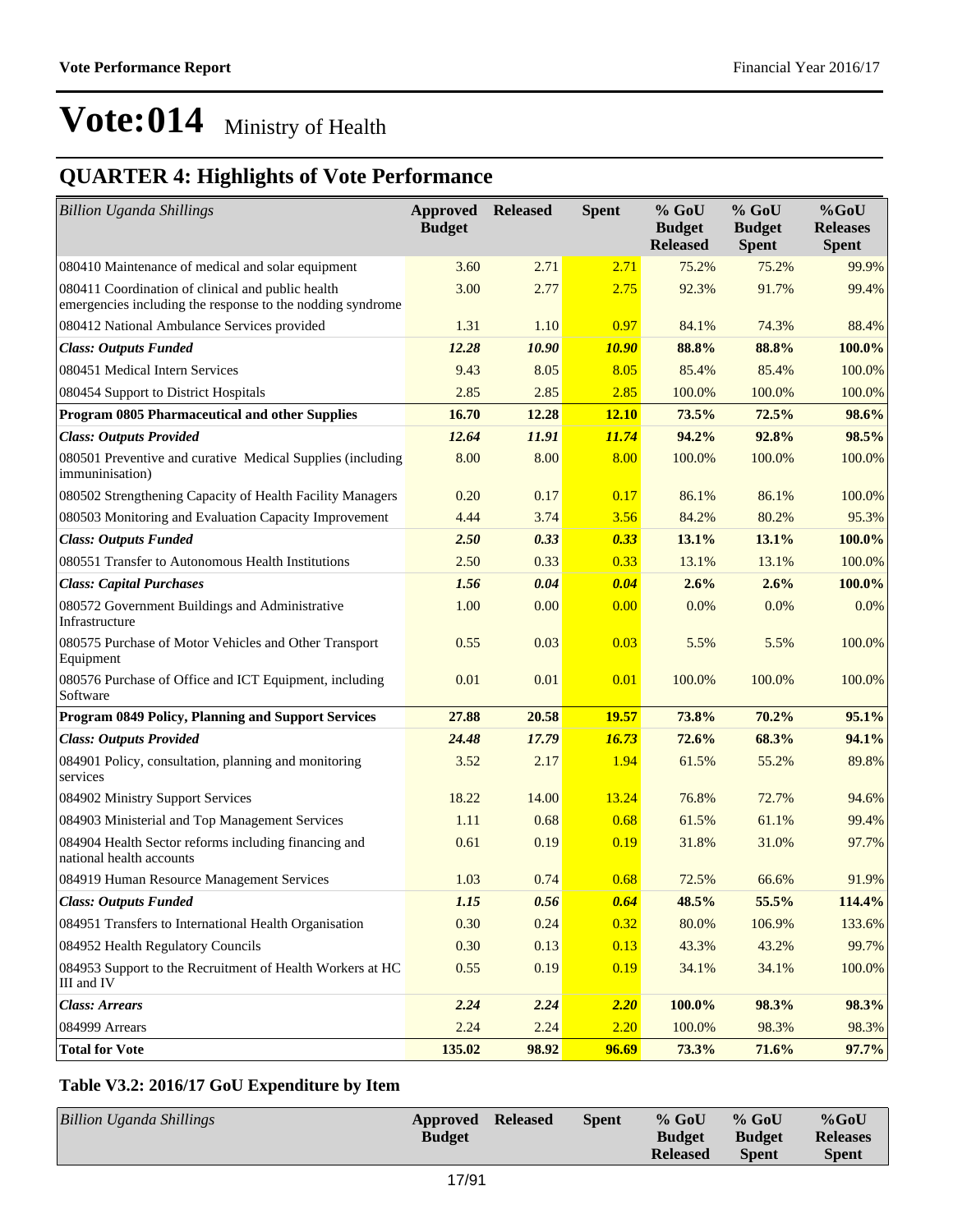| <b>Class: Outputs Provided</b>                            | 67.69 | 56.87 | 54.61 | 84.0%  | 80.7%  | 96.0%  |
|-----------------------------------------------------------|-------|-------|-------|--------|--------|--------|
| 211101 General Staff Salaries                             | 5.85  | 5.85  | 4.69  | 100.0% | 80.2%  | 80.2%  |
| 211102 Contract Staff Salaries (Incl. Casuals, Temporary) | 4.84  | 4.59  | 4.16  | 94.9%  | 86.0%  | 90.6%  |
| 211103 Allowances                                         | 4.11  | 3.68  | 3.68  | 89.6%  | 89.7%  | 100.0% |
| 212101 Social Security Contributions                      | 0.34  | 0.28  | 0.26  | 82.7%  | 76.3%  | 92.3%  |
| 212102 Pension for General Civil Service                  | 14.30 | 10.73 | 10.42 | 75.0%  | 72.9%  | 97.1%  |
| 212201 Social Security Contributions                      | 0.12  | 0.07  | 0.06  | 60.2%  | 53.9%  | 89.5%  |
| 213001 Medical expenses (To employees)                    | 0.07  | 0.03  | 0.03  | 44.2%  | 43.5%  | 98.4%  |
| 213002 Incapacity, death benefits and funeral expenses    | 0.05  | 0.03  | 0.03  | 61.0%  | 57.4%  | 94.1%  |
| 213004 Gratuity Expenses                                  | 0.92  | 0.71  | 0.66  | 77.2%  | 72.3%  | 93.7%  |
| 221001 Advertising and Public Relations                   | 0.68  | 0.55  | 0.53  | 81.3%  | 78.5%  | 96.6%  |
| 221002 Workshops and Seminars                             | 1.41  | 1.21  | 1.21  | 85.5%  | 85.3%  | 99.8%  |
| 221003 Staff Training                                     | 1.52  | 0.96  | 0.95  | 62.7%  | 62.6%  | 99.9%  |
| 221007 Books, Periodicals & Newspapers                    | 0.07  | 0.04  | 0.04  | 62.0%  | 65.3%  | 105.2% |
| 221008 Computer supplies and Information Technology (IT)  | 0.32  | 0.11  | 0.11  | 34.0%  | 34.0%  | 100.0% |
| 221009 Welfare and Entertainment                          | 0.42  | 0.33  | 0.33  | 79.8%  | 78.9%  | 99.0%  |
| 221010 Special Meals and Drinks                           | 0.00  | 0.00  | 0.00  | 100.0% | 99.8%  | 99.8%  |
| 221011 Printing, Stationery, Photocopying and Binding     | 2.13  | 1.61  | 1.61  | 75.6%  | 75.4%  | 99.8%  |
| 221012 Small Office Equipment                             | 0.21  | 0.17  | 0.16  | 79.4%  | 76.1%  | 95.9%  |
| 221016 IFMS Recurrent costs                               | 0.06  | 0.04  | 0.04  | 63.8%  | 62.5%  | 98.0%  |
| 221017 Subscriptions                                      | 0.01  | 0.01  | 0.01  | 100.0% | 100.0% | 100.0% |
| 221020 IPPS Recurrent Costs                               | 0.03  | 0.02  | 0.02  | 57.5%  | 57.5%  | 100.0% |
| 222001 Telecommunications                                 | 0.17  | 0.13  | 0.13  | 77.3%  | 76.4%  | 98.9%  |
| 222002 Postage and Courier                                | 0.05  | 0.04  | 0.04  | 77.9%  | 74.8%  | 96.0%  |
| 222003 Information and communications technology (ICT)    | 0.01  | 0.01  | 0.00  | 63.8%  | 51.3%  | 80.4%  |
| 223001 Property Expenses                                  | 0.39  | 0.23  | 0.23  | 58.8%  | 58.8%  | 100.0% |
| 223005 Electricity                                        | 0.33  | 0.30  | 0.30  | 91.0%  | 91.0%  | 100.0% |
| 223006 Water                                              | 0.14  | 0.11  | 0.11  | 78.1%  | 78.1%  | 100.0% |
| 223007 Other Utilities- (fuel, gas, firewood, charcoal)   | 0.26  | 0.16  | 0.15  | 60.8%  | 60.5%  | 99.5%  |
| 224001 Medical and Agricultural supplies                  | 8.32  | 8.22  | 8.22  | 98.8%  | 98.8%  | 100.0% |
| 224004 Cleaning and Sanitation                            | 0.01  | 0.00  | 0.00  | 30.0%  | 30.0%  | 100.0% |
| 224005 Uniforms, Beddings and Protective Gear             | 3.08  | 3.07  | 3.05  | 99.6%  | 99.1%  | 99.5%  |
| 225001 Consultancy Services- Short term                   | 0.65  | 0.38  | 0.37  | 58.8%  | 58.0%  | 98.7%  |
| 225002 Consultancy Services-Long-term                     | 0.05  | 0.05  | 0.05  | 100.0% | 95.5%  | 95.5%  |
| 227001 Travel inland                                      | 6.20  | 4.91  | 4.90  | 79.1%  | 79.0%  | 99.9%  |
| 227002 Travel abroad                                      | 0.98  | 0.66  | 0.63  | 68.0%  | 64.3%  | 94.6%  |
| 227003 Carriage, Haulage, Freight and transport hire      | 0.14  | 0.02  | 0.02  | 14.3%  | 14.2%  | 99.5%  |
| 227004 Fuel, Lubricants and Oils                          | 3.62  | 3.12  | 3.12  | 86.1%  | 86.1%  | 100.0% |
| 228002 Maintenance - Vehicles                             | 1.29  | 1.09  | 1.07  | 84.9%  | 83.4%  | 98.2%  |
| 228003 Maintenance - Machinery, Equipment & Furniture     | 3.68  | 2.75  | 2.59  | 74.8%  | 70.4%  | 94.2%  |
| 228004 Maintenance - Other                                | 0.03  | 0.01  | 0.01  | 39.1%  | 38.4%  | 98.2%  |
| 273101 Medical expenses (To general Public)               | 0.55  | 0.44  | 0.44  | 80.0%  | 80.0%  | 100.0% |
| 282103 Scholarships and related costs                     | 0.30  | 0.16  | 0.16  | 53.2%  | 53.2%  | 100.0% |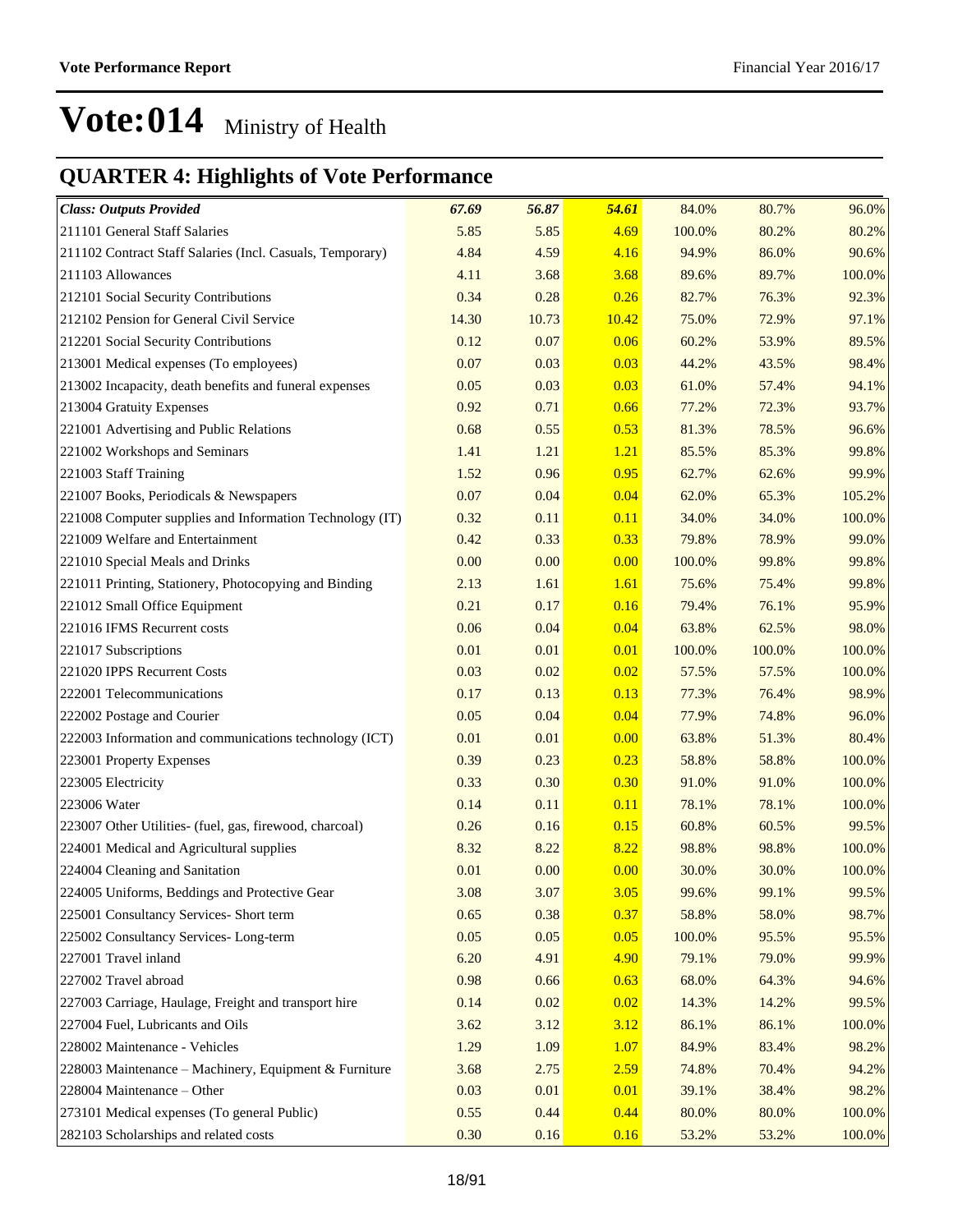## **QUARTER 4: Highlights of Vote Performance**

| <b>Class: Outputs Funded</b>                                       | 16.93  | 12.79 | <b>12.86</b> | 75.5%  | 76.0%  | 100.6% |
|--------------------------------------------------------------------|--------|-------|--------------|--------|--------|--------|
| 262101 Contributions to International Organisations<br>(Current)   | 0.30   | 0.24  | 0.32         | 80.0%  | 106.9% | 133.6% |
| 263104 Transfers to other govt. Units (Current)                    | 16.09  | 12.18 | 12.17        | 75.7%  | 75.6%  | 100.0% |
| 263204 Transfers to other govt. Units (Capital)                    | 0.30   | 0.13  | 0.13         | 43.3%  | 43.2%  | 99.7%  |
| 263321 Conditional trans. Autonomous Inst (Wage<br>subvention      | 0.24   | 0.24  | 0.24         | 100.0% | 100.0% | 100.0% |
| <b>Class: Capital Purchases</b>                                    | 48.16  | 27.02 | <b>27.01</b> | 56.1%  | 56.1%  | 100.0% |
| 281503 Engineering and Design Studies & Plans for capital<br>works | 0.60   | 0.60  | 0.60         | 100.0% | 100.0% | 100.0% |
| 312101 Non-Residential Buildings                                   | 39.97  | 19.95 | 19.95        | 49.9%  | 49.9%  | 100.0% |
| 312201 Transport Equipment                                         | 1.49   | 0.97  | 0.97         | 65.2%  | 65.1%  | 100.0% |
| 312202 Machinery and Equipment                                     | 6.05   | 5.44  | 5.44         | 89.9%  | 89.9%  | 100.0% |
| 312203 Furniture & Fixtures                                        | 0.05   | 0.05  | 0.05         | 100.0% | 98.9%  | 98.9%  |
| <b>Class: Arrears</b>                                              | 2.24   | 2.24  | 2.20         | 100.0% | 98.3%  | 98.3%  |
| 321608 Pension arrears (Budgeting)                                 | 2.24   | 2.24  | 2.20         | 100.0% | 98.3%  | 98.3%  |
| <b>Total for Vote</b>                                              | 135.02 | 98.92 | 96.69        | 73.3%  | 71.6%  | 97.7%  |

### **Table V3.3: GoU Releases and Expenditure by Project and Programme\***

| <b>Billion Uganda Shillings</b>                                                        | <b>Approved</b><br><b>Budget</b> | <b>Released</b> | <b>Spent</b> | % GoU<br><b>Budget</b><br><b>Released</b> | % GoU<br><b>Budget</b><br><b>Spent</b> | %GoU<br><b>Releases</b><br><b>Spent</b> |
|----------------------------------------------------------------------------------------|----------------------------------|-----------------|--------------|-------------------------------------------|----------------------------------------|-----------------------------------------|
| Program 0801 Health Monitoring and Quality Assurance                                   | 1.00                             | 0.85            | 0.82         | 85.7%                                     | 82.2%                                  | 95.9%                                   |
| <b>Recurrent SubProgrammes</b>                                                         |                                  |                 |              |                                           |                                        |                                         |
| 03 Ouality Assurance                                                                   | 1.00                             | 0.85            | 0.82         | 85.7%                                     | 82.2%                                  | 95.9%                                   |
| Program 0802 Health infrastructure and equipment                                       | 55.29                            | 35.03           | 34.74        | 63.4%                                     | 62.8%                                  | 99.2%                                   |
| <b>Development Projects</b>                                                            |                                  |                 |              |                                           |                                        |                                         |
| 0216 District Infrastructure Support Programme                                         | 9.49                             | 9.13            | 8.97         | 96.2%                                     | 94.5%                                  | 98.3%                                   |
| 1027 Insitutional Support to MoH                                                       | 2.43                             | 1.91            | 1.86         | 78.7%                                     | 76.6%                                  | 97.3%                                   |
| 1123 Health Systems Strengthening                                                      | 0.40                             | 0.40            | 0.40         | 100.0%                                    | 100.0%                                 | 100.0%                                  |
| 1185 Italian Support to HSSP and PRDP                                                  | 0.85                             | 0.54            | 0.54         | 63.5%                                     | 63.5%                                  | 100.0%                                  |
| 1187 Support to Mulago Hospital Rehabilitation                                         | 17.65                            | 9.97            | 9.96         | 56.5%                                     | 56.4%                                  | 99.9%                                   |
| 1315 Construction of Specialised Neonatal and Maternal<br>Unit in Mulago Hospital      | 15.11                            | 7.23            | 7.20         | 47.9%                                     | 47.6%                                  | 99.5%                                   |
| 1344 Renovation and Equiping of Kayunga and Yumbe<br><b>General Hospitals</b>          | 6.66                             | 4.57            | 4.54         | 68.6%                                     | 68.2%                                  | 99.4%                                   |
| 1393 Construction and Equipping of the International<br>Specialized Hospital of Uganda | 0.90                             | 0.70            | 0.70         | 77.8%                                     | 77.8%                                  | 100.0%                                  |
| 1394 Regional Hospital for Paediatric Surgery                                          | 1.80                             | 0.57            | 0.57         | 31.9%                                     | 31.9%                                  | 100.0%                                  |
| Program 0803 Health Research                                                           | 1.00                             | 1.00            | <b>1.00</b>  | 100.0%                                    | 99.4%                                  | 99.4%                                   |
| <b>Recurrent SubProgrammes</b>                                                         |                                  |                 |              |                                           |                                        |                                         |
| 04 Research Institutions                                                               | 0.76                             | 0.76            | 0.75         | 100.0%                                    | 99.2%                                  | 99.2%                                   |
| 05 JCRC                                                                                | 0.24                             | 0.24            | 0.24         | 100.0%                                    | 100.0%                                 | 100.0%                                  |
| Program 0804 Clinical and public health                                                | 33.16                            | 29.18           | 28.45        | 88.0%                                     | 85.8%                                  | 97.5%                                   |
| <b>Recurrent SubProgrammes</b>                                                         |                                  |                 |              |                                           |                                        |                                         |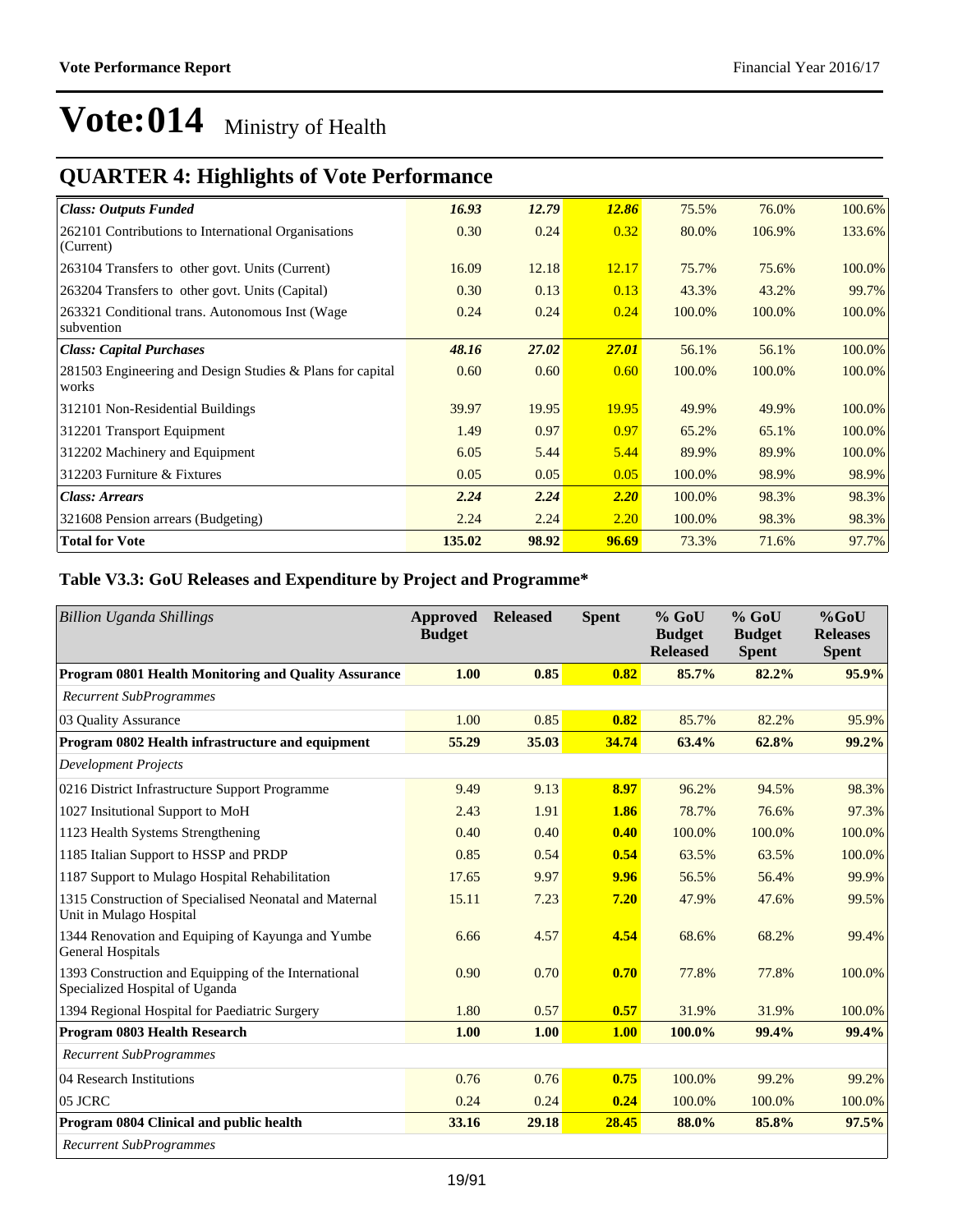## **QUARTER 4: Highlights of Vote Performance**

| 06 Community Health                                                   | 3.15   | 2.94  | 2.73         | 93.4%  | 86.8% | 92.9%  |
|-----------------------------------------------------------------------|--------|-------|--------------|--------|-------|--------|
| 07 Clinical Services                                                  | 8.62   | 7.73  | 7.56         | 89.6%  | 87.6% | 97.8%  |
| 08 National Disease Control                                           | 7.24   | 6.08  | 5.89         | 83.9%  | 81.3% | 96.8%  |
| 09 Shared National Services                                           | 13.59  | 12.00 | <b>11.87</b> | 88.3%  | 87.4% | 98.9%  |
| 11 Nursing Services                                                   | 0.22   | 0.22  | 0.19         | 100.0% | 89.1% | 89.2%  |
| 1413 East Africa Public Health Laboratory Network Project<br>Phase II | 0.35   | 0.21  | 0.21         | 60.9%  | 60.8% | 99.8%  |
| Program 0805 Pharmaceutical and other Supplies                        | 16.70  | 12.28 | <b>12.10</b> | 73.5%  | 72.5% | 98.6%  |
| <b>Development Projects</b>                                           |        |       |              |        |       |        |
| 0220 Global Fund for AIDS, TB and Malaria                             | 8.50   | 4.10  | 3.93         | 48.3%  | 46.2% | 95.7%  |
| 1141 Gavi Vaccines and HSSP                                           | 8.20   | 8.17  | 8.17         | 99.7%  | 99.7% | 100.0% |
| <b>Program 0849 Policy, Planning and Support Services</b>             | 27.88  | 20.58 | <b>19.57</b> | 73.8%  | 70.2% | 95.1%  |
| Recurrent SubProgrammes                                               |        |       |              |        |       |        |
| 01 Headquarters                                                       | 22.17  | 17.29 | 16.57        | 78.0%  | 74.7% | 95.8%  |
| 02 Planning                                                           | 3.73   | 2.04  | 1.82         | 54.7%  | 48.7% | 89.0%  |
| 10 Internal Audit Department                                          | 0.40   | 0.32  | 0.32         | 79.8%  | 79.3% | 99.4%  |
| 12 Human Resource Management Department                               | 1.58   | 0.93  | 0.87         | 59.1%  | 55.3% | 93.5%  |
| <b>Total for Vote</b>                                                 | 135.02 | 98.92 | 96.69        | 73.3%  | 71.6% | 97.7%  |

### **Table V3.4: External Financing Releases and Expenditure by Sub Programme**

| <b>Billion Uganda Shillings</b>                                                   | Approved<br><b>Budget</b> | <b>Released</b> | <b>Spent</b> | % Budget<br><b>Released</b> | % Budget<br><b>Spent</b> | %Releases<br><b>Spent</b> |
|-----------------------------------------------------------------------------------|---------------------------|-----------------|--------------|-----------------------------|--------------------------|---------------------------|
| Program: 0802 Health infrastructure and equipment                                 | 188.26                    | 7.18            | 6.64         | 3.8%                        | 3.5%                     | 92.4%                     |
| Development Projects.                                                             |                           |                 |              |                             |                          |                           |
| 1123 Health Systems Strengthening                                                 | 122.79                    | 0.00            | 0.00         | 0.0%                        | $0.0\%$                  | 0.0%                      |
| 1185 Italian Support to HSSP and PRDP                                             | 5.12                      | 0.00            | 0.00         | 0.0%                        | 0.0%                     | 0.0%                      |
| 1187 Support to Mulago Hospital Rehabilitation                                    | 31.38                     | 7.18            | 6.64         | 22.9%                       | 21.2%                    | 92.4%                     |
| 1243 Rehabilitation and Construction of General Hospitals                         | 10.28                     | 0.00            | 0.00         | 0.0%                        | 0.0%                     | 0.0%                      |
| 1315 Construction of Specialised Neonatal and Maternal<br>Unit in Mulago Hospital | 13.35                     | 0.00            | 0.00         | 0.0%                        | $0.0\%$                  | 0.0%                      |
| 1344 Renovation and Equiping of Kayunga and Yumbe<br>General Hospitals            | 5.34                      | 0.00            | 0.00         | 0.0%                        | 0.0%                     | $0.0\%$                   |
| Program: 0804 Clinical and public health                                          | 6.89                      | 0.00            | 0.00         | $0.0\%$                     | $0.0\%$                  | $0.0\%$                   |
| Development Projects.                                                             |                           |                 |              |                             |                          |                           |
| 1218 Uganda Sanitation Fund Project                                               | 1.94                      | 0.00            | 0.00         | 0.0%                        | $0.0\%$                  | 0.0%                      |
| 1413 East Africa Public Health Laboratory Network Project<br>Phase II             | 4.95                      | 0.00            | 0.00         | 0.0%                        | 0.0%                     | 0.0%                      |
| Program: 0805 Pharmaceutical and other Supplies                                   | 663.94                    | 326.59          | 323.55       | 49.2%                       | 48.7%                    | 99.1%                     |
| Development Projects.                                                             |                           |                 |              |                             |                          |                           |
| 0220 Global Fund for AIDS, TB and Malaria                                         | 584.76                    | 326.59          | 323.55       | 55.8%                       | 55.3%                    | 99.1%                     |
| 1141 Gavi Vaccines and HSSP                                                       | 79.18                     | 0.00            | 0.00         | 0.0%                        | 0.0%                     | 0.0%                      |
| <b>Program: 0849 Policy, Planning and Support Services</b>                        | 13.77                     | 0.00            | 0.00         | $0.0\%$                     | $0.0\%$                  | $0.0\%$                   |
| Development Projects.                                                             |                           |                 |              |                             |                          |                           |
| 1145 Institutional Capacity Building                                              | 13.77                     | 0.00            | 0.00         | 0.0%                        | $0.0\%$                  | 0.0%                      |
| <b>Grand Total:</b>                                                               | 872.85                    | 333.77          | 330.19       | 38.2%                       | 37.8%                    | 98.9%                     |
|                                                                                   | 20/04                     |                 |              |                             |                          |                           |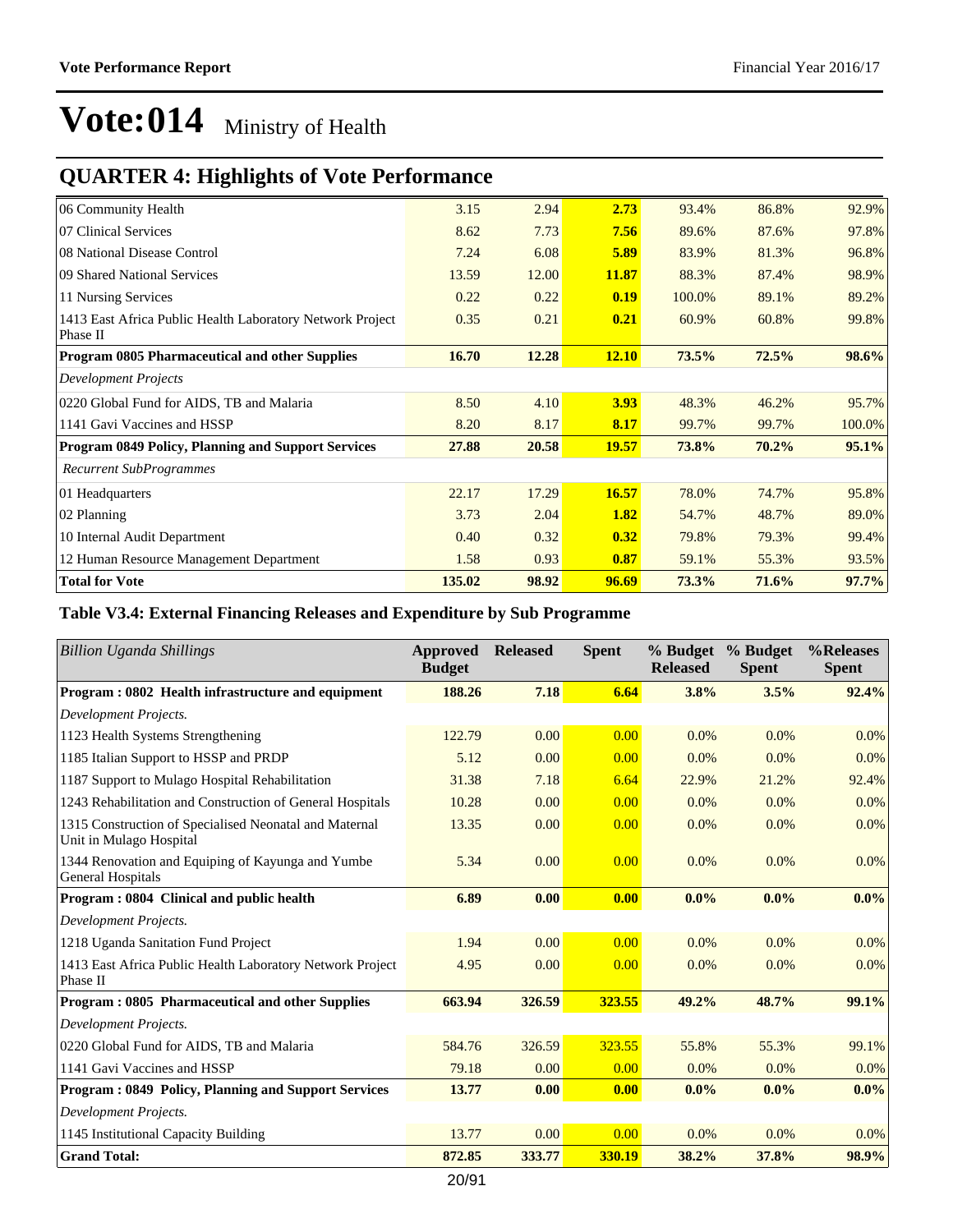### **QUARTER 4: Cumulative Outputs and Expenditure by End of Quarter**

| <b>Annual Planned Outputs</b> | <b>Cumulative Outputs Achieved by</b> | <b>Cumulative Expenditures made by</b> | UShs            |
|-------------------------------|---------------------------------------|----------------------------------------|-----------------|
|                               | <b>End of Quarter</b>                 | the End of the Quarter to              | <i>Thousand</i> |
|                               |                                       | <b>Deliver Cumulative Outputs</b>      |                 |

#### **Program: 01 Health Monitoring and Quality Assurance**

*Recurrent Programmes*

| <b>Subprogram: 03 Quality Assurance</b>               |                                                                                |                                                             |              |
|-------------------------------------------------------|--------------------------------------------------------------------------------|-------------------------------------------------------------|--------------|
| <b>Outputs Provided</b>                               |                                                                                |                                                             |              |
| Output: 01 Sector performance monitored and evaluated |                                                                                |                                                             |              |
| 2 Biannual reviews and reports                        | 12 Senior Management Committee                                                 | <b>Item</b>                                                 | <b>Spent</b> |
| 12 Senior Management Committee                        | meetings, Review of implementation of<br>the MoH work-plan for the 3rd quarter | 211101 General Staff Salaries                               | 76,003       |
| meetings                                              | was conducted and report disseminated                                          | 211103 Allowances                                           | 28,654       |
| 12 SMER TWG meetings                                  |                                                                                | 221008 Computer supplies and Information<br>Technology (IT) | 6,000        |
| 12 Departmental meetings                              |                                                                                | 221009 Welfare and Entertainment                            | 21,437       |
| 4 quarterly QI Coordination Committee                 |                                                                                | 221011 Printing, Stationery, Photocopying and<br>Binding    | 14,422       |
| Meetings                                              |                                                                                | 227002 Travel abroad                                        | 42,506       |
| Office supplies for all the 4 Quarters                |                                                                                | 227004 Fuel, Lubricants and Oils                            | 36,000       |
|                                                       |                                                                                | 228002 Maintenance - Vehicles                               | 6,687        |

#### *Reasons for Variation in performance*

Inadequate funds to facilitate the meetings

| 231,710        | <b>Total</b>       |
|----------------|--------------------|
| 76,003         | Wage Recurrent     |
| 155,707        | Non Wage Recurrent |
| $\overline{0}$ | AIA                |

| Output: 02 Standards and guidelines disseminated                                                                 |                                                   |                                                          |              |
|------------------------------------------------------------------------------------------------------------------|---------------------------------------------------|----------------------------------------------------------|--------------|
| M&E Plan and Indicators for the Health                                                                           | Dissemination of the Health Sector                | Item                                                     | <b>Spent</b> |
| Sector Development Plan disseminated to Quality Improvement Framework and<br>50% of the districts (56 districts) | Strategic plan 85 districts , Dissemination       | 211103 Allowances                                        | 8.982        |
| <b>Support Supervision Guidelines</b><br>disseminated to $100\%$ (112) of the<br>districts                       | of the Quality Improvement manual 75<br>districts | 221011 Printing, Stationery, Photocopying and<br>Binding | 87,000       |

Ministry of Health Client Charter diss

*Reasons for Variation in performance*

Inadequate funds to disseminate the reports as planned

| 95,982         | Total              |
|----------------|--------------------|
| $\mathbf{0}$   | Wage Recurrent     |
| 95,982         | Non Wage Recurrent |
| $\overline{0}$ | AIA                |

**Output: 03 Support supervision provided to Local Governments and referral hospitals**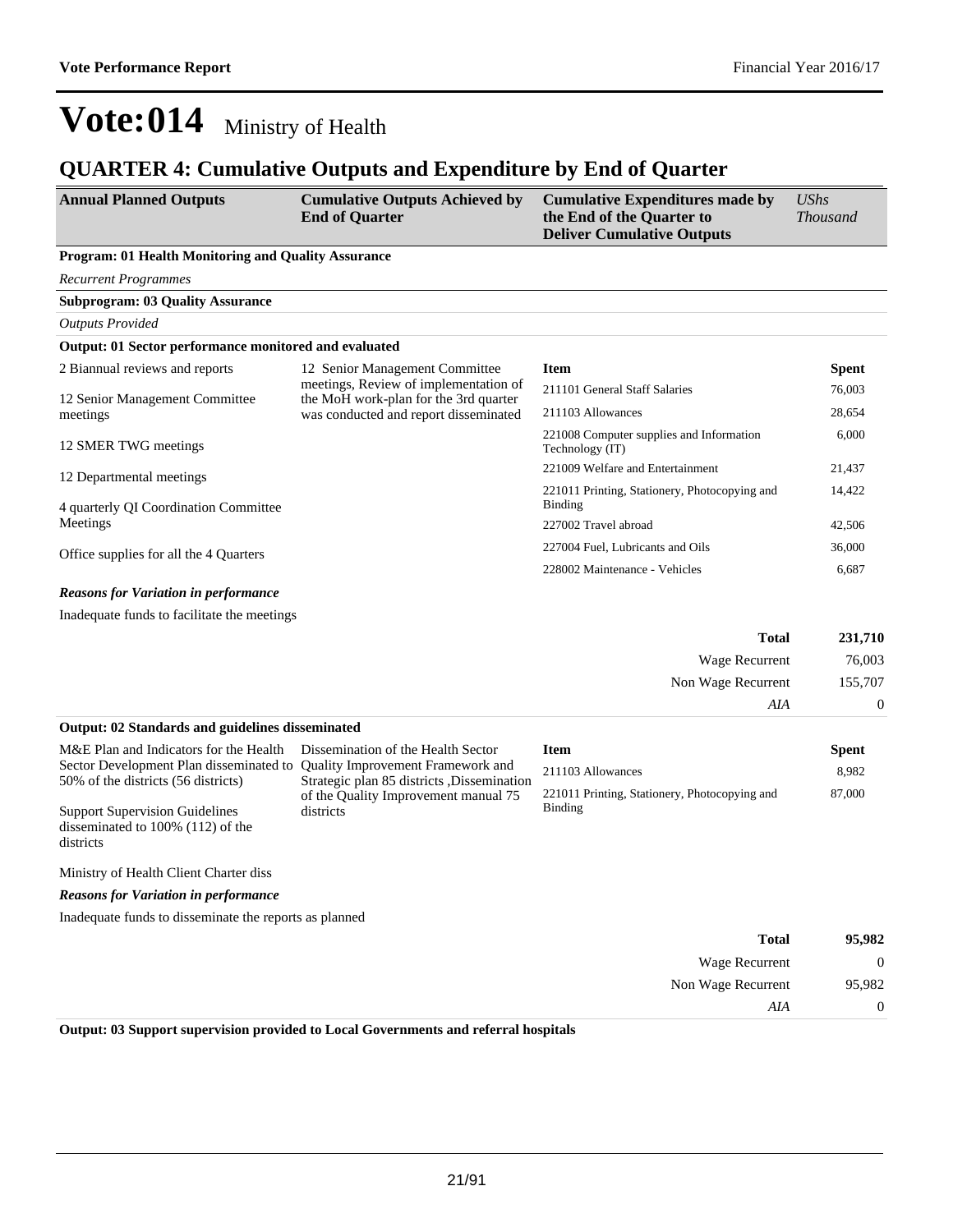### **QUARTER 4: Cumulative Outputs and Expenditure by End of Quarter**

| <b>Annual Planned Outputs</b>                                         | <b>Cumulative Outputs Achieved by</b><br><b>End of Quarter</b>                    | <b>Cumulative Expenditures made by</b><br>the End of the Quarter to<br><b>Deliver Cumulative Outputs</b> | $\mathit{UShs}$<br><i>Thousand</i> |
|-----------------------------------------------------------------------|-----------------------------------------------------------------------------------|----------------------------------------------------------------------------------------------------------|------------------------------------|
| 3 Area Team supervision visits to                                     | 3 Quarterly Support supervision visits per Item                                   |                                                                                                          | <b>Spent</b>                       |
| Regional referral hospitals and districts<br>conducted                | district conducted to selected, Quality<br>Improvement support supervision visits | 211103 Allowances                                                                                        | 83.476                             |
| Quarterly QI supervision visits to 28                                 | conducted to 45 district and report was<br>shared with senior management          | 221011 Printing, Stationery, Photocopying and<br>Binding                                                 | 7,904                              |
| districts per quarter                                                 | committee for follow-up and                                                       | 227001 Travel inland                                                                                     | 133.668                            |
| Bi-annual monitoring meetings for                                     | action, Health Facility Quality of care<br>assessment monitored in 56 districts   | 227004 Fuel, Lubricants and Oils                                                                         | 99,040                             |
| Quality of healthcare assessment<br>activities in districts conducted |                                                                                   | 228002 Maintenance - Vehicles                                                                            | 39,400                             |

Pre-

#### *Reasons for Variation in performance*

A few support supervision activities were undertaken due to inadequate funds

| <b>Total</b>                                  | 363,488        |
|-----------------------------------------------|----------------|
| Wage Recurrent                                | $\overline{0}$ |
| Non Wage Recurrent                            | 363,488        |
| AIA                                           | $\Omega$       |
| Output: 04 Standards and guidelines developed |                |

| Ministry of Health Guidelines inventory            | Printed the 3,000 copies of the National                                       | <b>Item</b>                                              | <b>Spent</b> |
|----------------------------------------------------|--------------------------------------------------------------------------------|----------------------------------------------------------|--------------|
| developed                                          | Infection prevention and Control<br>Guidelines. Printed 500 copies the Service | 221011 Printing, Stationery, Photocopying and<br>Binding | 2,496        |
| Patient safety policy and guidelines<br>developed  | delivery standards by SURE project                                             | 227001 Travel inland                                     | 61.680       |
|                                                    |                                                                                | 227004 Fuel, Lubricants and Oils                         | 47,000       |
| Facilitator's manual for OI trainings<br>developed |                                                                                | 228002 Maintenance - Vehicles                            | 16,832       |

Client Charter for Mbale, Masaka and Gulu Regional Referral Hospitals revised

QI indicator manual develop

*Reasons for Variation in performance*

Printing undertaken with support from donors

| <b>Total</b>                            | 128,009        |
|-----------------------------------------|----------------|
| <b>Wage Recurrent</b>                   | $\overline{0}$ |
| Non Wage Recurrent                      | 128,009        |
| AIA                                     | $\overline{0}$ |
| <b>Total For SubProgramme</b>           | 819,189        |
| <b>Wage Recurrent</b>                   | 76,003         |
| Non Wage Recurrent                      | 743,186        |
| AIA                                     | $\overline{0}$ |
| 02 Hoolth infractructure and conjument. |                |

**Program: 02 Health infrastructure and equipment**

*Development Projects*

**Project: 0216 District Infrastructure Support Programme**

*Outputs Provided*

**Output: 01 Monitoring, Supervision and Evaluation of Health Systems**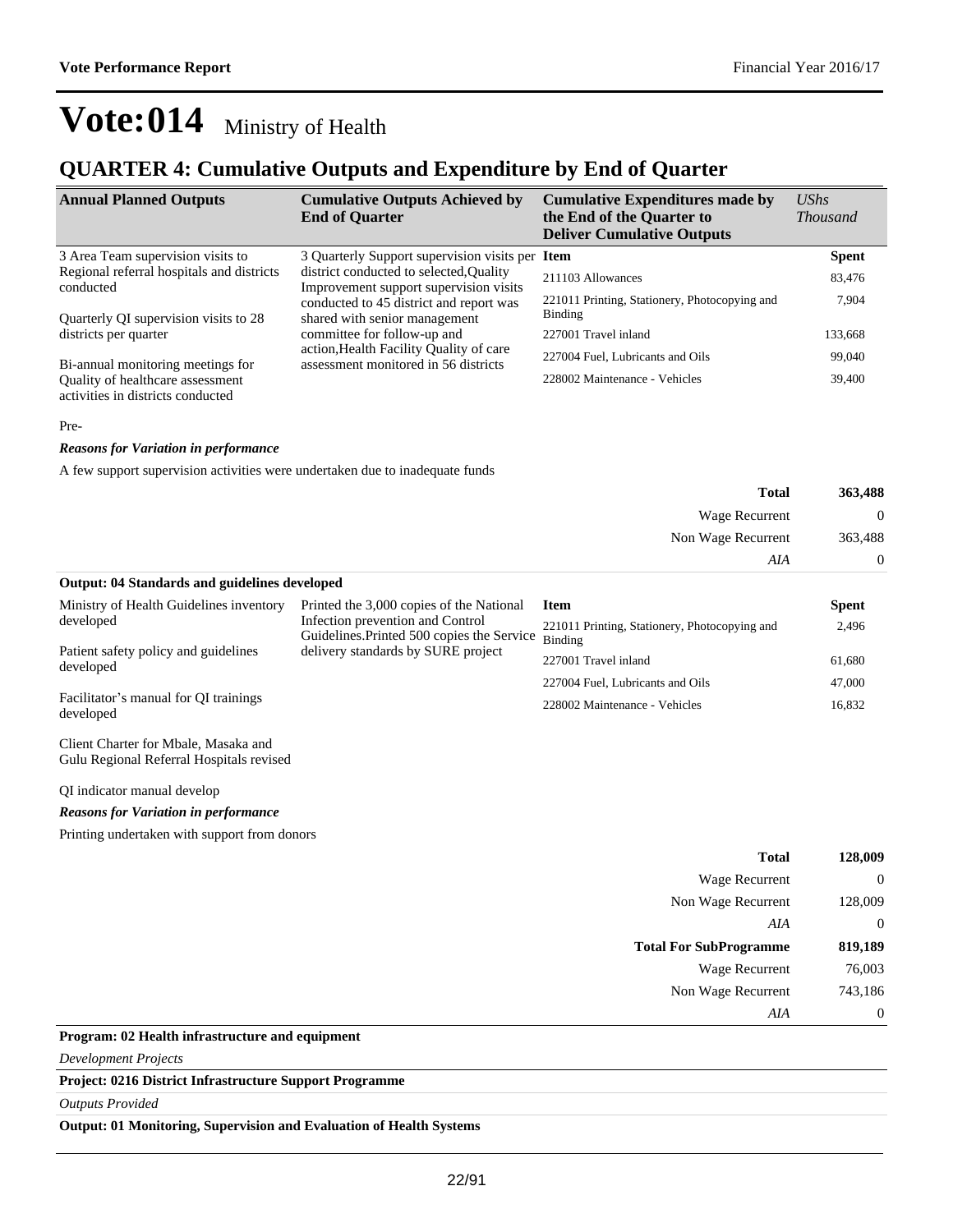$\begin{matrix} \textrm{AIA} & \phantom{000} & 0 \\ \end{matrix}$ 

## **Vote:014** Ministry of Health

### **QUARTER 4: Cumulative Outputs and Expenditure by End of Quarter**

| <b>Annual Planned Outputs</b>                                                                         | <b>Cumulative Outputs Achieved by</b><br><b>End of Quarter</b>   | <b>Cumulative Expenditures made by</b><br>the End of the Quarter to<br><b>Deliver Cumulative Outputs</b>                                      | <b>UShs</b><br><b>Thousand</b> |
|-------------------------------------------------------------------------------------------------------|------------------------------------------------------------------|-----------------------------------------------------------------------------------------------------------------------------------------------|--------------------------------|
| 80% of Imaging and theatre equipment                                                                  |                                                                  | <b>Item</b>                                                                                                                                   | <b>Spent</b>                   |
| maintained & kept in good condition at<br>RRHs, 20 GHs and 30 HC Ivs.                                 |                                                                  | 221011 Printing, Stationery, Photocopying and<br>Binding                                                                                      | 1,000,000                      |
| Imaging and theatre equipment Spare<br>parts procured.                                                |                                                                  | 224005 Uniforms, Beddings and Protective<br>Gear                                                                                              | 3,000,000                      |
|                                                                                                       |                                                                  | 227001 Travel inland                                                                                                                          | 27,896                         |
| Technical support supervision carried out<br>for infrastructure development<br>nationwide at regional |                                                                  | 228003 Maintenance - Machinery, Equipment<br>& Furniture                                                                                      | 47,154                         |
| <b>Reasons for Variation in performance</b>                                                           |                                                                  |                                                                                                                                               |                                |
|                                                                                                       |                                                                  | <b>Total</b>                                                                                                                                  | 4,075,050                      |
|                                                                                                       |                                                                  | GoU Development                                                                                                                               | 4,075,050                      |
|                                                                                                       |                                                                  | <b>External Financing</b>                                                                                                                     | $\boldsymbol{0}$               |
|                                                                                                       |                                                                  | AIA                                                                                                                                           | $\boldsymbol{0}$               |
| Capital Purchases                                                                                     |                                                                  |                                                                                                                                               |                                |
| Output: 77 Purchase of Specialised Machinery & Equipment                                              |                                                                  |                                                                                                                                               |                                |
| Six (6) X-ray machines procured                                                                       | Bids received for the procurement and<br>evaluation was to start | Item                                                                                                                                          | Spent                          |
| Payment for shipping and clearing costs<br>for donated items made.                                    |                                                                  | 312202 Machinery and Equipment                                                                                                                | 4,696,472                      |
| <b>Reasons for Variation in performance</b>                                                           |                                                                  |                                                                                                                                               |                                |
| Funds utlised to pay for another contract in view of delayed procurement of xrays.                    |                                                                  |                                                                                                                                               |                                |
|                                                                                                       |                                                                  | <b>Total</b>                                                                                                                                  | 4,696,472                      |
|                                                                                                       |                                                                  | GoU Development                                                                                                                               | 4,696,472                      |
|                                                                                                       |                                                                  | <b>External Financing</b>                                                                                                                     | $\boldsymbol{0}$               |
|                                                                                                       |                                                                  | AIA                                                                                                                                           | $\boldsymbol{0}$               |
| <b>Output: 80 Hospital Construction/rehabilitation</b>                                                |                                                                  |                                                                                                                                               |                                |
| Mugore HC III and Kitojo HC III                                                                       | Work at 55% completion of 4                                      | <b>Item</b>                                                                                                                                   | <b>Spent</b>                   |
| rehabilitated                                                                                         | 2bedroomed staff houses at Kapchorwa<br>Hospital.                | 312101 Non-Residential Buildings                                                                                                              | 200,000                        |
| <b>Reasons for Variation in performance</b>                                                           |                                                                  |                                                                                                                                               |                                |
| over Mugore HCIII and Kitojo HCIII.                                                                   |                                                                  | No progress of work due to unpaid certificates due to inadequate provision of funds in budget. Ongoing work at Kapchorwa hospital prioritized |                                |
|                                                                                                       |                                                                  | <b>Total</b>                                                                                                                                  | 200,000                        |
|                                                                                                       |                                                                  | GoU Development                                                                                                                               | 200,000                        |
|                                                                                                       |                                                                  | <b>External Financing</b>                                                                                                                     | $\boldsymbol{0}$               |
|                                                                                                       |                                                                  | AIA                                                                                                                                           | $\boldsymbol{0}$               |
|                                                                                                       |                                                                  | <b>Total For SubProgramme</b>                                                                                                                 | 8,971,522                      |
|                                                                                                       |                                                                  | <b>GoU</b> Development                                                                                                                        | 8,971,522                      |
|                                                                                                       |                                                                  | <b>External Financing</b>                                                                                                                     | $\boldsymbol{0}$               |

*Development Projects*

**Project: 1027 Insitutional Support to MoH**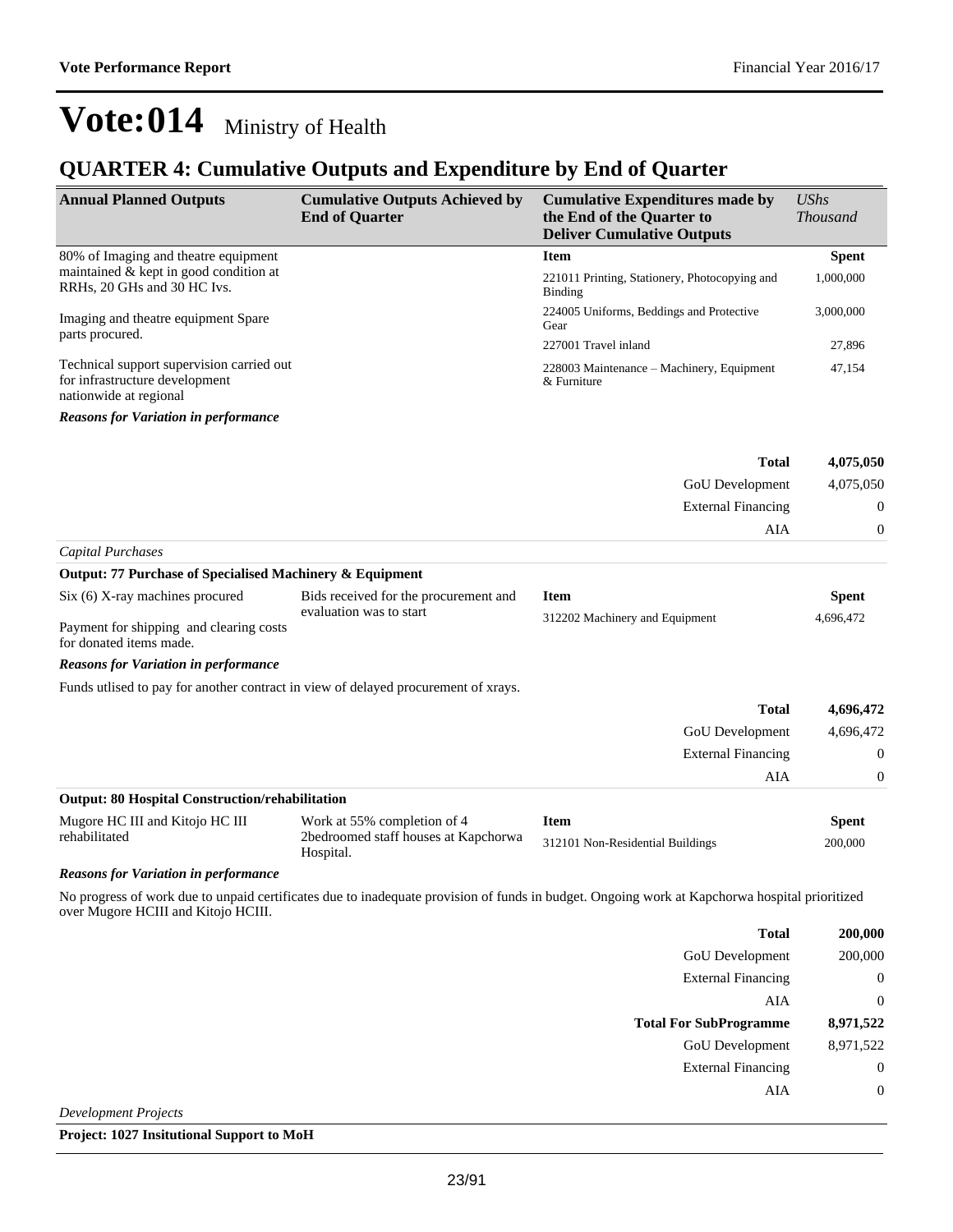### **QUARTER 4: Cumulative Outputs and Expenditure by End of Quarter**

| <b>Annual Planned Outputs</b>                                                            | <b>Cumulative Outputs Achieved by</b><br><b>End of Quarter</b>                                          | <b>Cumulative Expenditures made by</b><br>the End of the Quarter to<br><b>Deliver Cumulative Outputs</b> | <b>UShs</b><br><b>Thousand</b> |
|------------------------------------------------------------------------------------------|---------------------------------------------------------------------------------------------------------|----------------------------------------------------------------------------------------------------------|--------------------------------|
| <b>Outputs Provided</b>                                                                  |                                                                                                         |                                                                                                          |                                |
| Output: 01 Monitoring, Supervision and Evaluation of Health Systems                      |                                                                                                         |                                                                                                          |                                |
| Health systems monitored, supervised                                                     | Supervision of the regional referral                                                                    | <b>Item</b>                                                                                              | <b>Spent</b>                   |
| and evaluated.                                                                           | activities undertaken by the top managers<br>in Districts of Hoima, Masaka Jinja                        | 211103 Allowances                                                                                        | 50,000                         |
| Contract staff salaries paid                                                             |                                                                                                         | 221003 Staff Training                                                                                    | 99,999                         |
|                                                                                          |                                                                                                         | 227001 Travel inland                                                                                     | 100,000                        |
| Budgeting monitoring undertaken in<br><b>Local Governments and Referral</b><br>hospitals |                                                                                                         | 228002 Maintenance - Vehicles                                                                            | 99,551                         |
| Ministry of Health Contracts Committee<br>capacity enhanced through training.            |                                                                                                         |                                                                                                          |                                |
| Capacity of the Bu                                                                       |                                                                                                         |                                                                                                          |                                |
| <b>Reasons for Variation in performance</b>                                              |                                                                                                         |                                                                                                          |                                |
| na                                                                                       |                                                                                                         |                                                                                                          |                                |
|                                                                                          |                                                                                                         | <b>Total</b>                                                                                             | 349,550                        |
|                                                                                          |                                                                                                         | GoU Development                                                                                          | 349,550                        |
|                                                                                          |                                                                                                         | <b>External Financing</b>                                                                                | $\boldsymbol{0}$               |
|                                                                                          |                                                                                                         | AIA                                                                                                      | 0                              |
| Capital Purchases                                                                        |                                                                                                         |                                                                                                          |                                |
| <b>Output: 72 Government Buildings and Administrative Infrastructure</b>                 |                                                                                                         |                                                                                                          |                                |
| Staff canteen constructed                                                                | Ministry of health headquarters renovated Renovated and furnished the Ministry of<br>health police post | <b>Item</b><br>312101 Non-Residential Buildings                                                          | <b>Spent</b><br>99,772         |
| <b>Reasons for Variation in performance</b>                                              |                                                                                                         |                                                                                                          |                                |
| na                                                                                       |                                                                                                         |                                                                                                          |                                |
|                                                                                          |                                                                                                         | <b>Total</b>                                                                                             | 99,772                         |
|                                                                                          |                                                                                                         | GoU Development                                                                                          | 99,772                         |
|                                                                                          |                                                                                                         | <b>External Financing</b>                                                                                | $\boldsymbol{0}$               |
|                                                                                          |                                                                                                         | AIA                                                                                                      | $\boldsymbol{0}$               |
| <b>Output: 75 Purchase of Motor Vehicles and Other Transport Equipment</b>               |                                                                                                         |                                                                                                          |                                |
| 2 Vehicles procured                                                                      | The ministry procured 2 vehicles and                                                                    | <b>Item</b>                                                                                              | <b>Spent</b>                   |
| Taxes for the vehicles procured paid                                                     | these were delivered                                                                                    | 312201 Transport Equipment                                                                               | 627,642                        |
| <b>Reasons for Variation in performance</b>                                              |                                                                                                         |                                                                                                          |                                |
| The ministry procured 2 vehicles and these were delivered                                |                                                                                                         |                                                                                                          |                                |
|                                                                                          |                                                                                                         | <b>Total</b>                                                                                             | 627,642                        |
|                                                                                          |                                                                                                         | GoU Development                                                                                          | 627,642                        |
|                                                                                          |                                                                                                         | <b>External Financing</b>                                                                                | 0                              |
|                                                                                          |                                                                                                         | AIA                                                                                                      | 0                              |
| Output: 76 Purchase of Office and ICT Equipment, including Software                      |                                                                                                         |                                                                                                          |                                |
| Office and ICT equipment procured                                                        | Procured furniture for the top managers                                                                 | <b>Item</b>                                                                                              | <b>Spent</b>                   |
|                                                                                          | and furnished the 4th and 3rd floor board<br>rooms.                                                     | 312202 Machinery and Equipment                                                                           | 49,998                         |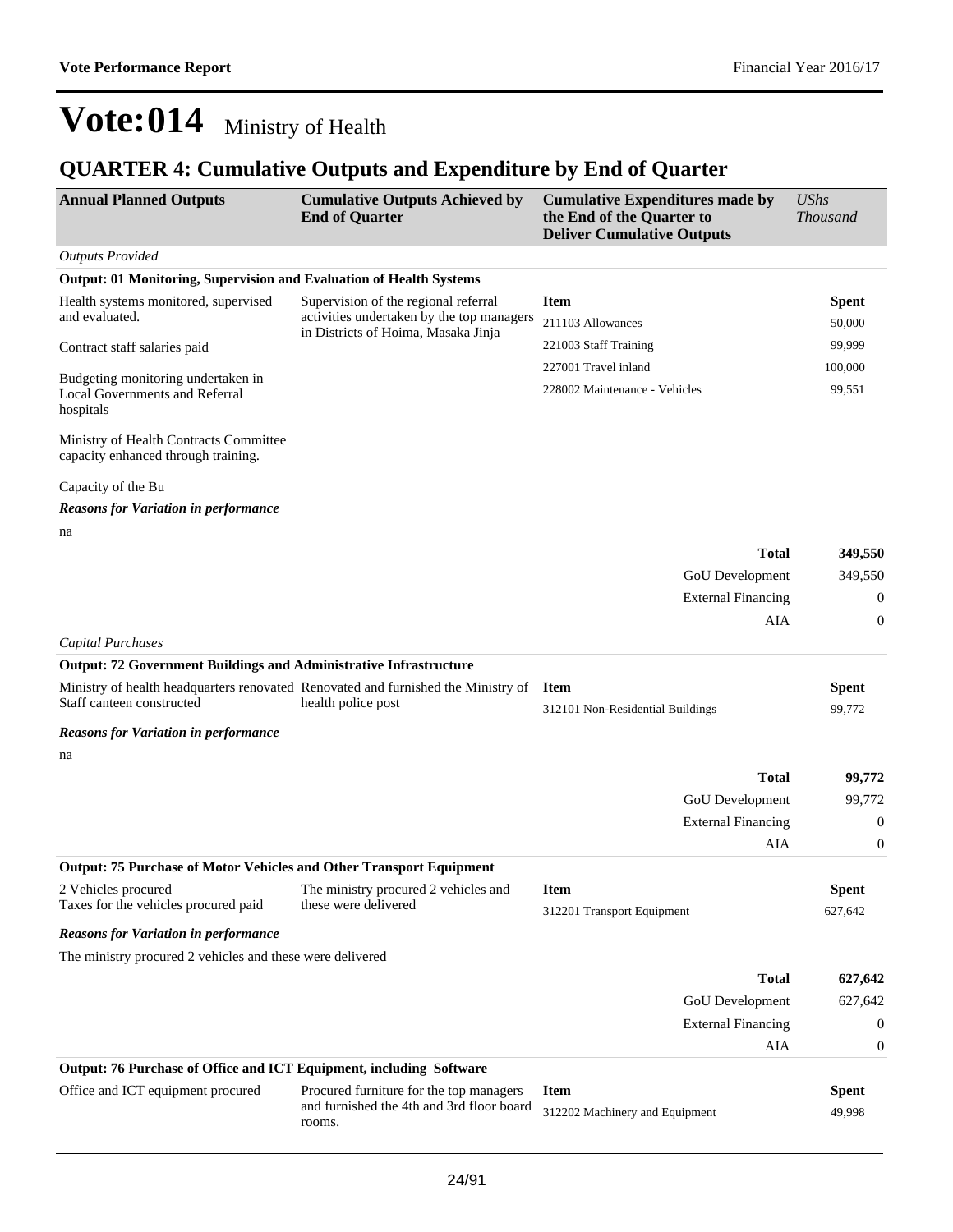### **QUARTER 4: Cumulative Outputs and Expenditure by End of Quarter**

| <b>Annual Planned Outputs</b>                                                           | <b>Cumulative Outputs Achieved by</b><br><b>End of Quarter</b> | <b>Cumulative Expenditures made by</b><br>the End of the Quarter to<br><b>Deliver Cumulative Outputs</b> | <b>UShs</b><br><b>Thousand</b> |
|-----------------------------------------------------------------------------------------|----------------------------------------------------------------|----------------------------------------------------------------------------------------------------------|--------------------------------|
| <b>Reasons for Variation in performance</b>                                             |                                                                |                                                                                                          |                                |
| na                                                                                      |                                                                |                                                                                                          |                                |
|                                                                                         |                                                                | <b>Total</b>                                                                                             | 49,998                         |
|                                                                                         |                                                                | GoU Development                                                                                          | 49,998                         |
|                                                                                         |                                                                | <b>External Financing</b>                                                                                | $\boldsymbol{0}$               |
|                                                                                         |                                                                | AIA                                                                                                      | $\boldsymbol{0}$               |
| Output: 77 Purchase of Specialised Machinery & Equipment                                |                                                                |                                                                                                          |                                |
| Taxes on Specialised and other equipment Taxes for donated items paid out               |                                                                | <b>Item</b>                                                                                              | <b>Spent</b>                   |
| and donations paid                                                                      |                                                                | 312202 Machinery and Equipment                                                                           | 684,395                        |
| <b>Reasons for Variation in performance</b>                                             |                                                                |                                                                                                          |                                |
| na                                                                                      |                                                                |                                                                                                          |                                |
|                                                                                         |                                                                | <b>Total</b>                                                                                             | 684,395                        |
|                                                                                         |                                                                | GoU Development                                                                                          | 684,395                        |
|                                                                                         |                                                                | <b>External Financing</b>                                                                                | $\boldsymbol{0}$               |
|                                                                                         |                                                                | AIA                                                                                                      | $\boldsymbol{0}$               |
| Output: 78 Purchase of Office and Residential Furniture and Fittings                    |                                                                |                                                                                                          |                                |
| Office and residential Furniture and                                                    | Office furniture for fourth floor offices                      | <b>Item</b>                                                                                              | <b>Spent</b>                   |
| fittings procured                                                                       | replaced                                                       | 312203 Furniture & Fixtures                                                                              | 49,431                         |
| <b>Reasons for Variation in performance</b>                                             |                                                                |                                                                                                          |                                |
| na                                                                                      |                                                                |                                                                                                          |                                |
|                                                                                         |                                                                | <b>Total</b>                                                                                             | 49,431                         |
|                                                                                         |                                                                | GoU Development                                                                                          | 49,431                         |
|                                                                                         |                                                                | <b>External Financing</b>                                                                                | $\boldsymbol{0}$               |
|                                                                                         |                                                                | AIA                                                                                                      | $\mathbf{0}$                   |
|                                                                                         |                                                                | <b>Total For SubProgramme</b>                                                                            | 1,860,789                      |
|                                                                                         |                                                                | GoU Development                                                                                          | 1,860,789                      |
|                                                                                         |                                                                | <b>External Financing</b>                                                                                | $\boldsymbol{0}$               |
|                                                                                         |                                                                | <b>AIA</b>                                                                                               | $\boldsymbol{0}$               |
| <b>Development Projects</b>                                                             |                                                                |                                                                                                          |                                |
| Project: 1123 Health Systems Strengthening                                              |                                                                |                                                                                                          |                                |
| <b>Outputs Provided</b>                                                                 |                                                                |                                                                                                          |                                |
| Output: 01 Monitoring, Supervision and Evaluation of Health Systems                     |                                                                |                                                                                                          |                                |
| Supervision of construction by                                                          | The supervision of the defects liability                       | <b>Item</b>                                                                                              | <b>Spent</b>                   |
| supervision consultants, clerks of works<br>and UHSSP staff                             | period is on going and all scholarships<br>were fully paid for | 211103 Allowances                                                                                        | 19,576                         |
|                                                                                         |                                                                | 227001 Travel inland                                                                                     | 100,000                        |
| Pay fees and allowances to continuing<br>students under the UHSSP Scholarship<br>Scheme |                                                                | 227004 Fuel, Lubricants and Oils                                                                         | 280,000                        |
| <b>Reasons for Variation in performance</b>                                             |                                                                |                                                                                                          |                                |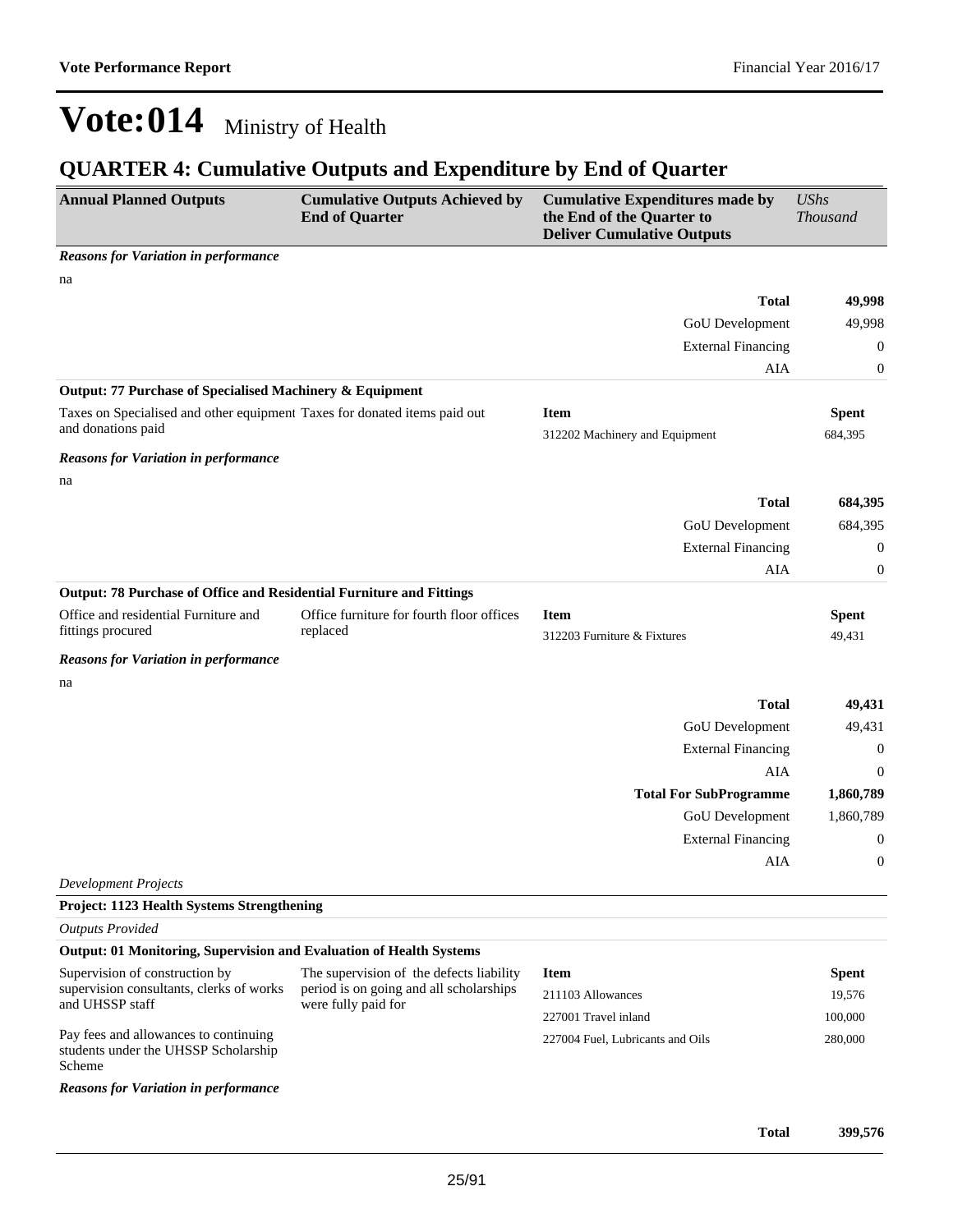## **QUARTER 4: Cumulative Outputs and Expenditure by End of Quarter**

| <b>Annual Planned Outputs</b>                                                 | <b>Cumulative Outputs Achieved by</b><br><b>End of Quarter</b> | <b>Cumulative Expenditures made by</b><br>the End of the Quarter to<br><b>Deliver Cumulative Outputs</b>                                        | <b>UShs</b><br><b>Thousand</b> |
|-------------------------------------------------------------------------------|----------------------------------------------------------------|-------------------------------------------------------------------------------------------------------------------------------------------------|--------------------------------|
|                                                                               |                                                                | GoU Development                                                                                                                                 | 399,576                        |
|                                                                               |                                                                | <b>External Financing</b>                                                                                                                       | $\boldsymbol{0}$               |
|                                                                               |                                                                | AIA                                                                                                                                             | $\boldsymbol{0}$               |
|                                                                               |                                                                | <b>Total For SubProgramme</b>                                                                                                                   | 399,576                        |
|                                                                               |                                                                | GoU Development                                                                                                                                 | 399,576                        |
|                                                                               |                                                                | <b>External Financing</b>                                                                                                                       | $\boldsymbol{0}$               |
|                                                                               |                                                                | AIA                                                                                                                                             | $\boldsymbol{0}$               |
| <b>Development Projects</b>                                                   |                                                                |                                                                                                                                                 |                                |
| Project: 1185 Italian Support to HSSP and PRDP                                |                                                                |                                                                                                                                                 |                                |
| <b>Outputs Provided</b>                                                       |                                                                |                                                                                                                                                 |                                |
| Output: 01 Monitoring, Supervision and Evaluation of Health Systems           |                                                                |                                                                                                                                                 |                                |
| Construction sites handed to Contractor                                       | Three Engineering Consultants reports                          | <b>Item</b>                                                                                                                                     | <b>Spent</b>                   |
| Contractor certificates certified by Health<br><b>Infrastructure Division</b> | produced<br>Four support supervision reports                   | 211103 Allowances                                                                                                                               | 10,000                         |
| <b>Engineering Consultants reports</b>                                        | produced                                                       | 225001 Consultancy Services- Short term                                                                                                         | 300,000                        |
| Project monitoring undertaken<br>Project assistant facilitated                |                                                                | 227001 Travel inland                                                                                                                            | 39,999                         |
|                                                                               |                                                                | 227004 Fuel, Lubricants and Oils                                                                                                                | 40,000                         |
| <b>Reasons for Variation in performance</b>                                   |                                                                |                                                                                                                                                 |                                |
| work had been supervised                                                      |                                                                | Balance relates to supervising consultants allocation during the period of demobilization by the Contractor. Consultant could not be paid as no |                                |
|                                                                               |                                                                | <b>Total</b>                                                                                                                                    | 389,999                        |
|                                                                               |                                                                | GoU Development                                                                                                                                 | 389,999                        |
|                                                                               |                                                                | <b>External Financing</b>                                                                                                                       | $\boldsymbol{0}$               |
|                                                                               |                                                                | AIA                                                                                                                                             | 0                              |
| Capital Purchases                                                             |                                                                |                                                                                                                                                 |                                |
| Output: 75 Purchase of Motor Vehicles and Other Transport Equipment           |                                                                |                                                                                                                                                 |                                |
| Vehicle for the Planning Department                                           | One vehicle for planning department                            | <b>Item</b>                                                                                                                                     | <b>Spent</b>                   |
| procured                                                                      | procured                                                       | 312201 Transport Equipment                                                                                                                      | 150,000                        |
| <b>Reasons for Variation in performance</b>                                   |                                                                |                                                                                                                                                 |                                |
| NA                                                                            |                                                                |                                                                                                                                                 |                                |
|                                                                               |                                                                | <b>Total</b>                                                                                                                                    | 150,000                        |
|                                                                               |                                                                | <b>GoU</b> Development                                                                                                                          | 150,000                        |
|                                                                               |                                                                | <b>External Financing</b>                                                                                                                       | $\boldsymbol{0}$               |
|                                                                               |                                                                | AIA                                                                                                                                             | $\boldsymbol{0}$               |
|                                                                               |                                                                | <b>Total For SubProgramme</b>                                                                                                                   | 539,999                        |
|                                                                               |                                                                | GoU Development                                                                                                                                 | 539,999                        |
|                                                                               |                                                                | <b>External Financing</b>                                                                                                                       | $\boldsymbol{0}$               |
|                                                                               |                                                                | AIA                                                                                                                                             | $\boldsymbol{0}$               |
| <b>Development Projects</b>                                                   |                                                                |                                                                                                                                                 |                                |
| Project: 1187 Support to Mulago Hospital Rehabilitation                       |                                                                |                                                                                                                                                 |                                |
| <b>Outputs Provided</b>                                                       |                                                                |                                                                                                                                                 |                                |

26/91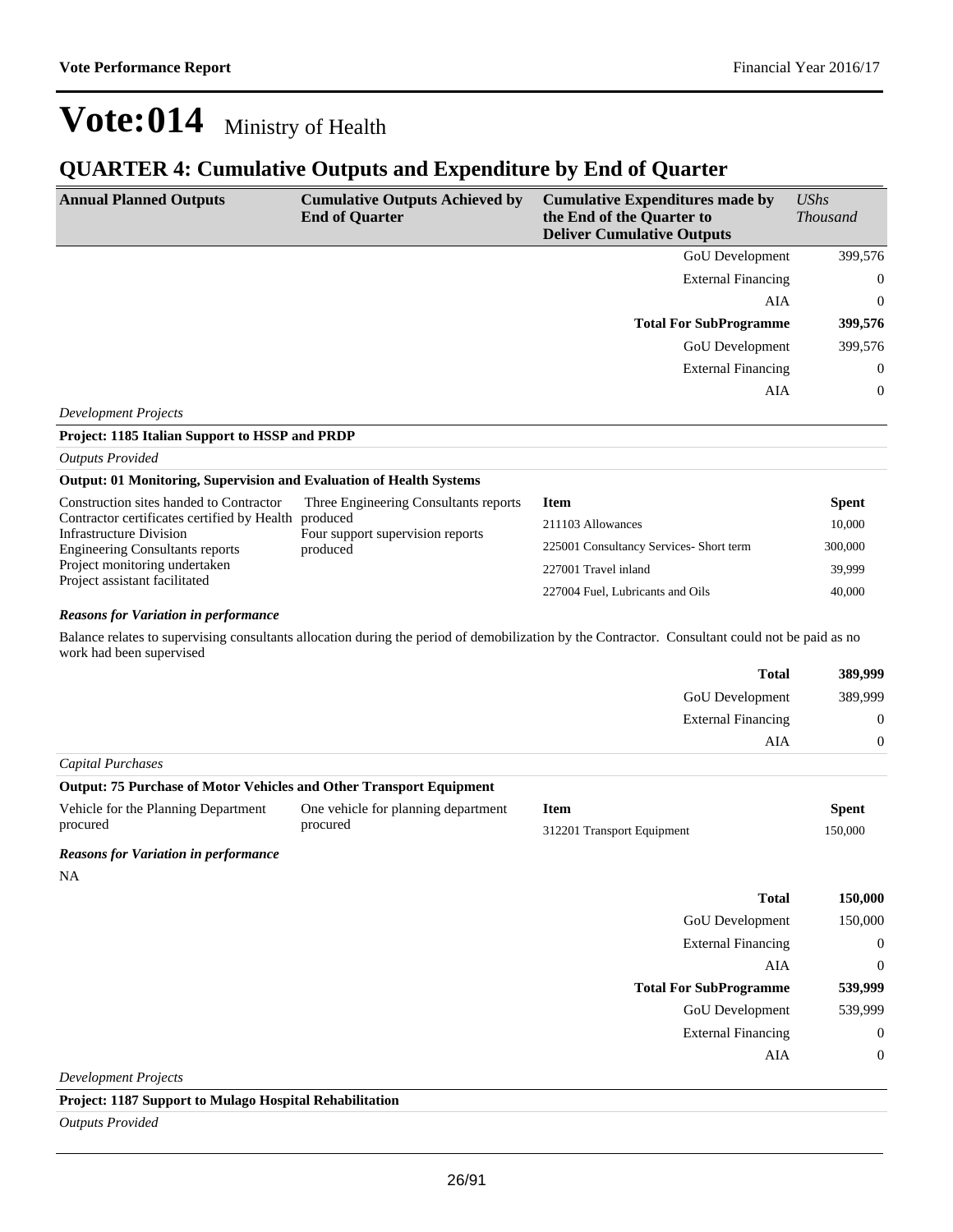### **QUARTER 4: Cumulative Outputs and Expenditure by End of Quarter**

| <b>Annual Planned Outputs</b>                                       | <b>Cumulative Outputs Achieved by</b><br><b>End of Quarter</b>                                                                                                                                          | <b>Cumulative Expenditures made by</b><br>the End of the Quarter to<br><b>Deliver Cumulative Outputs</b> | $\mathit{UShs}$<br><b>Thousand</b> |
|---------------------------------------------------------------------|---------------------------------------------------------------------------------------------------------------------------------------------------------------------------------------------------------|----------------------------------------------------------------------------------------------------------|------------------------------------|
| Output: 01 Monitoring, Supervision and Evaluation of Health Systems |                                                                                                                                                                                                         |                                                                                                          |                                    |
| 300 Health workers trained                                          | A total of 600 Mulago hospital staff have Item                                                                                                                                                          |                                                                                                          | <b>Spent</b>                       |
| Services for management of ambulances                               | been trained in basic ICT skills during the<br>financial year.                                                                                                                                          | 211102 Contract Staff Salaries (Incl. Casuals,<br>Temporary)                                             | 673,723                            |
| procured.                                                           | 80 Health workers from Mulago Hospital                                                                                                                                                                  | 211103 Allowances                                                                                        | 84,902                             |
| Supervision of civil works for Lower                                | trained in burns Nursing.                                                                                                                                                                               | 212101 Social Security Contributions                                                                     | 9,588                              |
| Mulago Hosspital under taken.                                       | 175 Health workers from Mulago                                                                                                                                                                          | 212201 Social Security Contributions                                                                     | 64,637                             |
| Medical equipment and furniture for                                 | Hospital trained in monitoring mothers in<br>labor and management of eclampsia                                                                                                                          | 221001 Advertising and Public Relations                                                                  | 8,600                              |
| Lower Mulago Hospital procured                                      |                                                                                                                                                                                                         | 221002 Workshops and Seminars                                                                            | 19,426                             |
| (Medical equipment - 2,400 pieces,<br>Office e                      | Supervision of civil works for Kawempe,<br>Kirudu and Lower Mulago Hospital are<br>ongoing and the supervision consultants<br>issue monthly supervision reports.<br>Monthly site meetings are also held | 221003 Staff Training                                                                                    | 294,174                            |
|                                                                     |                                                                                                                                                                                                         | 221008 Computer supplies and Information<br>Technology (IT)                                              | 5,000                              |
|                                                                     |                                                                                                                                                                                                         | 221009 Welfare and Entertainment                                                                         | 20,326                             |
|                                                                     |                                                                                                                                                                                                         | 221011 Printing, Stationery, Photocopying and<br><b>Binding</b>                                          | 12,775                             |
|                                                                     |                                                                                                                                                                                                         | 222001 Telecommunications                                                                                | 7,350                              |
|                                                                     |                                                                                                                                                                                                         | 223005 Electricity                                                                                       | 3,116                              |
|                                                                     |                                                                                                                                                                                                         | 223006 Water                                                                                             | 1,871                              |
|                                                                     |                                                                                                                                                                                                         | 227002 Travel abroad                                                                                     | 65,500                             |
|                                                                     |                                                                                                                                                                                                         | 227004 Fuel, Lubricants and Oils                                                                         | 90,130                             |
|                                                                     |                                                                                                                                                                                                         | 228002 Maintenance - Vehicles                                                                            | 58,829                             |
| <b>Reasons for Variation in performance</b>                         |                                                                                                                                                                                                         |                                                                                                          |                                    |
| <b>NA</b>                                                           |                                                                                                                                                                                                         |                                                                                                          |                                    |

| 1,419,947      | <b>Total</b>                                                                                                    |  |
|----------------|-----------------------------------------------------------------------------------------------------------------|--|
| 787,465        | GoU Development                                                                                                 |  |
| 632,482        | <b>External Financing</b>                                                                                       |  |
| $\overline{0}$ | AIA                                                                                                             |  |
|                | the contract of the contract of the contract of the contract of the contract of the contract of the contract of |  |

*Capital Purchases*

**Output: 80 Hospital Construction/rehabilitation**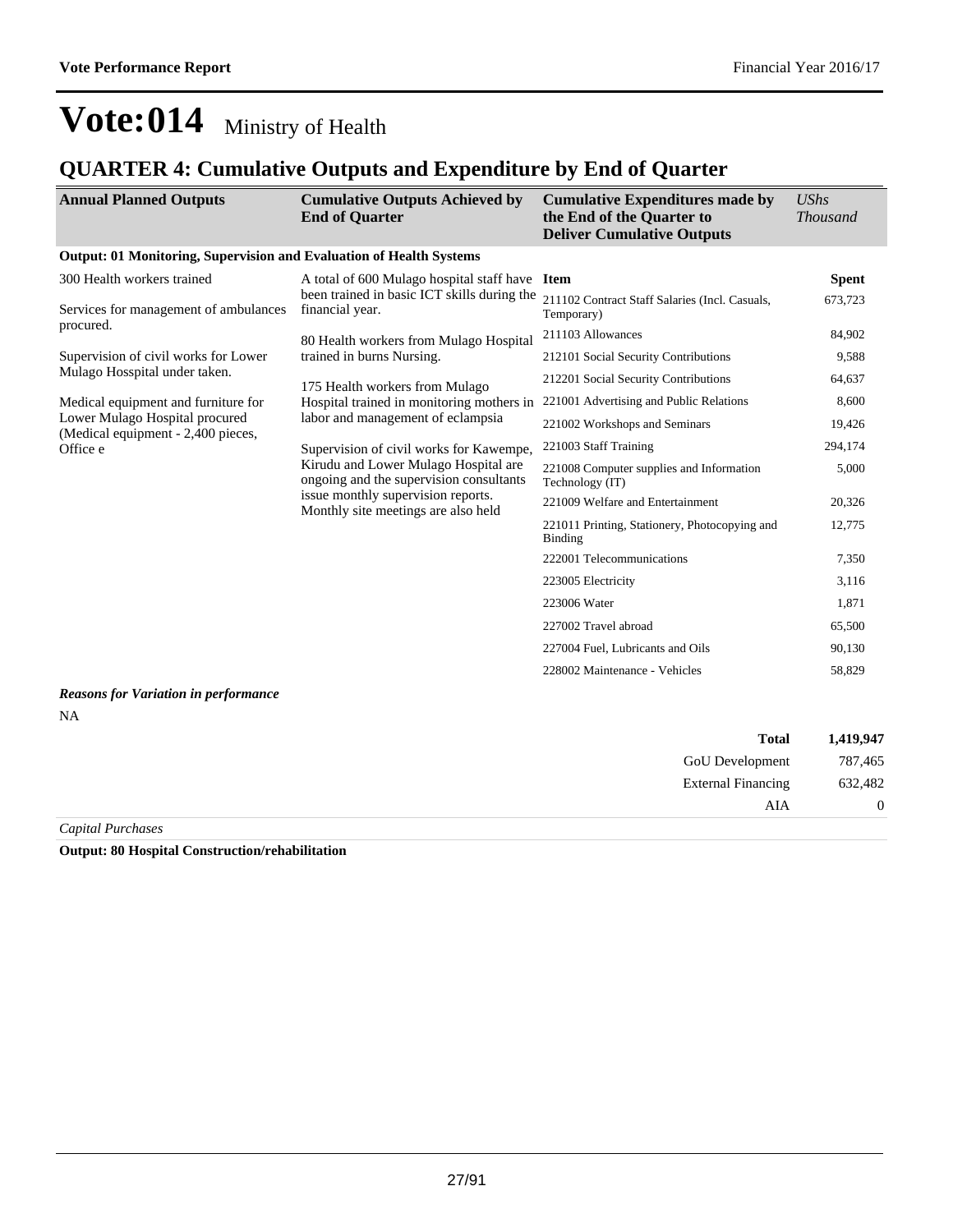External Financing 6,641,868

AIA 0

## **Vote:014** Ministry of Health

### **QUARTER 4: Cumulative Outputs and Expenditure by End of Quarter**

| <b>Annual Planned Outputs</b>                                           | <b>Cumulative Outputs Achieved by</b><br><b>End of Quarter</b>                                                                                                                                                   | <b>Cumulative Expenditures made by</b><br>the End of the Quarter to<br><b>Deliver Cumulative Outputs</b> | <b>UShs</b><br><b>Thousand</b> |
|-------------------------------------------------------------------------|------------------------------------------------------------------------------------------------------------------------------------------------------------------------------------------------------------------|----------------------------------------------------------------------------------------------------------|--------------------------------|
| Rehabilitation of Lower Mulago Hospital Construction of the Kawempe and |                                                                                                                                                                                                                  | <b>Item</b>                                                                                              | <b>Spent</b>                   |
| completed                                                               | Kiruddu Hospital ongoing.                                                                                                                                                                                        | 312101 Non-Residential Buildings                                                                         | 15,180,696                     |
|                                                                         | For Kawempe Hospital the overall<br>progress of work is at 98%.<br>The hospital is presently being used by<br>Mulago hospital. The Contractor is<br>currently handling the defects.                              |                                                                                                          |                                |
|                                                                         | For Kiruddu Hospital the overall<br>Progress of work is at 98%. The hospital<br>is presently being used by Mulago<br>Hospital. The Contractor is currently<br>handling the defects.                              |                                                                                                          |                                |
|                                                                         | Rehabilitation work for lower Mulago<br>Hospital is ongoing and the current<br>progress of work is at 77%.                                                                                                       |                                                                                                          |                                |
|                                                                         | Procurement of medical equipment and<br>furniture for Kawempe and kiruddu<br>hospitals on-going. The medical<br>equipment and furniture have been<br>delivered and installation is ongoing.                      |                                                                                                          |                                |
|                                                                         | Procurement of the main medical<br>equipment and furniture for Mulago<br>hospital on-going. Contracts have been<br>signed and delivery and installation<br>expected during the quarter July to<br>September 2017 |                                                                                                          |                                |
| <b>Reasons for Variation in performance</b>                             |                                                                                                                                                                                                                  |                                                                                                          |                                |
| NA                                                                      |                                                                                                                                                                                                                  |                                                                                                          |                                |
|                                                                         |                                                                                                                                                                                                                  | <b>Total</b>                                                                                             | 15,180,696                     |
|                                                                         |                                                                                                                                                                                                                  | GoU Development                                                                                          | 9,171,310                      |
|                                                                         |                                                                                                                                                                                                                  | <b>External Financing</b>                                                                                | 6,009,386                      |
|                                                                         |                                                                                                                                                                                                                  | AIA                                                                                                      | $\overline{0}$                 |
|                                                                         |                                                                                                                                                                                                                  | <b>Total For SubProgramme</b>                                                                            | 16,600,643                     |
|                                                                         |                                                                                                                                                                                                                  | <b>GoU</b> Development                                                                                   | 9,958,775                      |

*Development Projects*

**Project: 1315 Construction of Specialised Neonatal and Maternal Unit in Mulago Hospital**

*Outputs Provided*

**Output: 01 Monitoring, Supervision and Evaluation of Health Systems**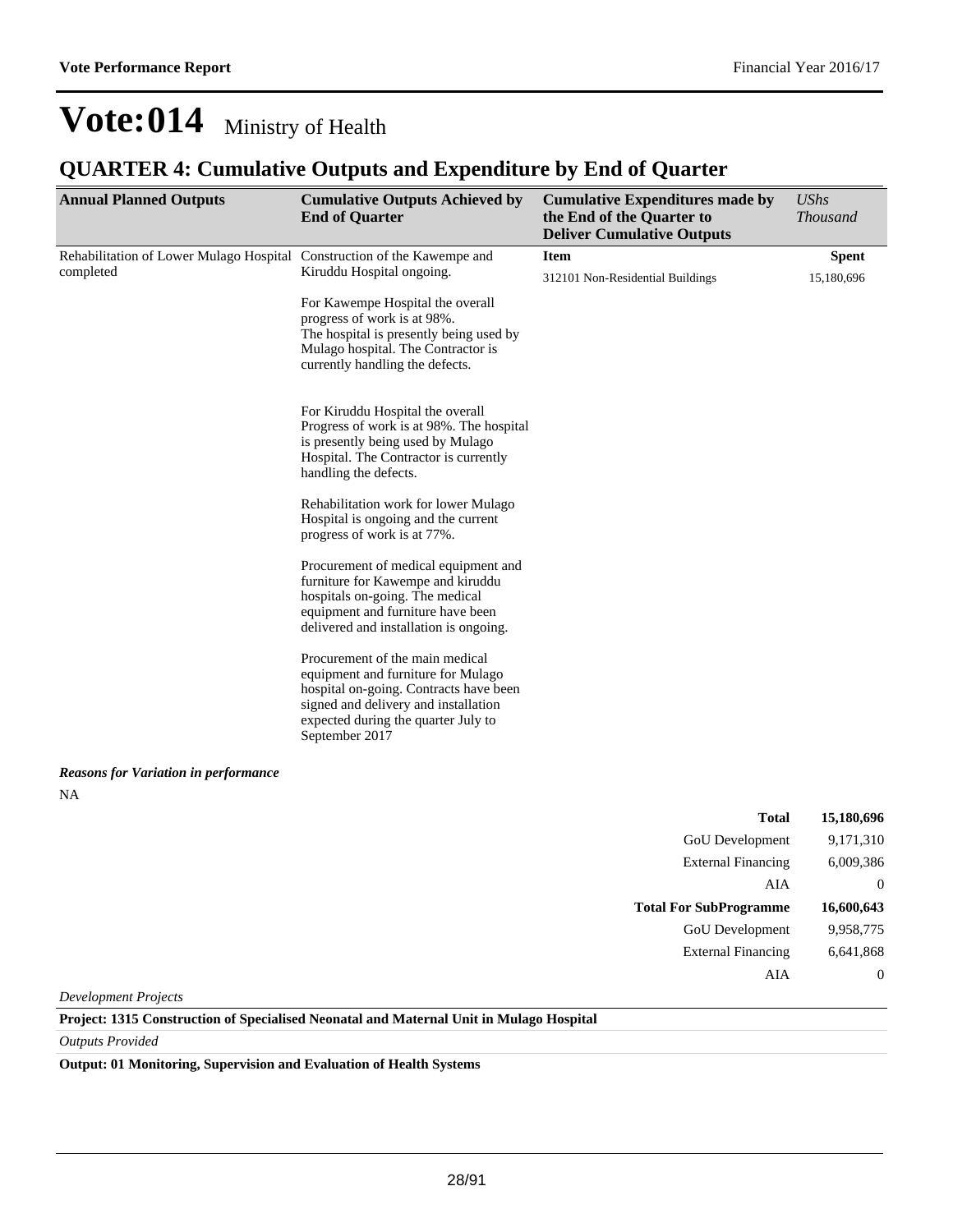### **QUARTER 4: Cumulative Outputs and Expenditure by End of Quarter**

| <b>Annual Planned Outputs</b>                                      | <b>Cumulative Outputs Achieved by</b><br><b>End of Quarter</b>                                                                    | <b>Cumulative Expenditures made by</b><br>the End of the Quarter to<br><b>Deliver Cumulative Outputs</b> | $\mathit{UShs}$<br><i>Thousand</i> |
|--------------------------------------------------------------------|-----------------------------------------------------------------------------------------------------------------------------------|----------------------------------------------------------------------------------------------------------|------------------------------------|
| Specialist Staff training undertaken.                              | . Evaluation reports for three out of four                                                                                        | <b>Item</b>                                                                                              | <b>Spent</b>                       |
|                                                                    | lots cleared by the bank.<br>Contract staff salaries for the project staff The fourth also submitted to the bank for<br>clearance | 211102 Contract Staff Salaries (Incl. Casuals,<br>Temporary)                                             | 529,725                            |
| paid.                                                              |                                                                                                                                   | 212101 Social Security Contributions                                                                     | 130,302                            |
| Vehicles serviced and fuelled                                      |                                                                                                                                   | 221003 Staff Training                                                                                    | 323,000                            |
| Project Management Unit operational<br>expenses processed and paid |                                                                                                                                   | 223005 Electricity                                                                                       | 400                                |
|                                                                    |                                                                                                                                   | 227002 Travel abroad                                                                                     | 21,375                             |
|                                                                    |                                                                                                                                   | 227004 Fuel, Lubricants and Oils                                                                         | 40,000                             |
|                                                                    |                                                                                                                                   | 228002 Maintenance - Vehicles                                                                            | 36,020                             |

#### *Reasons for Variation in performance*

na

| 1,080,822      | <b>Total</b>              |  |
|----------------|---------------------------|--|
| 1,080,822      | GoU Development           |  |
| $\overline{0}$ | <b>External Financing</b> |  |
| $\overline{0}$ | AIA                       |  |
|                |                           |  |

#### *Capital Purchases*

| <b>Output: 80 Hospital Construction/rehabilitation</b> |                                                       |                                  |           |
|--------------------------------------------------------|-------------------------------------------------------|----------------------------------|-----------|
| Maternal and neonatal hospital                         | Hospital constructed and overall physical <b>Item</b> |                                  | Spent     |
| construction undertaken                                | progress currently at 92%                             | 312101 Non-Residential Buildings | 6.116.484 |

Supervision of civil works undertaken

#### *Reasons for Variation in performance*

na

| 6,116,484    | <b>Total</b>                  |
|--------------|-------------------------------|
| 6,116,484    | GoU Development               |
| $\mathbf{0}$ | <b>External Financing</b>     |
| $\theta$     | AIA                           |
| 7,197,306    | <b>Total For SubProgramme</b> |
|              |                               |
| 7,197,306    | GoU Development               |
| $\theta$     | <b>External Financing</b>     |
| $\mathbf{0}$ | AIA                           |

*Development Projects*

**Project: 1344 Renovation and Equiping of Kayunga and Yumbe General Hospitals**

*Outputs Provided*

**Output: 01 Monitoring, Supervision and Evaluation of Health Systems**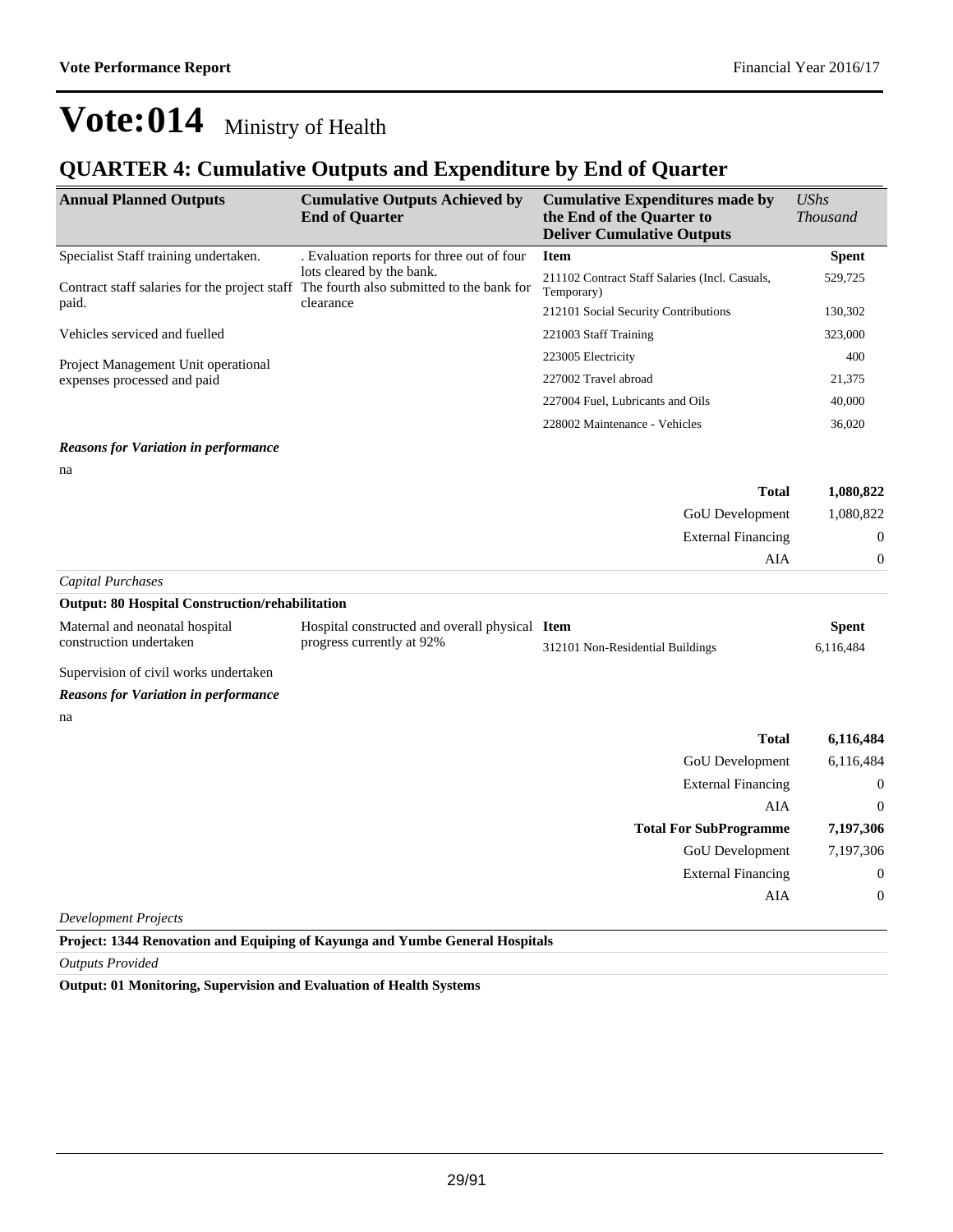### **QUARTER 4: Cumulative Outputs and Expenditure by End of Quarter**

| <b>Annual Planned Outputs</b>             | <b>Cumulative Outputs Achieved by</b><br><b>End of Quarter</b>         | <b>Cumulative Expenditures made by</b><br>the End of the Quarter to<br><b>Deliver Cumulative Outputs</b> | $\mathit{UShs}$<br><i>Thousand</i> |
|-------------------------------------------|------------------------------------------------------------------------|----------------------------------------------------------------------------------------------------------|------------------------------------|
| Project activities supervisied and        |                                                                        | <b>Item</b>                                                                                              | <b>Spent</b>                       |
| maintained<br>Project staff salaries paid | Project activities were supervised and<br>project staff salaries paid. | 211102 Contract Staff Salaries (Incl. Casuals,<br>Temporary)                                             | 305,735                            |
|                                           |                                                                        | 221001 Advertising and Public Relations                                                                  | 27,894                             |
|                                           |                                                                        | 221011 Printing, Stationery, Photocopying and<br>Binding                                                 | 18,000                             |
|                                           |                                                                        | 222002 Postage and Courier                                                                               | 26,986                             |
|                                           |                                                                        | 227001 Travel inland                                                                                     | 137,720                            |
|                                           |                                                                        | 227002 Travel abroad                                                                                     | 32,467                             |
|                                           |                                                                        | 227004 Fuel, Lubricants and Oils                                                                         | 72,000                             |
|                                           |                                                                        | 228002 Maintenance - Vehicles                                                                            | 68,400                             |

#### *Reasons for Variation in performance*

Delays in completion of the designs due lengthy stakeholders consultations, delays in approvals by the funders and delays in submission of detailed designs by the consultant,

| <b>Total</b>              | 689,203        |
|---------------------------|----------------|
| <b>GoU</b> Development    | 689,203        |
| <b>External Financing</b> | $\overline{0}$ |
| AIA                       | $\overline{0}$ |
| Capital Purchases         |                |

#### **Output: 75 Purchase of Motor Vehicles and Other Transport Equipment** Project vehicles purchased Project motor vehicle was purchased, delivered and in use. **Item Spent** 312201 Transport Equipment 165,000

#### *Reasons for Variation in performance*

| None.                                                  |                           |                |
|--------------------------------------------------------|---------------------------|----------------|
|                                                        | <b>Total</b>              | 165,000        |
|                                                        | <b>GoU</b> Development    | 165,000        |
|                                                        | <b>External Financing</b> | $\overline{0}$ |
|                                                        | AIA                       | $\overline{0}$ |
| <b>Output: 80 Hospital Construction/rehabilitation</b> |                           |                |
|                                                        |                           |                |

| Kayunga and Yumbe hospitals            | Final designs for                                                                                                                   | <b>Item</b>                      | <b>Spent</b> |
|----------------------------------------|-------------------------------------------------------------------------------------------------------------------------------------|----------------------------------|--------------|
| constructed/rehabilitated and equipped | construction/rehabilitation of Kayunga<br>and Yumbe hospitals completed and<br>tender documents issued to pre-qualified<br>bidders. | 312101 Non-Residential Buildings | 3,688,416    |

#### *Reasons for Variation in performance*

Kayunga and Yumbe hospitals construction/rehabilitation not yet started.

| 3,688,416      | <b>Total</b>                  |
|----------------|-------------------------------|
| 3,688,416      | <b>GoU</b> Development        |
| $\overline{0}$ | <b>External Financing</b>     |
| $\overline{0}$ | AIA                           |
| 4,542,618      | <b>Total For SubProgramme</b> |
| 4,542,618      | <b>GoU</b> Development        |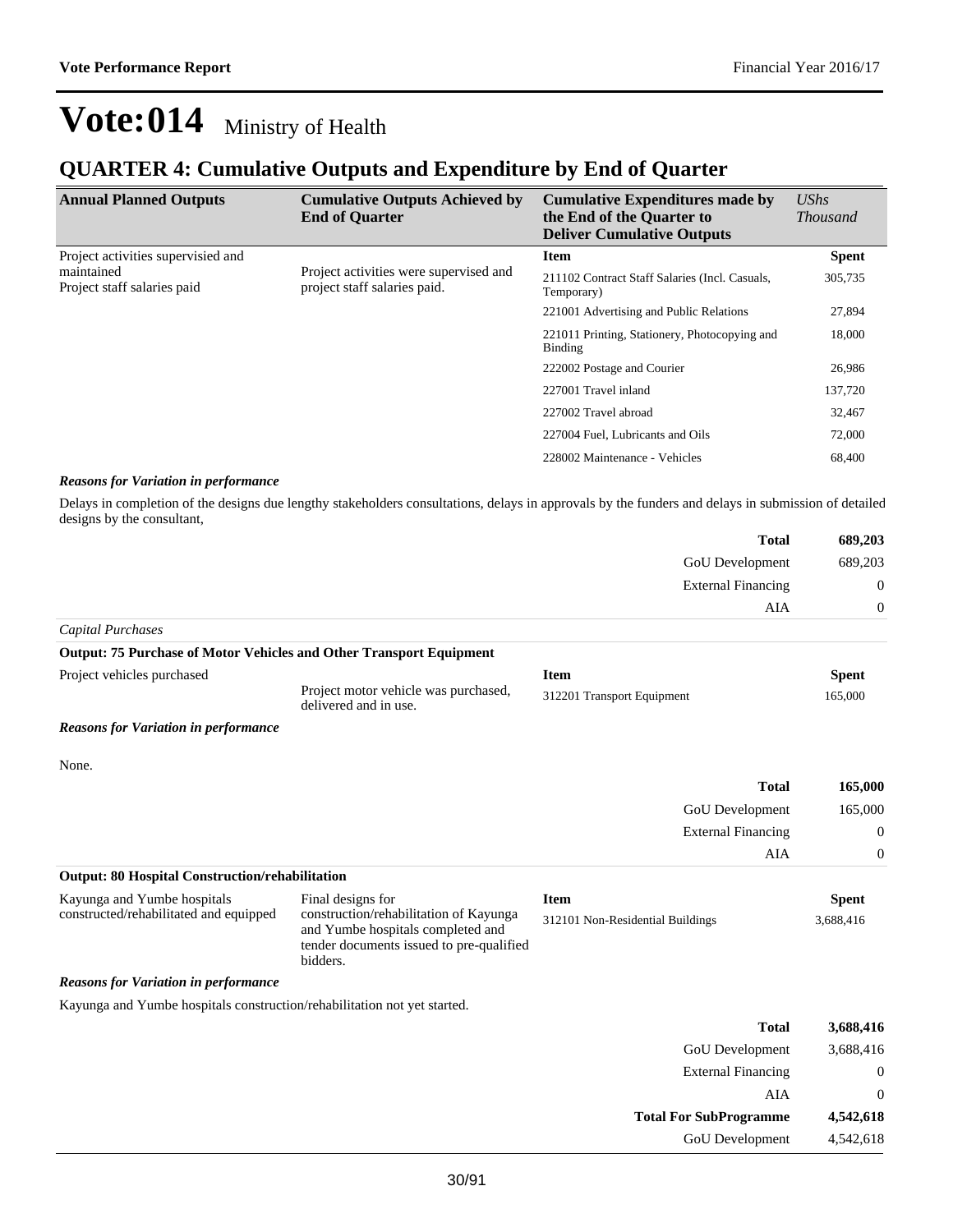### **QUARTER 4: Cumulative Outputs and Expenditure by End of Quarter**

| <b>Annual Planned Outputs</b>                                                 | <b>Cumulative Outputs Achieved by</b><br><b>End of Quarter</b>                               | <b>Cumulative Expenditures made by</b><br>the End of the Quarter to<br><b>Deliver Cumulative Outputs</b> | <b>UShs</b><br><b>Thousand</b> |
|-------------------------------------------------------------------------------|----------------------------------------------------------------------------------------------|----------------------------------------------------------------------------------------------------------|--------------------------------|
|                                                                               |                                                                                              | <b>External Financing</b>                                                                                | $\boldsymbol{0}$               |
|                                                                               |                                                                                              | <b>AIA</b>                                                                                               | 0                              |
| <b>Development Projects</b>                                                   |                                                                                              |                                                                                                          |                                |
|                                                                               | Project: 1393 Construction and Equipping of the International Specialized Hospital of Uganda |                                                                                                          |                                |
| Capital Purchases                                                             |                                                                                              |                                                                                                          |                                |
| <b>Output: 80 Hospital Construction/rehabilitation</b>                        |                                                                                              |                                                                                                          |                                |
| -Project Designs developed                                                    | 1. Designs submitted to Wakiso district.                                                     | <b>Item</b>                                                                                              | <b>Spent</b>                   |
| Payment of Advance                                                            | 2. Building permit secured.                                                                  | 281503 Engineering and Design Studies &<br>Plans for capital works                                       | 600,000                        |
| Mobilisation on site                                                          |                                                                                              | 312101 Non-Residential Buildings                                                                         | 100,000                        |
| Commencement of Engineering,<br>Procurement and construction works            |                                                                                              |                                                                                                          |                                |
| <b>Reasons for Variation in performance</b>                                   |                                                                                              |                                                                                                          |                                |
| Nil                                                                           |                                                                                              |                                                                                                          |                                |
|                                                                               |                                                                                              | <b>Total</b>                                                                                             | 700,000                        |
|                                                                               |                                                                                              | GoU Development                                                                                          | 700,000                        |
|                                                                               |                                                                                              | <b>External Financing</b>                                                                                | $\boldsymbol{0}$               |
|                                                                               |                                                                                              | <b>AIA</b>                                                                                               | $\boldsymbol{0}$               |
|                                                                               |                                                                                              | <b>Total For SubProgramme</b>                                                                            | 700,000                        |
|                                                                               |                                                                                              | GoU Development                                                                                          | 700,000                        |
|                                                                               |                                                                                              | <b>External Financing</b>                                                                                | $\boldsymbol{0}$               |
|                                                                               |                                                                                              | <b>AIA</b>                                                                                               | $\boldsymbol{0}$               |
| <b>Development Projects</b>                                                   |                                                                                              |                                                                                                          |                                |
| Project: 1394 Regional Hospital for Paediatric Surgery                        |                                                                                              |                                                                                                          |                                |
| Capital Purchases                                                             |                                                                                              |                                                                                                          |                                |
| <b>Output: 80 Hospital Construction/rehabilitation</b>                        |                                                                                              |                                                                                                          |                                |
| Commencement of construction works<br>for the Regional Hospital for Pediatric |                                                                                              | <b>Item</b>                                                                                              | <b>Spent</b>                   |
| Surgery                                                                       |                                                                                              | 312101 Non-Residential Buildings                                                                         | 573,745                        |
| <b>Reasons for Variation in performance</b>                                   |                                                                                              |                                                                                                          |                                |
|                                                                               |                                                                                              | <b>Total</b>                                                                                             | 573,745                        |
|                                                                               |                                                                                              | GoU Development                                                                                          | 573,745                        |
|                                                                               |                                                                                              | <b>External Financing</b>                                                                                | $\boldsymbol{0}$               |
|                                                                               |                                                                                              | <b>AIA</b>                                                                                               | $\boldsymbol{0}$               |
|                                                                               |                                                                                              | <b>Total For SubProgramme</b>                                                                            | 573,745                        |
|                                                                               |                                                                                              | <b>GoU</b> Development                                                                                   | 573,745                        |
|                                                                               |                                                                                              | <b>External Financing</b>                                                                                | $\boldsymbol{0}$               |
|                                                                               |                                                                                              | AIA                                                                                                      | $\boldsymbol{0}$               |
| Program: 03 Health Research                                                   |                                                                                              |                                                                                                          |                                |

*Recurrent Programmes*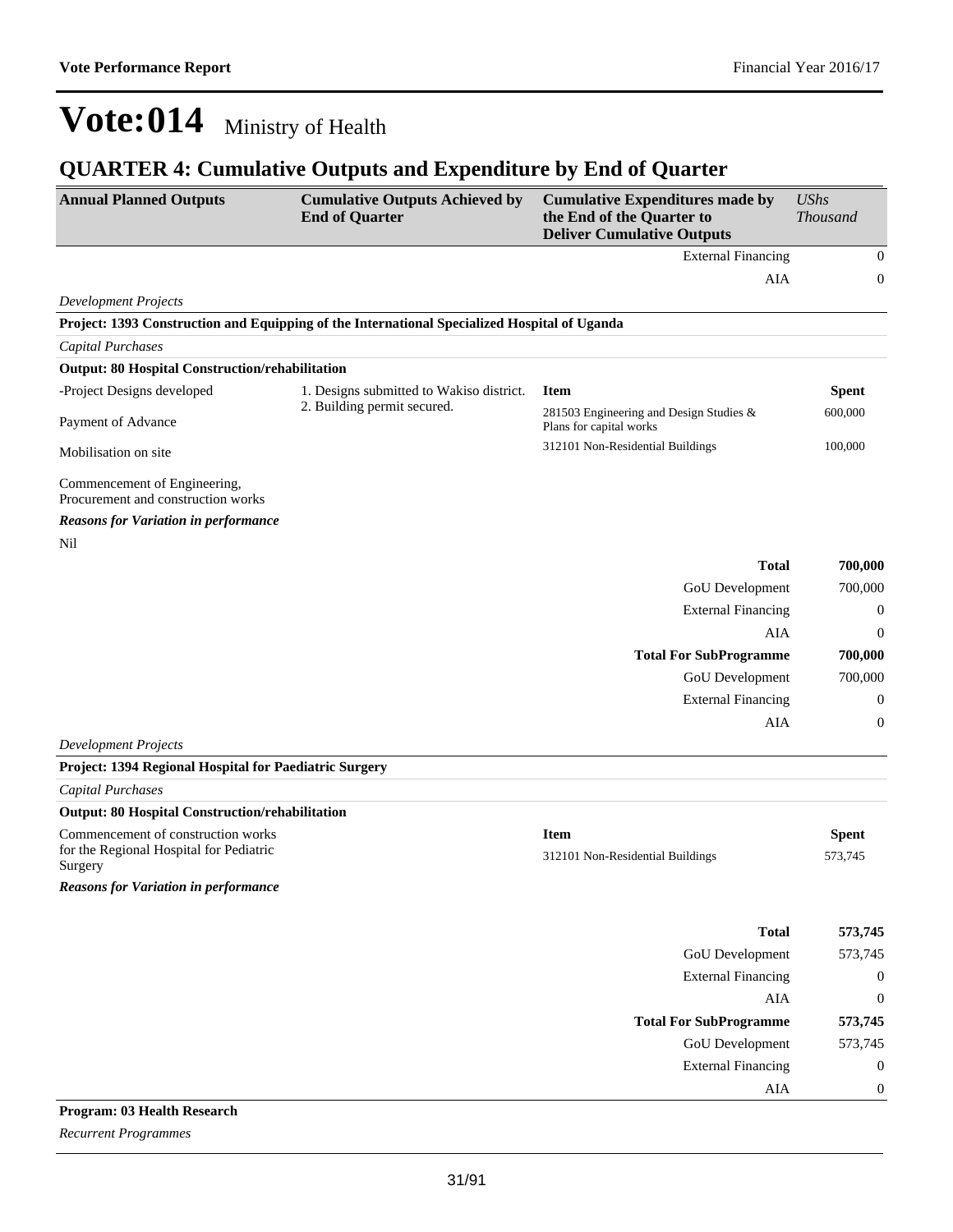### **QUARTER 4: Cumulative Outputs and Expenditure by End of Quarter**

| <b>Annual Planned Outputs</b>                                                                               | <b>Cumulative Outputs Achieved by</b><br><b>End of Quarter</b>                    | <b>Cumulative Expenditures made by</b><br>the End of the Quarter to<br><b>Deliver Cumulative Outputs</b> | <b>UShs</b><br><b>Thousand</b> |
|-------------------------------------------------------------------------------------------------------------|-----------------------------------------------------------------------------------|----------------------------------------------------------------------------------------------------------|--------------------------------|
| <b>Subprogram: 04 Research Institutions</b>                                                                 |                                                                                   |                                                                                                          |                                |
| <b>Outputs Funded</b>                                                                                       |                                                                                   |                                                                                                          |                                |
|                                                                                                             | <b>Output: 52 Support to Uganda National Health Research Organisation (UNHRO)</b> |                                                                                                          |                                |
| <b>NCRI</b>                                                                                                 |                                                                                   | <b>Item</b>                                                                                              | <b>Spent</b>                   |
| Herbal medicines & Therapies developed<br>and standardized; research works and<br>information disseminated. |                                                                                   | 263104 Transfers to other govt. Units<br>(Current)                                                       | 753,428                        |
| General institutional infrastructure and<br>support structures developed and<br>maintained.                 |                                                                                   |                                                                                                          |                                |
| Data bases of THPs and TM practices in<br>Uganda developed.                                                 |                                                                                   |                                                                                                          |                                |
| <b>Reasons for Variation in performance</b>                                                                 |                                                                                   |                                                                                                          |                                |
|                                                                                                             |                                                                                   | <b>Total</b>                                                                                             | 753,428                        |
|                                                                                                             |                                                                                   | Wage Recurrent                                                                                           | $\boldsymbol{0}$               |
|                                                                                                             |                                                                                   | Non Wage Recurrent                                                                                       | 753,428                        |
|                                                                                                             |                                                                                   | AIA                                                                                                      | $\boldsymbol{0}$               |
|                                                                                                             |                                                                                   | <b>Total For SubProgramme</b>                                                                            | 753,428                        |
|                                                                                                             |                                                                                   | Wage Recurrent                                                                                           | $\mathbf{0}$                   |
|                                                                                                             |                                                                                   | Non Wage Recurrent                                                                                       | 753,428                        |
|                                                                                                             |                                                                                   | AIA                                                                                                      | $\boldsymbol{0}$               |
| <b>Recurrent Programmes</b>                                                                                 |                                                                                   |                                                                                                          |                                |
| Subprogram: 05 JCRC                                                                                         |                                                                                   |                                                                                                          |                                |
| <b>Outputs Funded</b>                                                                                       |                                                                                   |                                                                                                          |                                |
|                                                                                                             | Output: 51 Specialised Medical Research in HIV/AIDS and Clinical Care (JCRC)      |                                                                                                          |                                |
| Wage subvention paid to JCRC                                                                                |                                                                                   | <b>Item</b>                                                                                              | <b>Spent</b>                   |
|                                                                                                             |                                                                                   | 263321 Conditional trans. Autonomous Inst<br>(Wage subvention                                            | 242,000                        |
| <b>Reasons for Variation in performance</b>                                                                 |                                                                                   |                                                                                                          |                                |
|                                                                                                             |                                                                                   | <b>Total</b>                                                                                             | 242,000                        |
|                                                                                                             |                                                                                   | Wage Recurrent                                                                                           | $\boldsymbol{0}$               |
|                                                                                                             |                                                                                   | Non Wage Recurrent                                                                                       | 242,000                        |
|                                                                                                             |                                                                                   | AIA                                                                                                      | $\boldsymbol{0}$               |
|                                                                                                             |                                                                                   | <b>Total For SubProgramme</b>                                                                            | 242,000                        |
|                                                                                                             |                                                                                   | <b>Wage Recurrent</b>                                                                                    | $\boldsymbol{0}$               |
|                                                                                                             |                                                                                   | Non Wage Recurrent                                                                                       | 242,000                        |
|                                                                                                             |                                                                                   | AIA                                                                                                      | $\boldsymbol{0}$               |
| Program: 04 Clinical and public health                                                                      |                                                                                   |                                                                                                          |                                |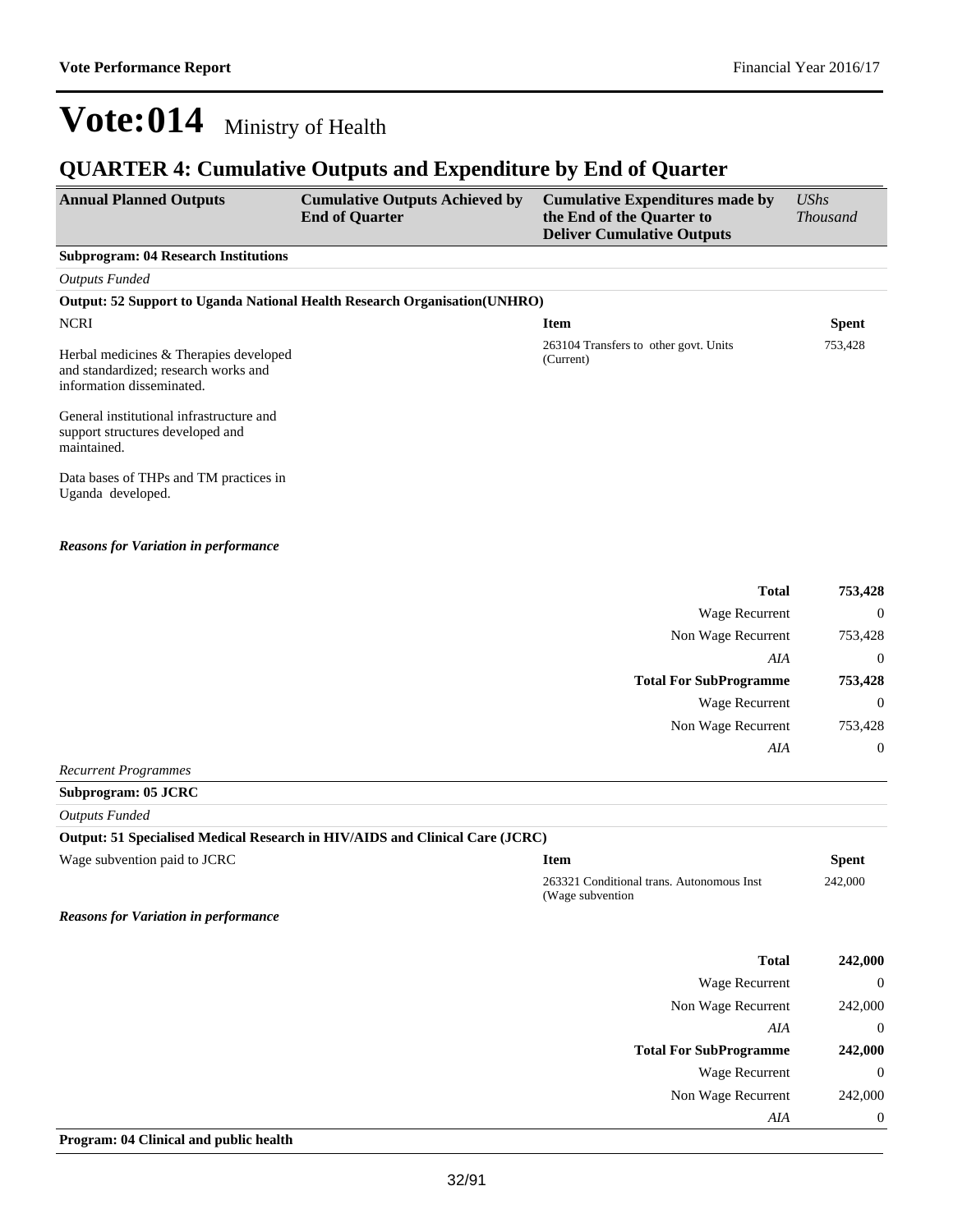### **QUARTER 4: Cumulative Outputs and Expenditure by End of Quarter**

| <b>Annual Planned Outputs</b>                                                                                  | <b>Cumulative Outputs Achieved by</b><br><b>End of Quarter</b>                                        | <b>Cumulative Expenditures made by</b><br>the End of the Quarter to<br><b>Deliver Cumulative Outputs</b> | <b>UShs</b><br><i>Thousand</i> |
|----------------------------------------------------------------------------------------------------------------|-------------------------------------------------------------------------------------------------------|----------------------------------------------------------------------------------------------------------|--------------------------------|
| <b>Recurrent Programmes</b>                                                                                    |                                                                                                       |                                                                                                          |                                |
| <b>Subprogram: 06 Community Health</b>                                                                         |                                                                                                       |                                                                                                          |                                |
| <b>Outputs Provided</b>                                                                                        |                                                                                                       |                                                                                                          |                                |
|                                                                                                                | Output: 01 Community health services provided (control of communicable and non communicable diseases) |                                                                                                          |                                |
|                                                                                                                | Meeting held with Nebbi and Namayingo Item                                                            |                                                                                                          | <b>Spent</b>                   |
| 1. NON COMMUNICABLE DISEASES<br>(NCD) (4%)                                                                     | district teams including secretaries for<br>social services and water officers to                     | 211101 General Staff Salaries                                                                            | 886,710                        |
|                                                                                                                | develop action plan for cholera                                                                       | 211103 Allowances                                                                                        | 454,052                        |
| Support Supervision on NCDs in 50                                                                              | prevention                                                                                            | 221002 Workshops and Seminars                                                                            | 54,947                         |
| Districts Conducted.<br>Physical activities in 20 organisations                                                | Social mobilization for cholera<br>prevention and control in West Nile                                | 221009 Welfare and Entertainment                                                                         | 74,464                         |
| organised and supervised<br>World NCD days Marked.                                                             | region<br>A national meeting was held, over 80                                                        | 221011 Printing, Stationery, Photocopying and<br><b>Binding</b>                                          | 104,047                        |
| IEC materials on Diabetes, Cadiovascular stakeholders and all key sectors (OPM,<br>diseases and cancers Develo | MWE, MOES, LG, KCCA) and DP                                                                           | 221012 Small Office Equipment                                                                            | 34,800                         |
|                                                                                                                | (WHO, UNICEF, URC, MSF)                                                                               | 225001 Consultancy Services- Short term                                                                  | 17,400                         |
|                                                                                                                | participated                                                                                          | 227001 Travel inland                                                                                     | 712,050                        |
|                                                                                                                |                                                                                                       | 227004 Fuel, Lubricants and Oils                                                                         | 278,400                        |
|                                                                                                                |                                                                                                       | 228002 Maintenance - Vehicles                                                                            | 114,497                        |

*Reasons for Variation in performance*

Inadequate funds to cover all the planned activities

| 2,731,367        | <b>Total</b>                  |        |
|------------------|-------------------------------|--------|
| 886,710          | Wage Recurrent                |        |
| 1,844,657        | Non Wage Recurrent            |        |
| $\overline{0}$   | AIA                           |        |
| 2,731,367        | <b>Total For SubProgramme</b> |        |
| 886,710          | Wage Recurrent                |        |
| 1,844,657        | Non Wage Recurrent            |        |
| $\boldsymbol{0}$ | AIA                           |        |
|                  |                               | $\sim$ |

*Recurrent Programmes*

**Subprogram: 07 Clinical Services**

*Outputs Provided*

**Output: 02 Clinical health services provided (infrastructure, pharmaceutical, integrated curative)**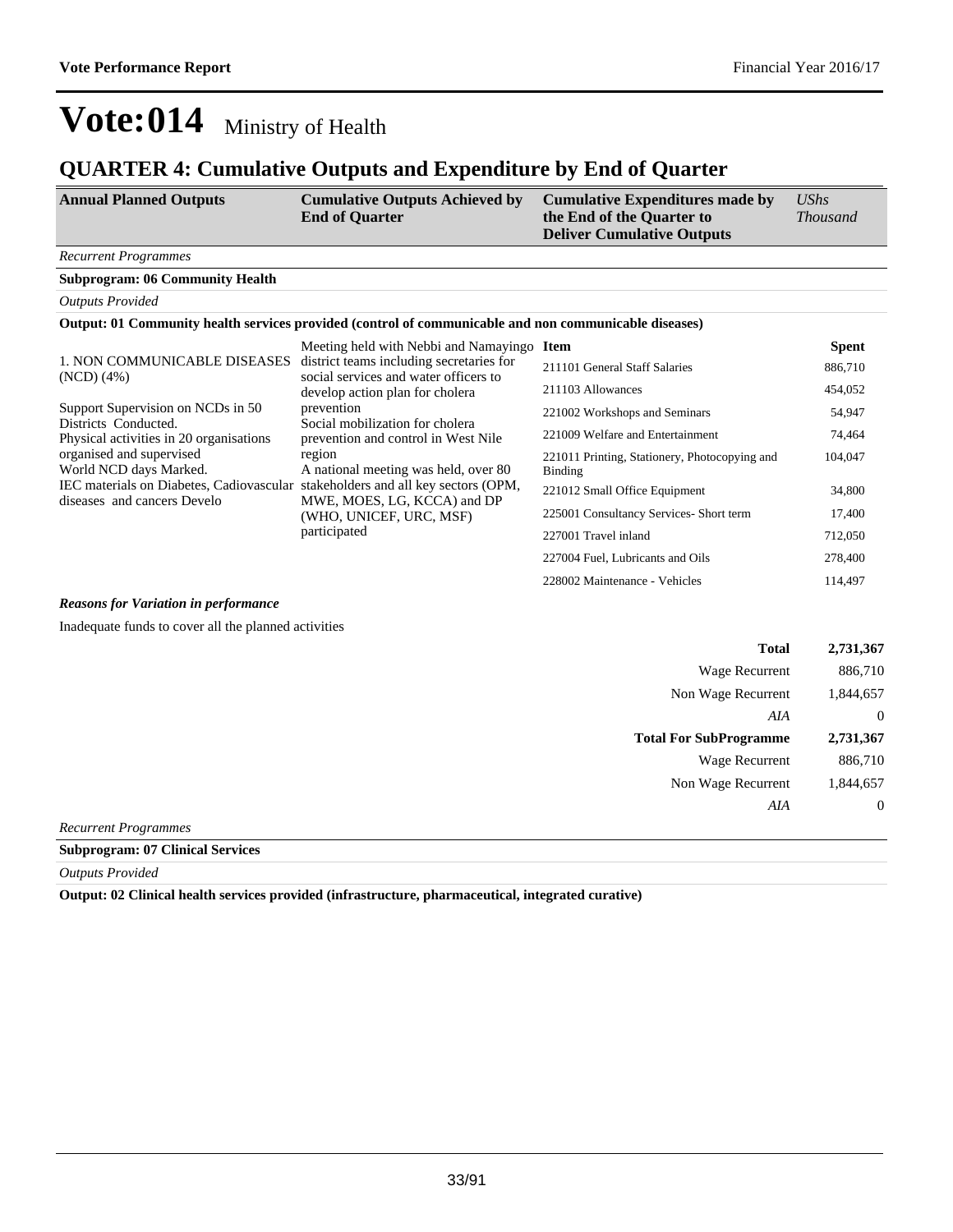### **QUARTER 4: Cumulative Outputs and Expenditure by End of Quarter**

| <b>Annual Planned Outputs</b>             | <b>Cumulative Outputs Achieved by</b><br><b>End of Quarter</b>                           | <b>Cumulative Expenditures made by</b><br>the End of the Quarter to<br><b>Deliver Cumulative Outputs</b> | <b>UShs</b><br><b>Thousand</b> |
|-------------------------------------------|------------------------------------------------------------------------------------------|----------------------------------------------------------------------------------------------------------|--------------------------------|
| <b>COMMISSIONER'S OFFICE</b>              | One National technical working group                                                     | <b>Item</b>                                                                                              | <b>Spent</b>                   |
| Policies, guidelines, bills, SOPS drafted | meetings on Obstetric fistula held , Board<br>meetings held,1 for retirement,2 for       | 211101 General Staff Salaries                                                                            | 1,244,417                      |
| /reviewed                                 | treatment and 1 on guidelines for<br>retirement on medical grounds, Health               | 211102 Contract Staff Salaries (Incl. Casuals,<br>Temporary)                                             | 226,405                        |
| Technical and departmental meetings       | facilities with implementing 5S program                                                  | 211103 Allowances                                                                                        | 299,999                        |
| held.                                     | and proportion fulfilling all 5S checklist<br>indicators obtained, Commissioners' office | 221001 Advertising and Public Relations                                                                  | 3,405                          |
| Office coordination                       | operation undertaken as planned<br>Technical support supervision and                     | 221002 Workshops and Seminars                                                                            | 35,000                         |
|                                           |                                                                                          | 221003 Staff Training                                                                                    | 80,000                         |
| specialists camps                         |                                                                                          | 221007 Books, Periodicals & Newspapers                                                                   | 1,856                          |
| Local and International workshops and     |                                                                                          | 221008 Computer supplies and Information<br>Technology (IT)                                              | 10,000                         |
| conferences attended                      |                                                                                          | 221009 Welfare and Entertainment                                                                         | 13,637                         |
|                                           |                                                                                          | 221011 Printing, Stationery, Photocopying and<br>Binding                                                 | 10,000                         |
|                                           |                                                                                          | 221012 Small Office Equipment                                                                            | 926                            |
|                                           |                                                                                          | 227001 Travel inland                                                                                     | 210,279                        |
|                                           |                                                                                          | 227002 Travel abroad                                                                                     | 39,451                         |
|                                           |                                                                                          | 227004 Fuel, Lubricants and Oils                                                                         | 200,000                        |
|                                           |                                                                                          | 228002 Maintenance - Vehicles                                                                            | 80,000                         |

#### *Reasons for Variation in performance*

na

| 2,455,375      | <b>Total</b>       |
|----------------|--------------------|
| 1,470,822      | Wage Recurrent     |
| 984,553        | Non Wage Recurrent |
| $\overline{0}$ | AIA                |

#### **Output: 04 Technical support, monitoring and evaluation of service providers and facilities**

| Technical Support supervision for           | Technical Support supervision for                                                | <b>Item</b>                              | <b>Spent</b> |
|---------------------------------------------|----------------------------------------------------------------------------------|------------------------------------------|--------------|
| Specialist outreach services provided.      | Specialist outreach services provided.<br>Specialist support supervision to RRH, | 211103 Allowances                        | 99,987       |
| Specialist support supervision to RRH,      | GH and LLHFs conducted. Fistula camps                                            | 224001 Medical and Agricultural supplies | 116,700      |
| GH and LLHFs conducted.                     | support and supervisionSupervised<br>Mubende, FortPortal, Masaka, Mbarara        | 227001 Travel inland                     | 100,000      |
| Fistula camps support and supervision       | and Kabale, Jinja and Arua mental units,                                         | 227004 Fuel, Lubricants and Oils         | 80,000       |
|                                             | Alcohol Control Policy developed and is                                          |                                          |              |
|                                             | ready for presentation to top                                                    |                                          |              |
|                                             | management, World Mental Health Day                                              |                                          |              |
|                                             | celebrated on 25th Nov 2016, Supervised                                          |                                          |              |
|                                             | Mbale and Masaka regional referral                                               |                                          |              |
|                                             | Mental Health Units, Sensitization of the                                        |                                          |              |
|                                             | police as enforcers of the tobacco control                                       |                                          |              |
|                                             | law in the Kampala metropolitan region                                           |                                          |              |
| <b>Reasons for Variation in performance</b> |                                                                                  |                                          |              |

na

| 396,687 | Total              |
|---------|--------------------|
| 0       | Wage Recurrent     |
| 396,687 | Non Wage Recurrent |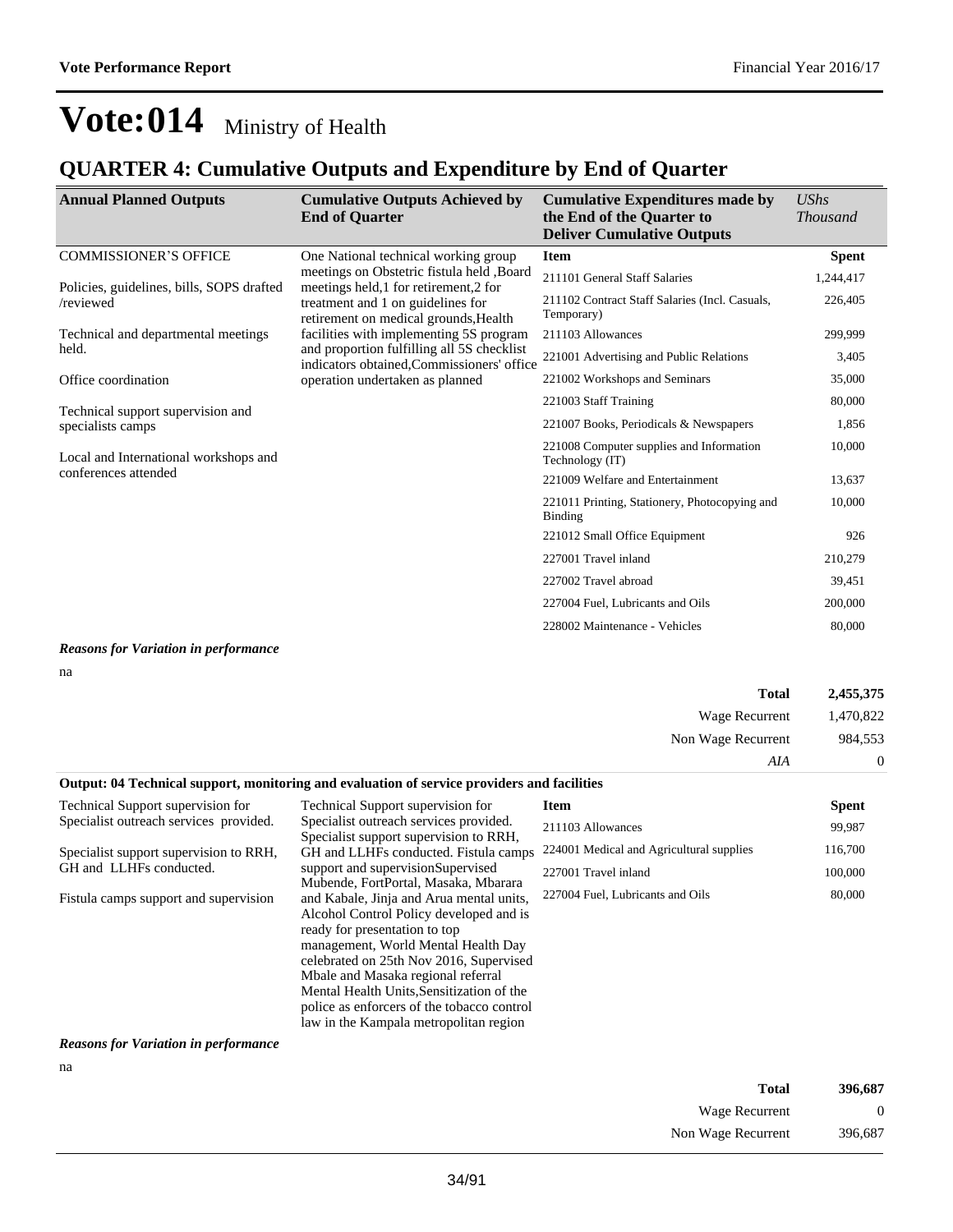### **QUARTER 4: Cumulative Outputs and Expenditure by End of Quarter**

| <b>Annual Planned Outputs</b>                                                                              | <b>Cumulative Outputs Achieved by</b><br><b>End of Quarter</b>                                                                                        | <b>Cumulative Expenditures made by</b><br>the End of the Quarter to<br><b>Deliver Cumulative Outputs</b> | <b>UShs</b><br><b>Thousand</b> |
|------------------------------------------------------------------------------------------------------------|-------------------------------------------------------------------------------------------------------------------------------------------------------|----------------------------------------------------------------------------------------------------------|--------------------------------|
|                                                                                                            |                                                                                                                                                       | AIA                                                                                                      | $\boldsymbol{0}$               |
| <b>Output: 10 Maintenance of medical and solar equipment</b>                                               |                                                                                                                                                       |                                                                                                          |                                |
|                                                                                                            | Maintenance of solar equipment was                                                                                                                    | <b>Item</b>                                                                                              | <b>Spent</b>                   |
| 65% of available medical equipment in<br>central region kept in good maintenance                           | carried out on 1,895 solar energy systems<br>in 553 health centres in 36 districts under                                                              | 227001 Travel inland                                                                                     | 199,999                        |
| condition.                                                                                                 | 11 maintenance contracts – about 80% of<br>the solar systems are functional.                                                                          | 228003 Maintenance - Machinery, Equipment<br>& Furniture                                                 | 2,507,330                      |
| Maintenance of solar energy systems in<br>155HCs in 15 Districts carried out under<br>framework contracts. | Documentation of required solar spare<br>partsundertaken                                                                                              |                                                                                                          |                                |
| Supervision and monitoring installation<br>and maintenance of so                                           |                                                                                                                                                       |                                                                                                          |                                |
| <b>Reasons for Variation in performance</b>                                                                |                                                                                                                                                       |                                                                                                          |                                |
| na                                                                                                         |                                                                                                                                                       |                                                                                                          |                                |
|                                                                                                            |                                                                                                                                                       | Total                                                                                                    | 2,707,328                      |
|                                                                                                            |                                                                                                                                                       | Wage Recurrent                                                                                           | $\boldsymbol{0}$               |
|                                                                                                            |                                                                                                                                                       | Non Wage Recurrent                                                                                       | 2,707,328                      |
|                                                                                                            |                                                                                                                                                       | AIA                                                                                                      | $\boldsymbol{0}$               |
|                                                                                                            | Output: 11 Coordination of clinical and public health emergencies including the response to the nodding syndrome                                      |                                                                                                          |                                |
| Data collection tools for Hepatitis B                                                                      | Hepatitis B testing and vaccination                                                                                                                   | <b>Item</b>                                                                                              | <b>Spent</b>                   |
| Developed                                                                                                  | undertaken in the 39 prone districts.<br>Vaccination & lab registers, vaccination                                                                     | 211103 Allowances                                                                                        | 789,198                        |
| Health workers vaccinated against                                                                          | cards and brochures in local languages                                                                                                                | 221001 Advertising and Public Relations                                                                  | 359,465                        |
| Hepatitis B                                                                                                | undertaken, Regular hepatitis data<br>collection undertaken in all the 39 Hep B                                                                       | 227001 Travel inland                                                                                     | 400,073                        |
| Adults above 15 years in 40 districts                                                                      | districts. All Hepatitis B implementing<br>districts supported and supervised. Visited<br>the 14 Hep B control implementing                           | 227004 Fuel, Lubricants and Oils                                                                         | 150,000                        |
| vaccinated                                                                                                 |                                                                                                                                                       | 228002 Maintenance - Vehicles                                                                            | 47,949                         |
| Support supervision to clinics vaccinating<br>against Hepatitis B undertaken(Arua and<br>Mulago)           | Districts Carried out the World hepatitis<br>day in Dokolo Trained more than 200<br>health workers on Selection of<br>technology in the 5 sub regions | 273101 Medical expenses (To general Public)                                                              | 250,000                        |
| Health workers tr                                                                                          | implementing the hepatitis program Field<br>visits for data collection undertaken                                                                     |                                                                                                          |                                |
| <b>Reasons for Variation in performance</b>                                                                |                                                                                                                                                       |                                                                                                          |                                |
| na                                                                                                         |                                                                                                                                                       |                                                                                                          |                                |
|                                                                                                            |                                                                                                                                                       | <b>Total</b>                                                                                             | 1,996,685                      |
|                                                                                                            |                                                                                                                                                       | Wage Recurrent                                                                                           | 0                              |
|                                                                                                            |                                                                                                                                                       | Non Wage Recurrent                                                                                       | 1,996,685                      |
|                                                                                                            |                                                                                                                                                       | AIA                                                                                                      | $\boldsymbol{0}$               |
|                                                                                                            |                                                                                                                                                       | <b>Total For SubProgramme</b>                                                                            | 7,556,075                      |
|                                                                                                            |                                                                                                                                                       | Wage Recurrent                                                                                           | 1,470,822                      |
|                                                                                                            |                                                                                                                                                       | Non Wage Recurrent                                                                                       | 6,085,253                      |
|                                                                                                            |                                                                                                                                                       | AIA                                                                                                      | $\boldsymbol{0}$               |
| <b>Recurrent Programmes</b>                                                                                |                                                                                                                                                       |                                                                                                          |                                |
| <b>Subprogram: 08 National Disease Control</b>                                                             |                                                                                                                                                       |                                                                                                          |                                |

*Outputs Provided*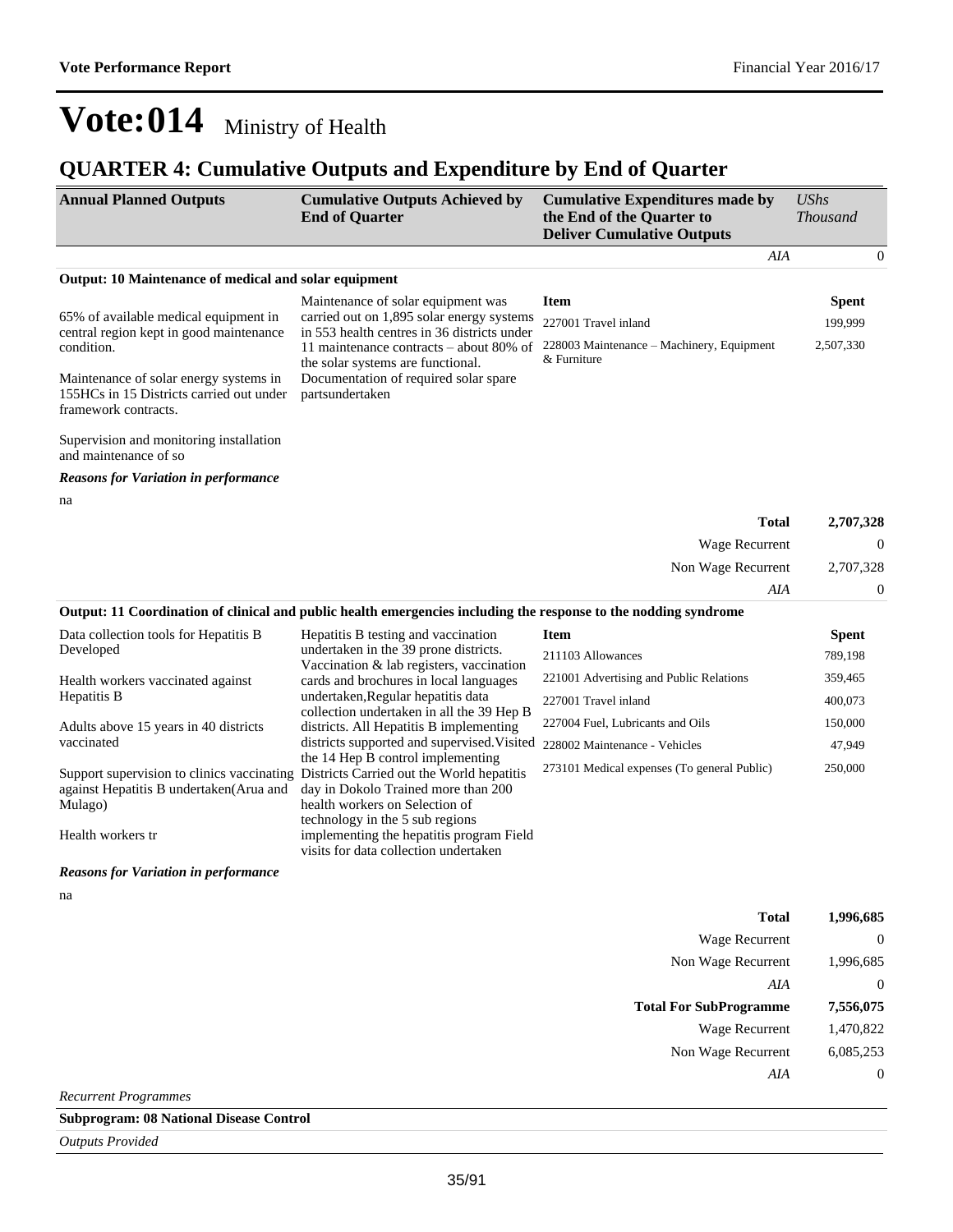### **QUARTER 4: Cumulative Outputs and Expenditure by End of Quarter**

| Output: 03 National endemic and epidemic disease control services provided<br>Disease control policies updated and<br><b>Spent</b><br>Technical support supervision and<br><b>Item</b><br>distributed. Program strategies and plans<br>mentorship of health workers in kigezi<br>211101 General Staff Salaries<br>701,136<br>health zone. Conducted a technical<br>developed. Coordination meetings held.                                                                                                                                                                                                                                                                                                                                                                                                                                                                                                                                                                                                                                                                                                                                                                                                                                     | <b>Thousand</b> |
|-----------------------------------------------------------------------------------------------------------------------------------------------------------------------------------------------------------------------------------------------------------------------------------------------------------------------------------------------------------------------------------------------------------------------------------------------------------------------------------------------------------------------------------------------------------------------------------------------------------------------------------------------------------------------------------------------------------------------------------------------------------------------------------------------------------------------------------------------------------------------------------------------------------------------------------------------------------------------------------------------------------------------------------------------------------------------------------------------------------------------------------------------------------------------------------------------------------------------------------------------|-----------------|
|                                                                                                                                                                                                                                                                                                                                                                                                                                                                                                                                                                                                                                                                                                                                                                                                                                                                                                                                                                                                                                                                                                                                                                                                                                               |                 |
| 211102 Contract Staff Salaries (Incl. Casuals,<br>323,249<br>Enhance skills of health workers in all<br>Support Supervision of the 19 GW<br>Temporary)<br>districts for communicable disease<br>formerly endemic district and one<br>coordination meeting for unit heads<br>prevention and control.<br>211103 Allowances<br>80,465<br>supported staff in conducting<br>World TB/Leprosy, HIV/AIDS, Malaria<br>221002 Workshops and Seminars<br>76,696<br>Accreditation of 16 health labs (including)<br>Da<br>221003 Staff Training<br>76,564<br>RRHLs & NRLs) supported<br>implementation of reviewed Guidelines<br>221009 Welfare and Entertainment<br>33,074<br>for Implementation of Parasite Based<br>221011 Printing, Stationery, Photocopying and<br>38,690<br>Diagnosis for Malaria, test and treat<br>Binding<br>strategy.<br>221012 Small Office Equipment<br>28,796<br>223007 Other Utilities- (fuel, gas, firewood,<br>99,576<br>charcoal)<br>225002 Consultancy Services-Long-term<br>47,744<br>227001 Travel inland<br>250,385<br>227002 Travel abroad<br>43,995<br>227004 Fuel, Lubricants and Oils<br>153,143<br>228002 Maintenance - Vehicles<br>84,634<br>228003 Maintenance – Machinery, Equipment<br>5,999<br>& Furniture |                 |

*Reasons for Variation in performance*

| 2,044,146      | <b>Total</b>       |
|----------------|--------------------|
| 1,024,385      | Wage Recurrent     |
| 1,019,761      | Non Wage Recurrent |
| $\overline{0}$ | AIA                |

#### **Output: 05 Immunisation services provided**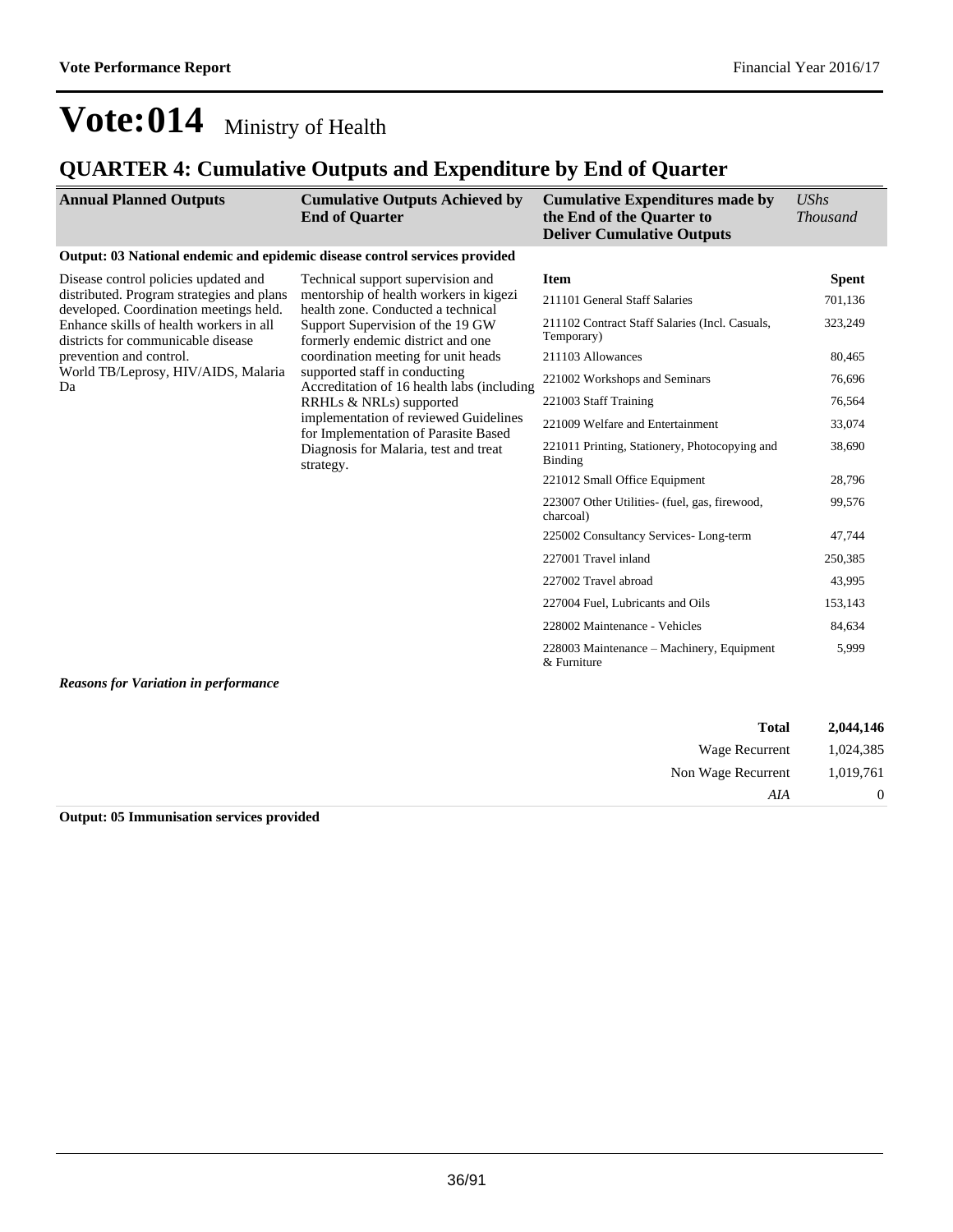5,000

## **Vote:014** Ministry of Health

### **QUARTER 4: Cumulative Outputs and Expenditure by End of Quarter**

| <b>Annual Planned Outputs</b>                                                                                                                                                                                                                                                       | <b>Cumulative Outputs Achieved by</b><br><b>End of Quarter</b>                                                                                                                                                                                                                                                                                                                                                                                                                                                                                                           | <b>Cumulative Expenditures made by</b><br>the End of the Quarter to<br><b>Deliver Cumulative Outputs</b>                                                                                                                                                                                                                                                                                                                                                                                         | <b>UShs</b><br><i>Thousand</i>                                                                                                      |
|-------------------------------------------------------------------------------------------------------------------------------------------------------------------------------------------------------------------------------------------------------------------------------------|--------------------------------------------------------------------------------------------------------------------------------------------------------------------------------------------------------------------------------------------------------------------------------------------------------------------------------------------------------------------------------------------------------------------------------------------------------------------------------------------------------------------------------------------------------------------------|--------------------------------------------------------------------------------------------------------------------------------------------------------------------------------------------------------------------------------------------------------------------------------------------------------------------------------------------------------------------------------------------------------------------------------------------------------------------------------------------------|-------------------------------------------------------------------------------------------------------------------------------------|
| 1. Population protected against life<br>threatening immunisable diseases<br>2. Program strategies , plans, policies<br>developed and distributed<br>3. Build countrywide capacity of health<br>workers in vaccination and vaccine<br>management.<br>4. Immunisable disease surveill | Trained cold chain technicians in<br>monitoring and maintaining equipments<br>like refrigerators for the vaccines,<br>Conducted a rapid assessment to identify<br>barriers to uptake of HPV covering 6<br>districts of Karamoja, EPI coverage<br>survey, extension of contractual services<br>is ongoing, Data Improvement Teams<br>(DIT) training carried out in Mbarara<br>region, 3 measles outbreaks including<br>those in Bugiri, Jinja and Buvuma have<br>been investigated and responded,<br>Construction of 19 medicine stores in the<br>19 districts is ongoing | <b>Item</b><br>211103 Allowances<br>221002 Workshops and Seminars<br>221003 Staff Training<br>221009 Welfare and Entertainment<br>221011 Printing, Stationery, Photocopying and<br>Binding<br>221012 Small Office Equipment<br>222003 Information and communications<br>technology (ICT)<br>223007 Other Utilities- (fuel, gas, firewood,<br>charcoal)<br>227001 Travel inland<br>227004 Fuel, Lubricants and Oils<br>228002 Maintenance - Vehicles<br>228003 Maintenance – Machinery, Equipment | <b>Spent</b><br>2,000<br>60,000<br>99,934<br>12,000<br>18,100<br>19,223<br>2,500<br>55,000<br>260,934<br>131,823<br>79,042<br>4,310 |
|                                                                                                                                                                                                                                                                                     |                                                                                                                                                                                                                                                                                                                                                                                                                                                                                                                                                                          | & Furniture                                                                                                                                                                                                                                                                                                                                                                                                                                                                                      |                                                                                                                                     |

*Reasons for Variation in performance*

| 744,866 | <b>Total</b>       |  |
|---------|--------------------|--|
| 0       | Wage Recurrent     |  |
| 744,866 | Non Wage Recurrent |  |
| 0       | AIA                |  |

#### **Output: 08 Photo-biological Control of Malaria** Larviciding intervention scaled up in 6 new high prevalence-non IRS districts as malaria prevention intervention and completion of large scale assessment of larvicides. Technical support supervision to study sites,3 soak pits, 2 safety study sites, 5 packs of Eppendorf tubes, 2 Sub-counties of Nakasongola district, treat > 76 mosquito breeding habitats, **Item Spent** 211103 Allowances 9,880 221009 Welfare and Entertainment 5,000 221011 Printing, Stationery, Photocopying and Binding 227001 Travel inland 59,690 227004 Fuel, Lubricants and Oils 20,000

*Reasons for Variation in performance*

| 99,570           | <b>Total</b>       |
|------------------|--------------------|
| $\boldsymbol{0}$ | Wage Recurrent     |
| 99,570           | Non Wage Recurrent |
| $\overline{0}$   | AIA                |

**Output: 09 Indoor Residual Spraying (IRS) services provided**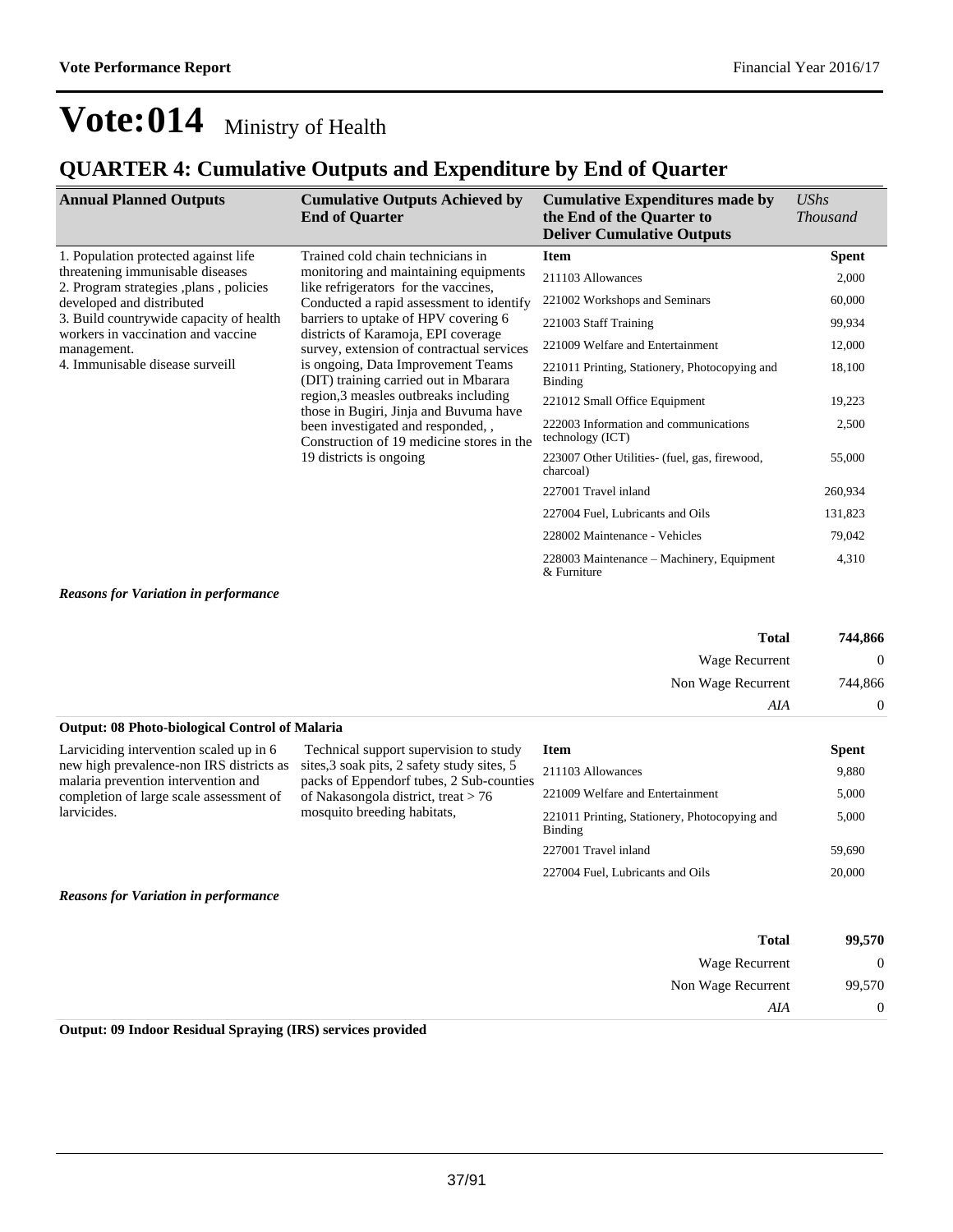### **QUARTER 4: Cumulative Outputs and Expenditure by End of Quarter**

| <b>Annual Planned Outputs</b>               | <b>Cumulative Outputs Achieved by</b><br><b>End of Quarter</b>                                                                      | <b>Cumulative Expenditures made by</b><br>the End of the Quarter to<br><b>Deliver Cumulative Outputs</b> | <b>UShs</b><br><i>Thousand</i> |
|---------------------------------------------|-------------------------------------------------------------------------------------------------------------------------------------|----------------------------------------------------------------------------------------------------------|--------------------------------|
| Indoor Residual Spraying (IRS) services     | Conducted spraying exercise in the<br>remaining 5 districts in northern Uganda<br>and reviewed of progress of IRS<br>Implementation | <b>Item</b>                                                                                              | <b>Spent</b>                   |
| provided in 2 districts-Kumi and Ngora      |                                                                                                                                     | 211103 Allowances                                                                                        | 899,108                        |
|                                             |                                                                                                                                     | 221002 Workshops and Seminars                                                                            | 449,992                        |
|                                             |                                                                                                                                     | 221011 Printing, Stationery, Photocopying and<br>Binding                                                 | 49,850                         |
|                                             |                                                                                                                                     | 223001 Property Expenses                                                                                 | 60,000                         |
|                                             |                                                                                                                                     | 224001 Medical and Agricultural supplies                                                                 | 100,000                        |
|                                             |                                                                                                                                     | 227001 Travel inland                                                                                     | 326,847                        |
|                                             |                                                                                                                                     | 227003 Carriage, Haulage, Freight and<br>transport hire                                                  | 19,905                         |
|                                             |                                                                                                                                     | 227004 Fuel, Lubricants and Oils                                                                         | 250,000                        |
|                                             |                                                                                                                                     | 228002 Maintenance - Vehicles                                                                            | 89,962                         |
| <b>Reasons for Variation in performance</b> |                                                                                                                                     |                                                                                                          |                                |

| 2,245,664        | <b>Total</b>       |  |
|------------------|--------------------|--|
| $\boldsymbol{0}$ | Wage Recurrent     |  |
| 2,245,664        | Non Wage Recurrent |  |
| 0                | AIA                |  |

| Output: 11 Coordination of clinical and public health emergencies including the response to the nodding syndrome |                                                                                                                                              |                                                          |              |
|------------------------------------------------------------------------------------------------------------------|----------------------------------------------------------------------------------------------------------------------------------------------|----------------------------------------------------------|--------------|
| 1. 1. All public health emergencies                                                                              | Supervised nine districts with highest                                                                                                       | <b>Item</b>                                              | <b>Spent</b> |
| mitigated<br>2. Appropriate treatment and case                                                                   | numbers of suspected dysentery cases.<br>supported UPDF to prepare for VHFs.                                                                 | 211103 Allowances                                        | 41,459       |
| management to the affected children                                                                              | based on the cases in Congo.                                                                                                                 | 221001 Advertising and Public Relations                  | 4,800        |
| provided.                                                                                                        | Supported NTF meetings to coordinate<br>stalk holders in preparations to respond to<br>PHEs like Ebola in DR. Congo.                         | 221002 Workshops and Seminars                            | 19,155       |
| 3. Nodding syndrome disease controlled<br>and cause established.                                                 |                                                                                                                                              | 221009 Welfare and Entertainment                         | 19,998       |
| 4. Advocacy and sensitization for disease<br>outbreaks including noddi                                           | conducted one training to prepare the<br>NRRT for Ebola in Congo, Nodding                                                                    | 221011 Printing, Stationery, Photocopying and<br>Binding | 9,996        |
|                                                                                                                  | disease Anticonvulsants provided to 17<br>health facilities in Kitgum, Pader,                                                                | 221012 Small Office Equipment                            | 4,630        |
|                                                                                                                  | Lamwo, Amuru, Omoro Oyam and Lira<br>districts.<br>Coordination, monitoring and supervision<br>of nodding syndrome activities<br>undertaken, | 227001 Travel inland                                     | 257,917      |
|                                                                                                                  |                                                                                                                                              | 227002 Travel abroad                                     | 10,000       |
|                                                                                                                  |                                                                                                                                              | 227004 Fuel, Lubricants and Oils                         | 158,000      |
|                                                                                                                  |                                                                                                                                              | 228002 Maintenance - Vehicles                            | 39,500       |
|                                                                                                                  |                                                                                                                                              | 273101 Medical expenses (To general Public)              | 190,000      |

#### *Reasons for Variation in performance*

| <b>Total</b>                  | 755,454   |
|-------------------------------|-----------|
| Wage Recurrent                | $\theta$  |
| Non Wage Recurrent            | 755,454   |
| AIA                           | 0         |
|                               |           |
| <b>Total For SubProgramme</b> | 5,889,701 |
| Wage Recurrent                | 1,024,385 |
| Non Wage Recurrent            | 4,865,316 |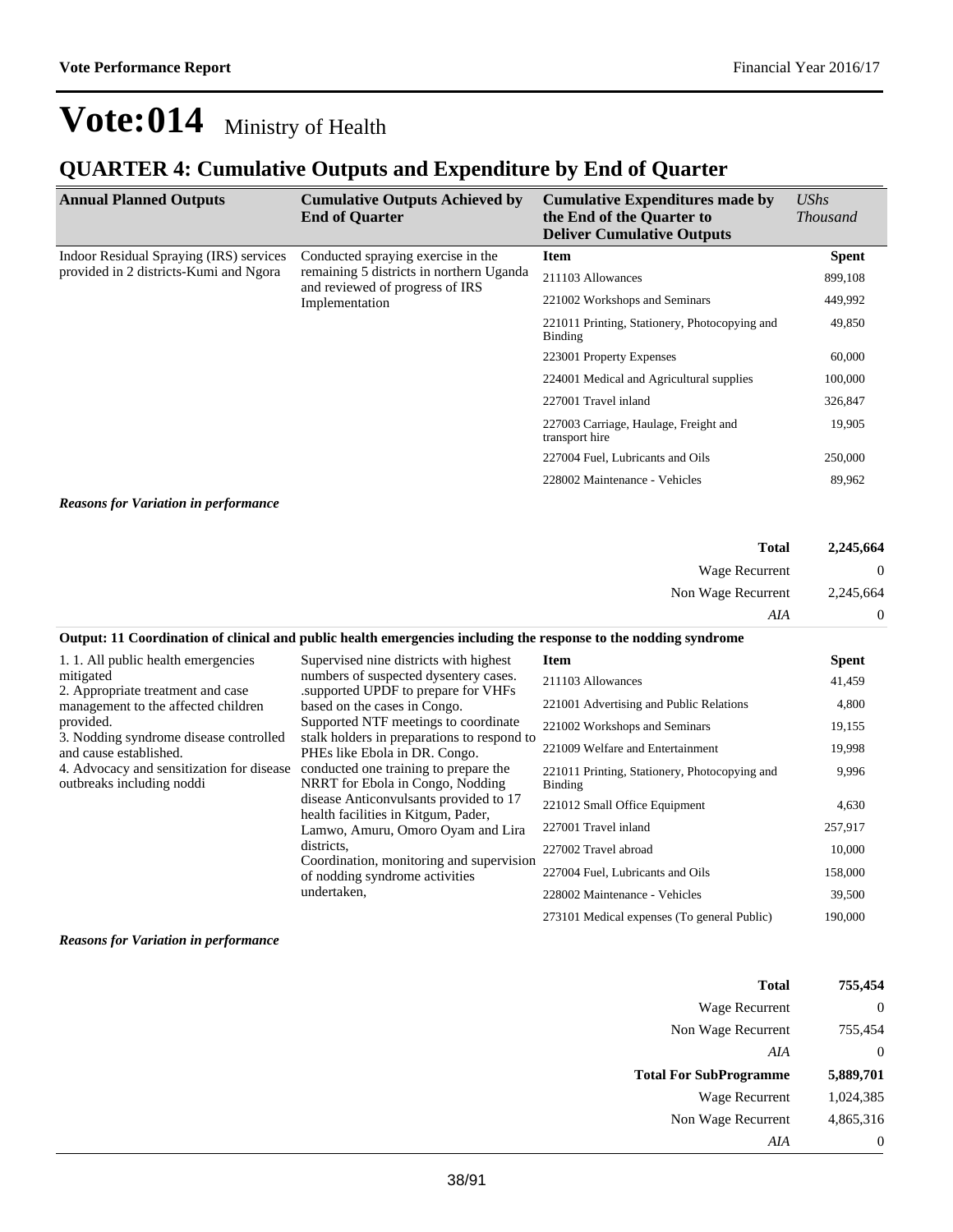## **QUARTER 4: Cumulative Outputs and Expenditure by End of Quarter**

| <b>Annual Planned Outputs</b> | <b>Cumulative Outputs Achieved by</b><br><b>End of Quarter</b> | Cumulative Expenditures made by<br>the End of the Quarter to<br><b>Deliver Cumulative Outputs</b> | <b>UShs</b><br><i>Thousand</i> |
|-------------------------------|----------------------------------------------------------------|---------------------------------------------------------------------------------------------------|--------------------------------|
| Recurrent Programmes          |                                                                |                                                                                                   |                                |

#### **Subprogram: 09 Shared National Services**

| <b>Outputs Provided</b> |
|-------------------------|
|-------------------------|

#### **Output: 12 National Ambulance Services provided**

| Assessment of current state of<br>ambulances,<br>geographical locations and<br>epidemiological mapping of areas served | 1. Assessment of current state of<br>ambulances, geographical locations and<br>epidemiological mapping of areas served<br>by ambulances across Uganda conducted<br>24 hour functional service across the | Item<br>211102 Contract Staff Salaries (Incl. Casuals,<br>Temporary) | <b>Spent</b><br>472,240 |
|------------------------------------------------------------------------------------------------------------------------|----------------------------------------------------------------------------------------------------------------------------------------------------------------------------------------------------------|----------------------------------------------------------------------|-------------------------|
| by ambulances across Uganda conducted 2.An inter-facility referral system and a                                        |                                                                                                                                                                                                          | 211103 Allowances<br>221002 Workshops and Seminars                   | 112,530<br>39,476       |
| National policy guidelines and Standard<br>Procedures for ambulances reviewed                                          | Kampala Metropolitan Area furthered.<br>3. National policy guidelines and Standard                                                                                                                       | 221003 Staff Training                                                | 40,000                  |
|                                                                                                                        | Procedures for ambulances reviewed                                                                                                                                                                       | 221009 Welfare and Entertainment                                     | 9,998                   |
| Ambulance Officer training<br>4. Ambulance personnel training<br>curriculum (EMT-Basic curriculum)                     |                                                                                                                                                                                                          | 221011 Printing, Stationery, Photocopying and<br><b>Binding</b>      | 9,902                   |
|                                                                                                                        | further reviewed                                                                                                                                                                                         | 221012 Small Office Equipment                                        | 35,414                  |
|                                                                                                                        | 224005 Uniforms, Beddings and Protective<br>Gear                                                                                                                                                         | 50,000                                                               |                         |
|                                                                                                                        |                                                                                                                                                                                                          | 227001 Travel inland                                                 | 86,092                  |
|                                                                                                                        | 227004 Fuel, Lubricants and Oils                                                                                                                                                                         | 104,251                                                              |                         |
|                                                                                                                        |                                                                                                                                                                                                          | 228002 Maintenance - Vehicles                                        | 9,877                   |

#### *Reasons for Variation in performance*

Ambulance Officer training not conducted because of non-renewal of contract staff contracts

| <b>Total</b>          | 969,779        |
|-----------------------|----------------|
| Wage Recurrent        | 472,240        |
| Non Wage Recurrent    | 497,539        |
| AIA                   | $\overline{0}$ |
| <b>Outputs Funded</b> |                |

### **Output: 51 Medical Intern Services**

| Payment of allowances for medical   | Paymet of interns allowances for the FY | – Item                                             | Spent     |
|-------------------------------------|-----------------------------------------|----------------------------------------------------|-----------|
| interns and contract health workers | 2016/17 undertaken 100%                 | 263104 Transfers to other govt. Units<br>(Current) | 8.051.905 |

### *Reasons for Variation in performance* NA

| 8,051,905        | <b>Total</b>       |  |
|------------------|--------------------|--|
| $\boldsymbol{0}$ | Wage Recurrent     |  |
| 8,051,905        | Non Wage Recurrent |  |
| $\overline{0}$   | AIA                |  |

### **Output: 54 Support to District Hospitals**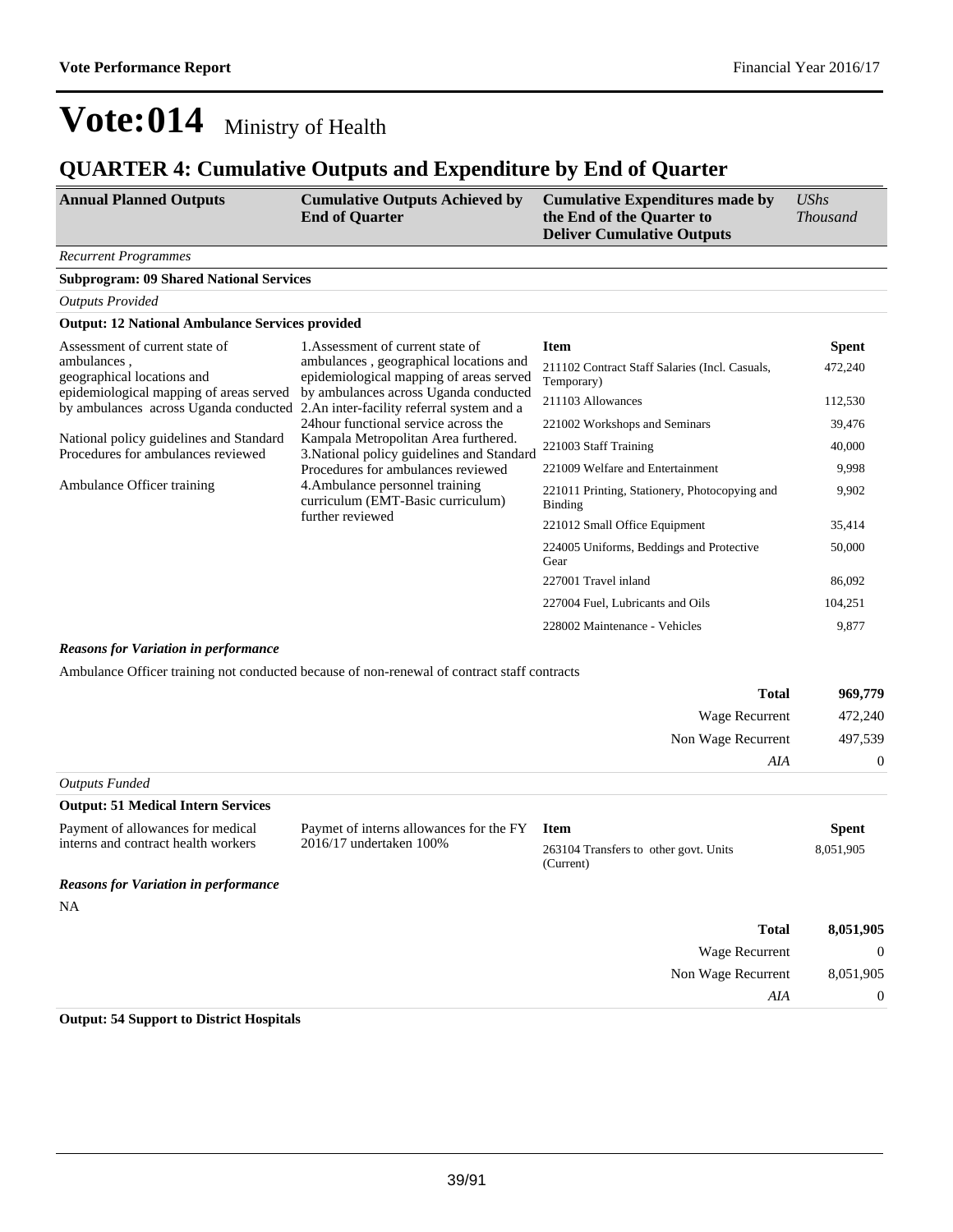### **QUARTER 4: Cumulative Outputs and Expenditure by End of Quarter**

| <b>Annual Planned Outputs</b>                                                                                                                                                                                                      | <b>Cumulative Outputs Achieved by</b><br><b>End of Quarter</b>                         | <b>Cumulative Expenditures made by</b><br>the End of the Quarter to<br><b>Deliver Cumulative Outputs</b> | <b>UShs</b><br><b>Thousand</b> |
|------------------------------------------------------------------------------------------------------------------------------------------------------------------------------------------------------------------------------------|----------------------------------------------------------------------------------------|----------------------------------------------------------------------------------------------------------|--------------------------------|
| Five specialists recruited for each of the                                                                                                                                                                                         | All the funds meant for wage and utilities Item                                        |                                                                                                          | <b>Spent</b>                   |
| 10 hospitals each getting Ushs 150m.<br>Operational funds (Ushs 1.35bn) for the<br>newly rehabilitated and expanded<br>hospitals paid. The hospitals are; Moroto,<br>Mityana, Nakaseke, Kiryandongo, Nebbi,<br>Anaka, Moyo, Entebb | of the newly rehabilitated hospitals by<br>UHSSP were transferred as per the<br>budget | 263104 Transfers to other govt. Units<br>(Current)                                                       | 2,849,968                      |
| <b>Reasons for Variation in performance</b>                                                                                                                                                                                        |                                                                                        |                                                                                                          |                                |
| NA                                                                                                                                                                                                                                 |                                                                                        |                                                                                                          |                                |
|                                                                                                                                                                                                                                    |                                                                                        | <b>Total</b>                                                                                             | 2,849,968                      |
|                                                                                                                                                                                                                                    |                                                                                        | Wage Recurrent                                                                                           | $\theta$                       |
|                                                                                                                                                                                                                                    |                                                                                        | Non Wage Recurrent                                                                                       | 2,849,968                      |
|                                                                                                                                                                                                                                    |                                                                                        | AIA                                                                                                      | $\theta$                       |
|                                                                                                                                                                                                                                    |                                                                                        | <b>Total For SubProgramme</b>                                                                            | 11,871,652                     |
|                                                                                                                                                                                                                                    |                                                                                        | Wage Recurrent                                                                                           | 472,240                        |
|                                                                                                                                                                                                                                    |                                                                                        | Non Wage Recurrent                                                                                       | 11,399,412                     |
|                                                                                                                                                                                                                                    |                                                                                        | AIA                                                                                                      | $\boldsymbol{0}$               |
| <b>Recurrent Programmes</b>                                                                                                                                                                                                        |                                                                                        |                                                                                                          |                                |

### **Subprogram: 11 Nursing Services**

#### *Outputs Provided*

#### **Output: 07 Provision of standards,Leadership, guidance and support to nursing services**

| Healthcare services improved in 12                                             | Supervision visits carried out in RRH;                                       | <b>Item</b>                                                 | <b>Spent</b> |
|--------------------------------------------------------------------------------|------------------------------------------------------------------------------|-------------------------------------------------------------|--------------|
| healthcare facilities and 4Senior<br>Secondary Schools & 2 primary Schools.    | Moroto, Masaka, PNFPs; Amudat,<br>Kitovu Nyakibale. HC IVs; Tokora,          | 211101 General Staff Salaries                               | 35,054       |
| Quality healthcare services improved                                           | Oyam Nabilatuk, Luweero Kihihi,                                              | 211103 Allowances                                           | 4,000        |
| with 102 Nurses and Midwives in RRHs<br>through Support supervision visits and | Nabilatuk, Amurai, Rakai, Mpigi,<br>Dokolo, Lyanto, de, Lwengo Luweero       | 221002 Workshops and Seminars                               | 24,000       |
| training on 5S.                                                                | Bulambuli and<br>General hospitals; Nebbi, Kiryandongo                       | 221008 Computer supplies and Information<br>Technology (IT) | 10,000       |
| Thirty six (36)                                                                | Kambuga, Gombe, Kapchorwa and                                                | 221009 Welfare and Entertainment                            | 4,000        |
|                                                                                | Murchison Bay, Kamuli, Buyende and<br>CORSU hosp, 6 meetings held with nurse | 221011 Printing, Stationery, Photocopying and<br>Binding    | 7,915        |
|                                                                                | leaders, ADHOs and nurse tutors.<br>Discussed the curriculum, internal       | 221012 Small Office Equipment                               | 3,500        |
|                                                                                | supervision, quality of work,                                                | 222001 Telecommunications                                   | 500          |
|                                                                                |                                                                              | 227001 Travel inland                                        | 53,905       |
|                                                                                |                                                                              | 227002 Travel abroad                                        | 15,000       |
|                                                                                |                                                                              | 227004 Fuel, Lubricants and Oils                            | 18,000       |
|                                                                                |                                                                              | 228002 Maintenance - Vehicles                               | 16,400       |

#### *Reasons for Variation in performance*

na

| Total              | 192,274 |
|--------------------|---------|
| Wage Recurrent     | 35,054  |
| Non Wage Recurrent | 157,220 |
| AIA                | 0       |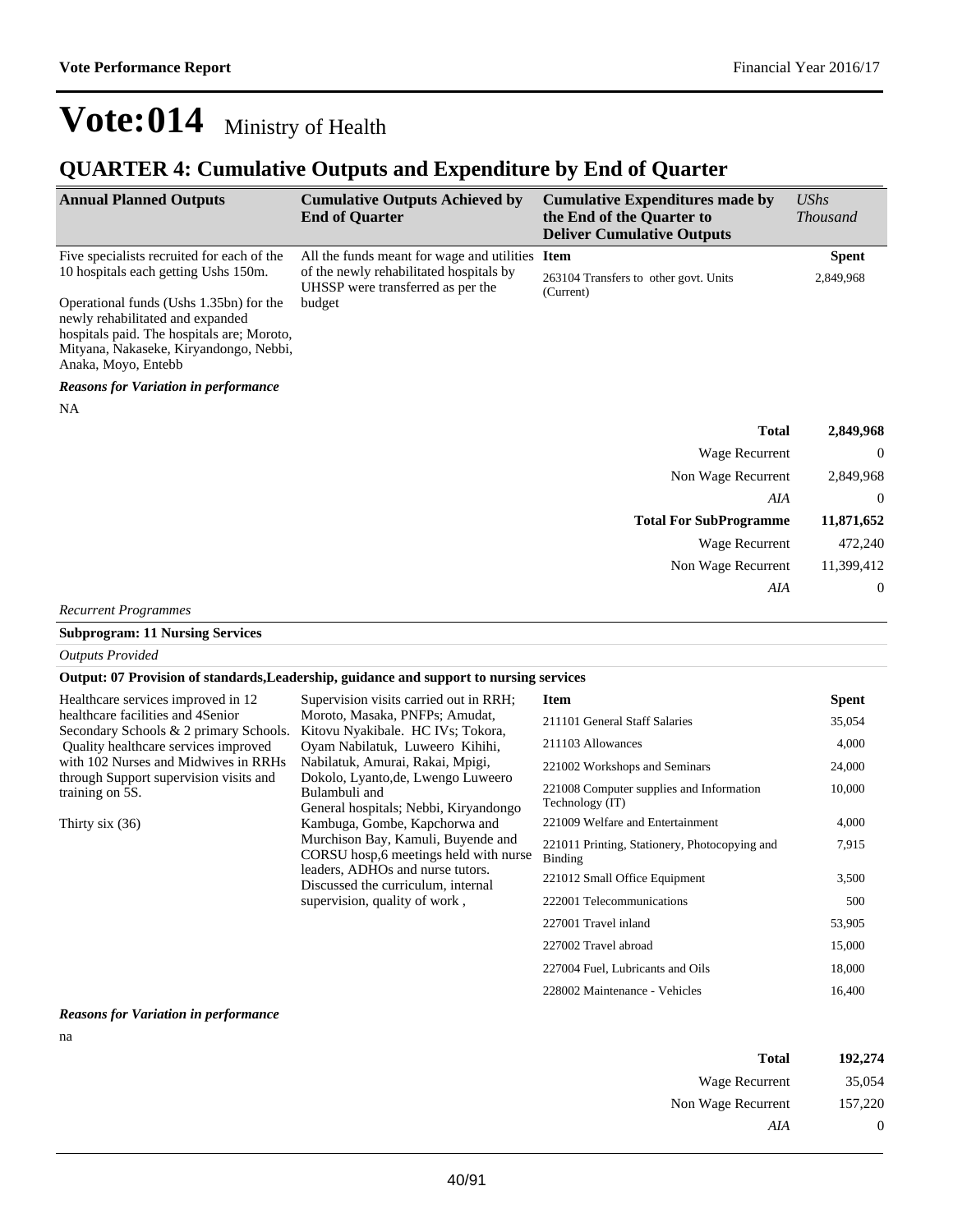### **QUARTER 4: Cumulative Outputs and Expenditure by End of Quarter**

| <b>Annual Planned Outputs</b>                                                                                                                                                             | <b>Cumulative Outputs Achieved by</b><br><b>End of Quarter</b>                                                                                                                                                          | <b>Cumulative Expenditures made by</b><br>the End of the Quarter to<br><b>Deliver Cumulative Outputs</b> | <b>UShs</b><br><b>Thousand</b> |
|-------------------------------------------------------------------------------------------------------------------------------------------------------------------------------------------|-------------------------------------------------------------------------------------------------------------------------------------------------------------------------------------------------------------------------|----------------------------------------------------------------------------------------------------------|--------------------------------|
|                                                                                                                                                                                           |                                                                                                                                                                                                                         | <b>Total For SubProgramme</b>                                                                            | 192,274                        |
|                                                                                                                                                                                           |                                                                                                                                                                                                                         | Wage Recurrent                                                                                           | 35,054                         |
|                                                                                                                                                                                           |                                                                                                                                                                                                                         | Non Wage Recurrent                                                                                       | 157,220                        |
|                                                                                                                                                                                           |                                                                                                                                                                                                                         | AIA                                                                                                      | $\mathbf{0}$                   |
| <b>Development Projects</b>                                                                                                                                                               |                                                                                                                                                                                                                         |                                                                                                          |                                |
|                                                                                                                                                                                           | Project: 1413 East Africa Public Health Laboratory Network Project Phase II                                                                                                                                             |                                                                                                          |                                |
| <b>Outputs Provided</b>                                                                                                                                                                   |                                                                                                                                                                                                                         |                                                                                                          |                                |
|                                                                                                                                                                                           | Output: 01 Community health services provided (control of communicable and non communicable diseases)                                                                                                                   |                                                                                                          |                                |
| 1. LIMS maintained at satelite sites                                                                                                                                                      | 1.3 rounds made for LIMS maintanance                                                                                                                                                                                    | <b>Item</b>                                                                                              | <b>Spent</b>                   |
| 2. Lab consumables procured for the<br>satellite sites.                                                                                                                                   | 2. Three rounds of procurement of lab<br>reagents for the 3 sites                                                                                                                                                       | 211103 Allowances                                                                                        | 16,445                         |
| 3. Lab equipment at satelite sites<br>maintained.                                                                                                                                         | 3. Seven project sites underwent Peer<br>assessment in March 2017<br>4. Three trainnings of health workers                                                                                                              | 227004 Fuel, Lubricants and Oils                                                                         | 30,000                         |
| 4. 7satellite sites undergo SLIPTA<br>assesment,<br>5. Health workers at 7 satelite sites<br>trainned in IDSR, LQMS<br>6.Have a po                                                        | conducted<br>5. Three rounds of maintanance of small<br>equipment done                                                                                                                                                  |                                                                                                          |                                |
| <b>Reasons for Variation in performance</b>                                                                                                                                               |                                                                                                                                                                                                                         |                                                                                                          |                                |
| 1. Three rounds made for LIMS maintance due to lack of transport in 4th Q<br>2. lab reagents- facilities had enough stock                                                                 | 3. Lack of funds in first and par of second quarter affected implementation of other                                                                                                                                    |                                                                                                          |                                |
|                                                                                                                                                                                           |                                                                                                                                                                                                                         | <b>Total</b>                                                                                             | 46,445                         |
|                                                                                                                                                                                           |                                                                                                                                                                                                                         | GoU Development                                                                                          | 46,445                         |
|                                                                                                                                                                                           |                                                                                                                                                                                                                         | <b>External Financing</b>                                                                                | $\mathbf{0}$                   |
|                                                                                                                                                                                           |                                                                                                                                                                                                                         | AIA                                                                                                      | $\mathbf{0}$                   |
| Output: 03 National endemic and epidemic disease control services provided                                                                                                                |                                                                                                                                                                                                                         |                                                                                                          |                                |
| 1. Operational research on highly<br>infectious diseases<br>2. Cross border disease outbreaks<br>managed<br>3. VHF outbreaks contained<br>4. Regional surveillance activities in<br>place | 1. Nine OR off shoot research studies<br>identified ready for approval.<br>2. No cross border outbreak occurred.<br>3. EPR for VHF threat from DRC<br>conducted.<br>4 NRRT facilitated to 12 districts<br>bordering DRC | <b>Item</b><br>211103 Allowances                                                                         | <b>Spent</b><br>55,000         |
| 5. National and District task forces for<br>epidemic preparednes and response<br>cordination<br>$6.$ T                                                                                    | 5. Initiated a Cross border collaboration<br>with South Sudan                                                                                                                                                           |                                                                                                          |                                |
| <b>Reasons for Variation in performance</b>                                                                                                                                               |                                                                                                                                                                                                                         |                                                                                                          |                                |
| No significant variations                                                                                                                                                                 |                                                                                                                                                                                                                         |                                                                                                          |                                |
|                                                                                                                                                                                           |                                                                                                                                                                                                                         | <b>Total</b>                                                                                             | 55,000                         |
|                                                                                                                                                                                           |                                                                                                                                                                                                                         | GoU Development                                                                                          | 55,000                         |
|                                                                                                                                                                                           |                                                                                                                                                                                                                         | <b>External Financing</b>                                                                                | $\boldsymbol{0}$               |
|                                                                                                                                                                                           |                                                                                                                                                                                                                         | AIA                                                                                                      | $\boldsymbol{0}$               |

**Output: 06 Coordination of Clinical and Public Health including the Response to the Nodding Disease**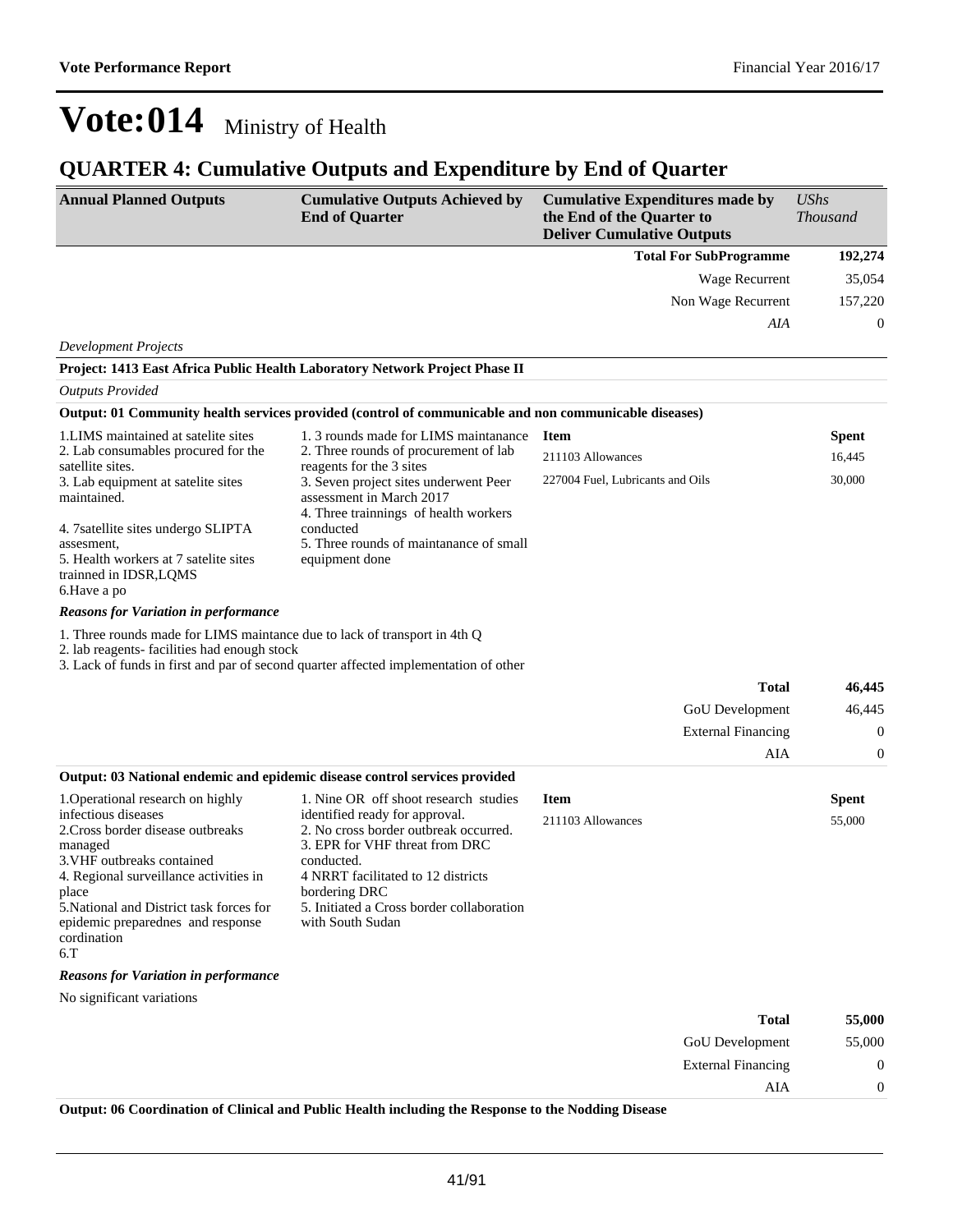### **QUARTER 4: Cumulative Outputs and Expenditure by End of Quarter**

| <b>Annual Planned Outputs</b>                                                                                                                                                              | <b>Cumulative Outputs Achieved by</b><br><b>End of Quarter</b>          | <b>Cumulative Expenditures made by</b><br>the End of the Quarter to<br><b>Deliver Cumulative Outputs</b> | UShs<br><b>Thousand</b> |
|--------------------------------------------------------------------------------------------------------------------------------------------------------------------------------------------|-------------------------------------------------------------------------|----------------------------------------------------------------------------------------------------------|-------------------------|
| 1. Project data collected from the 7                                                                                                                                                       | 1. Four rounds of data collection done.                                 | <b>Item</b>                                                                                              | <b>Spent</b>            |
| project sites.<br>2 .Suport supervision conducted to the 7                                                                                                                                 | 2. Four rounds of support supervision<br>conducted to 7 satellite sites | 211103 Allowances                                                                                        | 61,255                  |
| project satellite sites.<br>3. Mentorship conducted in the 7 project to the 7 sites<br>sites.<br>4. Project staff facilitated for in country<br>and international travel to conduct projec | 3. Three rounds of mentor ship conducted                                | 227004 Fuel, Lubricants and Oils                                                                         | 50,000                  |
| <b>Reasons for Variation in performance</b>                                                                                                                                                |                                                                         |                                                                                                          |                         |
| Mentor ship in first quarter not done due to lack of facilitation                                                                                                                          |                                                                         |                                                                                                          |                         |
|                                                                                                                                                                                            |                                                                         | <b>Total</b>                                                                                             | 111,255                 |
|                                                                                                                                                                                            |                                                                         | <b>GoU</b> Development                                                                                   | 111,255                 |
|                                                                                                                                                                                            |                                                                         | <b>External Financing</b>                                                                                | $\theta$                |
|                                                                                                                                                                                            |                                                                         | AIA                                                                                                      | $\mathbf{0}$            |
|                                                                                                                                                                                            |                                                                         | <b>Total For SubProgramme</b>                                                                            | 212,700                 |
|                                                                                                                                                                                            |                                                                         | <b>GoU</b> Development                                                                                   | 212,700                 |
|                                                                                                                                                                                            |                                                                         | <b>External Financing</b>                                                                                | 0                       |
|                                                                                                                                                                                            |                                                                         | AIA                                                                                                      | 0                       |
| <b>Program: 05 Pharmaceutical and other Supplies</b>                                                                                                                                       |                                                                         |                                                                                                          |                         |

*Development Projects*

### **Project: 0220 Global Fund for AIDS, TB and Malaria**

*Outputs Provided*

**Output: 03 Monitoring and Evaluation Capacity Improvement**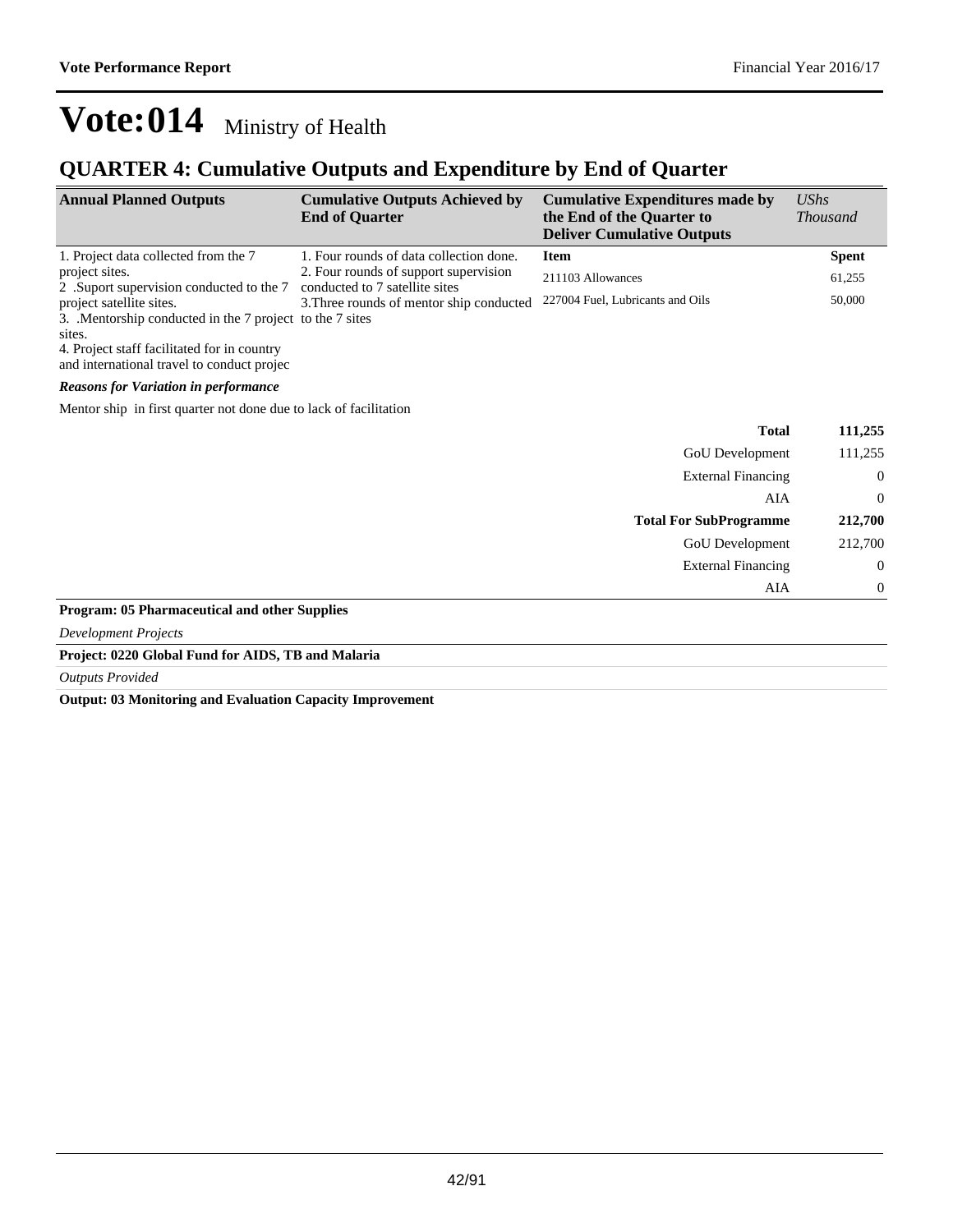### **QUARTER 4: Cumulative Outputs and Expenditure by End of Quarter**

| <b>Annual Planned Outputs</b>                                                                                                                                                                                                                                                                                                                                                                                                                                                                        | <b>Cumulative Outputs Achieved by</b><br><b>End of Quarter</b> | <b>Cumulative Expenditures made by</b><br>the End of the Quarter to<br><b>Deliver Cumulative Outputs</b> | <b>UShs</b><br><b>Thousand</b> |
|------------------------------------------------------------------------------------------------------------------------------------------------------------------------------------------------------------------------------------------------------------------------------------------------------------------------------------------------------------------------------------------------------------------------------------------------------------------------------------------------------|----------------------------------------------------------------|----------------------------------------------------------------------------------------------------------|--------------------------------|
| Joint support supervision conducted in                                                                                                                                                                                                                                                                                                                                                                                                                                                               | Under took Joint support supervision                           | <b>Item</b>                                                                                              | <b>Spent</b>                   |
| districts of \northern and eastern Uganda,<br>conducted in districts of \northern and<br>Monthly salaries for FCO staff were paid, eastern Uganda, Monthly salaries for<br>Temporary)<br>Held FCO meetings and staff retreat, Fuel FCO staff were paid, Held FCO meetings<br>212101 Social Security Contributions<br>and telecommunication costs for<br>and staff retreat, Fuel and<br>Coordination of the GF funded activities<br>telecommunication costs for Coordination 213004 Gratuity Expenses |                                                                | 211102 Contract Staff Salaries (Incl. Casuals,                                                           | 1,569,844                      |
|                                                                                                                                                                                                                                                                                                                                                                                                                                                                                                      |                                                                |                                                                                                          | 131,524                        |
|                                                                                                                                                                                                                                                                                                                                                                                                                                                                                                      |                                                                | 113,656                                                                                                  |                                |
| were paid, purch                                                                                                                                                                                                                                                                                                                                                                                                                                                                                     | of the GF funded activities were paid,<br>purch                | 221001 Advertising and Public Relations                                                                  | 79,810                         |
|                                                                                                                                                                                                                                                                                                                                                                                                                                                                                                      | 221002 Workshops and Seminars<br>221003 Staff Training         |                                                                                                          | 270,000                        |
|                                                                                                                                                                                                                                                                                                                                                                                                                                                                                                      |                                                                |                                                                                                          | 60,000                         |
|                                                                                                                                                                                                                                                                                                                                                                                                                                                                                                      |                                                                | 221007 Books, Periodicals & Newspapers                                                                   | 2,410                          |
|                                                                                                                                                                                                                                                                                                                                                                                                                                                                                                      | 221008 Computer supplies and Information<br>Technology (IT)    | 44,996                                                                                                   |                                |
|                                                                                                                                                                                                                                                                                                                                                                                                                                                                                                      |                                                                | 221009 Welfare and Entertainment                                                                         | 18,140                         |
|                                                                                                                                                                                                                                                                                                                                                                                                                                                                                                      |                                                                | 221011 Printing, Stationery, Photocopying and<br>Binding                                                 | 36,897                         |
|                                                                                                                                                                                                                                                                                                                                                                                                                                                                                                      |                                                                | 221012 Small Office Equipment                                                                            | 20,000                         |
|                                                                                                                                                                                                                                                                                                                                                                                                                                                                                                      |                                                                | 221016 IFMS Recurrent costs                                                                              | 14,700                         |
|                                                                                                                                                                                                                                                                                                                                                                                                                                                                                                      |                                                                | 222001 Telecommunications                                                                                | 100,000                        |
|                                                                                                                                                                                                                                                                                                                                                                                                                                                                                                      |                                                                | 222002 Postage and Courier                                                                               | 980                            |
|                                                                                                                                                                                                                                                                                                                                                                                                                                                                                                      |                                                                | 225001 Consultancy Services- Short term                                                                  | 35,135                         |
|                                                                                                                                                                                                                                                                                                                                                                                                                                                                                                      |                                                                | 227001 Travel inland                                                                                     | 600,000                        |
|                                                                                                                                                                                                                                                                                                                                                                                                                                                                                                      |                                                                | 227002 Travel abroad                                                                                     | 60,000                         |
|                                                                                                                                                                                                                                                                                                                                                                                                                                                                                                      |                                                                | 227004 Fuel, Lubricants and Oils                                                                         | 320,000                        |
|                                                                                                                                                                                                                                                                                                                                                                                                                                                                                                      |                                                                | 228002 Maintenance - Vehicles                                                                            | 69,655                         |
|                                                                                                                                                                                                                                                                                                                                                                                                                                                                                                      |                                                                | 228003 Maintenance – Machinery, Equipment<br>& Furniture                                                 | 14,438                         |
| <b>Reasons for Variation in performance</b>                                                                                                                                                                                                                                                                                                                                                                                                                                                          |                                                                |                                                                                                          |                                |
| na                                                                                                                                                                                                                                                                                                                                                                                                                                                                                                   |                                                                |                                                                                                          |                                |

| 3,562,186      | <b>Total</b>              |
|----------------|---------------------------|
| 3,562,186      | <b>GoU</b> Development    |
| $\overline{0}$ | <b>External Financing</b> |
| $\overline{0}$ | AIA                       |
|                |                           |

#### *Outputs Funded*

projects transferred

Local Taxes for ANECA and TASO **Taxes for ANECA and TASO paid** 

| <b>Item</b>                                        | <b>Spent</b> |
|----------------------------------------------------|--------------|
| 263104 Transfers to other govt. Units<br>(Current) | 327,119      |

#### *Reasons for Variation in performance*

na

| 327,119           |
|-------------------|
| 327,119           |
| $\mathbf{\Omega}$ |
| $^{\circ}$        |
|                   |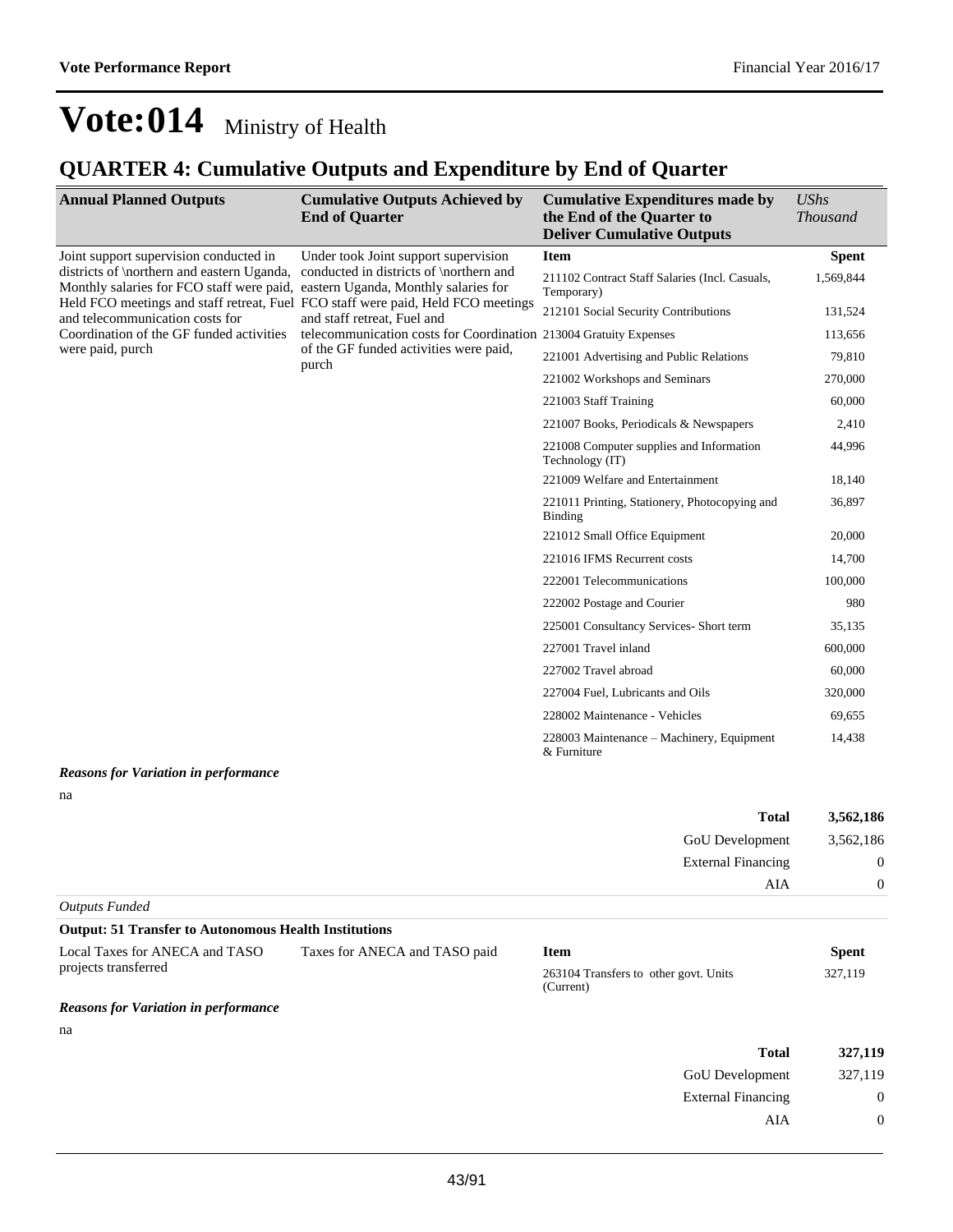### **QUARTER 4: Cumulative Outputs and Expenditure by End of Quarter**

| <b>Annual Planned Outputs</b>                                                                                                                                                      | <b>Cumulative Outputs Achieved by</b><br><b>End of Quarter</b> | <b>Cumulative Expenditures made by</b><br>the End of the Quarter to<br><b>Deliver Cumulative Outputs</b> | <b>UShs</b><br><b>Thousand</b> |
|------------------------------------------------------------------------------------------------------------------------------------------------------------------------------------|----------------------------------------------------------------|----------------------------------------------------------------------------------------------------------|--------------------------------|
| Capital Purchases                                                                                                                                                                  |                                                                |                                                                                                          |                                |
| Output: 75 Purchase of Motor Vehicles and Other Transport Equipment                                                                                                                |                                                                |                                                                                                          |                                |
| 2 M/Veh. (One Station Wagon & One<br>field Motor Vehicle Procured                                                                                                                  | Motor vehicle not procured as planned                          | <b>Item</b><br>312201 Transport Equipment                                                                | <b>Spent</b><br>30,000         |
| <b>Reasons for Variation in performance</b>                                                                                                                                        |                                                                |                                                                                                          |                                |
| Delay in procurement process                                                                                                                                                       |                                                                |                                                                                                          |                                |
|                                                                                                                                                                                    |                                                                | <b>Total</b>                                                                                             | 30,000                         |
|                                                                                                                                                                                    |                                                                | <b>GoU</b> Development                                                                                   | 30,000                         |
|                                                                                                                                                                                    |                                                                | <b>External Financing</b>                                                                                | $\theta$                       |
|                                                                                                                                                                                    |                                                                | AIA                                                                                                      | $\boldsymbol{0}$               |
| Output: 76 Purchase of Office and ICT Equipment, including Software                                                                                                                |                                                                |                                                                                                          |                                |
| Teleconferencing Equipment & Other<br><b>ICT</b> Equipment                                                                                                                         | Teleconferencing and ICT, equipment<br>Procured                | <b>Item</b><br>312202 Machinery and Equipment                                                            | <b>Spent</b><br>10,000         |
| <b>Reasons for Variation in performance</b>                                                                                                                                        |                                                                |                                                                                                          |                                |
| NA                                                                                                                                                                                 |                                                                |                                                                                                          |                                |
|                                                                                                                                                                                    |                                                                | <b>Total</b>                                                                                             | 10,000                         |
|                                                                                                                                                                                    |                                                                | GoU Development                                                                                          | 10,000                         |
|                                                                                                                                                                                    |                                                                | <b>External Financing</b>                                                                                | 0                              |
|                                                                                                                                                                                    |                                                                | AIA                                                                                                      | $\Omega$                       |
|                                                                                                                                                                                    |                                                                | <b>Total For SubProgramme</b>                                                                            | 327,481,321                    |
|                                                                                                                                                                                    |                                                                | GoU Development                                                                                          | 3,929,305                      |
|                                                                                                                                                                                    |                                                                | <b>External Financing</b>                                                                                | 323,552,016                    |
|                                                                                                                                                                                    |                                                                | AIA                                                                                                      | $\theta$                       |
| <b>Development Projects</b>                                                                                                                                                        |                                                                |                                                                                                          |                                |
| Project: 1141 Gavi Vaccines and HSSP                                                                                                                                               |                                                                |                                                                                                          |                                |
| <b>Outputs Provided</b>                                                                                                                                                            |                                                                |                                                                                                          |                                |
| Output: 01 Preventive and curative Medical Supplies (including immuninisation)                                                                                                     |                                                                |                                                                                                          |                                |
| Based on the population projects obtained DPT: 6,065,850,HPV<br>from UBOS, the following doses of the 1549153, PCV, 6723800, IPV 1,034, 600<br>different antigens will be procured |                                                                | <b>Item</b><br>224001 Medical and Agricultural supplies                                                  | <b>Spent</b><br>8,000,000      |
| BCG: 7,880,600<br>OPV: 9,370,700<br>PENTA: 6,637,600<br>PCV: 6,288,700<br>IPV: 3,217,220<br>ROTA: 3,318,764<br>MEA SLES: 3,318,765<br>HPV: 1,919,0                                 |                                                                |                                                                                                          |                                |
| <b>Reasons for Variation in performance</b>                                                                                                                                        |                                                                |                                                                                                          |                                |
| NA                                                                                                                                                                                 |                                                                |                                                                                                          |                                |
|                                                                                                                                                                                    |                                                                | <b>Total</b>                                                                                             | 8,000,000                      |
|                                                                                                                                                                                    |                                                                | GoU Development                                                                                          | 8,000,000                      |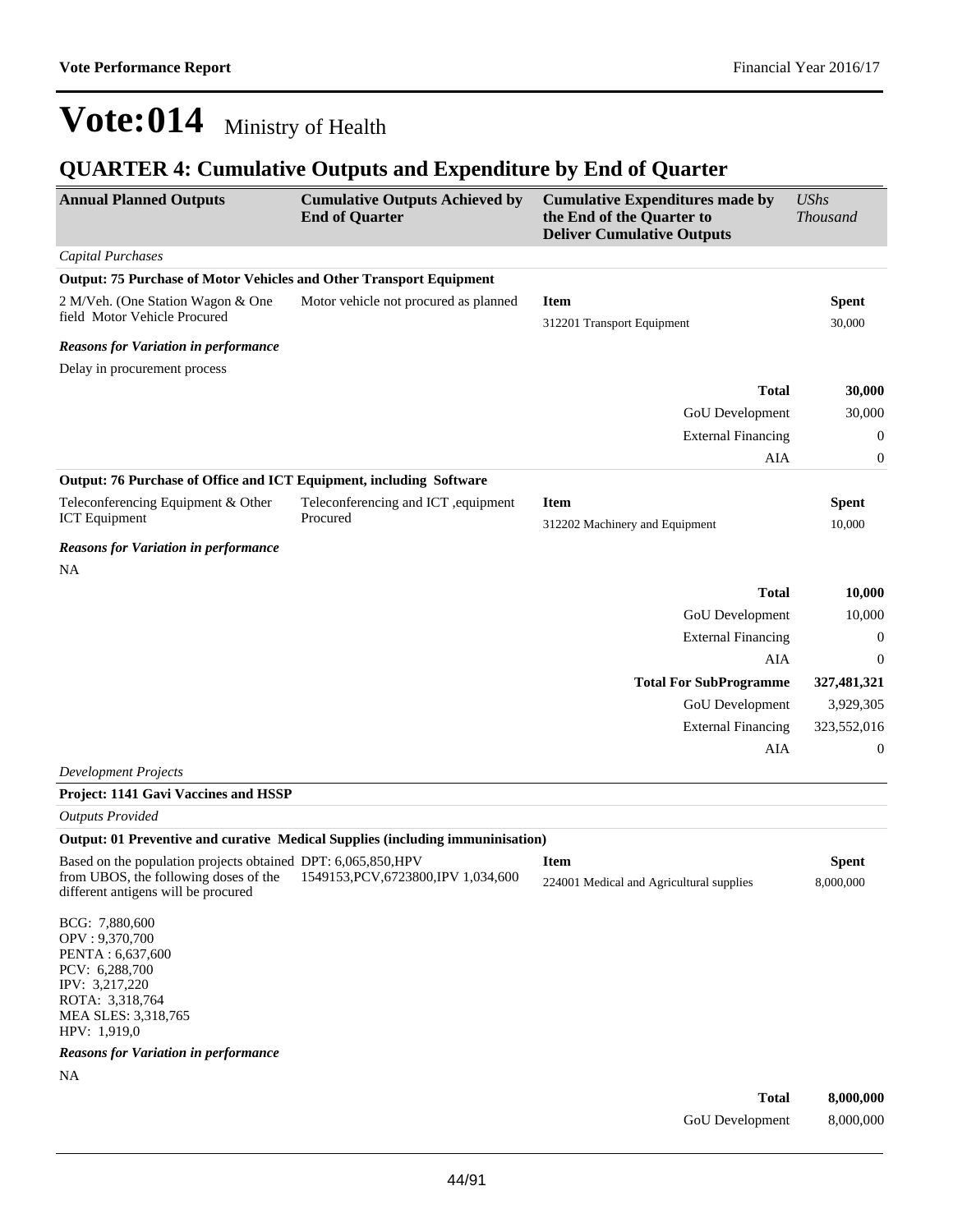### **QUARTER 4: Cumulative Outputs and Expenditure by End of Quarter**

| <b>Annual Planned Outputs</b>                                             | <b>Cumulative Outputs Achieved by</b><br><b>End of Quarter</b>                                                       | <b>Cumulative Expenditures made by</b><br>the End of the Quarter to<br><b>Deliver Cumulative Outputs</b> | <b>UShs</b><br><b>Thousand</b> |
|---------------------------------------------------------------------------|----------------------------------------------------------------------------------------------------------------------|----------------------------------------------------------------------------------------------------------|--------------------------------|
|                                                                           |                                                                                                                      | <b>External Financing</b>                                                                                | $\mathbf{0}$                   |
|                                                                           |                                                                                                                      | <b>AIA</b>                                                                                               | $\boldsymbol{0}$               |
| <b>Output: 02 Strengthening Capacity of Health Facility Managers</b>      |                                                                                                                      |                                                                                                          |                                |
| Regional support supervision conducted Not carried out                    |                                                                                                                      | <b>Item</b>                                                                                              | <b>Spent</b>                   |
| on quarterly basis                                                        |                                                                                                                      | 227001 Travel inland                                                                                     | 70,048                         |
|                                                                           |                                                                                                                      | 227004 Fuel, Lubricants and Oils                                                                         | 103,394                        |
| National Support supervision visits<br>conducted in all the 112 districts |                                                                                                                      |                                                                                                          |                                |
| Support supervision visits and outreaches<br>conducted at district level. |                                                                                                                      |                                                                                                          |                                |
| Internal audit field visits conducted to<br>selected                      |                                                                                                                      |                                                                                                          |                                |
| <b>Reasons for Variation in performance</b>                               |                                                                                                                      |                                                                                                          |                                |
|                                                                           | Planned under Gavi HSS 2 which was hoped to start in January 2017. However, it will most likely commence in FY 17/18 |                                                                                                          |                                |
|                                                                           |                                                                                                                      | <b>Total</b>                                                                                             | 173,442                        |
|                                                                           |                                                                                                                      | GoU Development                                                                                          | 173,442                        |
|                                                                           |                                                                                                                      | <b>External Financing</b>                                                                                | $\mathbf{0}$                   |
|                                                                           |                                                                                                                      | <b>AIA</b>                                                                                               | $\boldsymbol{0}$               |
| Capital Purchases                                                         |                                                                                                                      |                                                                                                          |                                |
|                                                                           |                                                                                                                      | <b>Total For SubProgramme</b>                                                                            | 8,173,442                      |
|                                                                           |                                                                                                                      | GoU Development                                                                                          | 8,173,442                      |
|                                                                           |                                                                                                                      | <b>External Financing</b>                                                                                | $\boldsymbol{0}$               |
|                                                                           |                                                                                                                      | <b>AIA</b>                                                                                               | $\boldsymbol{0}$               |
| Program: 49 Policy, Planning and Support Services                         |                                                                                                                      |                                                                                                          |                                |
| <b>Recurrent Programmes</b>                                               |                                                                                                                      |                                                                                                          |                                |
| <b>Subprogram: 01 Headquarters</b>                                        |                                                                                                                      |                                                                                                          |                                |
| <b>Outputs Provided</b>                                                   |                                                                                                                      |                                                                                                          |                                |
| $\overline{a}$                                                            |                                                                                                                      |                                                                                                          |                                |

**Output: 02 Ministry Support Services**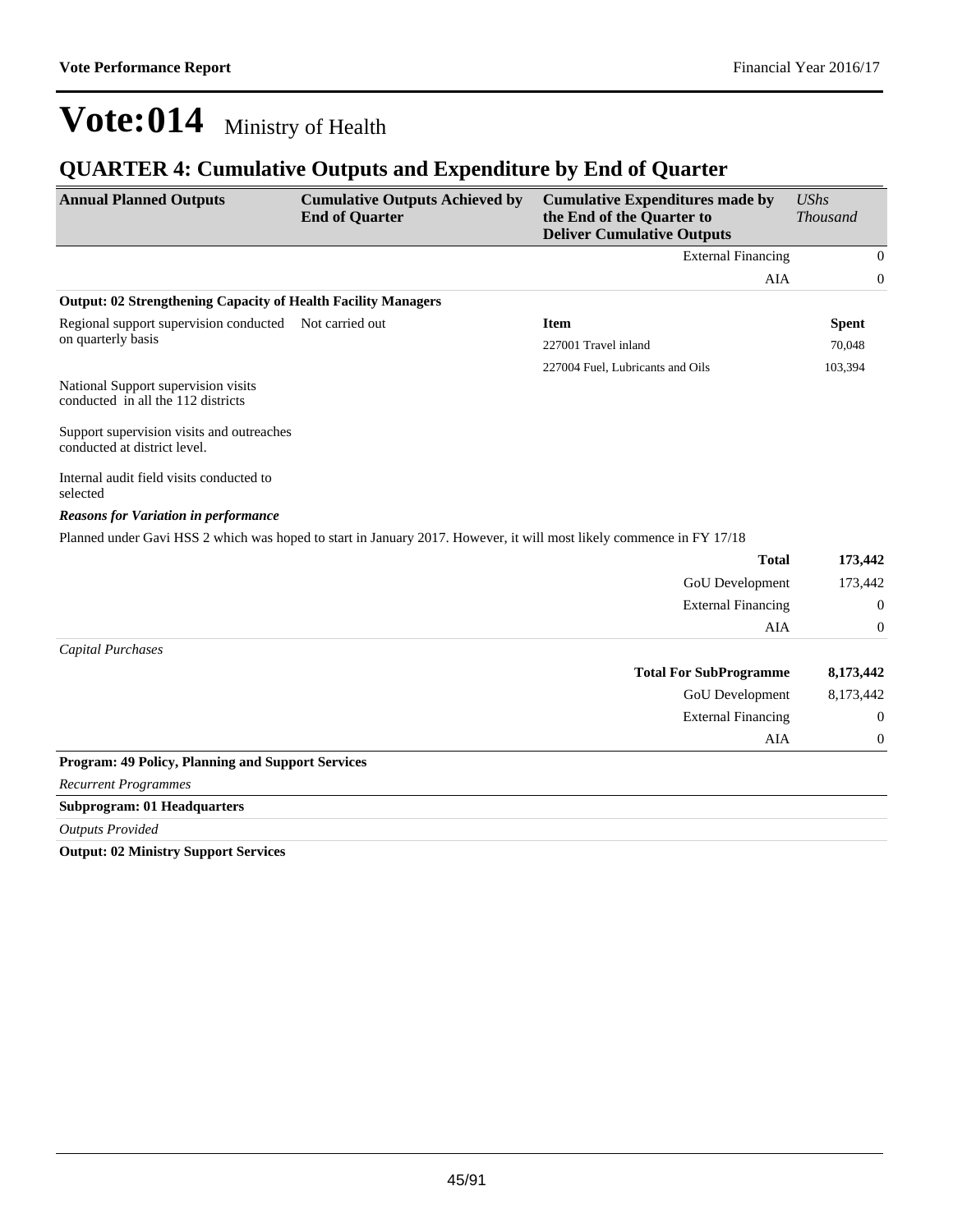### **QUARTER 4: Cumulative Outputs and Expenditure by End of Quarter**

| <b>Annual Planned Outputs</b>                                                              | <b>Cumulative Outputs Achieved by</b><br><b>End of Quarter</b>                                                                                                                                                                                                  | <b>Cumulative Expenditures made by</b><br>the End of the Quarter to<br><b>Deliver Cumulative Outputs</b> | <b>UShs</b><br><b>Thousand</b> |
|--------------------------------------------------------------------------------------------|-----------------------------------------------------------------------------------------------------------------------------------------------------------------------------------------------------------------------------------------------------------------|----------------------------------------------------------------------------------------------------------|--------------------------------|
| Administration                                                                             | All entitlements for top managers<br>Transport allowances and lunch<br>allowances for staff at u4 scale computed<br>and paid.<br>Office impurest for political.<br>Procured chairs and table for the board<br>room.<br>Repaired the cooling system in the board | <b>Item</b>                                                                                              | <b>Spent</b>                   |
| -Management of records in the registry at computed and paid.<br>MOH & RRH computerized $&$ |                                                                                                                                                                                                                                                                 | 211101 General Staff Salaries                                                                            | 917,826                        |
| strengthened<br>-Professionalization training and                                          |                                                                                                                                                                                                                                                                 | 211102 Contract Staff Salaries (Incl. Casuals,<br>Temporary)                                             | 49,809                         |
| Management.                                                                                |                                                                                                                                                                                                                                                                 | 211103 Allowances                                                                                        | 126,026                        |
| -Staff welfare provided for improved<br>performance                                        |                                                                                                                                                                                                                                                                 | 212102 Pension for General Civil Service                                                                 | 10,419,358                     |
| -20 Departmental vehicles maintained.                                                      |                                                                                                                                                                                                                                                                 | 213001 Medical expenses (To employees)                                                                   | 21,960                         |
| -Fuel for town running proc                                                                | roomat MOH Hqtrs.                                                                                                                                                                                                                                               | 213002 Incapacity, death benefits and funeral<br>expenses                                                | 17,020                         |
|                                                                                            |                                                                                                                                                                                                                                                                 | 213004 Gratuity Expenses                                                                                 | 550,044                        |
|                                                                                            |                                                                                                                                                                                                                                                                 | 221001 Advertising and Public Relations                                                                  | 17,856                         |
|                                                                                            |                                                                                                                                                                                                                                                                 | 221002 Workshops and Seminars                                                                            | 15,970                         |
|                                                                                            |                                                                                                                                                                                                                                                                 | 221003 Staff Training                                                                                    | 11,370                         |
|                                                                                            |                                                                                                                                                                                                                                                                 | 221007 Books, Periodicals & Newspapers                                                                   | 9,057                          |
|                                                                                            |                                                                                                                                                                                                                                                                 | 221008 Computer supplies and Information<br>Technology (IT)                                              | 20,000                         |
|                                                                                            |                                                                                                                                                                                                                                                                 | 221009 Welfare and Entertainment                                                                         | 29,429                         |
|                                                                                            |                                                                                                                                                                                                                                                                 | 221011 Printing, Stationery, Photocopying and<br><b>Binding</b>                                          | 29,500                         |
|                                                                                            |                                                                                                                                                                                                                                                                 | 221012 Small Office Equipment                                                                            | 5,818                          |
|                                                                                            |                                                                                                                                                                                                                                                                 | 221016 IFMS Recurrent costs                                                                              | 24,200                         |
|                                                                                            |                                                                                                                                                                                                                                                                 | 221020 IPPS Recurrent Costs                                                                              | 11,600                         |
|                                                                                            |                                                                                                                                                                                                                                                                 | 222001 Telecommunications                                                                                | 14,000                         |
|                                                                                            |                                                                                                                                                                                                                                                                 | 222002 Postage and Courier                                                                               | 7,936                          |
|                                                                                            |                                                                                                                                                                                                                                                                 | 223001 Property Expenses                                                                                 | 170,103                        |
|                                                                                            |                                                                                                                                                                                                                                                                 | 223005 Electricity                                                                                       | 302,948                        |
|                                                                                            |                                                                                                                                                                                                                                                                 | 223006 Water                                                                                             | 108,341                        |
|                                                                                            |                                                                                                                                                                                                                                                                 | 227001 Travel inland                                                                                     | 121,806                        |
|                                                                                            |                                                                                                                                                                                                                                                                 | 227002 Travel abroad                                                                                     | 92,616                         |
|                                                                                            |                                                                                                                                                                                                                                                                 | 227004 Fuel, Lubricants and Oils                                                                         | 98,500                         |
|                                                                                            |                                                                                                                                                                                                                                                                 | 228002 Maintenance - Vehicles                                                                            | 33,661                         |
|                                                                                            |                                                                                                                                                                                                                                                                 | 228003 Maintenance - Machinery, Equipment<br>& Furniture                                                 | 4,000                          |
| $\mathbf{v}$ $\mathbf{v}$ $\mathbf{v}$ $\mathbf{v}$ $\mathbf{v}$ $\mathbf{v}$              |                                                                                                                                                                                                                                                                 | 228004 Maintenance - Other                                                                               | 9,765                          |

#### *Reasons for Variation in performance*

Delays in release of funds. Delays in the procurement processes. Inadequate funds.

| <b>Total</b>       | 13,240,519 |
|--------------------|------------|
| Wage Recurrent     | 967,635    |
| Non Wage Recurrent | 12,272,884 |
| AIA                | $\theta$   |
|                    |            |

**Output: 03 Ministerial and Top Management Services**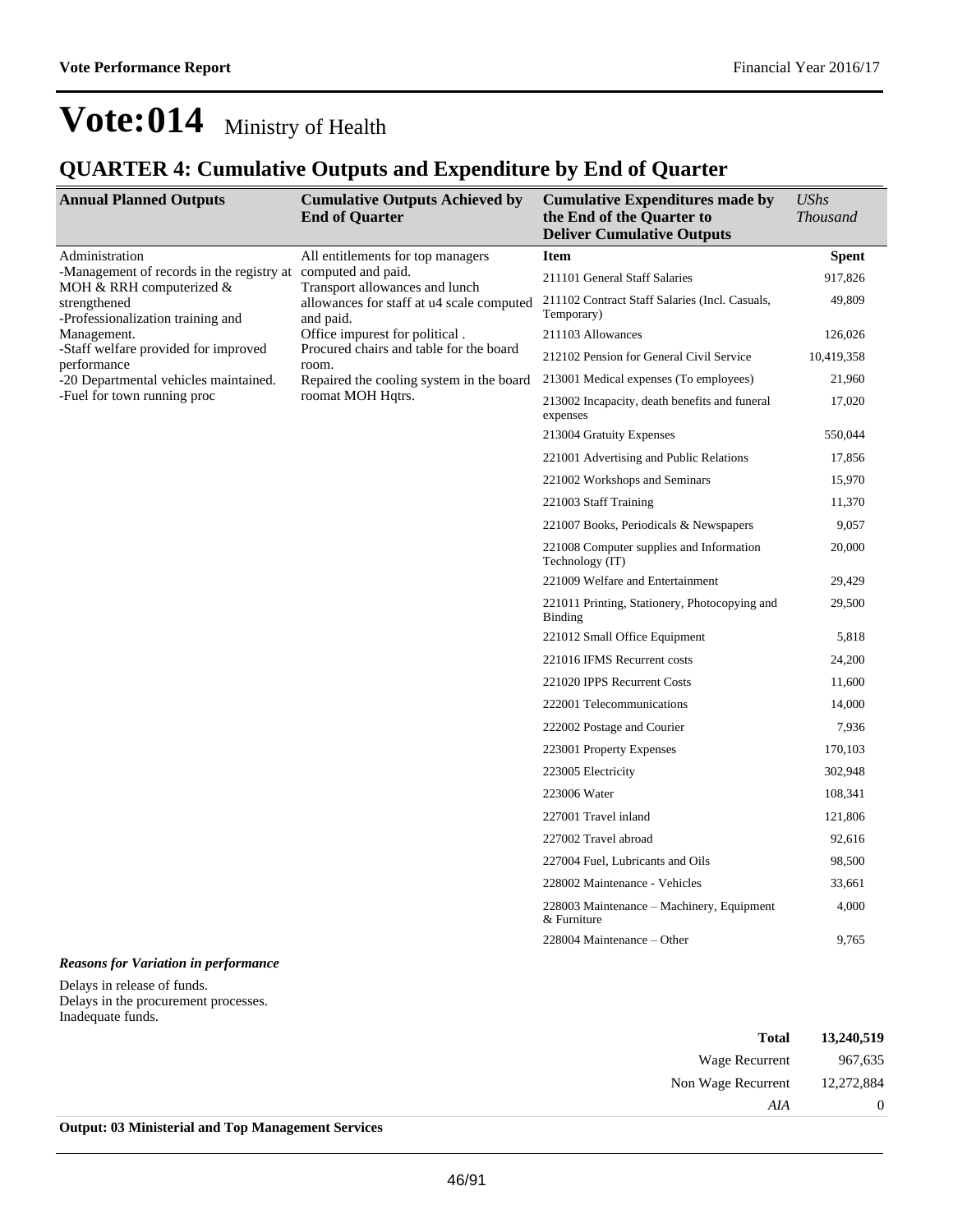### **QUARTER 4: Cumulative Outputs and Expenditure by End of Quarter**

| <b>Annual Planned Outputs</b>                                                     | <b>Cumulative Outputs Achieved by</b><br><b>End of Quarter</b>     | <b>Cumulative Expenditures made by</b><br>the End of the Quarter to<br><b>Deliver Cumulative Outputs</b> | $\mathit{UShs}$<br><i>Thousand</i> |
|-----------------------------------------------------------------------------------|--------------------------------------------------------------------|----------------------------------------------------------------------------------------------------------|------------------------------------|
| 2 Political and Top management                                                    | Number of political supervision carried                            | <b>Item</b>                                                                                              | <b>Spent</b>                       |
| supervision of sector activities in 112<br>Districts, 2 National Referrals and 13 | out in RRH, Gen Hospitals and HCiv and<br>IIIss. in the districts. | 211103 Allowances                                                                                        | 269,498                            |
| Regional Referral Hospitals carried out.                                          | 26 Senior top mgt meetings held                                    | 213001 Medical expenses (To employees)                                                                   | 2,000                              |
|                                                                                   | 6 national events presided over.<br>3 International functions      | 221001 Advertising and Public Relations                                                                  | 19,500                             |
| 36 Senior Top Management meetings<br>held.                                        |                                                                    | 221007 Books, Periodicals & Newspapers                                                                   | 10,844                             |
|                                                                                   |                                                                    | 221009 Welfare and Entertainment                                                                         | 22,000                             |
| Gazetted health sector events presided<br>over.                                   |                                                                    | 221011 Printing, Stationery, Photocopying and<br>Binding                                                 | 19,026                             |
| 4 core Internati                                                                  |                                                                    | 221012 Small Office Equipment                                                                            | 3,347                              |
|                                                                                   |                                                                    | 222001 Telecommunications                                                                                | 15,200                             |
|                                                                                   |                                                                    | 227001 Travel inland                                                                                     | 124,271                            |
|                                                                                   |                                                                    | 227002 Travel abroad                                                                                     | 93,599                             |
|                                                                                   |                                                                    | 227004 Fuel, Lubricants and Oils                                                                         | 60,000                             |
|                                                                                   |                                                                    | 228002 Maintenance - Vehicles                                                                            | 36,455                             |

#### *Reasons for Variation in performance*

Delays in release of funds. Delays in the procurement processes. Inadequate funds.

*Outputs Funded*

| 675,739 | <b>Total</b>       |
|---------|--------------------|
| 0       | Wage Recurrent     |
| 675,739 | Non Wage Recurrent |
|         | AIA                |

| <b>Output: 51 Transfers to International Health Organisation</b> |                                             |                                                                  |              |  |
|------------------------------------------------------------------|---------------------------------------------|------------------------------------------------------------------|--------------|--|
| Transfer to International Health                                 | All the quarterly funds released for        | <b>Item</b>                                                      | <b>Spent</b> |  |
| Organizations (WHO, ECSA)                                        | international bodies transferred.<br>(WHO). | 262101 Contributions to International<br>Organisations (Current) | 320,643      |  |
| <b>Reasons for Variation in performance</b>                      |                                             |                                                                  |              |  |
| Inadequate funds                                                 |                                             |                                                                  |              |  |
|                                                                  |                                             | <b>Total</b>                                                     | 320,643      |  |
|                                                                  |                                             | Wage Recurrent                                                   | $\Omega$     |  |
|                                                                  |                                             | Non Wage Recurrent                                               | 320,643      |  |
|                                                                  |                                             | AIA                                                              | $\theta$     |  |
| <b>Output: 52 Health Regulatory Councils</b>                     |                                             |                                                                  |              |  |
| Transfers to Health Regulatory Councils                          | All the quarterly funds released for        | <b>Item</b>                                                      | <b>Spent</b> |  |
| made                                                             | regulatory councils processed and           | 263204 Transfers to other govt Units (Capital)                   | 120.547      |  |

263204 Transfers to other govt. Units (Capital) 129,547

transferred.

1. Finalise the Pharmacy Bill 2. Develop a website for the Pharmacy Board 3. Carry out Joint Health Professions Activities in Four Regions 4. Develop a harmonized tools for trainin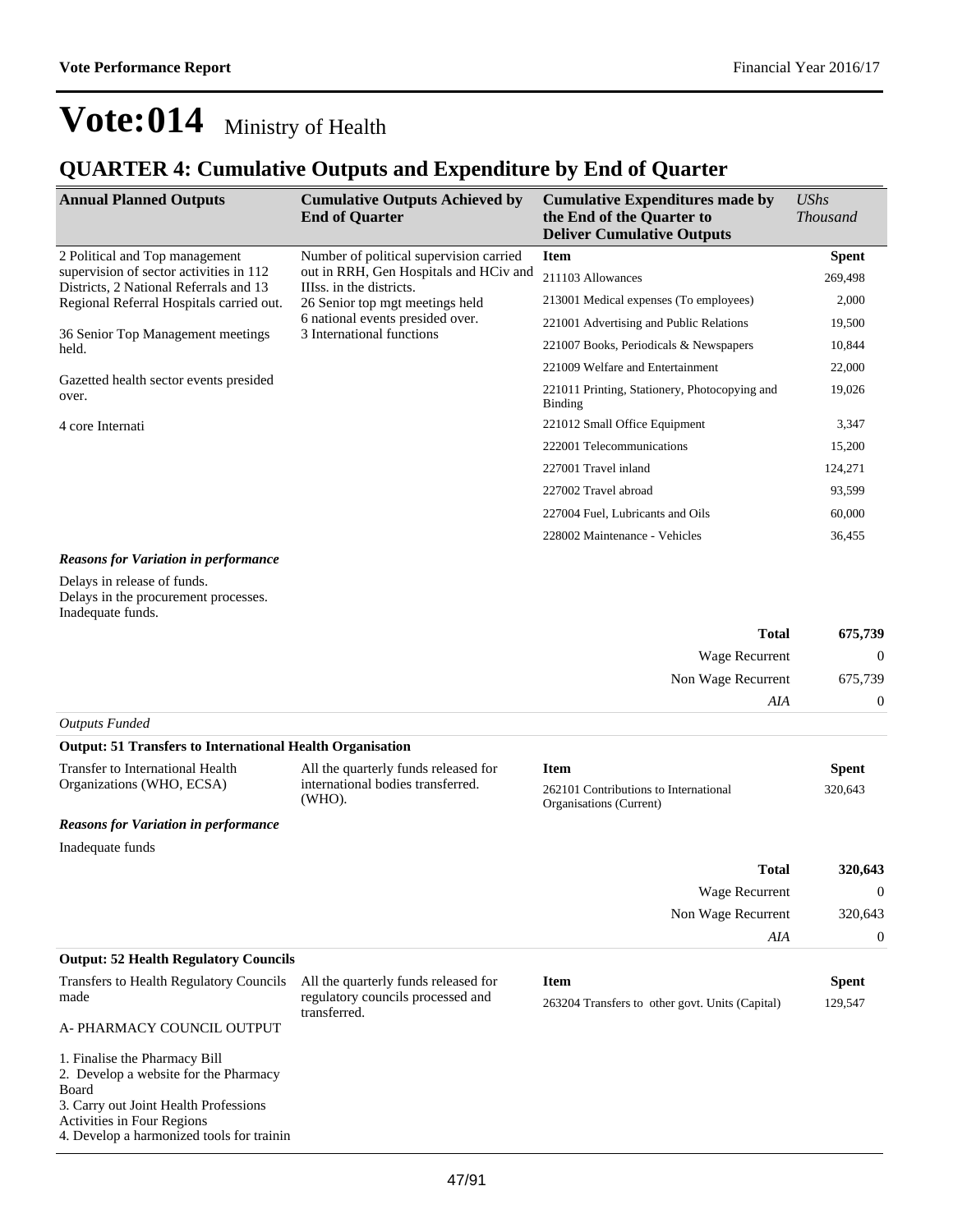### **QUARTER 4: Cumulative Outputs and Expenditure by End of Quarter**

| <b>Annual Planned Outputs</b>               | <b>Cumulative Outputs Achieved by</b><br><b>End of Quarter</b> | <b>Cumulative Expenditures made by</b><br>the End of the Quarter to<br><b>Deliver Cumulative Outputs</b> | <b>UShs</b><br><b>Thousand</b> |
|---------------------------------------------|----------------------------------------------------------------|----------------------------------------------------------------------------------------------------------|--------------------------------|
| <b>Reasons for Variation in performance</b> |                                                                |                                                                                                          |                                |
| Inadequate funds                            |                                                                |                                                                                                          |                                |
|                                             |                                                                | <b>Total</b>                                                                                             | 129,547                        |
|                                             |                                                                | <b>Wage Recurrent</b>                                                                                    | $\overline{0}$                 |
|                                             |                                                                | Non Wage Recurrent                                                                                       | 129,547                        |
|                                             |                                                                | AIA                                                                                                      | $\mathbf{0}$                   |
| Arrears                                     |                                                                |                                                                                                          |                                |
| <b>Output: 99 Arrears</b>                   |                                                                |                                                                                                          |                                |
|                                             |                                                                | <b>Item</b>                                                                                              | <b>Spent</b>                   |
| <b>Reasons for Variation in performance</b> |                                                                |                                                                                                          |                                |
|                                             |                                                                | <b>Total</b>                                                                                             | $\bf{0}$                       |
|                                             |                                                                | Wage Recurrent                                                                                           | $\boldsymbol{0}$               |
|                                             |                                                                | Non Wage Recurrent                                                                                       | 0                              |
|                                             |                                                                | <b>AIA</b>                                                                                               | $\theta$                       |
|                                             |                                                                | <b>Total For SubProgramme</b>                                                                            | 14,366,448                     |
|                                             |                                                                | <b>Wage Recurrent</b>                                                                                    | 967,635                        |
|                                             |                                                                | Non Wage Recurrent                                                                                       | 13,398,813                     |
|                                             |                                                                | AIA                                                                                                      | $\boldsymbol{0}$               |
| <b>Recurrent Programmes</b>                 |                                                                |                                                                                                          |                                |
| <b>Subprogram: 02 Planning</b>              |                                                                |                                                                                                          |                                |

*Outputs Provided*

**Output: 01 Policy, consultation, planning and monitoring services**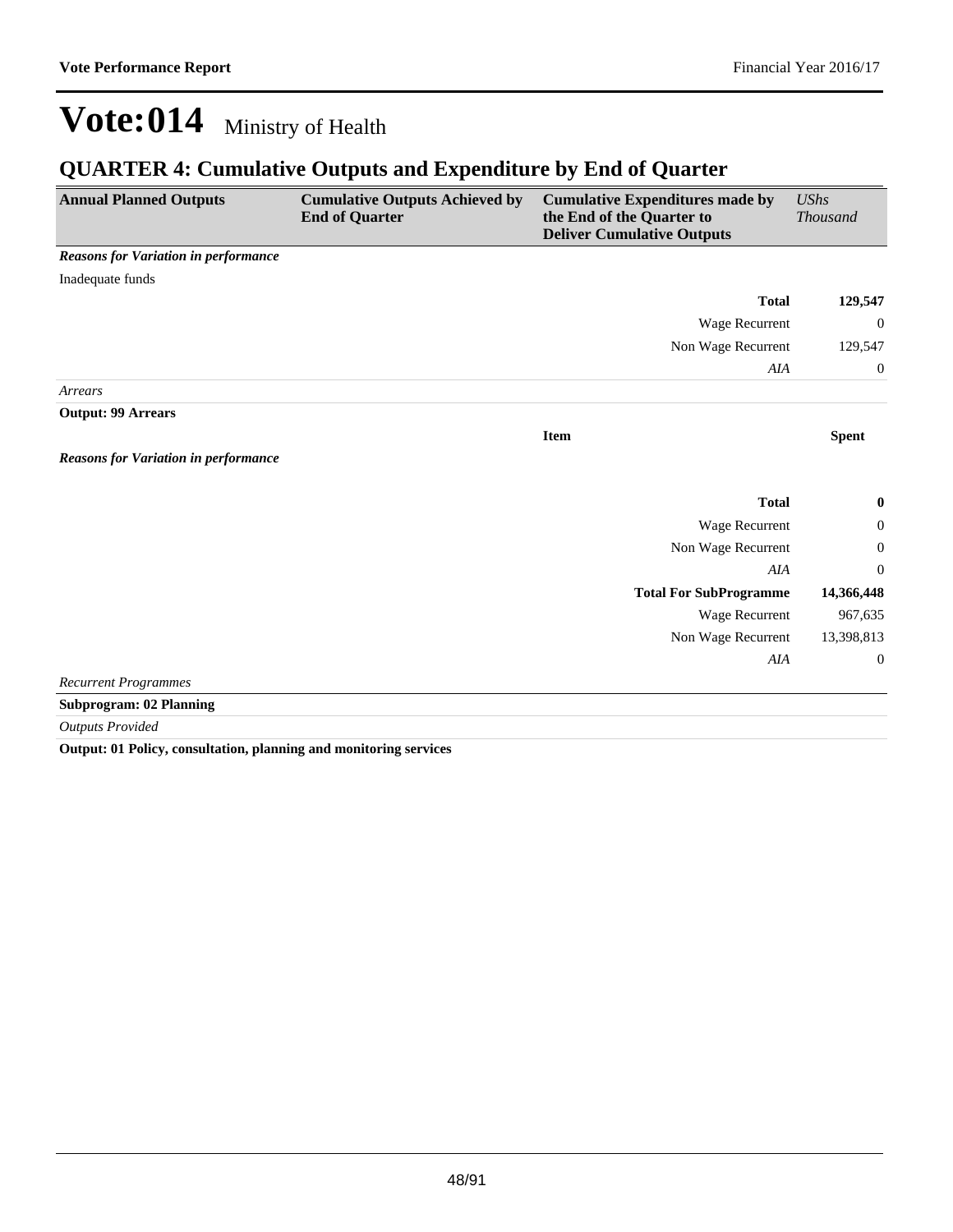### **QUARTER 4: Cumulative Outputs and Expenditure by End of Quarter**

| <b>Annual Planned Outputs</b>                                                                           | <b>Cumulative Outputs Achieved by</b><br><b>End of Quarter</b>                                                                                                                           | <b>Cumulative Expenditures made by</b><br>the End of the Quarter to<br><b>Deliver Cumulative Outputs</b> | <b>UShs</b><br><b>Thousand</b> |
|---------------------------------------------------------------------------------------------------------|------------------------------------------------------------------------------------------------------------------------------------------------------------------------------------------|----------------------------------------------------------------------------------------------------------|--------------------------------|
| Conduct 4 HMIS data validation                                                                          | Prepared and submitted the health sector<br>BFP, MPS, and budget estimates for FY<br>2017/18, undertook 4 HMIS data<br>validation meetings, undertook 6 Regional<br>planning meetings in | <b>Item</b>                                                                                              | <b>Spent</b>                   |
| exercises, Conduct 4 HMIS & DHIS2                                                                       |                                                                                                                                                                                          | 211101 General Staff Salaries                                                                            | 610,306                        |
| orientation workshops at national and<br>regional levels, Conduct 2 national<br>stakeholders workshops, |                                                                                                                                                                                          | 211102 Contract Staff Salaries (Incl. Casuals,<br>Temporary)                                             | 185,554                        |
| Conduct 4 HMIS regional data use                                                                        | Moroto, mbale, jinja, hoima, fortportal, toror 211103 Allowances                                                                                                                         |                                                                                                          | 41,106                         |
| workshops,<br>Conduct 4 HMIS & DHIS2 technical                                                          | o districts where the district health<br>officers were oriented on the new                                                                                                               | 213002 Incapacity, death benefits and funeral<br>expenses                                                | 994                            |
| support supe                                                                                            | planning guidelines using the bottleneck<br>analysis, prepared several cabinet memos,                                                                                                    | 221001 Advertising and Public Relations                                                                  | 5,764                          |
|                                                                                                         | bills and policy briefs for consideration                                                                                                                                                | 221002 Workshops and Seminars                                                                            | 134,945                        |
|                                                                                                         | by cabinet                                                                                                                                                                               | 221003 Staff Training                                                                                    | 62,475                         |
|                                                                                                         |                                                                                                                                                                                          | 221007 Books, Periodicals & Newspapers                                                                   | 9,461                          |
|                                                                                                         |                                                                                                                                                                                          | 221008 Computer supplies and Information<br>Technology (IT)                                              | 11,814                         |
|                                                                                                         |                                                                                                                                                                                          | 221009 Welfare and Entertainment                                                                         | 19,747                         |
|                                                                                                         |                                                                                                                                                                                          | 221011 Printing, Stationery, Photocopying and<br><b>Binding</b>                                          | 100,331                        |
|                                                                                                         |                                                                                                                                                                                          | 221012 Small Office Equipment                                                                            | 2,144                          |
|                                                                                                         |                                                                                                                                                                                          | 222001 Telecommunications                                                                                | 2,594                          |
|                                                                                                         |                                                                                                                                                                                          | 222002 Postage and Courier                                                                               | 1,011                          |
|                                                                                                         |                                                                                                                                                                                          | 227001 Travel inland                                                                                     | 214,826                        |
|                                                                                                         |                                                                                                                                                                                          | 227002 Travel abroad                                                                                     | 81,022                         |
|                                                                                                         |                                                                                                                                                                                          | 227004 Fuel, Lubricants and Oils                                                                         | 104,982                        |
|                                                                                                         |                                                                                                                                                                                          | 228002 Maintenance - Vehicles                                                                            | 33,661                         |
|                                                                                                         |                                                                                                                                                                                          | 228003 Maintenance – Machinery, Equipment<br>& Furniture                                                 | 5,897                          |
|                                                                                                         |                                                                                                                                                                                          | 228004 Maintenance – Other                                                                               | 850                            |

### *Reasons for Variation in performance*

There is under release of the budget by MOFPED which hinders officers from undertaking their planned activities as per the workplan

| 1,629,485 | <b>Total</b>                                                                                                                                                             |
|-----------|--------------------------------------------------------------------------------------------------------------------------------------------------------------------------|
| 795,861   | Wage Recurrent                                                                                                                                                           |
| 833,624   | Non Wage Recurrent                                                                                                                                                       |
| $\theta$  | AIA                                                                                                                                                                      |
|           | المتحافظ المستحيل والمتحام والمتحافظ والمستحدث والمستحيل والمستحيث والمستحيل والمتحدث<br>the contract of the contract of the contract of the contract of the contract of |

**Output: 04 Health Sector reforms including financing and national health accounts**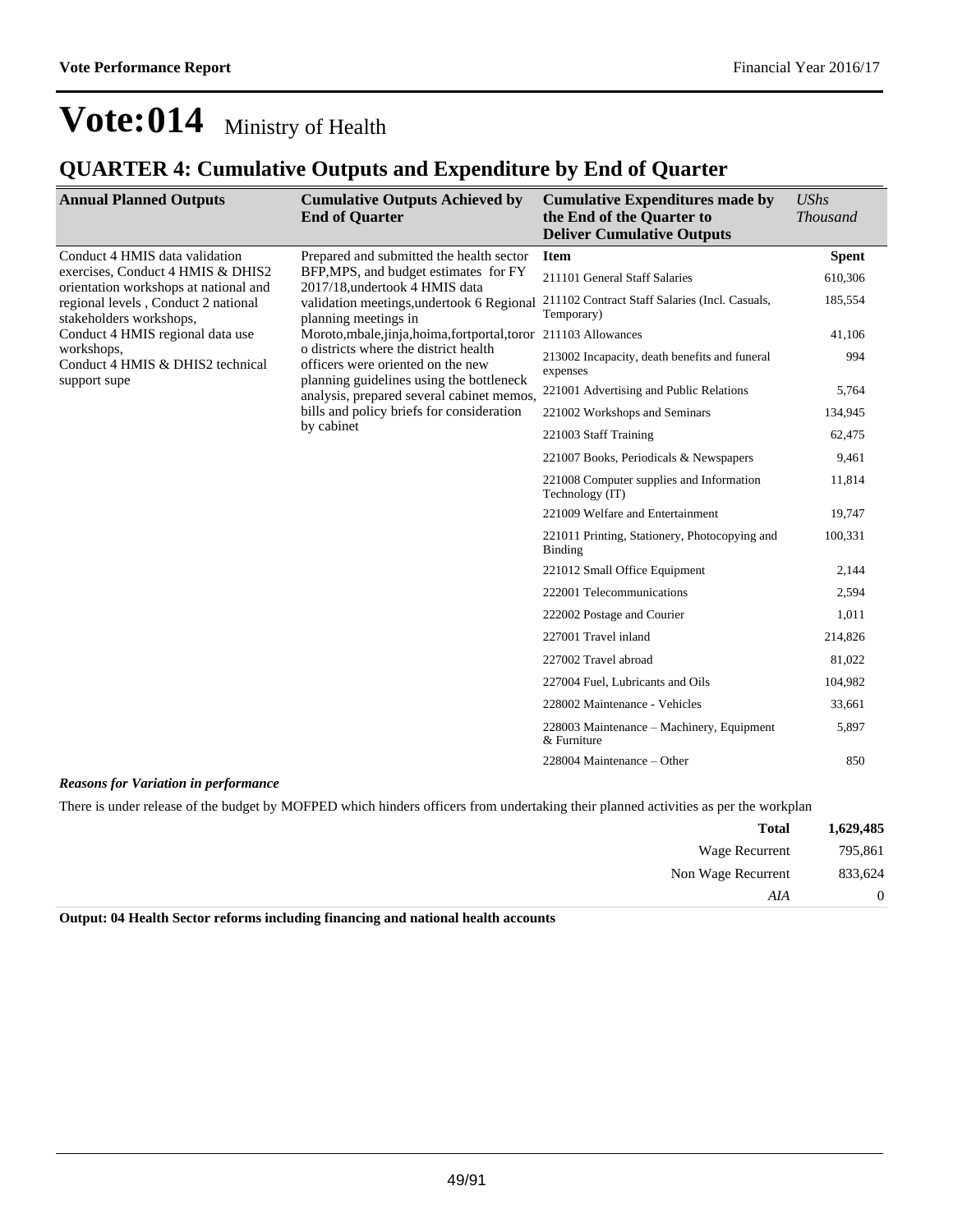### **QUARTER 4: Cumulative Outputs and Expenditure by End of Quarter**

| <b>Annual Planned Outputs</b>                                                                                                                     | <b>Cumulative Outputs Achieved by</b><br><b>End of Quarter</b> | <b>Cumulative Expenditures made by</b><br>the End of the Quarter to<br><b>Deliver Cumulative Outputs</b> | <b>UShs</b><br><i>Thousand</i> |
|---------------------------------------------------------------------------------------------------------------------------------------------------|----------------------------------------------------------------|----------------------------------------------------------------------------------------------------------|--------------------------------|
| Internet and other ICT services for the                                                                                                           | NHA report for FY 2015/16 Prepared,                            | <b>Item</b>                                                                                              | <b>Spent</b>                   |
| Ministry of health headquarters provided                                                                                                          | Reviewed the RMNCAH training tool                              | 211103 Allowances                                                                                        | 26,902                         |
|                                                                                                                                                   |                                                                | 221001 Advertising and Public Relations                                                                  | 3,646                          |
| Finalize Institutional framework on RBF,                                                                                                          |                                                                | 221002 Workshops and Seminars                                                                            | 9,766                          |
| Print the Draft RBF strategy, Implement<br>the results based framework,<br>Study tours on RBF undertaken,<br><b>Disseminate Financing Strateg</b> |                                                                | 221008 Computer supplies and Information<br>Technology (IT)                                              | 1,487                          |
|                                                                                                                                                   |                                                                | 221009 Welfare and Entertainment                                                                         | 200                            |
|                                                                                                                                                   |                                                                | 221011 Printing, Stationery, Photocopying and<br><b>Binding</b>                                          | 15,149                         |
|                                                                                                                                                   |                                                                | 225001 Consultancy Services- Short term                                                                  | 21,440                         |
|                                                                                                                                                   |                                                                | 227001 Travel inland                                                                                     | 56,858                         |
|                                                                                                                                                   |                                                                | 227002 Travel abroad                                                                                     | 30,100                         |
|                                                                                                                                                   |                                                                | 227004 Fuel, Lubricants and Oils                                                                         | 15,572                         |
|                                                                                                                                                   |                                                                | 228002 Maintenance - Vehicles                                                                            | 6,946                          |
| <b>Reasons for Variation in performance</b>                                                                                                       |                                                                |                                                                                                          |                                |

Inadequate funds

| <b>Total</b>                  | 188,066   |
|-------------------------------|-----------|
| Wage Recurrent                | 0         |
| Non Wage Recurrent            | 188,066   |
| AIA                           | $\Omega$  |
|                               |           |
| <b>Total For SubProgramme</b> | 1,817,551 |
| Wage Recurrent                | 795,861   |
| Non Wage Recurrent            | 1,021,690 |
| AIA                           | $\theta$  |

*Recurrent Programmes*

**Subprogram: 10 Internal Audit Department**

*Outputs Provided*

**Output: 01 Policy, consultation, planning and monitoring services**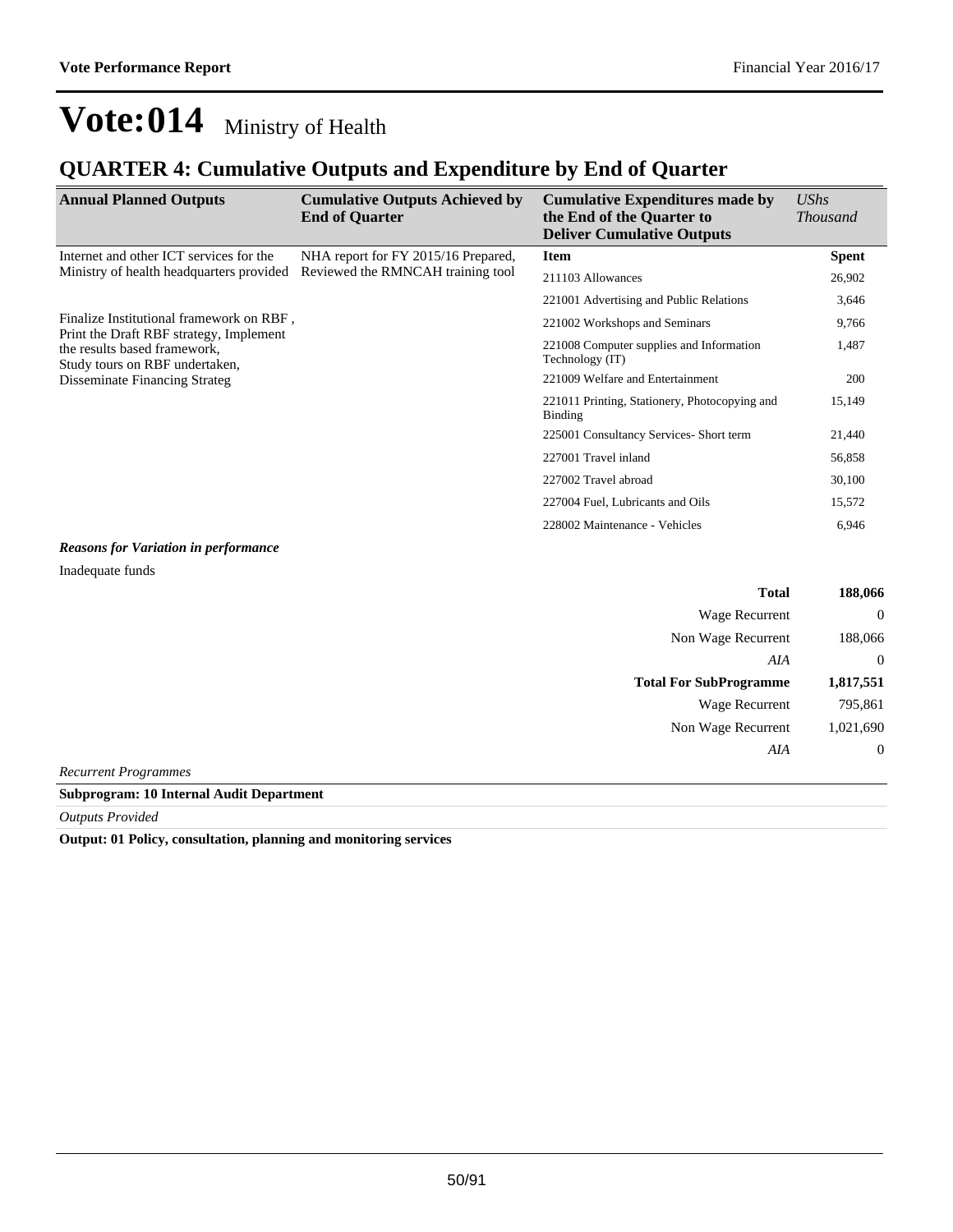### **QUARTER 4: Cumulative Outputs and Expenditure by End of Quarter**

| <b>Annual Planned Outputs</b>                                                     | <b>Cumulative Outputs Achieved by</b><br><b>End of Quarter</b> | <b>Cumulative Expenditures made by</b><br>the End of the Quarter to<br><b>Deliver Cumulative Outputs</b> | <b>UShs</b><br><i>Thousand</i> |
|-----------------------------------------------------------------------------------|----------------------------------------------------------------|----------------------------------------------------------------------------------------------------------|--------------------------------|
| Monthly departmental meetings, Quarterly Prepared all the 4 annual Audit reports  |                                                                | Item                                                                                                     | <b>Spent</b>                   |
| Internal Audit Reports, Internal Audit<br>Committee reports, through evaluation   | for the ministry of health                                     | 211102 Contract Staff Salaries (Incl. Casuals,<br>Temporary)                                             | 56,438                         |
| reviews and conduct operational controls<br>and financial management systems. Key |                                                                | 211103 Allowances                                                                                        | 3,982                          |
| outputs include quarterly internal audit                                          |                                                                | 221002 Workshops and Seminars                                                                            | 12,000                         |
| reports, Annual intern                                                            |                                                                | 221003 Staff Training                                                                                    | 8,000                          |
|                                                                                   |                                                                | 221007 Books, Periodicals & Newspapers                                                                   | 2,222                          |
|                                                                                   |                                                                | 221009 Welfare and Entertainment                                                                         | 8,500                          |
|                                                                                   |                                                                | 221010 Special Meals and Drinks                                                                          | 339                            |
|                                                                                   |                                                                | 221011 Printing, Stationery, Photocopying and<br>Binding                                                 | 4,000                          |
|                                                                                   |                                                                | 221012 Small Office Equipment                                                                            | 400                            |
|                                                                                   |                                                                | 221017 Subscriptions                                                                                     | 6,000                          |
|                                                                                   |                                                                | 227001 Travel inland                                                                                     | 142,416                        |
|                                                                                   |                                                                | 227004 Fuel, Lubricants and Oils                                                                         | 70,872                         |
| <b>Reasons for Variation in performance</b>                                       |                                                                |                                                                                                          |                                |

na

|  | <b>Reasons for Variation in performance</b> |  |
|--|---------------------------------------------|--|
|  |                                             |  |

| <b>Total</b>                  | 315,169          |
|-------------------------------|------------------|
| <b>Wage Recurrent</b>         | 56,438           |
| Non Wage Recurrent            | 258,731          |
| AIA                           | $\overline{0}$   |
| <b>Total For SubProgramme</b> | 315,169          |
| Wage Recurrent                | 56,438           |
| Non Wage Recurrent            | 258,731          |
| AIA                           | $\boldsymbol{0}$ |
| Rocurront Programmos          |                  |

*Recurrent Programmes*

**Subprogram: 12 Human Resource Management Department**

*Outputs Provided*

**Output: 19 Human Resource Management Services**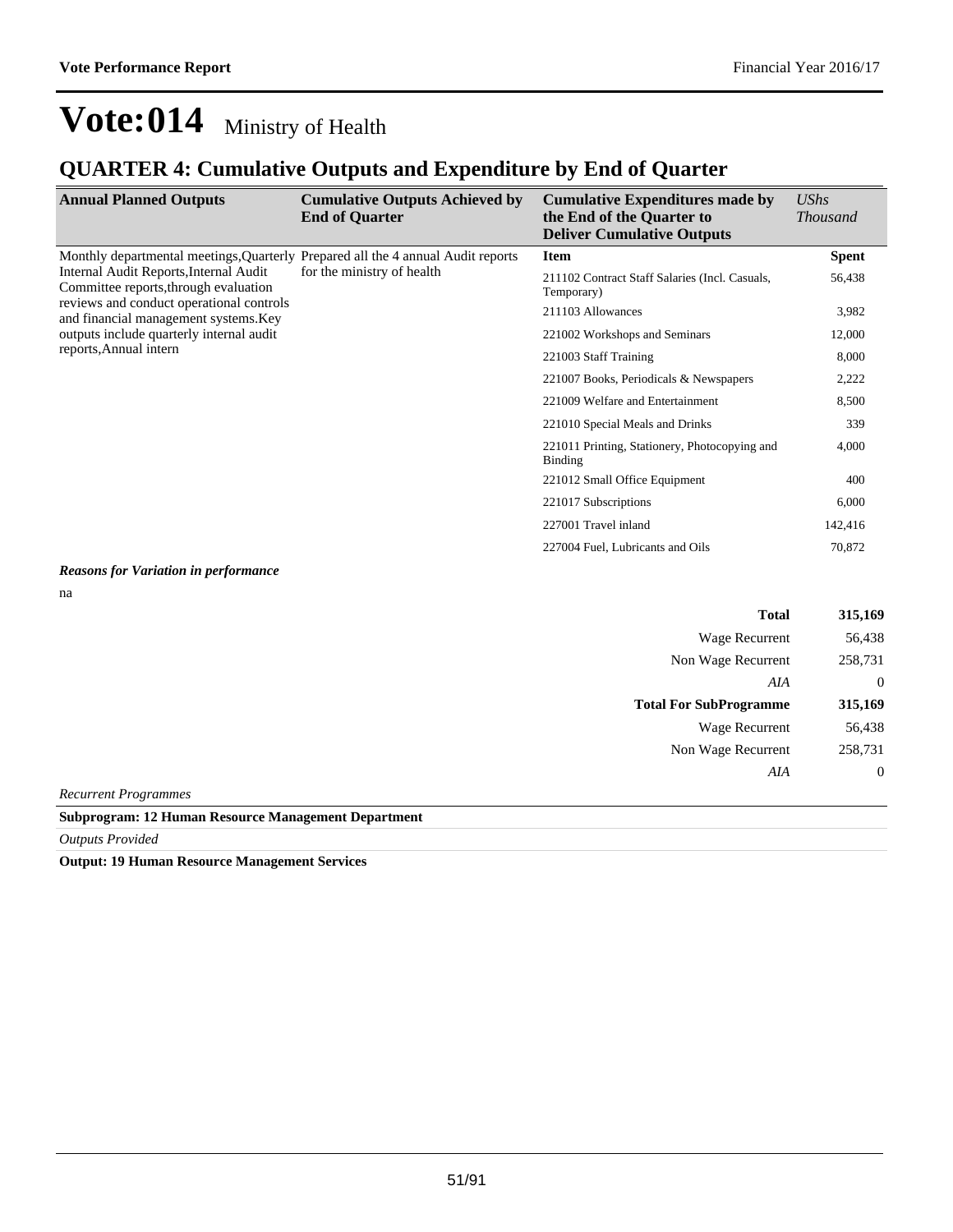### **QUARTER 4: Cumulative Outputs and Expenditure by End of Quarter**

| <b>Annual Planned Outputs</b>                                                                                           | <b>Cumulative Outputs Achieved by</b><br><b>End of Quarter</b>                                      | <b>Cumulative Expenditures made by</b><br>the End of the Quarter to<br><b>Deliver Cumulative Outputs</b> | <b>UShs</b><br><b>Thousand</b> |
|-------------------------------------------------------------------------------------------------------------------------|-----------------------------------------------------------------------------------------------------|----------------------------------------------------------------------------------------------------------|--------------------------------|
| HRIS implemented & monitored in 14                                                                                      | Six RRHs accorded support supervision,                                                              | <b>Item</b>                                                                                              | <b>Spent</b>                   |
| RRHs & 112 DLGs                                                                                                         | Supported to 16 DLGs to monitor                                                                     | 211101 General Staff Salaries                                                                            | 219,314                        |
| Recruitment plans for 14 RRHs, 2 NRHs<br>and 112 DLGs compiled & implemented. districts assessed to determine readiness | absenteeism of health workers, Fees for<br>14 sponsored students paid, 4 new                        | 211102 Contract Staff Salaries (Incl. Casuals,<br>Temporary)                                             | 45,664                         |
|                                                                                                                         | for HRIS, MOH headquarter staff data on 211103 Allowances                                           |                                                                                                          | 28,991                         |
| Performance management framework of                                                                                     | HRIS up dated , 43 vacancies of MOSG<br>advertised for the newly rehabilitated                      | 213001 Medical expenses (To employees)                                                                   | 5,893                          |
| the Public Service implemented at MoH<br>Hqrs, 14 RRHs and 112 DLGs.                                                    | hospitals under UHSSP, Assessment of<br>availability and functionality of biometric                 | 213002 Incapacity, death benefits and funeral<br>expenses                                                | 8,000                          |
|                                                                                                                         | systems in RRHs undertaken and it was                                                               | 221001 Advertising and Public Relations                                                                  | 10,000                         |
| Decentralization of pay                                                                                                 | established that 5 RRHs do not have<br>biometric systems. Out of the 9 which                        | 221002 Workshops and Seminars                                                                            | 3,980                          |
|                                                                                                                         | have 2 do not have cameras (i.e. Mubende 221003 Staff Training                                      |                                                                                                          | 18,423                         |
|                                                                                                                         | & Kabale). Under took 2 Pretesting of<br>linkage of biometric system to HRIS,                       | 221007 Books, Periodicals & Newspapers                                                                   | 7,147                          |
|                                                                                                                         | Reviewed recruitment plans for FY<br>2016/17 for 64 DLGs with wage.                                 | 221008 Computer supplies and Information<br>Technology (IT)                                              | 4,000                          |
|                                                                                                                         | Developed implementation guidelines for                                                             | 221009 Welfare and Entertainment                                                                         | 20,000                         |
|                                                                                                                         | In-Service Training (IST) at the district<br>level. Conducted PM training for health                | 221011 Printing, Stationery, Photocopying and<br><b>Binding</b>                                          | 19,933                         |
|                                                                                                                         | managers/supervisors of 5 RRHs and 28<br>DLGs, Draft customized rewards and                         | 221020 IPPS Recurrent Costs                                                                              | 5,995                          |
|                                                                                                                         | sanctions guidelines developed, Presented                                                           | 222001 Telecommunications                                                                                | 440                            |
|                                                                                                                         | to SMC now ready for HPAC, 55<br>rewards and sanctions committees<br>oriented, Rolled out Automated | 222003 Information and communications<br>technology (ICT)                                                | 1,600                          |
|                                                                                                                         | Attendance Analysis (AAA) tools and                                                                 | 223005 Electricity                                                                                       | 1,500                          |
|                                                                                                                         | trained on attendance                                                                               | 223006 Water                                                                                             | 1,000                          |
|                                                                                                                         | tracking/absenteeism management in 44<br>new DLGs across regions, Engaged                           | 224004 Cleaning and Sanitation                                                                           | 1,500                          |
|                                                                                                                         | district leaders and health managers to<br>address absenteeism                                      | 224005 Uniforms, Beddings and Protective<br>Gear                                                         | 1,000                          |
|                                                                                                                         |                                                                                                     | 227001 Travel inland                                                                                     | 54,970                         |
|                                                                                                                         |                                                                                                     | 227002 Travel abroad                                                                                     | 1,000                          |
|                                                                                                                         |                                                                                                     | 227004 Fuel, Lubricants and Oils                                                                         | 36,800                         |
|                                                                                                                         |                                                                                                     | 228002 Maintenance - Vehicles                                                                            | 26,030                         |
|                                                                                                                         |                                                                                                     | 228003 Maintenance – Machinery, Equipment<br>& Furniture                                                 | 1,000                          |
|                                                                                                                         |                                                                                                     | 282103 Scholarships and related costs                                                                    | 159,517                        |
| <b>Reasons for Variation in performance</b><br>na                                                                       |                                                                                                     |                                                                                                          |                                |
|                                                                                                                         |                                                                                                     | <b>Total</b>                                                                                             | 683,696                        |
|                                                                                                                         |                                                                                                     | Wage Recurrent                                                                                           | 264,978                        |
|                                                                                                                         |                                                                                                     | Non Wage Recurrent                                                                                       | 418,718                        |

*Outputs Funded*

**Output: 53 Support to the Recruitment of Health Workers at HC III and IV**

Subject to the availability of funds, 3,542 Health Workers for General Hospitals recruited

| <b>Item</b>                                        | <b>Spent</b> |
|----------------------------------------------------|--------------|
| 263104 Transfers to other govt. Units<br>(Current) | 187,500      |

*AIA* 0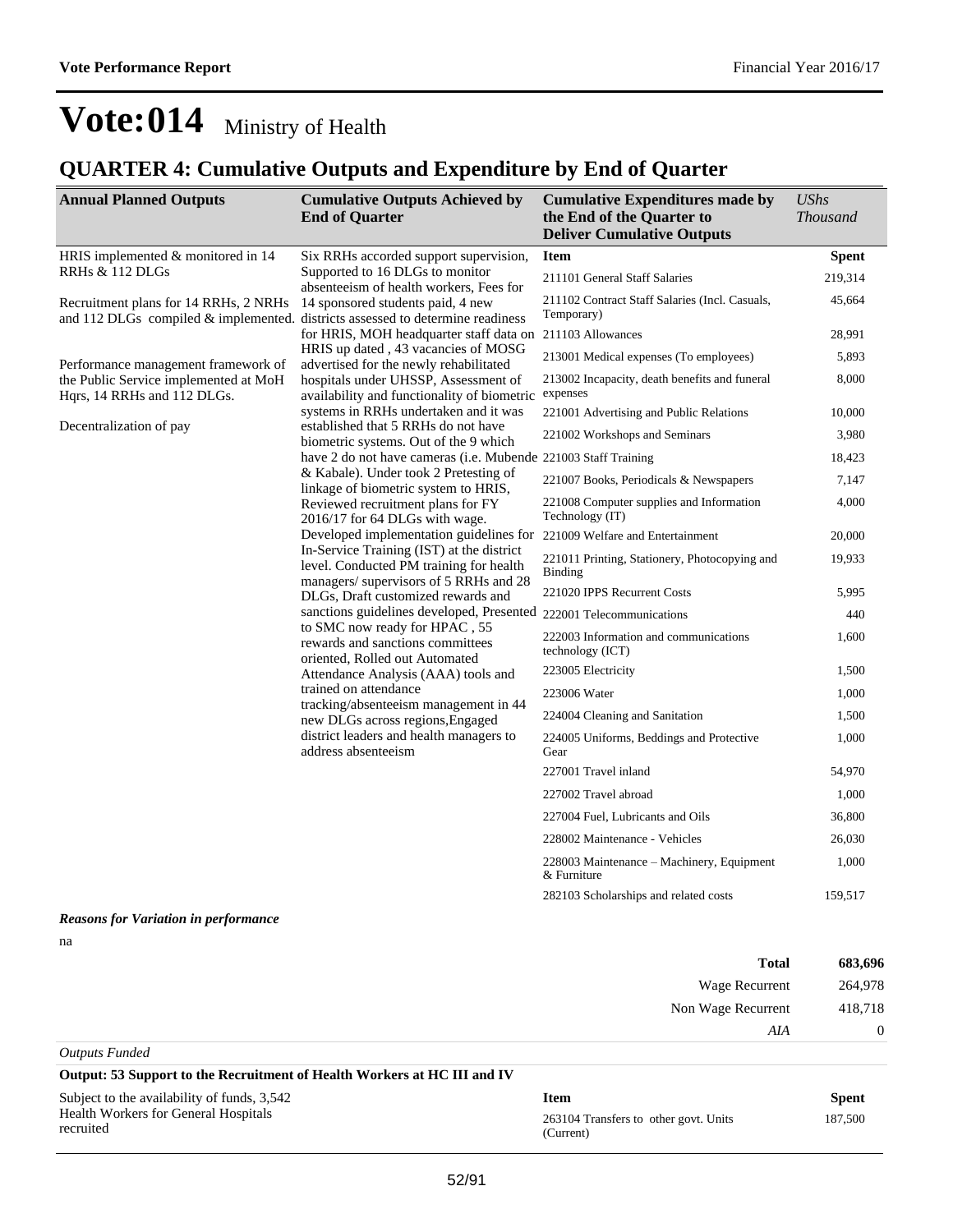### **QUARTER 4: Cumulative Outputs and Expenditure by End of Quarter**

| <b>Annual Planned Outputs</b> | <b>Cumulative Outputs Achieved by</b><br><b>End of Quarter</b> | Cumulative Expenditures made by<br>the End of the Quarter to<br><b>Deliver Cumulative Outputs</b> | <b>UShs</b><br><i>Thousand</i> |
|-------------------------------|----------------------------------------------------------------|---------------------------------------------------------------------------------------------------|--------------------------------|
| .                             |                                                                |                                                                                                   |                                |

*Reasons for Variation in performance*

| 187,500        | <b>Total</b>                  |
|----------------|-------------------------------|
| $\overline{0}$ | Wage Recurrent                |
| 187,500        | Non Wage Recurrent            |
| $\overline{0}$ | AIA                           |
| 871,196        | <b>Total For SubProgramme</b> |
| 264,978        | Wage Recurrent                |
| 606,218        | Non Wage Recurrent            |
| $\overline{0}$ | AIA                           |
| 424,679,712    | <b>GRAND TOTAL</b>            |
| 6,050,125      | Wage Recurrent                |
| 41,375,924     | Non Wage Recurrent            |
| 47,059,778     | GoU Development               |
| 330,193,885    | <b>External Financing</b>     |
| $\mathbf{0}$   | AIA                           |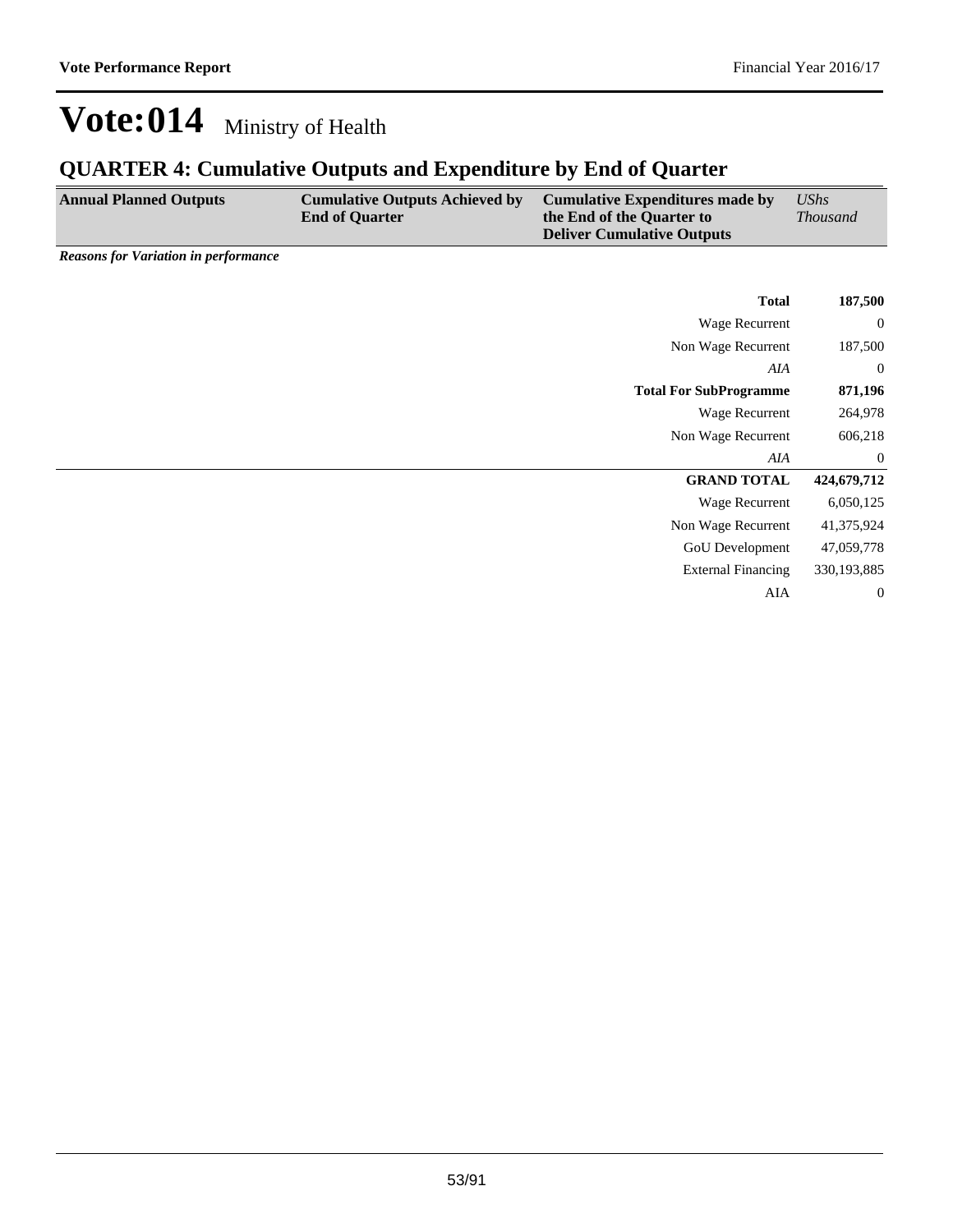## **QUARTER 4: Outputs and Expenditure in Quarter**

| <b>Outputs Planned in Quarter</b>                                                                | <b>Actual Outputs Achieved in</b><br><b>Ouarter</b>                                                                                                          | <b>Expenditures incurred in the</b><br><b>Quarter to deliver outputs</b> | <b>UShs</b><br><b>Thousand</b> |
|--------------------------------------------------------------------------------------------------|--------------------------------------------------------------------------------------------------------------------------------------------------------------|--------------------------------------------------------------------------|--------------------------------|
| Program: 01 Health Monitoring and Quality Assurance                                              |                                                                                                                                                              |                                                                          |                                |
| <b>Recurrent Programmes</b>                                                                      |                                                                                                                                                              |                                                                          |                                |
| <b>Subprogram: 03 Quality Assurance</b>                                                          |                                                                                                                                                              |                                                                          |                                |
| <b>Outputs Provided</b>                                                                          |                                                                                                                                                              |                                                                          |                                |
| Output: 01 Sector performance monitored and evaluated                                            |                                                                                                                                                              |                                                                          |                                |
| 3 Senior Management Committee                                                                    | 3 Senior Management Committee                                                                                                                                | <b>Item</b>                                                              | <b>Spent</b>                   |
| meetings shall be held at the MoH<br>headquarter.                                                | meetings                                                                                                                                                     | 211101 General Staff Salaries                                            | 35,210                         |
|                                                                                                  |                                                                                                                                                              | 211103 Allowances                                                        | $-347$                         |
| Office Supplies (stationery, fuel, motor                                                         |                                                                                                                                                              | 221009 Welfare and Entertainment                                         | 12,537                         |
| vehicle maintenance were procured for<br>quarter four.                                           |                                                                                                                                                              | 221011 Printing, Stationery, Photocopying and<br>Binding                 | 10,514                         |
|                                                                                                  |                                                                                                                                                              | 227002 Travel abroad                                                     | 7,276                          |
|                                                                                                  |                                                                                                                                                              | 227004 Fuel, Lubricants and Oils                                         | 9,000                          |
|                                                                                                  |                                                                                                                                                              | 228002 Maintenance - Vehicles                                            | 6,687                          |
| <b>Reasons for Variation in performance</b>                                                      |                                                                                                                                                              |                                                                          |                                |
| Inadequate funds to facilitate the meetings                                                      |                                                                                                                                                              |                                                                          |                                |
|                                                                                                  |                                                                                                                                                              | Total                                                                    | 80,877                         |
|                                                                                                  |                                                                                                                                                              | Wage Recurrent                                                           | 35,210                         |
|                                                                                                  |                                                                                                                                                              | Non Wage Recurrent                                                       | 45,667                         |
|                                                                                                  |                                                                                                                                                              | AIA                                                                      | $\boldsymbol{0}$               |
| Output: 02 Standards and guidelines disseminated                                                 |                                                                                                                                                              |                                                                          |                                |
| Health Sector Development Plan (HSDP)                                                            | <b>Health Sector Quality Improvement</b>                                                                                                                     | <b>Item</b>                                                              | <b>Spent</b>                   |
| M&E Plan and Indicator shall be<br>disseminated to 72 districts                                  | Framework and Strategic plan 2015/16 to<br>2019/20 to 48 districts.                                                                                          | 211103 Allowances                                                        | 2,624                          |
|                                                                                                  |                                                                                                                                                              | 221011 Printing, Stationery, Photocopying and<br><b>Binding</b>          | 83,240                         |
| <b>Reasons for Variation in performance</b>                                                      |                                                                                                                                                              |                                                                          |                                |
| Inadequate funds to disseminate the reports as planned                                           |                                                                                                                                                              |                                                                          |                                |
|                                                                                                  |                                                                                                                                                              | <b>Total</b>                                                             | 85,864                         |
|                                                                                                  |                                                                                                                                                              | Wage Recurrent                                                           | $\theta$                       |
|                                                                                                  |                                                                                                                                                              | Non Wage Recurrent                                                       | 85,864                         |
|                                                                                                  |                                                                                                                                                              | AIA                                                                      | $\mathbf{0}$                   |
|                                                                                                  | Output: 03 Support supervision provided to Local Governments and referral hospitals                                                                          |                                                                          |                                |
| 1 Support supervision visit to Regional                                                          | Support supervision to cover 7 out of the                                                                                                                    | <b>Item</b>                                                              | <b>Spent</b>                   |
| Referral Hospitals; Districts; General<br>Hospitals and HC IVs.                                  | 14 Area Team Regions is ongoing<br>(Bunyoro, Bukedi, Teso, Busoga, Acholi                                                                                    | 211103 Allowances                                                        | 40,618                         |
|                                                                                                  | and Ankole, Quality Improvement support<br>supervision visits conducted to 45 district                                                                       | 221011 Printing, Stationery, Photocopying and<br><b>Binding</b>          | 7,904                          |
| Quality Improvement Interventions (QI)<br>supervision visits shall take place in 25<br>districts | and report was shared with senior<br>management committee for follow-up and<br>action Health Facility Quality of care<br>assessment monitored in 7 districts | 227001 Travel inland                                                     | 29,866                         |
|                                                                                                  |                                                                                                                                                              | 227004 Fuel, Lubricants and Oils                                         | 21,000                         |
|                                                                                                  |                                                                                                                                                              | 228002 Maintenance - Vehicles                                            | 18,715                         |
|                                                                                                  |                                                                                                                                                              |                                                                          |                                |

### *Reasons for Variation in performance*

A few support supervision activities were undertaken due to inadequate funds

**Total 118,102**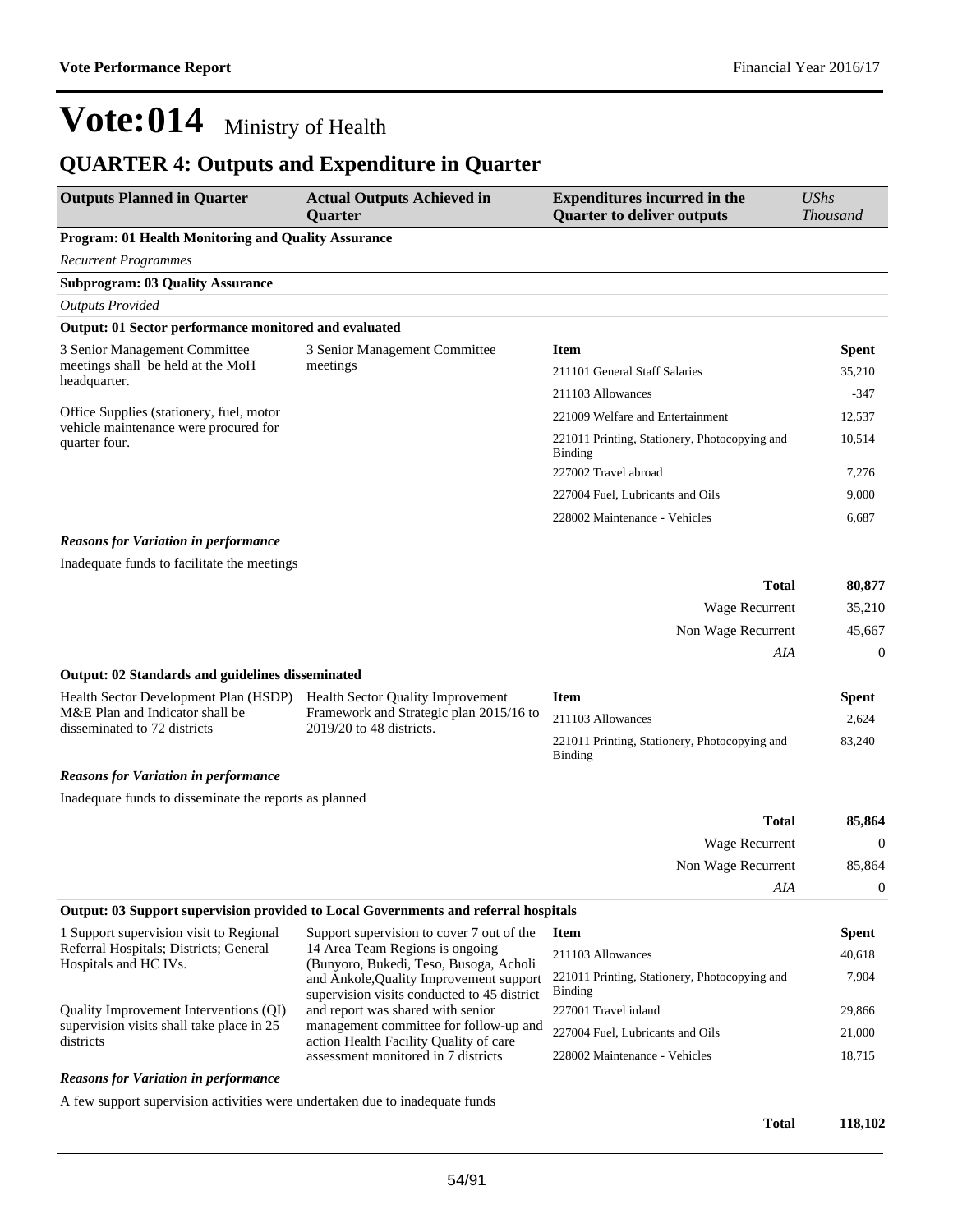## **QUARTER 4: Outputs and Expenditure in Quarter**

| <b>Outputs Planned in Quarter</b>                                                                     | <b>Actual Outputs Achieved in</b><br><b>Ouarter</b>                                 | <b>Expenditures incurred in the</b><br><b>Quarter to deliver outputs</b> | <b>UShs</b><br><b>Thousand</b> |
|-------------------------------------------------------------------------------------------------------|-------------------------------------------------------------------------------------|--------------------------------------------------------------------------|--------------------------------|
|                                                                                                       |                                                                                     | <b>Wage Recurrent</b>                                                    | $\boldsymbol{0}$               |
|                                                                                                       |                                                                                     | Non Wage Recurrent                                                       | 118,102                        |
|                                                                                                       |                                                                                     | AIA                                                                      | 0                              |
| <b>Output: 04 Standards and guidelines developed</b>                                                  |                                                                                     |                                                                          |                                |
| Review M&E plan for HSDP and MoH                                                                      | Customised WHO RMNCH Standards to                                                   | <b>Item</b>                                                              | <b>Spent</b>                   |
| Client Charter shall be launched.                                                                     | MoH Standards. Printed the 1,500 copies<br>of the National Infection prevention and | 227001 Travel inland                                                     | 26,251                         |
|                                                                                                       | Control Guidelines.                                                                 | 227004 Fuel, Lubricants and Oils                                         | 25,500                         |
|                                                                                                       |                                                                                     | 228002 Maintenance - Vehicles                                            | 16,832                         |
| <b>Reasons for Variation in performance</b>                                                           |                                                                                     |                                                                          |                                |
| Printing undertaken with support from donors                                                          |                                                                                     |                                                                          |                                |
|                                                                                                       |                                                                                     | <b>Total</b>                                                             | 68,583                         |
|                                                                                                       |                                                                                     | Wage Recurrent                                                           | $\mathbf{0}$                   |
|                                                                                                       |                                                                                     | Non Wage Recurrent                                                       | 68,583                         |
|                                                                                                       |                                                                                     | AIA                                                                      | $\mathbf{0}$                   |
|                                                                                                       |                                                                                     | <b>Total For SubProgramme</b>                                            | 353,426                        |
|                                                                                                       |                                                                                     | Wage Recurrent                                                           | 35,210                         |
|                                                                                                       |                                                                                     | Non Wage Recurrent                                                       | 318,216                        |
|                                                                                                       |                                                                                     | AIA                                                                      | 0                              |
| Program: 02 Health infrastructure and equipment                                                       |                                                                                     |                                                                          |                                |
| <b>Development Projects</b>                                                                           |                                                                                     |                                                                          |                                |
| Project: 0216 District Infrastructure Support Programme                                               |                                                                                     |                                                                          |                                |
| <b>Outputs Provided</b>                                                                               |                                                                                     |                                                                          |                                |
| Output: 01 Monitoring, Supervision and Evaluation of Health Systems                                   |                                                                                     |                                                                          |                                |
| 80% of Imaging and theatre equipment                                                                  |                                                                                     | <b>Item</b>                                                              | <b>Spent</b>                   |
| maintained & kept in good condition at<br>RRHs, 20 GHs and 30 HC Ivs.                                 |                                                                                     | 221011 Printing, Stationery, Photocopying and<br>Binding                 | 600,000                        |
| Imaging and theatre equipment Spare parts<br>procured.                                                |                                                                                     | 224005 Uniforms, Beddings and Protective<br>Gear                         | 2,100,000                      |
|                                                                                                       |                                                                                     | 227001 Travel inland                                                     | 429                            |
| Technical support supervision carried out<br>for infrastructure development nationwide<br>at regional |                                                                                     |                                                                          |                                |
| <b>Reasons for Variation in performance</b>                                                           |                                                                                     |                                                                          |                                |
|                                                                                                       |                                                                                     | <b>Total</b>                                                             | 2,700,429                      |
|                                                                                                       |                                                                                     | GoU Development                                                          | 2,700,429                      |
|                                                                                                       |                                                                                     | <b>External Financing</b>                                                | $\boldsymbol{0}$               |
|                                                                                                       |                                                                                     | AIA                                                                      | $\boldsymbol{0}$               |
| <b>Capital Purchases</b>                                                                              |                                                                                     |                                                                          |                                |
| Output: 77 Purchase of Specialised Machinery & Equipment                                              |                                                                                     |                                                                          |                                |
|                                                                                                       | Bids received for the procurement and                                               | <b>Item</b>                                                              | <b>Spent</b>                   |

*Reasons for Variation in performance*

312202 Machinery and Equipment 4,689,038

evaluation was to start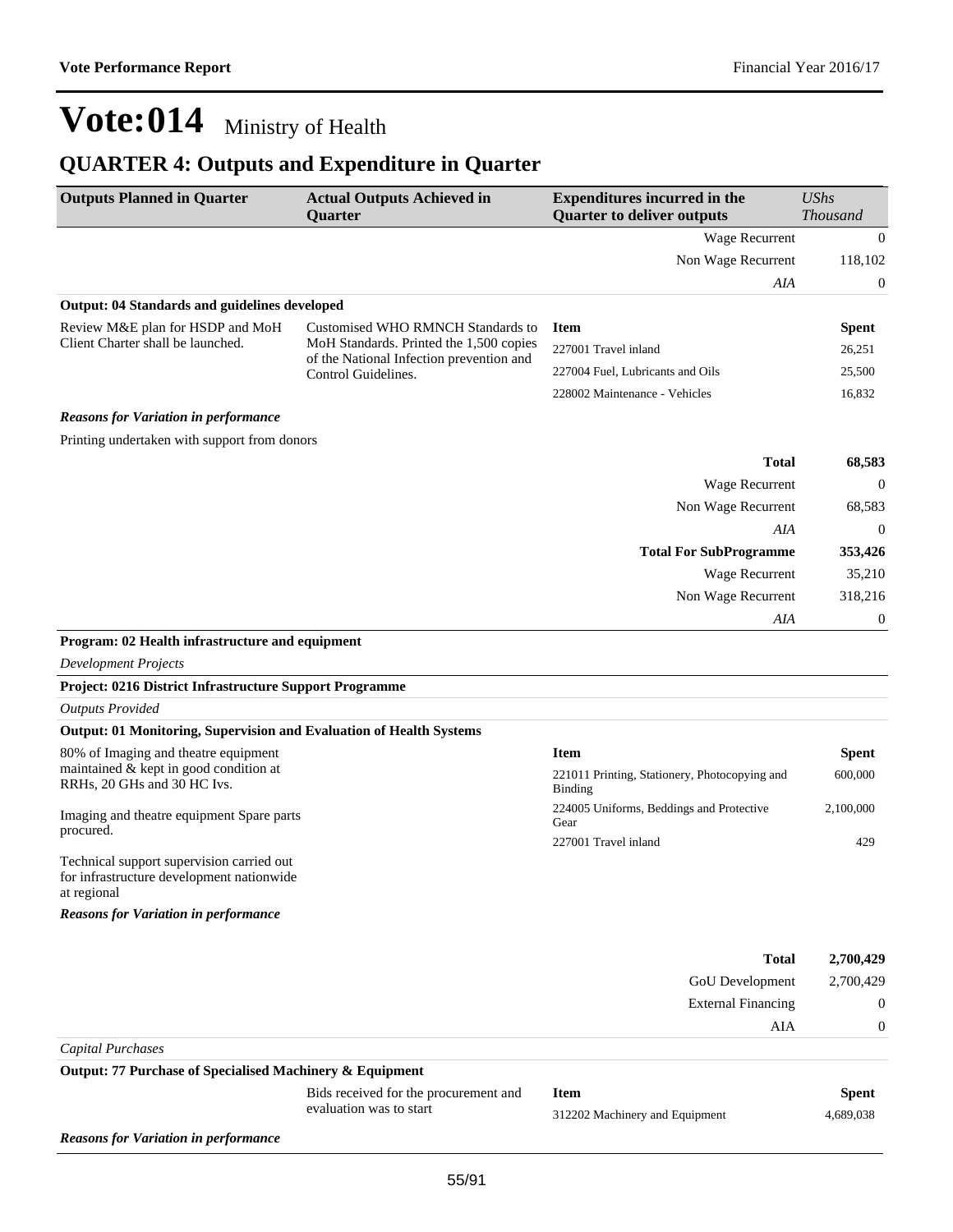## **QUARTER 4: Outputs and Expenditure in Quarter**

| <b>Outputs Planned in Quarter</b>                                                  | <b>Actual Outputs Achieved in</b><br>Quarter                                                                                                  | <b>Expenditures incurred in the</b><br><b>Quarter to deliver outputs</b> | <b>UShs</b><br><b>Thousand</b> |
|------------------------------------------------------------------------------------|-----------------------------------------------------------------------------------------------------------------------------------------------|--------------------------------------------------------------------------|--------------------------------|
| Funds utlised to pay for another contract in view of delayed procurement of xrays. |                                                                                                                                               |                                                                          |                                |
|                                                                                    |                                                                                                                                               | <b>Total</b>                                                             | 4,689,038                      |
|                                                                                    |                                                                                                                                               | GoU Development                                                          | 4,689,038                      |
|                                                                                    |                                                                                                                                               | <b>External Financing</b>                                                | $\boldsymbol{0}$               |
|                                                                                    |                                                                                                                                               | AIA                                                                      | $\boldsymbol{0}$               |
| <b>Output: 80 Hospital Construction/rehabilitation</b>                             |                                                                                                                                               |                                                                          |                                |
|                                                                                    | No progress of work at Kapchorwa<br>hospital due to unpaid certificates                                                                       | <b>Item</b>                                                              | <b>Spent</b>                   |
| <b>Reasons for Variation in performance</b>                                        |                                                                                                                                               |                                                                          |                                |
| over Mugore HCIII and Kitojo HCIII.                                                | No progress of work due to unpaid certificates due to inadequate provision of funds in budget. Ongoing work at Kapchorwa hospital prioritized |                                                                          |                                |
|                                                                                    |                                                                                                                                               | <b>Total</b>                                                             | $\bf{0}$                       |
|                                                                                    |                                                                                                                                               | GoU Development                                                          | 0                              |
|                                                                                    |                                                                                                                                               | <b>External Financing</b>                                                | $\mathbf{0}$                   |
|                                                                                    |                                                                                                                                               | AIA                                                                      | $\boldsymbol{0}$               |
|                                                                                    |                                                                                                                                               | <b>Total For SubProgramme</b>                                            | 7,389,467                      |
|                                                                                    |                                                                                                                                               | GoU Development                                                          | 7,389,467                      |
|                                                                                    |                                                                                                                                               | <b>External Financing</b>                                                | $\boldsymbol{0}$               |
|                                                                                    |                                                                                                                                               | AIA                                                                      | 0                              |
| <b>Development Projects</b>                                                        |                                                                                                                                               |                                                                          |                                |
| Project: 1027 Insitutional Support to MoH                                          |                                                                                                                                               |                                                                          |                                |
| <b>Outputs Provided</b>                                                            |                                                                                                                                               |                                                                          |                                |
| Output: 01 Monitoring, Supervision and Evaluation of Health Systems                |                                                                                                                                               |                                                                          |                                |
|                                                                                    | Supervision of the regional referral<br>activities undertaken by the top managers                                                             | <b>Item</b>                                                              | <b>Spent</b>                   |
|                                                                                    | in Districts of Hoima, Masaka Jinja                                                                                                           | 211103 Allowances                                                        | 14,493                         |
|                                                                                    |                                                                                                                                               | 221003 Staff Training                                                    | 46,915                         |
|                                                                                    |                                                                                                                                               | 227001 Travel inland                                                     | 45,830                         |
|                                                                                    |                                                                                                                                               | 228002 Maintenance - Vehicles                                            | 30,614                         |
| <b>Reasons for Variation in performance</b>                                        |                                                                                                                                               |                                                                          |                                |
| na                                                                                 |                                                                                                                                               |                                                                          |                                |
|                                                                                    |                                                                                                                                               | <b>Total</b>                                                             | 137,852                        |
|                                                                                    |                                                                                                                                               | GoU Development                                                          | 137,852                        |
|                                                                                    |                                                                                                                                               | <b>External Financing</b>                                                | $\theta$                       |
|                                                                                    |                                                                                                                                               | AIA                                                                      | 0                              |
| <b>Capital Purchases</b>                                                           |                                                                                                                                               |                                                                          |                                |
| <b>Output: 72 Government Buildings and Administrative Infrastructure</b>           |                                                                                                                                               |                                                                          |                                |
|                                                                                    | Renovated and furnished the Ministry of<br>health police post                                                                                 | <b>Item</b><br>312101 Non-Residential Buildings                          | <b>Spent</b><br>71,099         |
| <b>Reasons for Variation in performance</b>                                        |                                                                                                                                               |                                                                          |                                |
| na                                                                                 |                                                                                                                                               |                                                                          |                                |
|                                                                                    |                                                                                                                                               | <b>Total</b>                                                             | 71,099                         |
|                                                                                    |                                                                                                                                               | GoU Development                                                          | 71,099                         |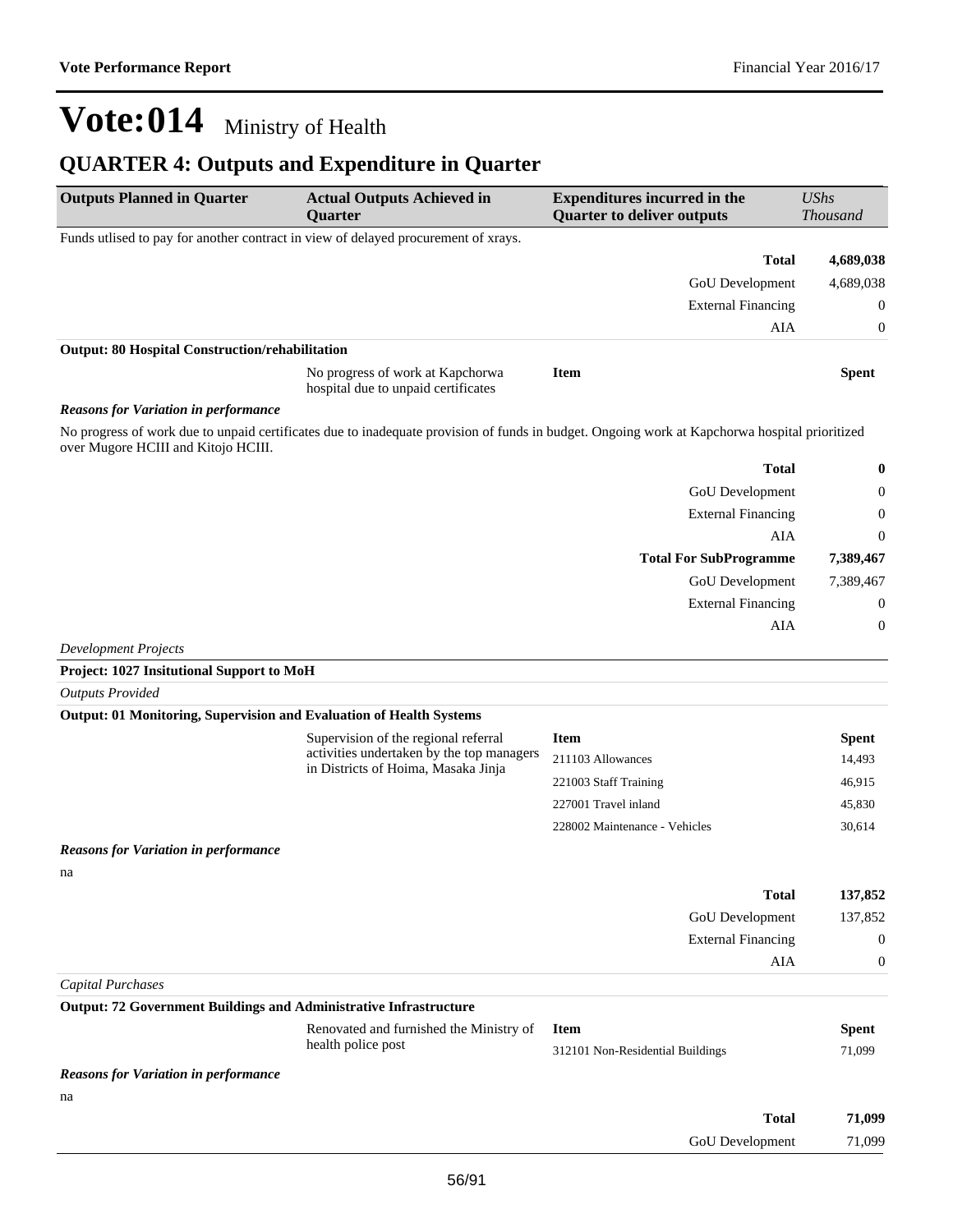## **QUARTER 4: Outputs and Expenditure in Quarter**

| <b>Outputs Planned in Quarter</b>                                    | <b>Actual Outputs Achieved in</b><br>Quarter                      | <b>Expenditures incurred in the</b><br><b>Quarter to deliver outputs</b> | <b>UShs</b><br>Thousand |
|----------------------------------------------------------------------|-------------------------------------------------------------------|--------------------------------------------------------------------------|-------------------------|
|                                                                      |                                                                   | <b>External Financing</b>                                                | $\boldsymbol{0}$        |
|                                                                      |                                                                   | AIA                                                                      | $\boldsymbol{0}$        |
| Output: 75 Purchase of Motor Vehicles and Other Transport Equipment  |                                                                   |                                                                          |                         |
|                                                                      | The ministry procured 2 vehicles and these Item<br>were delivered | 312201 Transport Equipment                                               | <b>Spent</b><br>467,657 |
| <b>Reasons for Variation in performance</b>                          |                                                                   |                                                                          |                         |
| The ministry procured 2 vehicles and these were delivered            |                                                                   |                                                                          |                         |
|                                                                      |                                                                   | <b>Total</b>                                                             | 467,657                 |
|                                                                      |                                                                   | <b>GoU</b> Development                                                   | 467,657                 |
|                                                                      |                                                                   | <b>External Financing</b>                                                | $\boldsymbol{0}$        |
|                                                                      |                                                                   | AIA                                                                      | $\boldsymbol{0}$        |
| Output: 76 Purchase of Office and ICT Equipment, including Software  |                                                                   |                                                                          |                         |
|                                                                      | Procured furniture for the top managers                           | <b>Item</b>                                                              | <b>Spent</b>            |
|                                                                      | and furnished the 4th and 3rd floor board<br>rooms.               | 312202 Machinery and Equipment                                           | 22,625                  |
| <b>Reasons for Variation in performance</b>                          |                                                                   |                                                                          |                         |
| na                                                                   |                                                                   |                                                                          |                         |
|                                                                      |                                                                   | <b>Total</b>                                                             | 22,625                  |
|                                                                      |                                                                   | GoU Development                                                          | 22,625                  |
|                                                                      |                                                                   | <b>External Financing</b>                                                | $\boldsymbol{0}$        |
|                                                                      |                                                                   | AIA                                                                      | $\boldsymbol{0}$        |
| Output: 77 Purchase of Specialised Machinery & Equipment             |                                                                   |                                                                          |                         |
|                                                                      | Taxes for donated items paid out                                  | <b>Item</b>                                                              | <b>Spent</b>            |
|                                                                      |                                                                   | 312202 Machinery and Equipment                                           | 645,520                 |
| <b>Reasons for Variation in performance</b>                          |                                                                   |                                                                          |                         |
| na                                                                   |                                                                   |                                                                          |                         |
|                                                                      |                                                                   | <b>Total</b>                                                             | 645,520                 |
|                                                                      |                                                                   | GoU Development                                                          | 645,520                 |
|                                                                      |                                                                   | <b>External Financing</b>                                                | $\boldsymbol{0}$        |
| Output: 78 Purchase of Office and Residential Furniture and Fittings |                                                                   | AIA                                                                      | $\boldsymbol{0}$        |
|                                                                      | Office furniture for fourth floor offices                         | <b>Item</b>                                                              | <b>Spent</b>            |
|                                                                      | replaced                                                          | 312203 Furniture & Fixtures                                              | 25,702                  |
| <b>Reasons for Variation in performance</b>                          |                                                                   |                                                                          |                         |
| na                                                                   |                                                                   |                                                                          |                         |
|                                                                      |                                                                   | <b>Total</b>                                                             | 25,702                  |
|                                                                      |                                                                   | GoU Development                                                          | 25,702                  |
|                                                                      |                                                                   | <b>External Financing</b>                                                | $\boldsymbol{0}$        |
|                                                                      |                                                                   | AIA                                                                      | $\boldsymbol{0}$        |
|                                                                      |                                                                   | <b>Total For SubProgramme</b>                                            | 1,370,455               |
|                                                                      |                                                                   | GoU Development                                                          | 1,370,455               |
|                                                                      |                                                                   | <b>External Financing</b>                                                | $\boldsymbol{0}$        |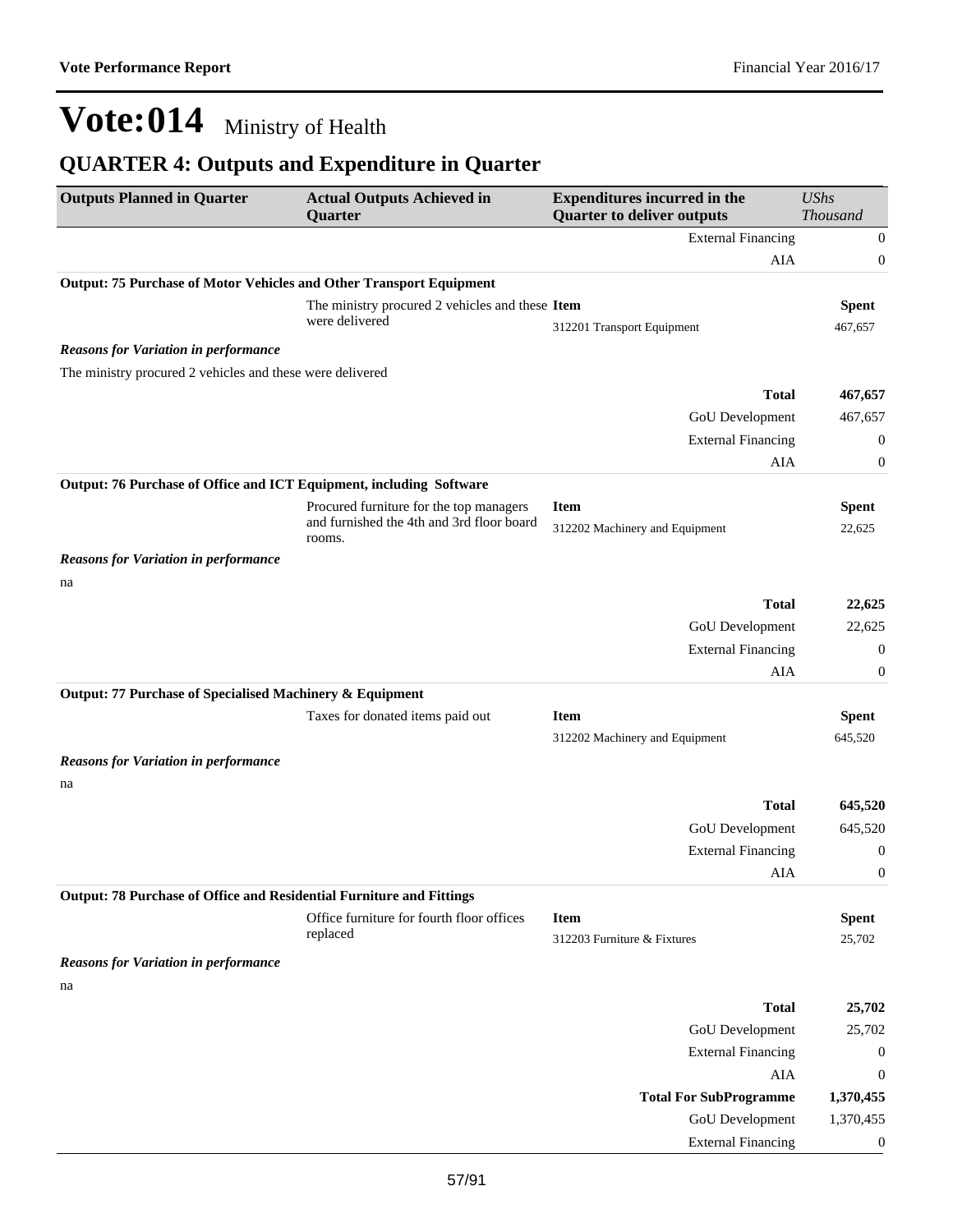## **QUARTER 4: Outputs and Expenditure in Quarter**

| <b>Outputs Planned in Quarter</b>                                                       | <b>Actual Outputs Achieved in</b><br><b>Quarter</b>                                                           | <b>Expenditures incurred in the</b><br><b>Quarter to deliver outputs</b> | <b>UShs</b><br><b>Thousand</b> |
|-----------------------------------------------------------------------------------------|---------------------------------------------------------------------------------------------------------------|--------------------------------------------------------------------------|--------------------------------|
|                                                                                         |                                                                                                               | AIA                                                                      | $\mathbf{0}$                   |
| <b>Development Projects</b>                                                             |                                                                                                               |                                                                          |                                |
| Project: 1123 Health Systems Strengthening                                              |                                                                                                               |                                                                          |                                |
| <b>Outputs Provided</b>                                                                 |                                                                                                               |                                                                          |                                |
| Output: 01 Monitoring, Supervision and Evaluation of Health Systems                     |                                                                                                               |                                                                          |                                |
| Supervision of construction by<br>construction consultants, clerks of works             | The supervision of the defects liability<br>period is on going and all scholarships                           | <b>Item</b><br>211103 Allowances                                         | <b>Spent</b>                   |
| and UHSSP staff.                                                                        | were fully paid for                                                                                           | 227001 Travel inland                                                     | 10,576<br>75,763               |
|                                                                                         |                                                                                                               | 227004 Fuel, Lubricants and Oils                                         | 194,650                        |
| Pay fees and allowances to continuing<br>students under the uHSSP scholarship<br>scheme |                                                                                                               |                                                                          |                                |
| <b>Reasons for Variation in performance</b>                                             |                                                                                                               |                                                                          |                                |
|                                                                                         |                                                                                                               | <b>Total</b>                                                             | 280,989                        |
|                                                                                         |                                                                                                               | GoU Development                                                          | 280,989                        |
|                                                                                         |                                                                                                               | <b>External Financing</b>                                                | $\boldsymbol{0}$               |
|                                                                                         |                                                                                                               | AIA                                                                      | $\mathbf{0}$                   |
| <b>Capital Purchases</b>                                                                |                                                                                                               |                                                                          |                                |
| Output: 75 Purchase of Motor Vehicles and Other Transport Equipment                     |                                                                                                               |                                                                          |                                |
| Procurement of mobile workshops<br>vehilces for Masaka and Jinja RRHs                   | Mobile workshops for Masaka and Jinja<br>RRH were procured and delivered                                      | <b>Item</b>                                                              | <b>Spent</b>                   |
| <b>Reasons for Variation in performance</b>                                             |                                                                                                               |                                                                          |                                |
|                                                                                         |                                                                                                               | <b>Total</b>                                                             | $\bf{0}$                       |
|                                                                                         |                                                                                                               | GoU Development                                                          | $\boldsymbol{0}$               |
|                                                                                         |                                                                                                               | <b>External Financing</b>                                                | $\boldsymbol{0}$               |
|                                                                                         |                                                                                                               | AIA                                                                      | $\boldsymbol{0}$               |
| Output: 76 Purchase of Office and ICT Equipment, including Software                     |                                                                                                               |                                                                          |                                |
| Support supervision of the Human<br><b>Resource Management Information</b><br>System.   | Human Resource Management<br>Information System rolled out,                                                   | <b>Item</b>                                                              | <b>Spent</b>                   |
| Finalise and roll out the Electronic Job for<br>the Health Service Commission.          |                                                                                                               |                                                                          |                                |
| <b>Reasons for Variation in performance</b>                                             |                                                                                                               |                                                                          |                                |
|                                                                                         | The Electronic Job Bureau for the Health Service Commission was not rolled out due to some procurement issues |                                                                          |                                |
|                                                                                         |                                                                                                               | <b>Total</b>                                                             | $\bf{0}$                       |
|                                                                                         |                                                                                                               | GoU Development                                                          | $\boldsymbol{0}$               |
|                                                                                         |                                                                                                               | <b>External Financing</b>                                                | $\boldsymbol{0}$               |
|                                                                                         |                                                                                                               | AIA                                                                      | $\boldsymbol{0}$               |

**Output: 77 Purchase of Specialised Machinery & Equipment**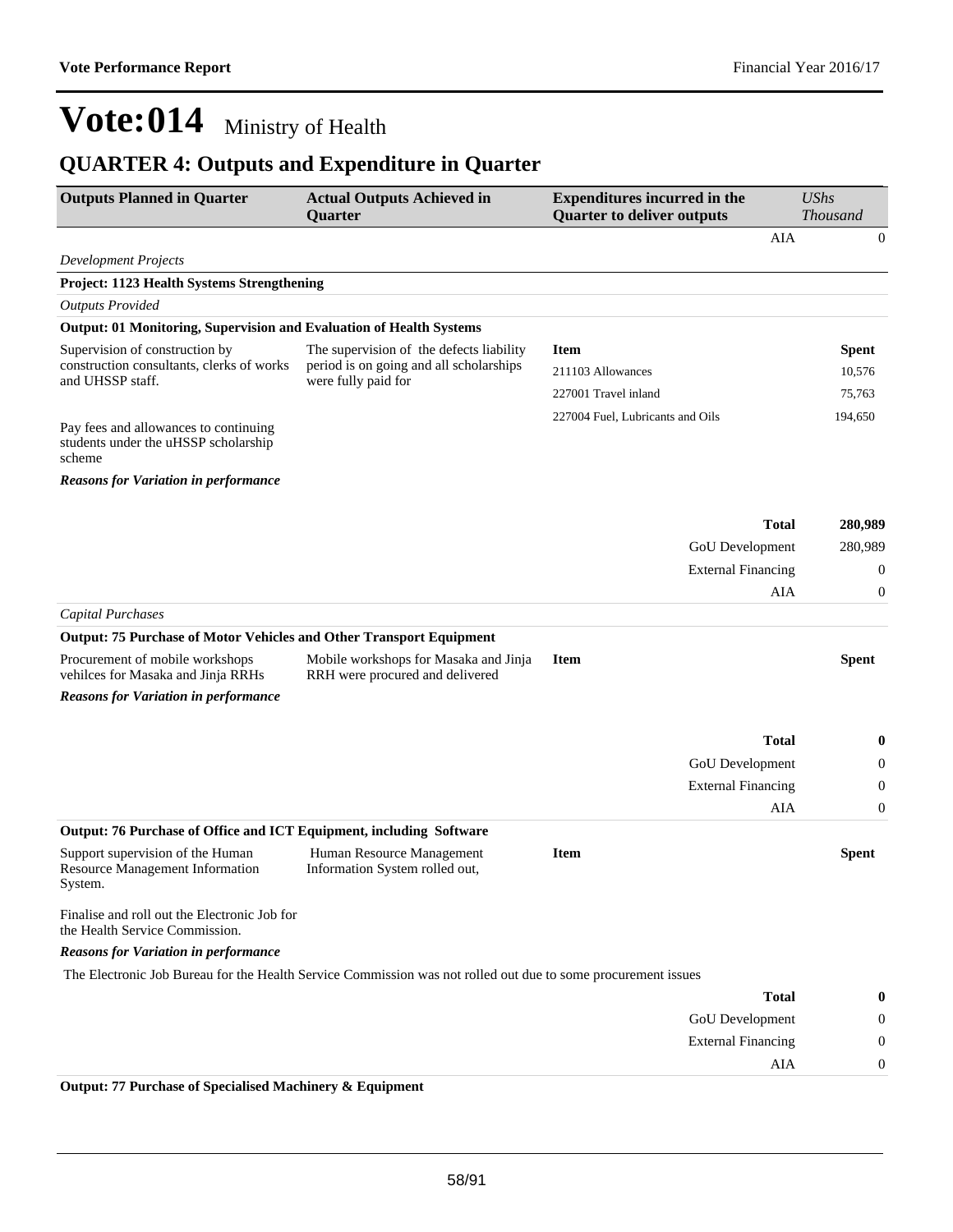## **QUARTER 4: Outputs and Expenditure in Quarter**

| <b>Outputs Planned in Quarter</b>                                                                  | <b>Actual Outputs Achieved in</b><br>Quarter                                                                                                                                                   | <b>Expenditures incurred in the</b><br><b>Quarter to deliver outputs</b> | <b>UShs</b><br><b>Thousand</b> |
|----------------------------------------------------------------------------------------------------|------------------------------------------------------------------------------------------------------------------------------------------------------------------------------------------------|--------------------------------------------------------------------------|--------------------------------|
| Installation of laundry and dental<br>equipment at 19 Hospitals supported by<br>UHSSP.             | Installed laundry and dental equipment at Item<br>9 Hospitals supported by UHSSP. Initiated<br>procurement of Emergency Obsetric and<br>Neonatal Care medical instruments for<br><b>HCIIIs</b> |                                                                          | <b>Spent</b>                   |
| Initiate procurement of Emergency<br>Obsetric and Neonatal Care medical<br>instruments for HCIIIs. |                                                                                                                                                                                                |                                                                          |                                |
| <b>Reasons for Variation in performance</b>                                                        |                                                                                                                                                                                                |                                                                          |                                |
| <b>NA</b>                                                                                          |                                                                                                                                                                                                |                                                                          |                                |
|                                                                                                    |                                                                                                                                                                                                | <b>Total</b>                                                             | $\bf{0}$                       |
|                                                                                                    |                                                                                                                                                                                                | GoU Development                                                          | $\boldsymbol{0}$               |
|                                                                                                    |                                                                                                                                                                                                | <b>External Financing</b>                                                | $\boldsymbol{0}$               |
|                                                                                                    |                                                                                                                                                                                                | AIA                                                                      | $\boldsymbol{0}$               |
| Output: 78 Purchase of Office and Residential Furniture and Fittings                               |                                                                                                                                                                                                |                                                                          |                                |
| Payment to the contractor.                                                                         | Office furniture procured for the PMU<br>office as planned                                                                                                                                     | <b>Item</b>                                                              | <b>Spent</b>                   |
| <b>Reasons for Variation in performance</b>                                                        |                                                                                                                                                                                                |                                                                          |                                |
| <b>NA</b>                                                                                          |                                                                                                                                                                                                |                                                                          |                                |
|                                                                                                    |                                                                                                                                                                                                | <b>Total</b>                                                             | $\bf{0}$                       |
|                                                                                                    |                                                                                                                                                                                                | GoU Development                                                          | $\boldsymbol{0}$               |
|                                                                                                    |                                                                                                                                                                                                | <b>External Financing</b>                                                | $\boldsymbol{0}$               |
|                                                                                                    |                                                                                                                                                                                                | AIA                                                                      | $\mathbf{0}$                   |
| <b>Output: 80 Hospital Construction/rehabilitation</b>                                             |                                                                                                                                                                                                |                                                                          |                                |
| Commission the renvonated 26 HCIVs.                                                                | The Defects liability period for the<br>construction is on going                                                                                                                               | <b>Item</b>                                                              | <b>Spent</b>                   |
| <b>Reasons for Variation in performance</b>                                                        |                                                                                                                                                                                                |                                                                          |                                |
| <b>NA</b>                                                                                          |                                                                                                                                                                                                |                                                                          |                                |
|                                                                                                    |                                                                                                                                                                                                | <b>Total</b>                                                             | $\bf{0}$                       |
|                                                                                                    |                                                                                                                                                                                                | GoU Development                                                          | $\boldsymbol{0}$               |
|                                                                                                    |                                                                                                                                                                                                | <b>External Financing</b>                                                | $\mathbf{0}$                   |
|                                                                                                    |                                                                                                                                                                                                | AIA                                                                      | $\mathbf{0}$                   |
|                                                                                                    |                                                                                                                                                                                                | <b>Total For SubProgramme</b>                                            | 280,989                        |
|                                                                                                    |                                                                                                                                                                                                | <b>GoU</b> Development                                                   | 280,989                        |
|                                                                                                    |                                                                                                                                                                                                | <b>External Financing</b>                                                | $\mathbf{0}$                   |
|                                                                                                    |                                                                                                                                                                                                | AIA                                                                      | $\boldsymbol{0}$               |
| <b>Development Projects</b>                                                                        |                                                                                                                                                                                                |                                                                          |                                |
| Project: 1185 Italian Support to HSSP and PRDP                                                     |                                                                                                                                                                                                |                                                                          |                                |

*Outputs Provided*

**Output: 01 Monitoring, Supervision and Evaluation of Health Systems**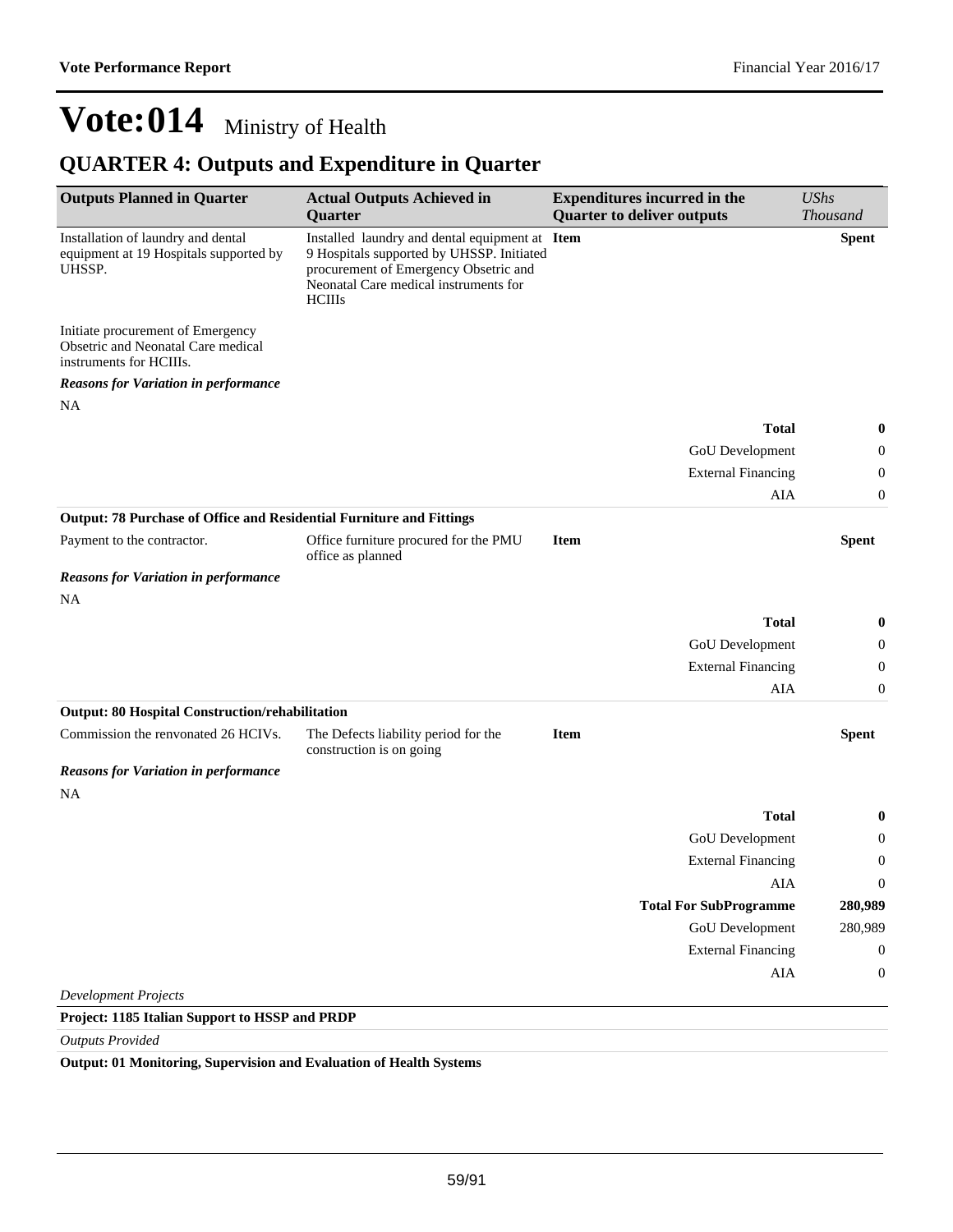## **QUARTER 4: Outputs and Expenditure in Quarter**

| <b>Outputs Planned in Quarter</b>                        | <b>Actual Outputs Achieved in</b><br>Quarter                                                                                                    | <b>Expenditures incurred in the</b><br><b>Quarter to deliver outputs</b> | <b>UShs</b><br>Thousand |
|----------------------------------------------------------|-------------------------------------------------------------------------------------------------------------------------------------------------|--------------------------------------------------------------------------|-------------------------|
| Certificate certified                                    | One support supervision report produced Item                                                                                                    |                                                                          | Spent                   |
| One monitoring report                                    |                                                                                                                                                 | 211103 Allowances                                                        | 5,509                   |
| Project Assistant paid                                   |                                                                                                                                                 | 225001 Consultancy Services- Short term                                  | 300,000                 |
|                                                          |                                                                                                                                                 | 227001 Travel inland                                                     | 8,795                   |
|                                                          |                                                                                                                                                 | 227004 Fuel, Lubricants and Oils                                         | 11,472                  |
| <b>Reasons for Variation in performance</b>              |                                                                                                                                                 |                                                                          |                         |
| work had been supervised                                 | Balance relates to supervising consultants allocation during the period of demobilization by the Contractor. Consultant could not be paid as no |                                                                          |                         |
|                                                          |                                                                                                                                                 | <b>Total</b>                                                             | 325,776                 |
|                                                          |                                                                                                                                                 | GoU Development                                                          | 325,776                 |
|                                                          |                                                                                                                                                 | <b>External Financing</b>                                                | $\boldsymbol{0}$        |
|                                                          |                                                                                                                                                 | AIA                                                                      | $\mathbf{0}$            |
| <b>Capital Purchases</b>                                 |                                                                                                                                                 |                                                                          |                         |
|                                                          | Output: 75 Purchase of Motor Vehicles and Other Transport Equipment                                                                             |                                                                          |                         |
|                                                          | One vehicle procured                                                                                                                            | <b>Item</b>                                                              | <b>Spent</b>            |
|                                                          |                                                                                                                                                 | 312201 Transport Equipment                                               | 150,000                 |
| <b>Reasons for Variation in performance</b><br><b>NA</b> |                                                                                                                                                 |                                                                          |                         |
|                                                          |                                                                                                                                                 | <b>Total</b>                                                             | 150,000                 |
|                                                          |                                                                                                                                                 | GoU Development                                                          | 150,000                 |
|                                                          |                                                                                                                                                 | <b>External Financing</b>                                                | $\theta$                |
|                                                          |                                                                                                                                                 | AIA                                                                      | $\boldsymbol{0}$        |
| Output: 82 Staff houses construction and rehabilitation  |                                                                                                                                                 |                                                                          |                         |
|                                                          | Works Progress as below:                                                                                                                        | <b>Item</b>                                                              | <b>Spent</b>            |
|                                                          | Abim: 92%<br>Kotido: 53%<br>Kaabong: 88%<br>Moroto: 20%<br>Napak: 25%<br>Amudat: 16%<br>Nakapiripirit: 16%                                      |                                                                          |                         |
| <b>Reasons for Variation in performance</b>              |                                                                                                                                                 |                                                                          |                         |
|                                                          | Contractor demobilized from the project sites due to non-payment and thus delay in finalization of works                                        |                                                                          |                         |
|                                                          |                                                                                                                                                 | <b>Total</b>                                                             | $\bf{0}$                |
|                                                          |                                                                                                                                                 |                                                                          |                         |

| <b>GoU</b> Development        |         |
|-------------------------------|---------|
| <b>External Financing</b>     |         |
| AIA                           |         |
| <b>Total For SubProgramme</b> | 475,776 |
| <b>GoU</b> Development        | 475,776 |
| <b>External Financing</b>     |         |
| ΔIΔ                           |         |

*Development Projects*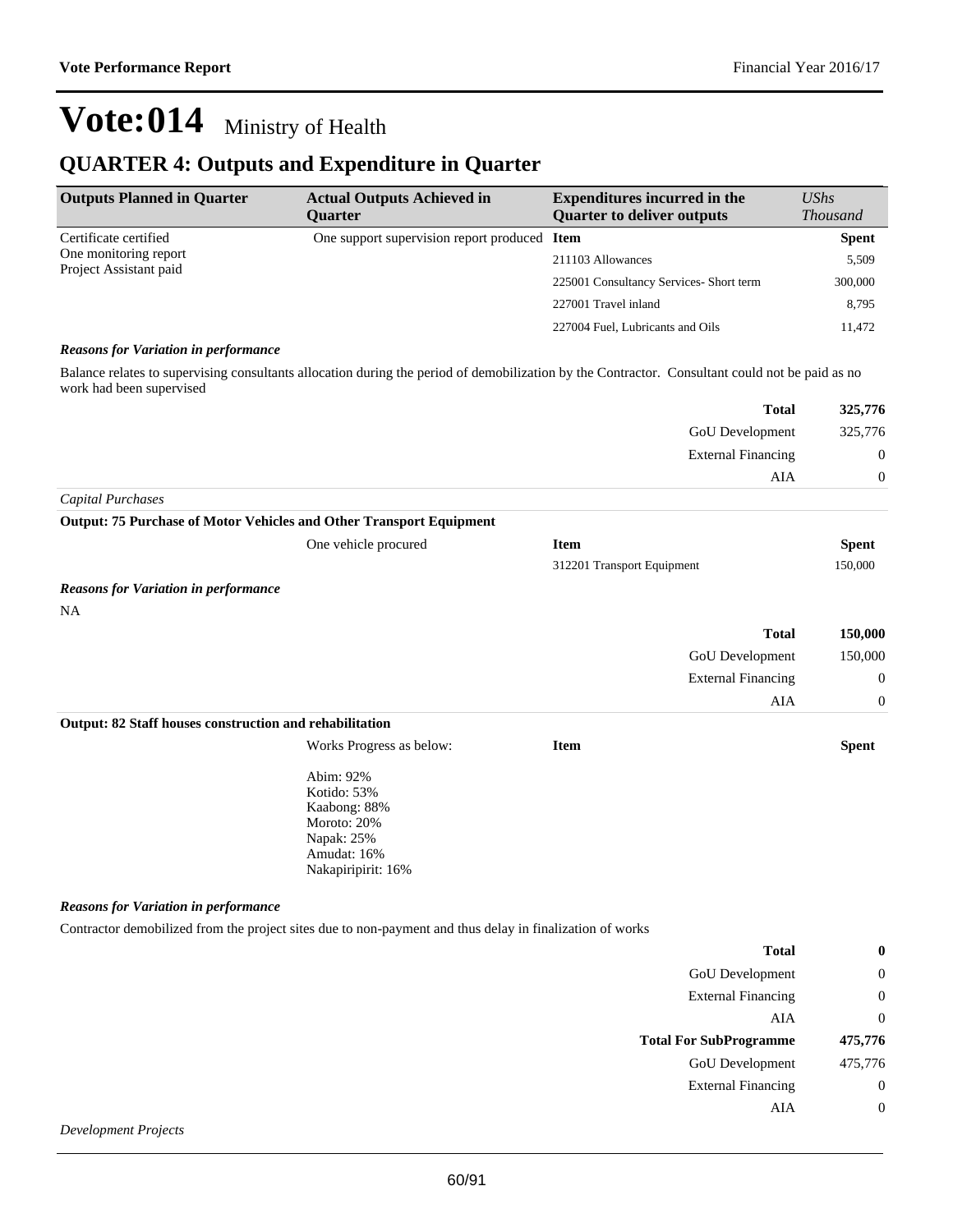### **QUARTER 4: Outputs and Expenditure in Quarter**

| <b>Outputs Planned in Quarter</b>                                          | <b>Actual Outputs Achieved in</b><br><b>Ouarter</b>                                                                                                                | <b>Expenditures incurred in the</b><br><b>Quarter to deliver outputs</b> | UShs<br><i>Thousand</i> |
|----------------------------------------------------------------------------|--------------------------------------------------------------------------------------------------------------------------------------------------------------------|--------------------------------------------------------------------------|-------------------------|
| <b>Project: 1187 Support to Mulago Hospital Rehabilitation</b>             |                                                                                                                                                                    |                                                                          |                         |
| <b>Outputs Provided</b>                                                    |                                                                                                                                                                    |                                                                          |                         |
| <b>Output: 01 Monitoring, Supervision and Evaluation of Health Systems</b> |                                                                                                                                                                    |                                                                          |                         |
|                                                                            | 200 Health Workers from Mulago                                                                                                                                     | <b>Item</b>                                                              | <b>Spent</b>            |
|                                                                            | Hospital trained in basic ICT skills during<br>the quarter.                                                                                                        | 211102 Contract Staff Salaries (Incl. Casuals,<br>Temporary)             | 175,221                 |
|                                                                            | 40 Health workers from Mulago Hospital<br>trained in burns Nursing.                                                                                                | 211103 Allowances                                                        | 45,944                  |
|                                                                            |                                                                                                                                                                    | 212201 Social Security Contributions                                     | 15,887                  |
|                                                                            | 50 Health workers from Mulago Hospital<br>trained in monitoring mothers in labor and<br>management of eclampsia                                                    | 221003 Staff Training                                                    | 54,450                  |
|                                                                            |                                                                                                                                                                    | 221009 Welfare and Entertainment                                         | 18,676                  |
|                                                                            |                                                                                                                                                                    | 227002 Travel abroad                                                     | 26,608                  |
|                                                                            | Supervision of civil works for Kawempe,                                                                                                                            | 227004 Fuel, Lubricants and Oils                                         | 25,750                  |
|                                                                            | Kirudu and Lower Mulago Hospital are<br>ongoing and the supervision consultants<br>is subsequentially supervision reports.<br>Monthly site meetings are also held. | 228002 Maintenance - Vehicles                                            | 37,570                  |

*Reasons for Variation in performance*

NA

| 400,106 | <b>Total</b>              |
|---------|---------------------------|
| 400,106 | GoU Development           |
| U       | <b>External Financing</b> |
|         | AIA                       |

*Capital Purchases*

**Output: 80 Hospital Construction/rehabilitation**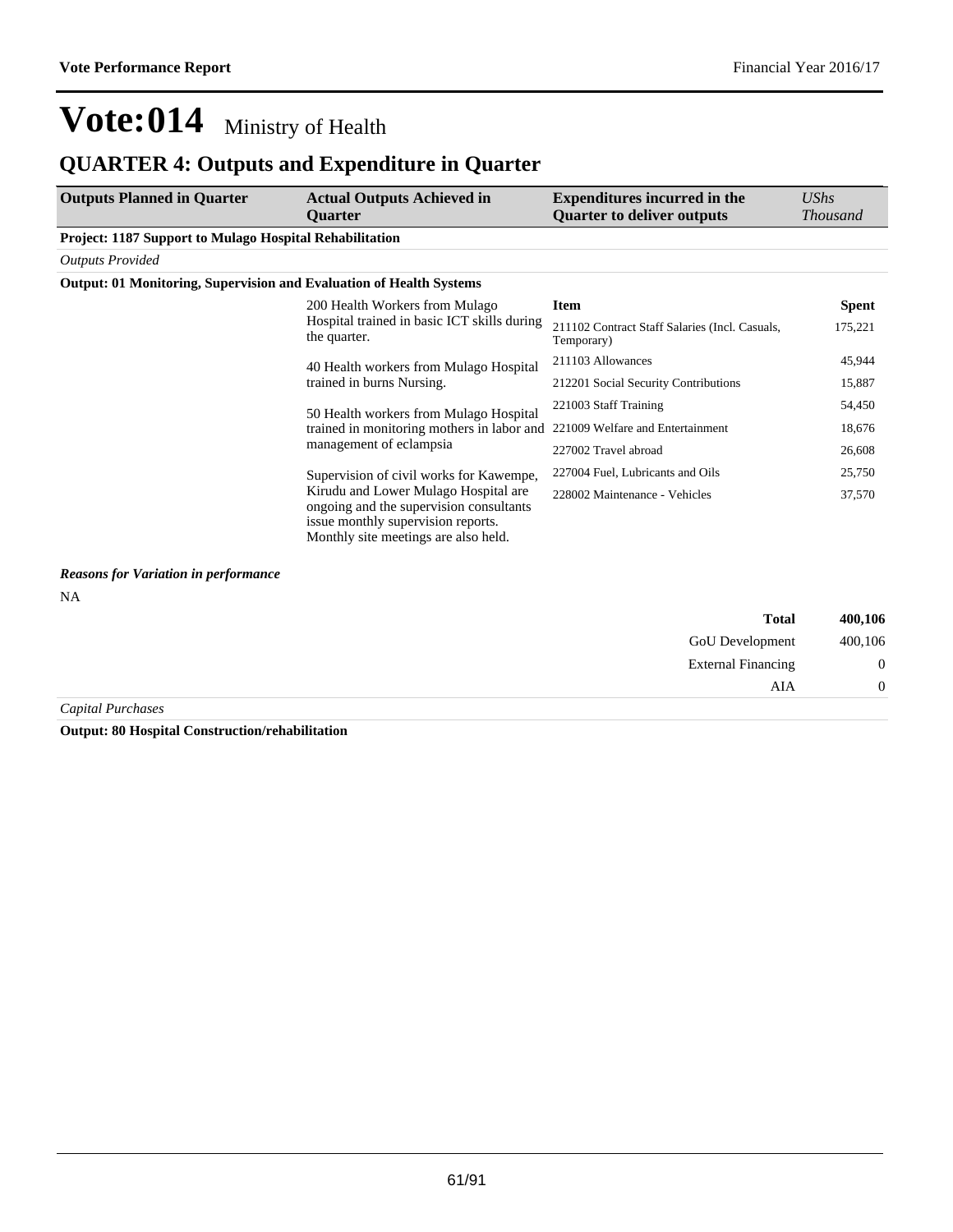## **QUARTER 4: Outputs and Expenditure in Quarter**

| <b>Outputs Planned in Quarter</b>           | <b>Actual Outputs Achieved in</b><br>Quarter                                                                                                                                                                     | <b>Expenditures incurred in the</b><br><b>Quarter to deliver outputs</b> | <b>UShs</b><br><b>Thousand</b> |
|---------------------------------------------|------------------------------------------------------------------------------------------------------------------------------------------------------------------------------------------------------------------|--------------------------------------------------------------------------|--------------------------------|
|                                             | Construction of the Kawempe and<br>Kiruddu Hospital ongoing.                                                                                                                                                     | <b>Item</b><br>312101 Non-Residential Buildings                          | <b>Spent</b><br>9,171,310      |
|                                             | For Kawempe Hospital the overall<br>progress of work is at 98%.<br>The hospital is presently being used by<br>Mulago hospital. The Contractor is<br>currently handling the defects.                              |                                                                          |                                |
|                                             | For Kiruddu Hospital the overall progress<br>of work is at 98%. The hospital is<br>presently being used by Mulago Hospital.<br>The Contractor is currently handling the<br>defects.                              |                                                                          |                                |
|                                             | Rehabilitation work for lower Mulago<br>Hospital is ongoing and the current<br>progress of work is at 77%.                                                                                                       |                                                                          |                                |
|                                             | Procurement of medical equipment and<br>furniture for Kawempe and kiruddu<br>hospitals on-going. The medical<br>equipment and furniture have been<br>delivered and installation is ongoing.                      |                                                                          |                                |
|                                             | Procurement of the main medical<br>equipment and furniture for Mulago<br>hospital on-going. Contracts have been<br>signed and delivery and installation<br>expected during the quarter July to<br>September 2017 |                                                                          |                                |
| <b>Reasons for Variation in performance</b> |                                                                                                                                                                                                                  |                                                                          |                                |
| <b>NA</b>                                   |                                                                                                                                                                                                                  | <b>Total</b>                                                             |                                |
|                                             |                                                                                                                                                                                                                  | GoU Development                                                          | 9,171,310<br>9,171,310         |
|                                             |                                                                                                                                                                                                                  | <b>External Financing</b>                                                | $\boldsymbol{0}$               |
|                                             |                                                                                                                                                                                                                  | AIA                                                                      | $\boldsymbol{0}$               |
|                                             |                                                                                                                                                                                                                  | <b>Total For SubProgramme</b>                                            | 9,571,416                      |
|                                             |                                                                                                                                                                                                                  | GoU Development                                                          | 9,571,416                      |
|                                             |                                                                                                                                                                                                                  | <b>External Financing</b>                                                | $\boldsymbol{0}$               |
| <b>Development Projects</b>                 |                                                                                                                                                                                                                  | AIA                                                                      | 0                              |

### **Project: 1243 Rehabilitation and Construction of General Hospitals**

*Capital Purchases*

**Output: 80 Hospital Construction/rehabilitation**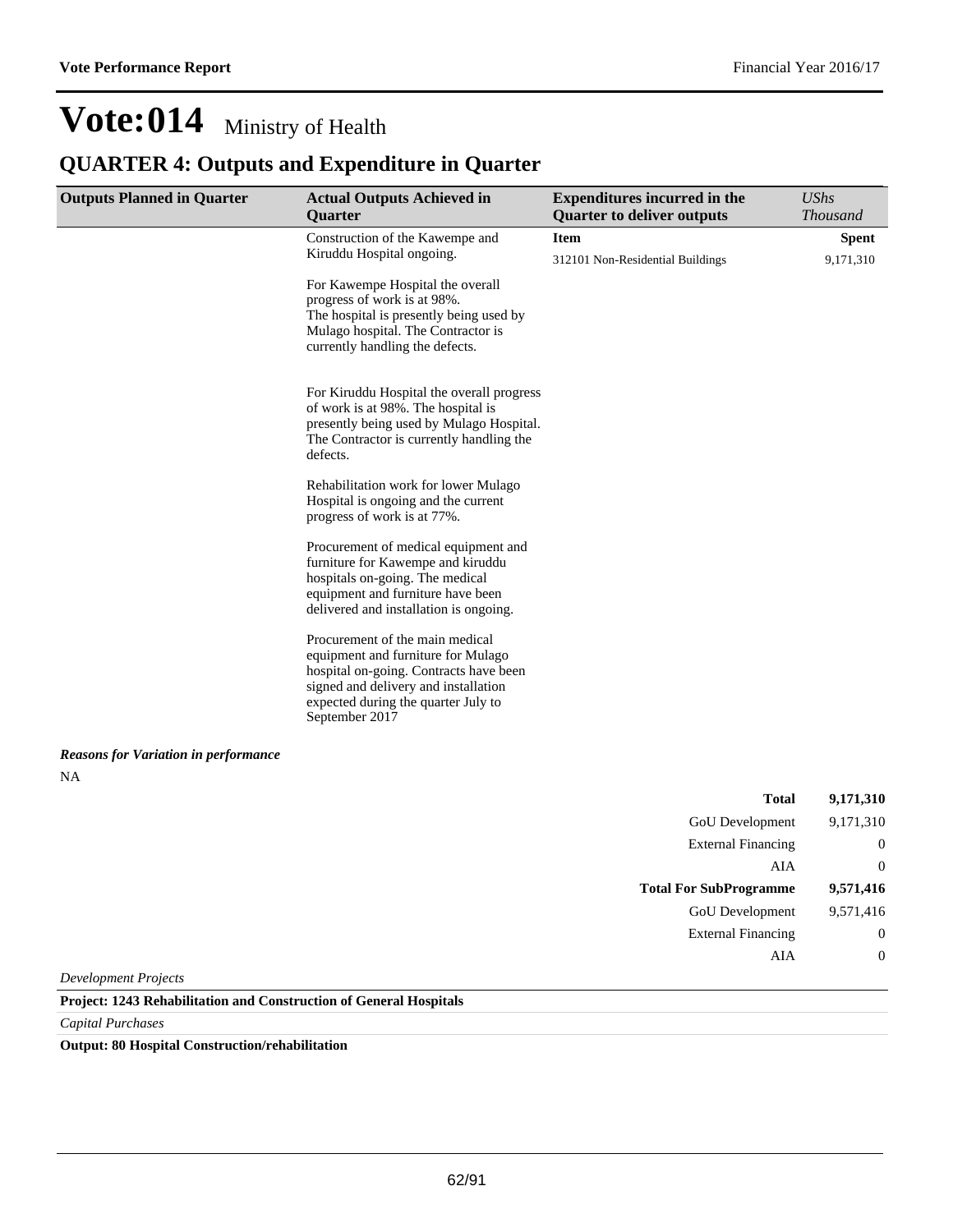**Item Spent**

## **Vote:014** Ministry of Health

### **QUARTER 4: Outputs and Expenditure in Quarter**

| <b>Outputs Planned in Quarter</b>                           | <b>Actual Outputs Achieved in</b>                                                                                                                                                                                                                    | <b>Expenditures incurred in the</b> | $\mathit{UShs}$ |
|-------------------------------------------------------------|------------------------------------------------------------------------------------------------------------------------------------------------------------------------------------------------------------------------------------------------------|-------------------------------------|-----------------|
|                                                             | <b>Ouarter</b>                                                                                                                                                                                                                                       | <b>Quarter to deliver outputs</b>   | <i>Thousand</i> |
| - Implementation of EPC works<br>- Monitoring & Supervision | 1. Kawolo Hospital Site Handed over to<br>the Contractor.<br>2. Site clearance activities started by the<br>Contractor.<br>3. First site meeting held at the hospital on<br>14th June 2017.<br>4. Inception report for Busolwe Hospital<br>approved. | <b>Item</b>                         | <b>Spent</b>    |

### *Reasons for Variation in performance*

None

| $\boldsymbol{0}$ | <b>Total</b>                  |
|------------------|-------------------------------|
| $\theta$         | GoU Development               |
| $\theta$         | <b>External Financing</b>     |
| $\boldsymbol{0}$ | AIA                           |
|                  |                               |
| $\boldsymbol{0}$ | <b>Total For SubProgramme</b> |
| $\theta$         | GoU Development               |
| $\theta$         | <b>External Financing</b>     |
| $\theta$         | AIA                           |

#### *Development Projects*

| Project: 1314 Rehabilitation and Equiping of Health Facilities in Western Region |  |
|----------------------------------------------------------------------------------|--|
|                                                                                  |  |

*Capital Purchases*

**Output: 80 Hospital Construction/rehabilitation** 

*Reasons for Variation in performance*

| $\bf{0}$         | <b>Total</b>                  |
|------------------|-------------------------------|
| $\overline{0}$   | GoU Development               |
| $\overline{0}$   | <b>External Financing</b>     |
| $\overline{0}$   | AIA                           |
| $\bf{0}$         | <b>Total For SubProgramme</b> |
| $\overline{0}$   | GoU Development               |
| $\overline{0}$   | <b>External Financing</b>     |
|                  |                               |
| $\boldsymbol{0}$ | AIA                           |

*Development Projects*

**Project: 1315 Construction of Specialised Neonatal and Maternal Unit in Mulago Hospital**

*Outputs Provided*

**Output: 01 Monitoring, Supervision and Evaluation of Health Systems**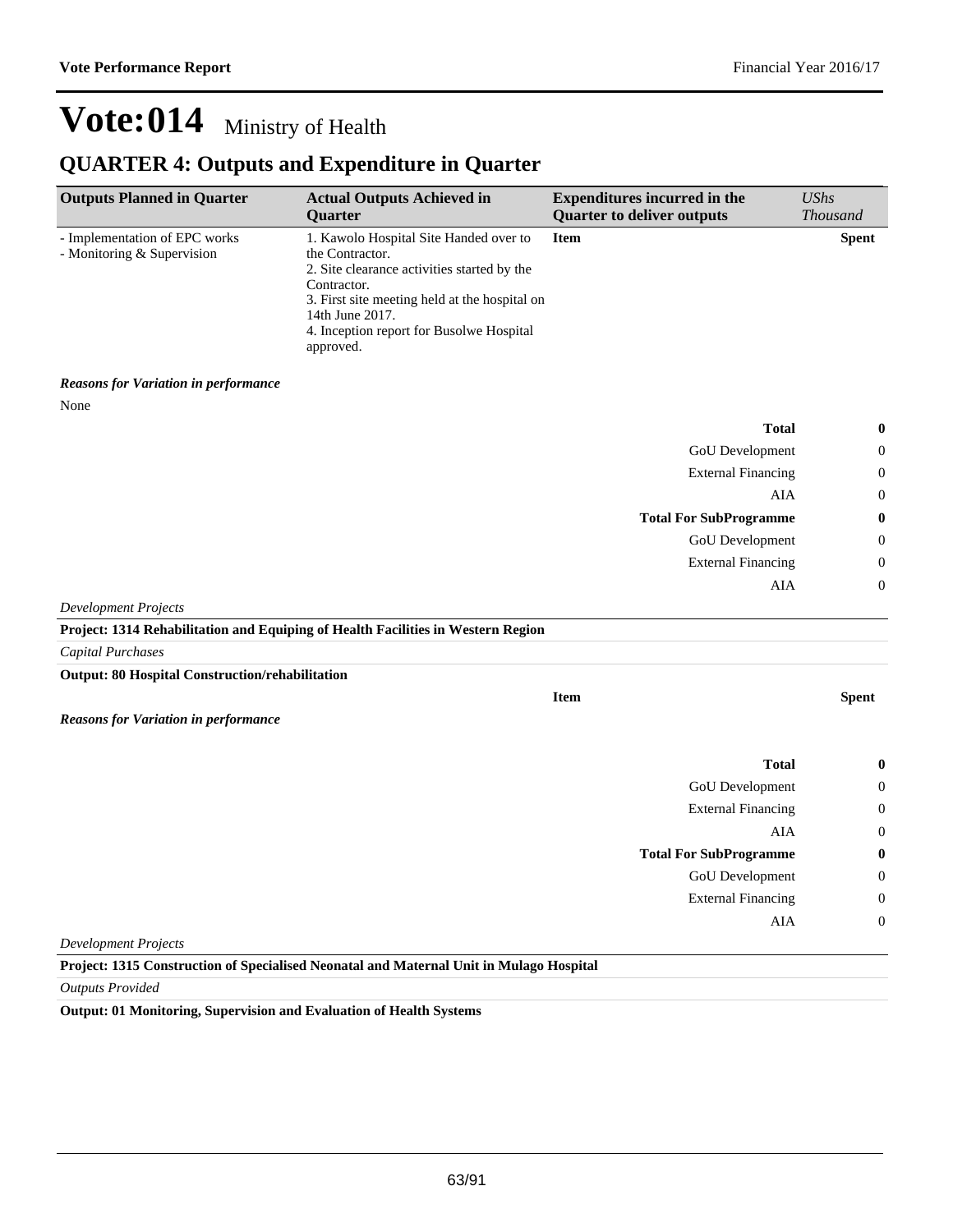## **QUARTER 4: Outputs and Expenditure in Quarter**

| <b>Outputs Planned in Quarter</b>                                  | <b>Actual Outputs Achieved in</b>                                                                                                        | <b>Expenditures incurred in the</b>                          | <b>UShs</b>      |
|--------------------------------------------------------------------|------------------------------------------------------------------------------------------------------------------------------------------|--------------------------------------------------------------|------------------|
|                                                                    | <b>Ouarter</b>                                                                                                                           | <b>Quarter to deliver outputs</b>                            | <b>Thousand</b>  |
| Specialist Staff training undertaken.                              | Contract staff salaries paid.<br>Operational expenditures processed and<br>paid.<br>Motor vehicles serviced.<br>Construction supervised. | <b>Item</b>                                                  | <b>Spent</b>     |
| Contract staff salaries for the project staff                      |                                                                                                                                          | 211102 Contract Staff Salaries (Incl. Casuals,<br>Temporary) | 203,456          |
| paid.                                                              |                                                                                                                                          | 212101 Social Security Contributions                         | 63,222           |
| Vehicles serviced and fuelled                                      | Hospital constructed and overall physical                                                                                                | 221003 Staff Training                                        | 288,145          |
| Project Management Unit operational                                | progress currently at 92%<br>Evaluation reports for three out four lots                                                                  | 223005 Electricity                                           | 400              |
| expenses processed and paid                                        | cleared by the bank.                                                                                                                     | 227002 Travel abroad                                         | 7,902            |
| Staff training undertaken                                          |                                                                                                                                          | 227004 Fuel, Lubricants and Oils                             | 18,300           |
|                                                                    |                                                                                                                                          | 228002 Maintenance - Vehicles                                | 16,733           |
| <b>Reasons for Variation in performance</b>                        |                                                                                                                                          |                                                              |                  |
| na                                                                 |                                                                                                                                          |                                                              |                  |
|                                                                    |                                                                                                                                          | <b>Total</b>                                                 | 598,158          |
|                                                                    |                                                                                                                                          | GoU Development                                              | 598,158          |
|                                                                    |                                                                                                                                          | <b>External Financing</b>                                    | 0                |
|                                                                    |                                                                                                                                          | AIA                                                          | $\mathbf{0}$     |
| Capital Purchases                                                  |                                                                                                                                          |                                                              |                  |
| Output: 77 Purchase of Specialised Machinery & Equipment           |                                                                                                                                          |                                                              |                  |
| Evaluation process of medical equipment<br>and furniture Completed | Equipment was procured and will be<br>delivered to the health facility by end<br>December 2017                                           | <b>Item</b>                                                  | Spent            |
| <b>Reasons for Variation in performance</b>                        |                                                                                                                                          |                                                              |                  |
| na                                                                 |                                                                                                                                          |                                                              |                  |
|                                                                    |                                                                                                                                          | <b>Total</b>                                                 | 0                |
|                                                                    |                                                                                                                                          | GoU Development                                              | 0                |
|                                                                    |                                                                                                                                          | <b>External Financing</b>                                    | 0                |
|                                                                    |                                                                                                                                          | AIA                                                          | 0                |
| <b>Output: 80 Hospital Construction/rehabilitation</b>             |                                                                                                                                          |                                                              |                  |
| Maternal and neonatal hospital                                     | Hospital constructed and overall physical                                                                                                | <b>Item</b>                                                  | <b>Spent</b>     |
| construction undertaken                                            | progress currently at 92%                                                                                                                | 312101 Non-Residential Buildings                             | 5,417,436        |
| Supervision of civil works undertaken                              |                                                                                                                                          |                                                              |                  |
| <b>Reasons for Variation in performance</b>                        |                                                                                                                                          |                                                              |                  |
| na                                                                 |                                                                                                                                          |                                                              |                  |
|                                                                    |                                                                                                                                          | <b>Total</b>                                                 | 5,417,436        |
|                                                                    |                                                                                                                                          | GoU Development                                              | 5,417,436        |
|                                                                    |                                                                                                                                          | <b>External Financing</b>                                    | $\boldsymbol{0}$ |
|                                                                    |                                                                                                                                          | AIA                                                          | $\boldsymbol{0}$ |
|                                                                    |                                                                                                                                          | <b>Total For SubProgramme</b>                                | 6,015,594        |
|                                                                    |                                                                                                                                          | GoU Development                                              | 6,015,594        |
|                                                                    |                                                                                                                                          | <b>External Financing</b>                                    | $\boldsymbol{0}$ |
|                                                                    |                                                                                                                                          | ${\rm AIA}$                                                  | $\boldsymbol{0}$ |

*Development Projects*

**Project: 1344 Renovation and Equiping of Kayunga and Yumbe General Hospitals**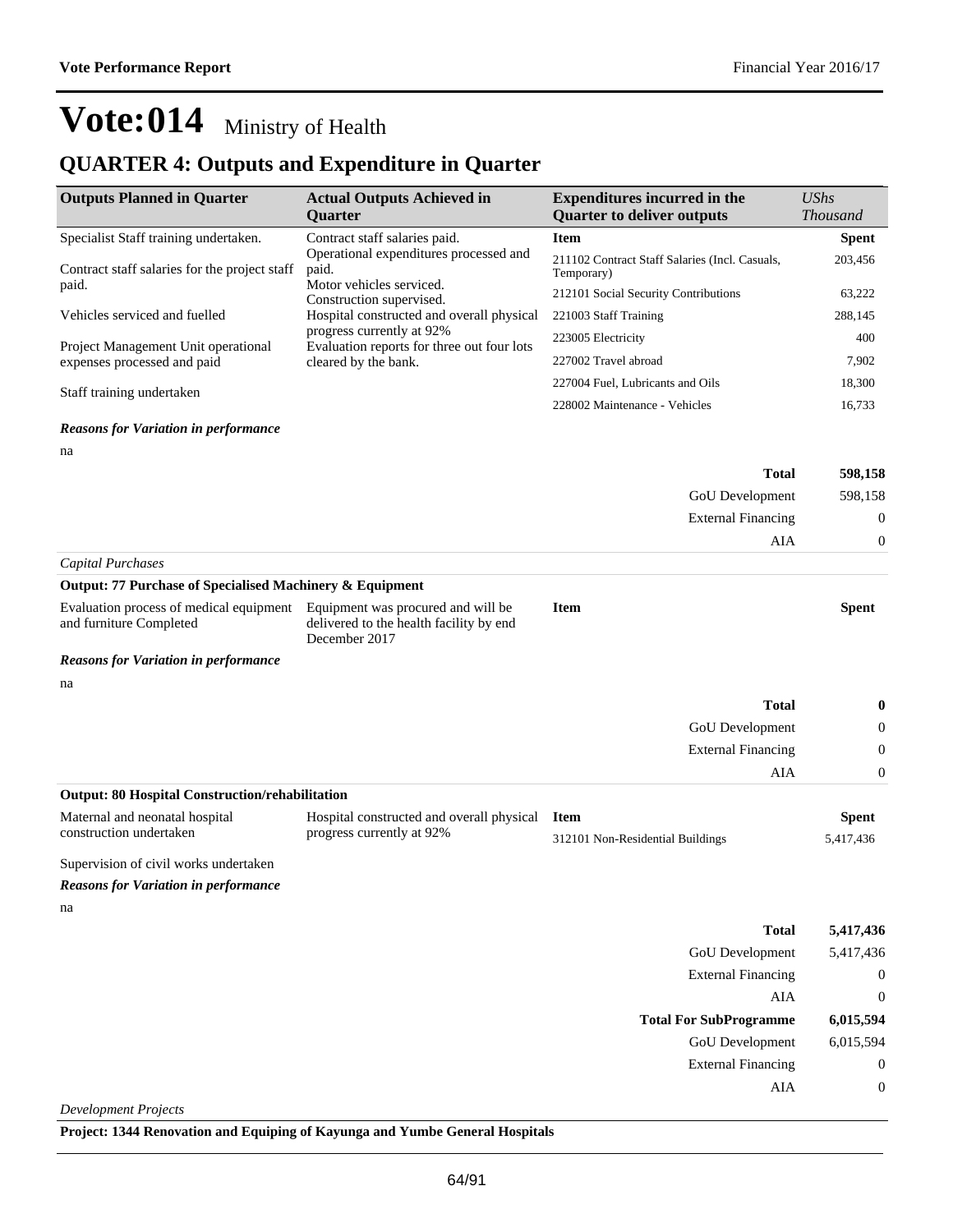GoU Development 3,880,297 External Financing 0

## **Vote:014** Ministry of Health

### **QUARTER 4: Outputs and Expenditure in Quarter**

| <b>Outputs Planned in Quarter</b>                                           | <b>Actual Outputs Achieved in</b><br><b>Ouarter</b>                                                     | <b>Expenditures incurred in the</b><br><b>Quarter to deliver outputs</b> | UShs<br><i>Thousand</i> |
|-----------------------------------------------------------------------------|---------------------------------------------------------------------------------------------------------|--------------------------------------------------------------------------|-------------------------|
| <b>Outputs Provided</b>                                                     |                                                                                                         |                                                                          |                         |
| <b>Output: 01 Monitoring, Supervision and Evaluation of Health Systems</b>  |                                                                                                         |                                                                          |                         |
| Contract execution of works upto 20%                                        | Bid documents finalized and issued to pre- <b>Item</b>                                                  |                                                                          | <b>Spent</b>            |
| qualified bidders. Continued to review<br>completion                        | specifications for both medical equipment                                                               | 211102 Contract Staff Salaries (Incl. Casuals,<br>Temporary)             | 109,497                 |
| Advertise tenders for supply of medical<br>equipment and hospital furniture | and hospital furniture. Thus contract<br>execution not started and adverts for<br>tenders not effected. | 221001 Advertising and Public Relations                                  | 11,434                  |
|                                                                             |                                                                                                         | 221011 Printing, Stationery, Photocopying and<br><b>Binding</b>          | 9,000                   |
|                                                                             |                                                                                                         | 222002 Postage and Courier                                               | 6,803                   |
|                                                                             |                                                                                                         | 227001 Travel inland                                                     | 21,291                  |
|                                                                             |                                                                                                         | 227002 Travel abroad                                                     | 12,260                  |
|                                                                             |                                                                                                         | 227004 Fuel, Lubricants and Oils                                         | 9,000                   |
|                                                                             |                                                                                                         | 228002 Maintenance - Vehicles                                            | 32,918                  |

#### *Reasons for Variation in performance*

Delays in completion of the designs due lengthy stakeholders consultations, delays in approvals by the funders and delays in submission of detailed designs by the consultant,

| Total                     | 212,203 |
|---------------------------|---------|
| GoU Development           | 212,203 |
| <b>External Financing</b> | U       |
| AIA                       |         |
| Capital Purchases         |         |

| Caputa I archases                                                                |                                       |                                  |                  |
|----------------------------------------------------------------------------------|---------------------------------------|----------------------------------|------------------|
| <b>Output: 75 Purchase of Motor Vehicles and Other Transport Equipment</b>       |                                       |                                  |                  |
|                                                                                  | Motor vehicle delivered by The Cooper | <b>Item</b>                      | <b>Spent</b>     |
|                                                                                  | Motors Corporation and is under use.  | 312201 Transport Equipment       | 165,000          |
| <b>Reasons for Variation in performance</b>                                      |                                       |                                  |                  |
| None.                                                                            |                                       |                                  |                  |
|                                                                                  |                                       | <b>Total</b>                     | 165,000          |
|                                                                                  |                                       | <b>GoU</b> Development           | 165,000          |
|                                                                                  |                                       | <b>External Financing</b>        | 0                |
|                                                                                  |                                       | AIA                              | 0                |
| <b>Output: 80 Hospital Construction/rehabilitation</b>                           |                                       |                                  |                  |
| Re-allocated for payment of tax arrears to Tax arrears to Excel Construction Ltd |                                       | <b>Item</b>                      | <b>Spent</b>     |
| Excel Construction Ltd Shs 1.6bn                                                 | paid.                                 | 312101 Non-Residential Buildings | 3,503,094        |
| <b>Reasons for Variation in performance</b>                                      |                                       |                                  |                  |
| Kayunga and Yumbe hospitals construction/rehabilitation not yet started.         |                                       |                                  |                  |
|                                                                                  |                                       | <b>Total</b>                     | 3,503,094        |
|                                                                                  |                                       | GoU Development                  | 3,503,094        |
|                                                                                  |                                       | <b>External Financing</b>        | 0                |
|                                                                                  |                                       | AIA                              | $\boldsymbol{0}$ |
|                                                                                  |                                       | <b>Total For SubProgramme</b>    | 3,880,297        |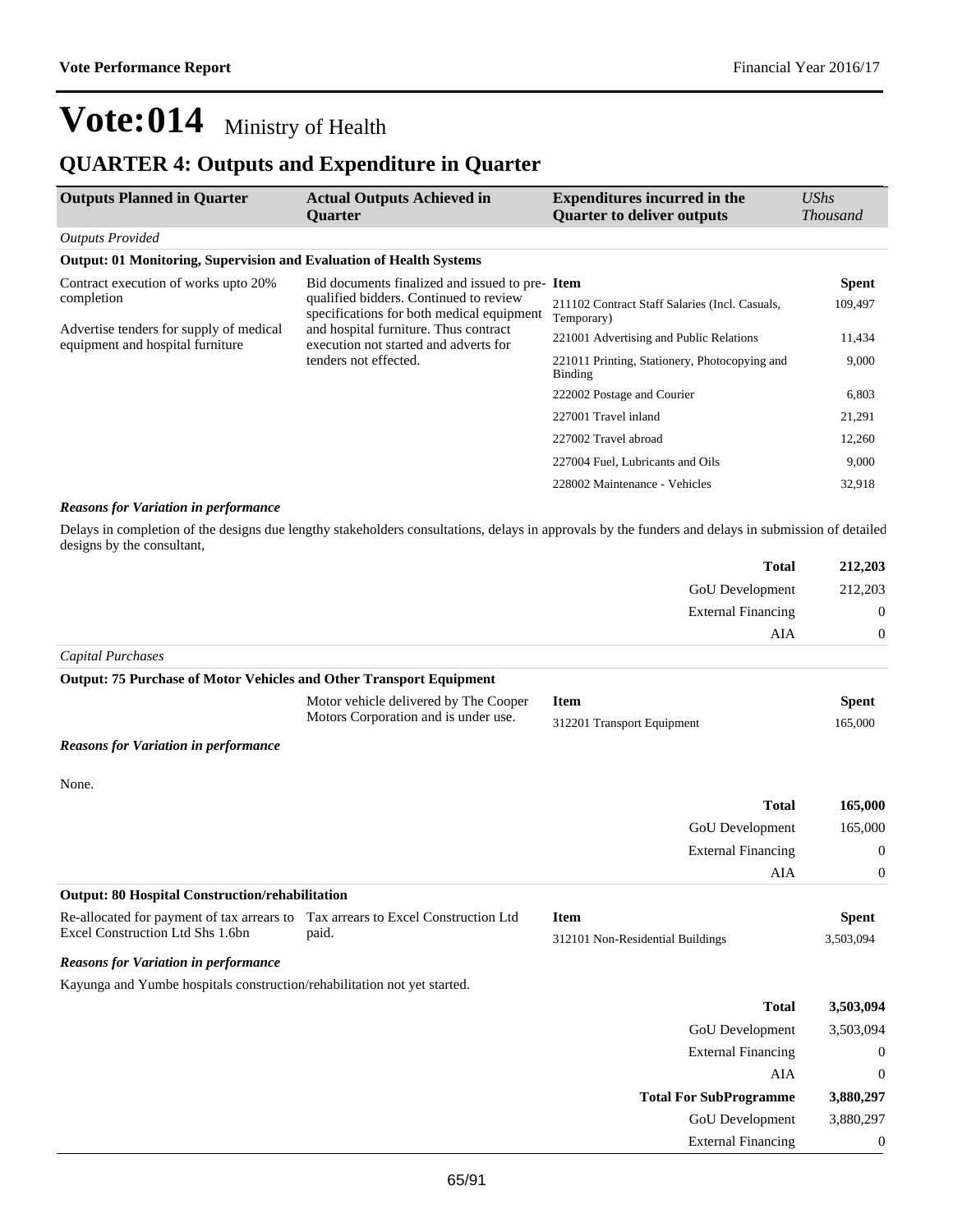## **QUARTER 4: Outputs and Expenditure in Quarter**

| <b>Outputs Planned in Quarter</b>                                                     | <b>Actual Outputs Achieved in</b><br>Quarter                                                 | <b>Expenditures incurred in the</b><br><b>Quarter to deliver outputs</b> | <b>UShs</b><br>Thousand |
|---------------------------------------------------------------------------------------|----------------------------------------------------------------------------------------------|--------------------------------------------------------------------------|-------------------------|
|                                                                                       |                                                                                              | AIA                                                                      | $\theta$                |
| <b>Development Projects</b>                                                           |                                                                                              |                                                                          |                         |
|                                                                                       | Project: 1393 Construction and Equipping of the International Specialized Hospital of Uganda |                                                                          |                         |
| <b>Capital Purchases</b>                                                              |                                                                                              |                                                                          |                         |
| <b>Output: 80 Hospital Construction/rehabilitation</b>                                |                                                                                              |                                                                          |                         |
|                                                                                       | 1. Designs submitted to Wakiso district.                                                     | <b>Item</b>                                                              | <b>Spent</b>            |
|                                                                                       | 2. Building permit secured.                                                                  | 281503 Engineering and Design Studies &<br>Plans for capital works       | 600,000                 |
|                                                                                       |                                                                                              | 312101 Non-Residential Buildings                                         | 100,000                 |
| <b>Reasons for Variation in performance</b>                                           |                                                                                              |                                                                          |                         |
| Nil                                                                                   |                                                                                              |                                                                          |                         |
|                                                                                       |                                                                                              | <b>Total</b>                                                             | 700,000                 |
|                                                                                       |                                                                                              | GoU Development                                                          | 700,000                 |
|                                                                                       |                                                                                              | <b>External Financing</b>                                                | $\boldsymbol{0}$        |
|                                                                                       |                                                                                              | AIA                                                                      | $\boldsymbol{0}$        |
|                                                                                       |                                                                                              | <b>Total For SubProgramme</b>                                            | 700,000                 |
|                                                                                       |                                                                                              | GoU Development                                                          | 700,000                 |
|                                                                                       |                                                                                              | <b>External Financing</b>                                                | $\boldsymbol{0}$        |
|                                                                                       |                                                                                              | AIA                                                                      | $\boldsymbol{0}$        |
| <b>Development Projects</b><br>Project: 1394 Regional Hospital for Paediatric Surgery |                                                                                              |                                                                          |                         |
| Capital Purchases                                                                     |                                                                                              |                                                                          |                         |
| <b>Output: 80 Hospital Construction/rehabilitation</b>                                |                                                                                              |                                                                          |                         |
| Continuation of construction of part of                                               |                                                                                              | <b>Item</b>                                                              | <b>Spent</b>            |
| structure works                                                                       |                                                                                              | 312101 Non-Residential Buildings                                         | 573,745                 |
| <b>Reasons for Variation in performance</b>                                           |                                                                                              |                                                                          |                         |
|                                                                                       |                                                                                              |                                                                          |                         |
|                                                                                       |                                                                                              | <b>Total</b>                                                             | 573,745                 |
|                                                                                       |                                                                                              | GoU Development                                                          | 573,745                 |
|                                                                                       |                                                                                              | <b>External Financing</b>                                                | $\boldsymbol{0}$        |
|                                                                                       |                                                                                              | AIA                                                                      | $\boldsymbol{0}$        |
|                                                                                       |                                                                                              | <b>Total For SubProgramme</b>                                            | 573,745                 |
|                                                                                       |                                                                                              | GoU Development                                                          | 573,745                 |
|                                                                                       |                                                                                              | <b>External Financing</b>                                                | $\boldsymbol{0}$        |
|                                                                                       |                                                                                              | AIA                                                                      | $\boldsymbol{0}$        |
| Program: 03 Health Research                                                           |                                                                                              |                                                                          |                         |
| <b>Recurrent Programmes</b>                                                           |                                                                                              |                                                                          |                         |
| <b>Subprogram: 04 Research Institutions</b>                                           |                                                                                              |                                                                          |                         |
| <b>Outputs Funded</b>                                                                 |                                                                                              |                                                                          |                         |
|                                                                                       | Output: 52 Support to Uganda National Health Research Organisation(UNHRO)                    |                                                                          |                         |
| <b>UVRI</b>                                                                           | <b>NCRI</b><br>Purchased laboratory chemicals, reagents                                      |                                                                          |                         |
|                                                                                       |                                                                                              |                                                                          |                         |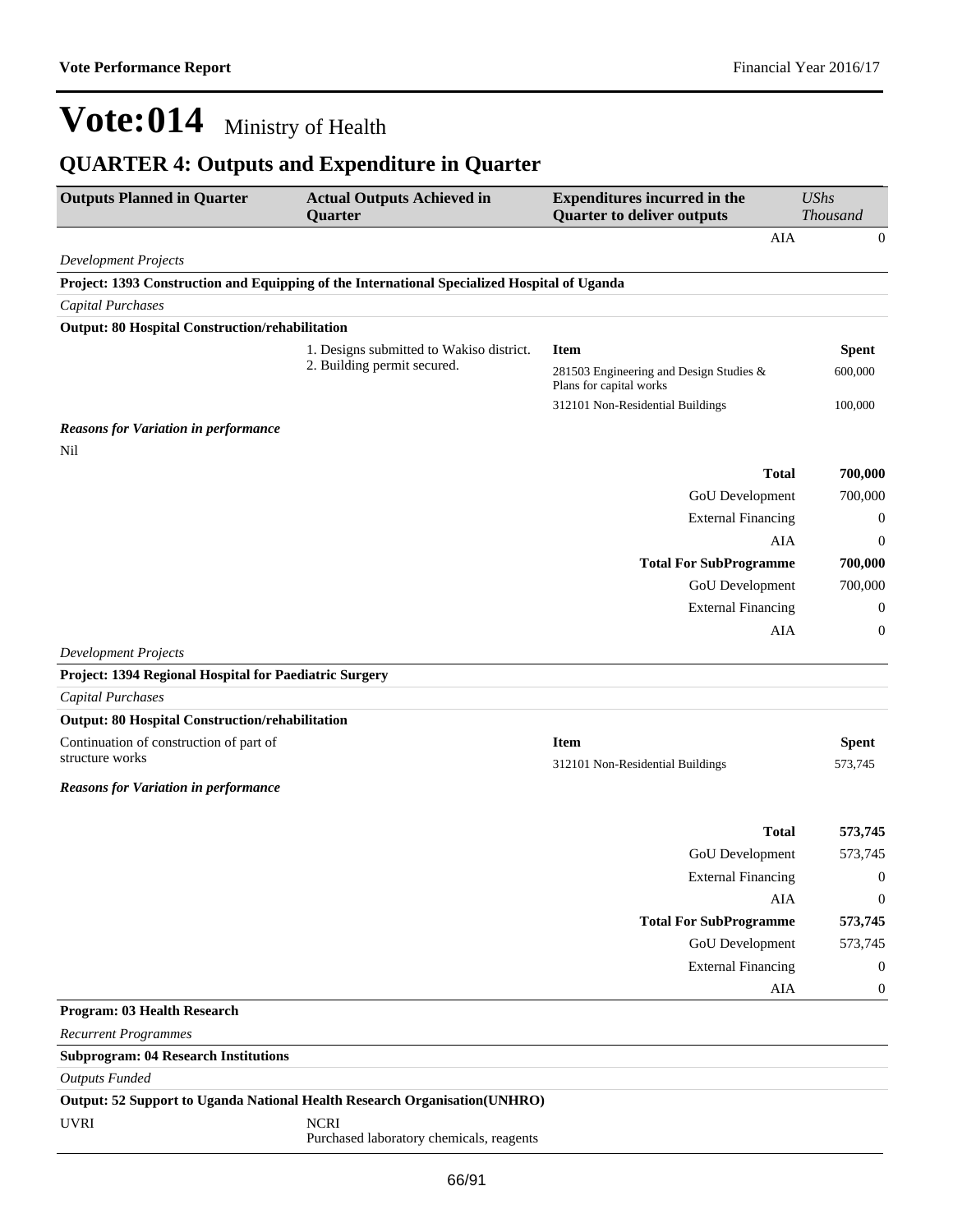## **QUARTER 4: Outputs and Expenditure in Quarter**

| <b>NCRI</b>                              | and sundries for all Lab sections.         | <b>Item</b>                           | <b>Spent</b> |
|------------------------------------------|--------------------------------------------|---------------------------------------|--------------|
|                                          | Conducted 2nd training of THPs on grants   | 263104 Transfers to other govt. Units | 189,093      |
| Herbal medicne & Therapies standardised  | application and access for SDF organized   | (Current)                             |              |
| and developed and research work and      | by the Private sector foundation.          |                                       |              |
| information disseminated.                | Evaluated and documented the health and    |                                       |              |
|                                          | economic benefits of Ficus natalensis      |                                       |              |
| General institutional infrastructure and | (omutuba tree) in Uganda. Weekly TV and    |                                       |              |
| support structures developed and         | radio talk shows on Bukkede TV and CBS     |                                       |              |
| maintained.                              | radio on issues pertaining to Traditional  |                                       |              |
|                                          | medicine, Nutrition and wealth creation in |                                       |              |
| <b>UNHRO</b>                             | the TM sector were paid.                   |                                       |              |
|                                          | Travel allowances paid for 2 Staff         |                                       |              |
| Secretarial structures strengthened and  | members to India for a training for        |                                       |              |
| main                                     | Regulators, Researchers and Practitioners  |                                       |              |
|                                          | of Traditional medicine from 21st to 27th  |                                       |              |
|                                          | March 2017.                                |                                       |              |
|                                          | Travel allowance for 1 staff member to     |                                       |              |
|                                          |                                            |                                       |              |
|                                          | Dar Es Salaam, Tanzania, at the            |                                       |              |
|                                          | University of Dar Es Salaam from the       |                                       |              |
|                                          | 10th -15th of March 2017.                  |                                       |              |
|                                          | Travel allowance for 1 staff member paid   |                                       |              |
|                                          | to attend an international conference on   |                                       |              |
|                                          | Re-branding research for economic          |                                       |              |
|                                          | development from $16th - 18th$ June 2017   |                                       |              |
|                                          | at the National University of Rwanda.      |                                       |              |
|                                          | Study on Nutritional profiles of Ugandan   |                                       |              |
|                                          | coffee conducted (to be completed in Q4).  |                                       |              |
|                                          | Drafts to develop monographs for MPs       |                                       |              |
|                                          | endemic to Uganda developed.               |                                       |              |
|                                          | Carried out maintenance of the             |                                       |              |
|                                          | Demonstration medicinal plants/herbal      |                                       |              |
|                                          | garden at NCRI.                            |                                       |              |
|                                          | Development of a premium skin care         |                                       |              |
|                                          | product from Moringa oleifera seed oil     |                                       |              |
|                                          | and Aloe ferox species to be marketed by   |                                       |              |
|                                          | the instituition.                          |                                       |              |
|                                          | Painting and renovation of the NCRI        |                                       |              |
|                                          | administration block done.                 |                                       |              |
|                                          | Staff welfare, Lunch and transport         |                                       |              |
|                                          | allowances paid.                           |                                       |              |
|                                          | Short term training for 1 staff member on  |                                       |              |
|                                          | Data analysis paid.                        |                                       |              |
|                                          |                                            |                                       |              |
|                                          | Fuel and utility bills paid.               |                                       |              |
|                                          | Printing and stationery paid.              |                                       |              |
|                                          | UNHRO                                      |                                       |              |
|                                          | <b>Held Annual National Research</b>       |                                       |              |
|                                          | Conference (9th ANREC) in 10-12 July       |                                       |              |
|                                          | 2017.                                      |                                       |              |
|                                          | Reviewed the National Health Research      |                                       |              |
|                                          | Agenda. Paid Wages, Taxes, URA,            |                                       |              |
|                                          | NSSF.Paid for Office running Q3 & Q4.      |                                       |              |
|                                          | Mobilized for grants by responding to      |                                       |              |
|                                          | RPA s; Proposals submitted jointly with    |                                       |              |
|                                          | NDA, UNCST to EDCTP. Protocol for the      |                                       |              |
|                                          | establishment of the EAHRC that was        |                                       |              |
|                                          | launched by President of Burundi H.E       |                                       |              |
|                                          | Pierre Nkuruziza on the 29.03.2017.        |                                       |              |
|                                          |                                            |                                       |              |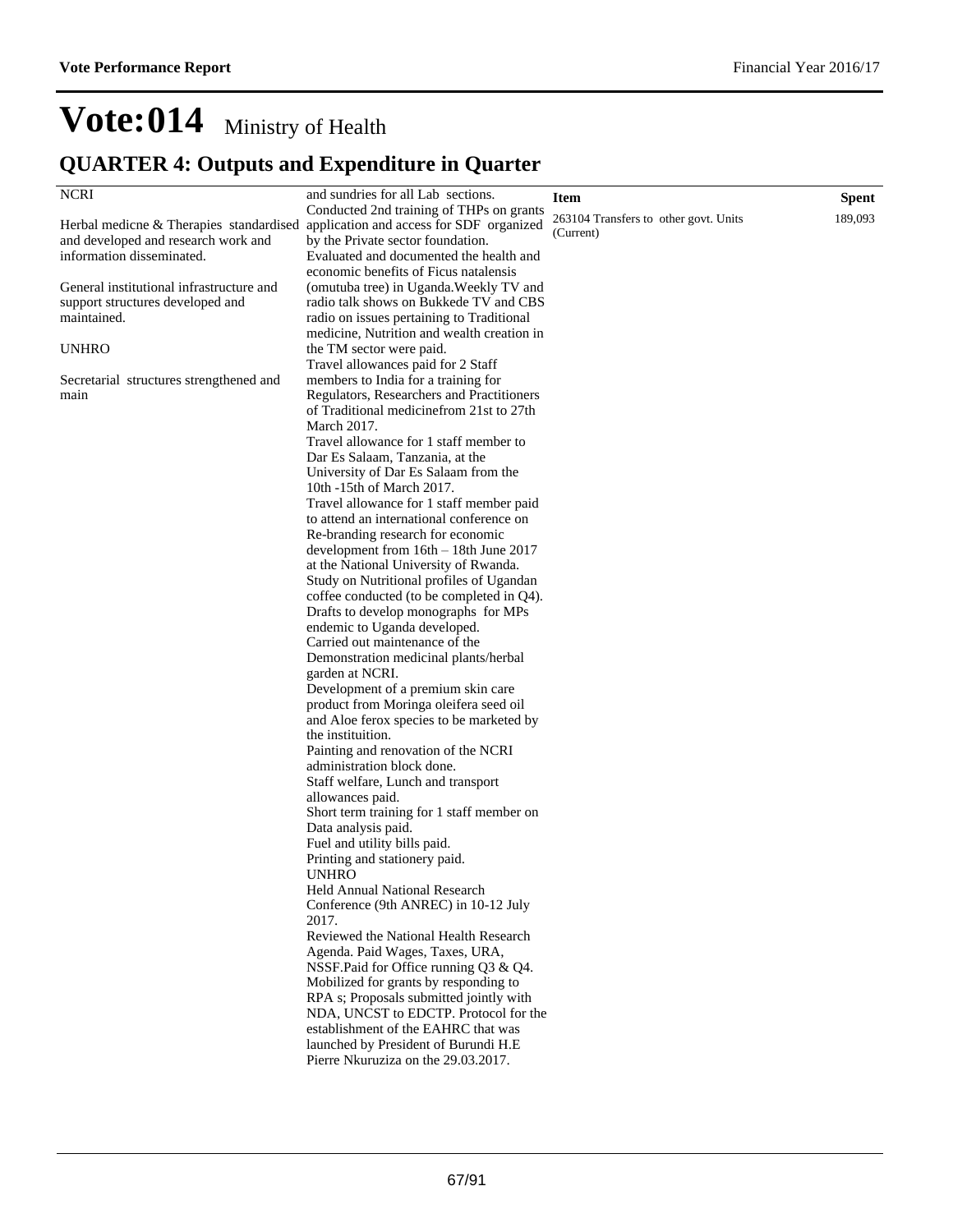### **QUARTER 4: Outputs and Expenditure in Quarter**

| <b>Outputs Planned in Quarter</b>           | <b>Actual Outputs Achieved in</b><br>Quarter                                 | <b>Expenditures incurred in the</b><br><b>Quarter to deliver outputs</b> | <b>UShs</b><br>Thousand |
|---------------------------------------------|------------------------------------------------------------------------------|--------------------------------------------------------------------------|-------------------------|
| <b>Reasons for Variation in performance</b> |                                                                              |                                                                          |                         |
|                                             |                                                                              |                                                                          |                         |
|                                             |                                                                              | <b>Total</b>                                                             | 189,093                 |
|                                             |                                                                              | Wage Recurrent                                                           | $\overline{0}$          |
|                                             |                                                                              | Non Wage Recurrent                                                       | 189,093                 |
|                                             |                                                                              | AIA                                                                      | $\mathbf 0$             |
|                                             |                                                                              | <b>Total For SubProgramme</b>                                            | 189,093                 |
|                                             |                                                                              | Wage Recurrent                                                           | $\mathbf 0$             |
|                                             |                                                                              | Non Wage Recurrent                                                       | 189,093                 |
|                                             |                                                                              | AIA                                                                      | $\boldsymbol{0}$        |
| <b>Recurrent Programmes</b>                 |                                                                              |                                                                          |                         |
| Subprogram: 05 JCRC                         |                                                                              |                                                                          |                         |
| <b>Outputs Funded</b>                       |                                                                              |                                                                          |                         |
|                                             | Output: 51 Specialised Medical Research in HIV/AIDS and Clinical Care (JCRC) |                                                                          |                         |
| Wage subvention paid to JCRC                |                                                                              | <b>Item</b>                                                              | <b>Spent</b>            |
|                                             |                                                                              | 263321 Conditional trans. Autonomous Inst<br>(Wage subvention            | 120,792                 |
| <b>Reasons for Variation in performance</b> |                                                                              |                                                                          |                         |
|                                             |                                                                              | <b>Total</b>                                                             | 120,792                 |
|                                             |                                                                              | Wage Recurrent                                                           | $\boldsymbol{0}$        |
|                                             |                                                                              | Non Wage Recurrent                                                       | 120,792                 |
|                                             |                                                                              | AIA                                                                      | $\theta$                |
|                                             |                                                                              | <b>Total For SubProgramme</b>                                            | 120,792                 |
|                                             |                                                                              | Wage Recurrent                                                           | $\mathbf 0$             |
|                                             |                                                                              | Non Wage Recurrent                                                       | 120,792                 |
|                                             |                                                                              | AIA                                                                      | $\boldsymbol{0}$        |
| Program: 04 Clinical and public health      |                                                                              |                                                                          |                         |
| <b>Recurrent Programmes</b>                 |                                                                              |                                                                          |                         |
| <b>Subprogram: 06 Community Health</b>      |                                                                              |                                                                          |                         |

*Outputs Provided*

**Output: 01 Community health services provided (control of communicable and non communicable diseases)**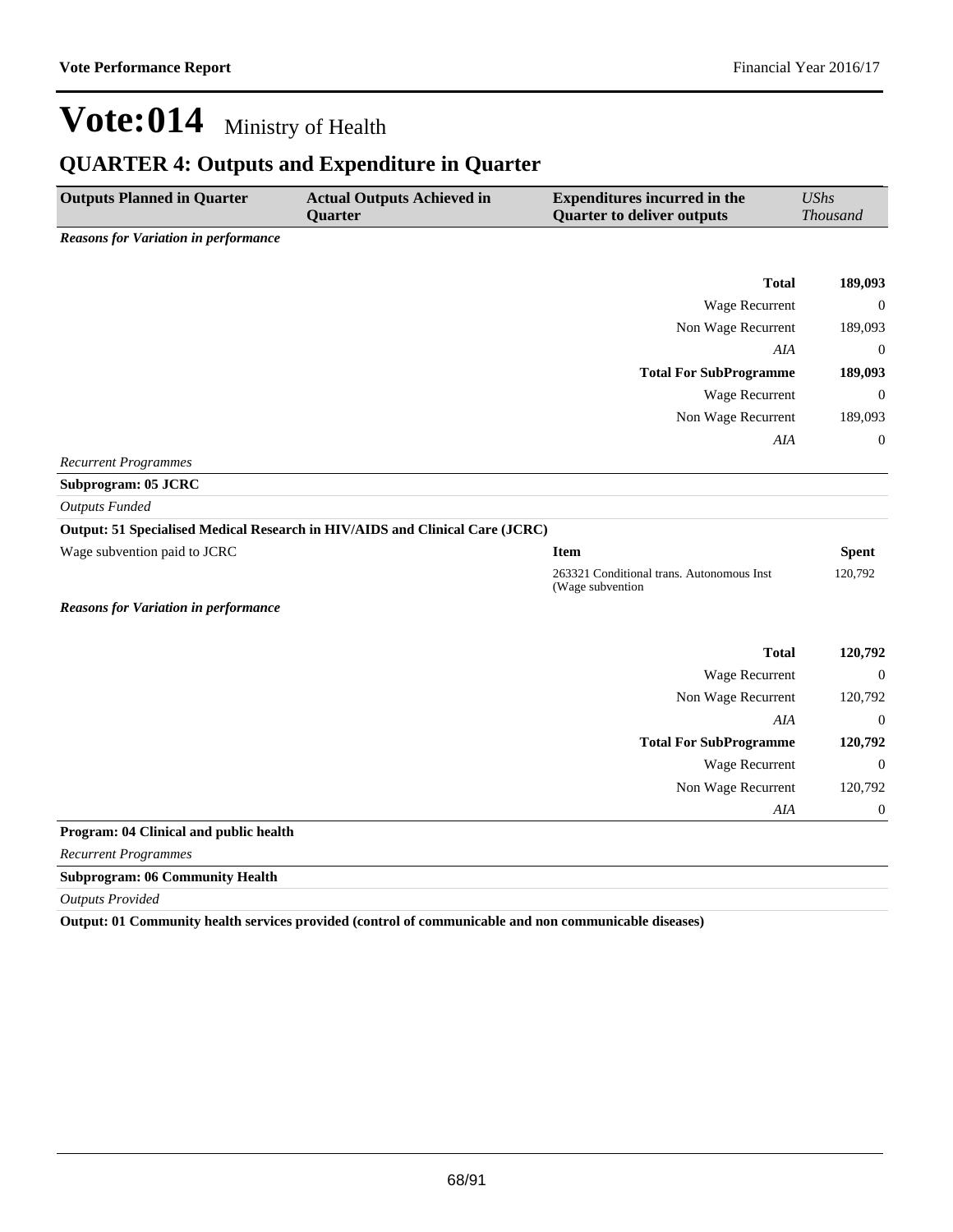### **QUARTER 4: Outputs and Expenditure in Quarter**

| <b>Outputs Planned in Quarter</b>                                  | <b>Actual Outputs Achieved in</b><br><b>Quarter</b>                                                                                                                                                                                                                                    | <b>Expenditures incurred in the</b><br><b>Quarter to deliver outputs</b> | $\mathit{UShs}$<br><b>Thousand</b> |
|--------------------------------------------------------------------|----------------------------------------------------------------------------------------------------------------------------------------------------------------------------------------------------------------------------------------------------------------------------------------|--------------------------------------------------------------------------|------------------------------------|
| 1. NON COMMUNICABLE DISEASES                                       | Meeting held with Nebbi and Namayingo                                                                                                                                                                                                                                                  | <b>Item</b>                                                              | <b>Spent</b>                       |
| (NCD)                                                              | district teams including secretaries for<br>social services and water officers to<br>Social mobilization for cholera prevention<br>and control in West Nile region<br>stakeholders and all key sectors (OPM,<br>MWE, MOES, LG, KCCA) and DP<br>(WHO, UNICEF, URC, MSF)<br>participated | 211101 General Staff Salaries                                            | 194,930                            |
| Support Supervision on NCDs in 50                                  | develop action plan for cholera prevention                                                                                                                                                                                                                                             | 211103 Allowances                                                        | 198,745                            |
| Districts Conducted.<br>Physical activities in 20 organisations    |                                                                                                                                                                                                                                                                                        | 221002 Workshops and Seminars                                            | 54,947                             |
| organised and supervised                                           | A national meeting was held, over 80                                                                                                                                                                                                                                                   | 221009 Welfare and Entertainment                                         | 25,633                             |
| World NCD days Marked.<br>IEC materials on Diabetes, Cadiovascular |                                                                                                                                                                                                                                                                                        | 221011 Printing, Stationery, Photocopying and<br>Binding                 | 56,427                             |
| diseases and cancers Developed.<br>I                               |                                                                                                                                                                                                                                                                                        | 221012 Small Office Equipment                                            | 7,999                              |
|                                                                    |                                                                                                                                                                                                                                                                                        | 225001 Consultancy Services- Short term                                  | 11,650                             |
|                                                                    |                                                                                                                                                                                                                                                                                        | 227001 Travel inland                                                     | 120,475                            |
|                                                                    |                                                                                                                                                                                                                                                                                        | 227004 Fuel, Lubricants and Oils                                         | 69,700                             |
|                                                                    |                                                                                                                                                                                                                                                                                        | 228002 Maintenance - Vehicles                                            | 72,862                             |

### *Reasons for Variation in performance*

Inadequate funds to cover all the planned activities

| 813,367          | <b>Total</b>                  |        |
|------------------|-------------------------------|--------|
| 194,930          | Wage Recurrent                |        |
| 618,438          | Non Wage Recurrent            |        |
| $\theta$         | AIA                           |        |
| 813,367          | <b>Total For SubProgramme</b> |        |
| 194,930          | Wage Recurrent                |        |
| 618,438          | Non Wage Recurrent            |        |
| $\boldsymbol{0}$ | AIA                           |        |
|                  |                               | $\sim$ |

*Recurrent Programmes*

### **Subprogram: 07 Clinical Services**

*Outputs Provided*

**Output: 02 Clinical health services provided (infrastructure, pharmaceutical, integrated curative)**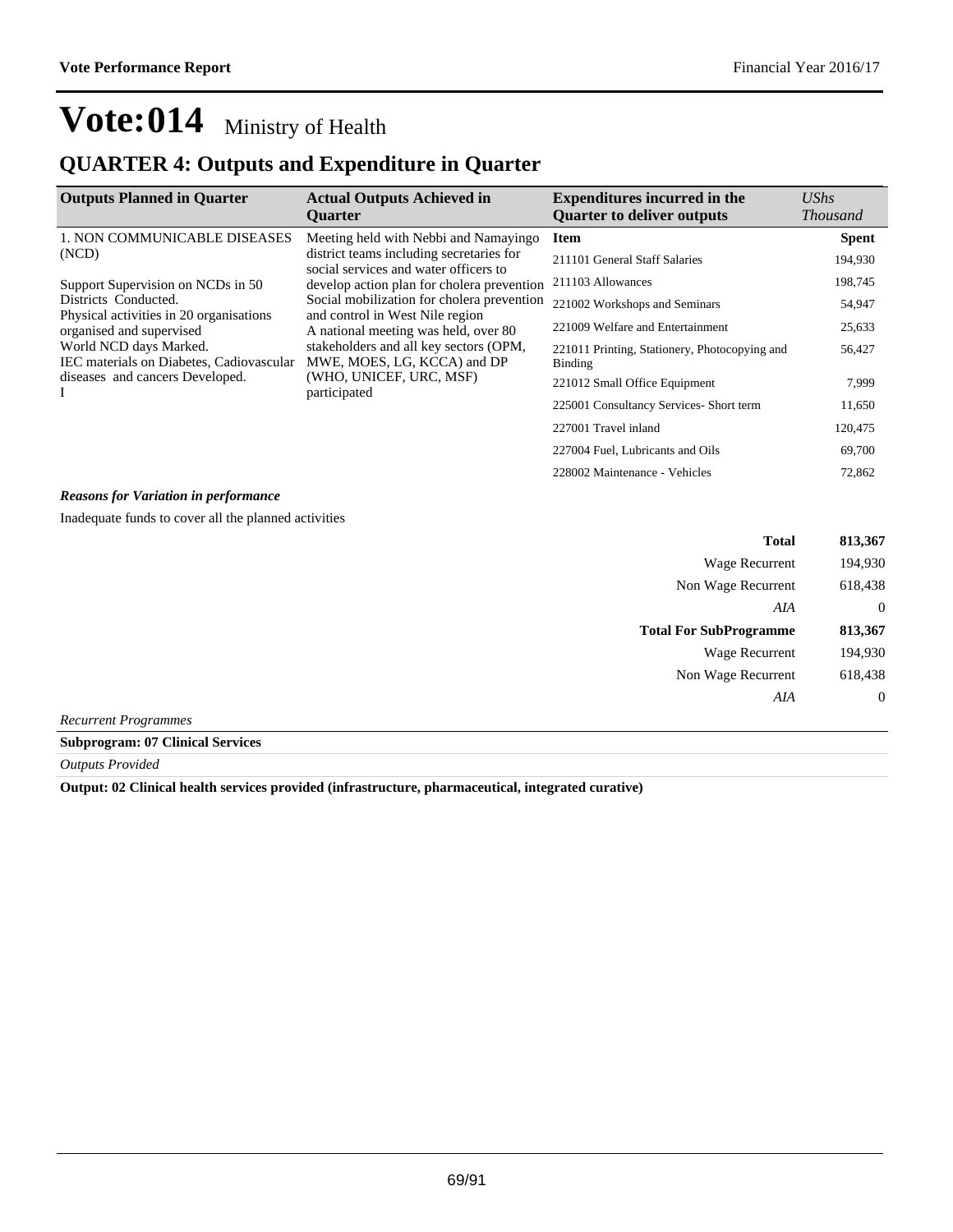### **QUARTER 4: Outputs and Expenditure in Quarter**

| <b>Outputs Planned in Quarter</b>                      | <b>Actual Outputs Achieved in</b><br><b>Ouarter</b>                                 | <b>Expenditures incurred in the</b><br><b>Quarter to deliver outputs</b> | UShs<br><b>Thousand</b> |
|--------------------------------------------------------|-------------------------------------------------------------------------------------|--------------------------------------------------------------------------|-------------------------|
| <b>COMMISSIONER'S OFFICE</b>                           | Desk review and One stakeholders                                                    | <b>Item</b>                                                              | <b>Spent</b>            |
| Policies, guidelines, bills, SOPS drafted              | meeting for policy review undertake, 30<br>dental officers trained in Mulago dental | 211101 General Staff Salaries                                            | 367,576                 |
| /reviewed                                              | school, RRHs,                                                                       | 211102 Contract Staff Salaries (Incl. Casuals,<br>Temporary)             | 188,249                 |
| Technical and departmental meetings held.              |                                                                                     | 211103 Allowances                                                        | 107,030                 |
|                                                        |                                                                                     | 221001 Advertising and Public Relations                                  | 3,405                   |
| Office coordination                                    |                                                                                     | 221002 Workshops and Seminars                                            | 9,393                   |
|                                                        |                                                                                     | 221003 Staff Training                                                    | 27,752                  |
| Technical support supervision and<br>specialists camps |                                                                                     | 221007 Books, Periodicals & Newspapers                                   | 500                     |
| Local and International workshops and                  |                                                                                     | 221008 Computer supplies and Information<br>Technology (IT)              | 8,000                   |
| conferences attended                                   |                                                                                     | 221009 Welfare and Entertainment                                         | 2,770                   |
|                                                        |                                                                                     | 221011 Printing, Stationery, Photocopying and<br>Binding                 | 7,498                   |
|                                                        |                                                                                     | 227001 Travel inland                                                     | 72,936                  |
|                                                        |                                                                                     | 227002 Travel abroad                                                     | 16,134                  |
|                                                        |                                                                                     | 227004 Fuel, Lubricants and Oils                                         | 28,000                  |
|                                                        |                                                                                     | 228002 Maintenance - Vehicles                                            | 51,104                  |

### *Reasons for Variation in performance*

| na                                          |                                                                                                                                                        |                                          |              |
|---------------------------------------------|--------------------------------------------------------------------------------------------------------------------------------------------------------|------------------------------------------|--------------|
|                                             |                                                                                                                                                        | <b>Total</b>                             | 890,347      |
|                                             |                                                                                                                                                        | Wage Recurrent                           | 555,825      |
|                                             |                                                                                                                                                        | Non Wage Recurrent                       | 334,522      |
|                                             |                                                                                                                                                        | AIA                                      | $\Omega$     |
|                                             | Output: 04 Technical support, monitoring and evaluation of service providers and facilities                                                            |                                          |              |
| Technical Support supervision for           | 8 dental units supervised Arua, Gulu,                                                                                                                  | Item                                     | <b>Spent</b> |
| Specialist outreach services provided.      | Jinja, Moroto, Soroti Kabaale Masaka,<br>mbararaWorld No tobacco day (WNTD)<br>celebrated on 31st May.<br>World Health day (7th April)<br>commemorated | 211103 Allowances                        | 20,152       |
| Specialist support supervision to RRH,      |                                                                                                                                                        | 224001 Medical and Agricultural supplies | 49,824       |
| GH and LLHFs conducted.                     |                                                                                                                                                        | 227001 Travel inland                     | 2,108        |
| Fistula camps support and supervision       | Alcohol control strategic plan drafted<br>Support supervised 2 units Jinja and<br>Kitgum mental health units                                           | 227004 Fuel, Lubricants and Oils         | 29,986       |
| <b>Reasons for Variation in performance</b> |                                                                                                                                                        |                                          |              |

| 102,070        | <b>Total</b>       |
|----------------|--------------------|
| $\overline{0}$ | Wage Recurrent     |
| 102,070        | Non Wage Recurrent |
| $\overline{0}$ | AIA                |

**Output: 10 Maintenance of medical and solar equipment**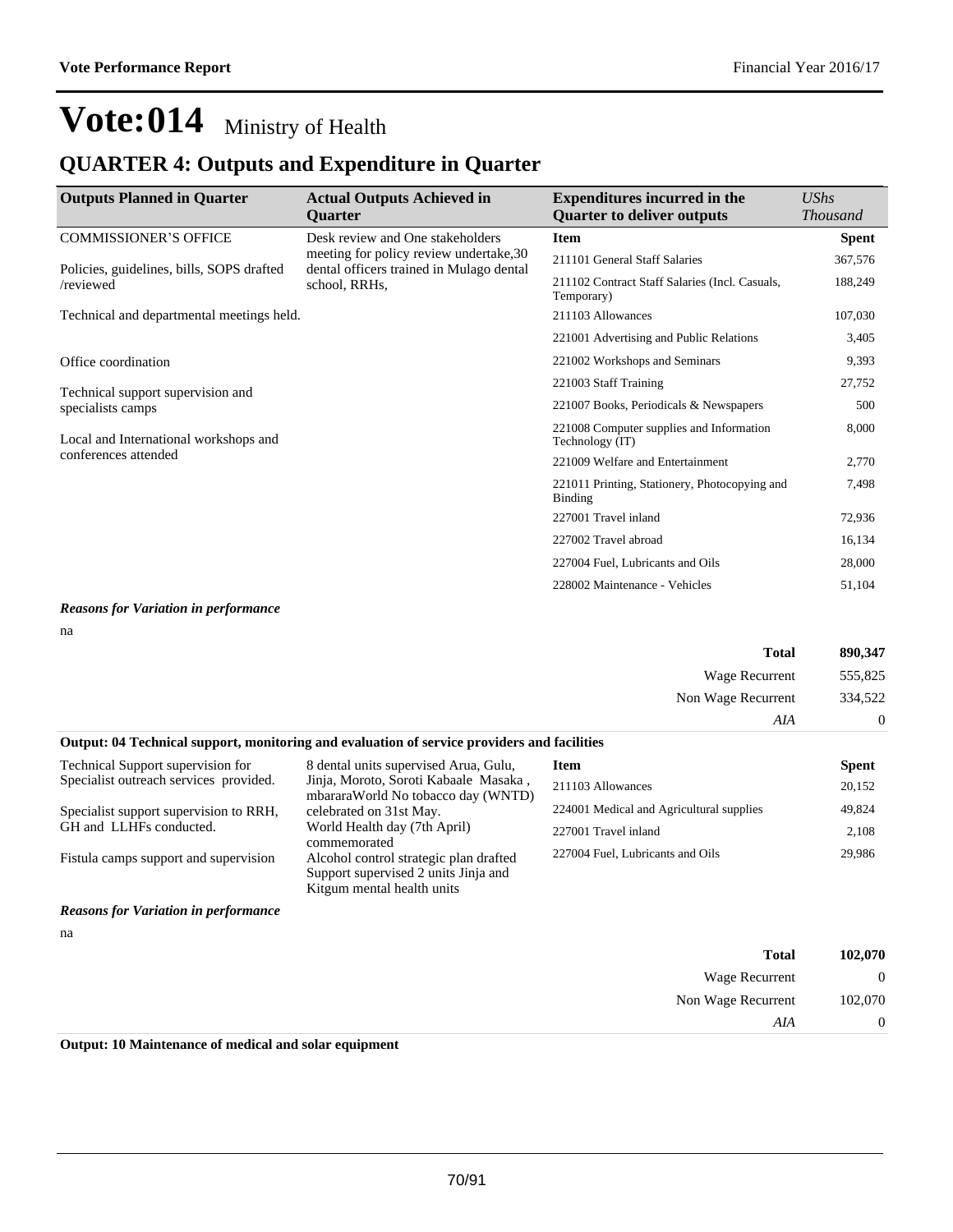228002 Maintenance - Vehicles 45,971 273101 Medical expenses (To general Public) 133,945

# **Vote:014** Ministry of Health

### **QUARTER 4: Outputs and Expenditure in Quarter**

| <b>Outputs Planned in Quarter</b>                                                              | <b>Actual Outputs Achieved in</b>                                                                                | <b>Expenditures incurred in the</b>                      | <b>UShs</b>     |
|------------------------------------------------------------------------------------------------|------------------------------------------------------------------------------------------------------------------|----------------------------------------------------------|-----------------|
|                                                                                                | <b>Ouarter</b>                                                                                                   | <b>Quarter to deliver outputs</b>                        | <b>Thousand</b> |
| Well maintained and functional Solar                                                           | 95% of available medical equipment in                                                                            | <b>Item</b>                                              | <b>Spent</b>    |
| energy systems in 665 health centres in 40                                                     | central region kept in good maintenance<br>condition. Maintenance of solar energy                                | 227001 Travel inland                                     | 69,451          |
| ERT II beneficiary districts under 13<br>existing signed maintenance contracts.                | systems in 155HCs in 15 Districts carried<br>out under framework contracts.                                      | 228003 Maintenance – Machinery, Equipment<br>& Furniture | 2,497,970       |
| 65% of available medical equipment in<br>central region kept in good maintenance<br>condition. | Supervision and monitoring installation<br>and maintenance of so                                                 |                                                          |                 |
| Mainte                                                                                         |                                                                                                                  |                                                          |                 |
| <b>Reasons for Variation in performance</b>                                                    |                                                                                                                  |                                                          |                 |
| na                                                                                             |                                                                                                                  |                                                          |                 |
|                                                                                                |                                                                                                                  | <b>Total</b>                                             | 2,567,421       |
|                                                                                                |                                                                                                                  | Wage Recurrent                                           | $\theta$        |
|                                                                                                |                                                                                                                  | Non Wage Recurrent                                       | 2,567,421       |
|                                                                                                |                                                                                                                  | AIA                                                      | $\theta$        |
|                                                                                                | Output: 11 Coordination of clinical and public health emergencies including the response to the nodding syndrome |                                                          |                 |
|                                                                                                | Hepatitis B testing and vaccination                                                                              | <b>Item</b>                                              | <b>Spent</b>    |
|                                                                                                | undertaken in the 39 prone districts.                                                                            | 211103 Allowances                                        | 653,273         |
|                                                                                                | Vaccination & lab registers, vaccination<br>cards and brochures in local languages                               | 221001 Advertising and Public Relations                  | 262,054         |
|                                                                                                | undertaken, Regular hepatitis data                                                                               | 227001 Travel inland                                     | 293,874         |
|                                                                                                | collection undertaken in all the 39 Hep B<br>districts. All Hepatitis B implementing                             | 227004 Fuel, Lubricants and Oils                         | 133,811         |

#### *Reasons for Variation in performance*

na

| 1,522,928      | <b>Total</b>                  |   |
|----------------|-------------------------------|---|
| $\theta$       | Wage Recurrent                |   |
| 1,522,928      | Non Wage Recurrent            |   |
| $\overline{0}$ | AIA                           |   |
| 5,082,766      | <b>Total For SubProgramme</b> |   |
| 555,825        | Wage Recurrent                |   |
| 4,526,941      | Non Wage Recurrent            |   |
| $\theta$       | AIA                           |   |
|                | $\overline{\phantom{a}}$      | _ |

districts supported and supervised

*Recurrent Programmes*

### **Subprogram: 08 National Disease Control**

*Outputs Provided*

**Output: 03 National endemic and epidemic disease control services provided**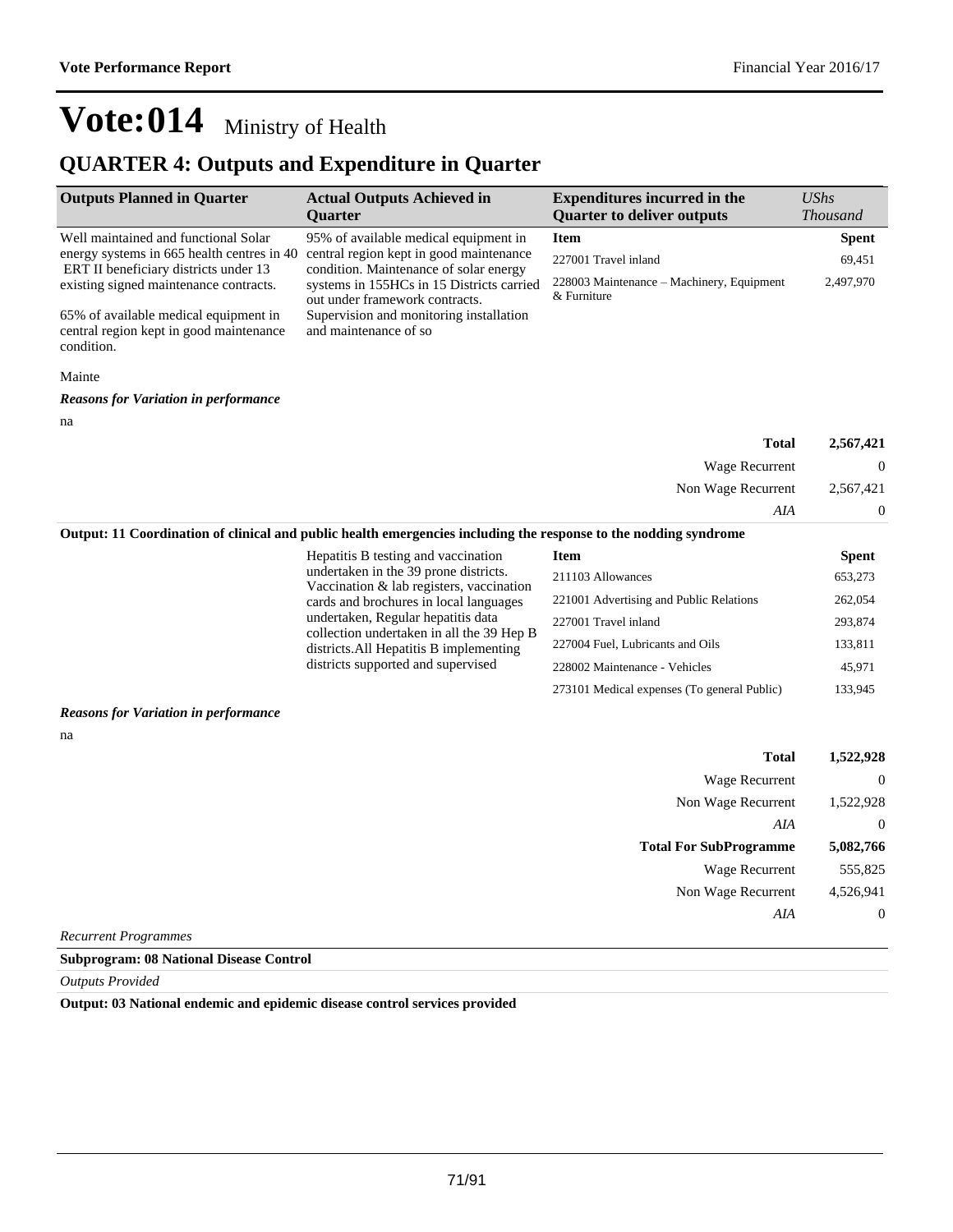### **QUARTER 4: Outputs and Expenditure in Quarter**

| <b>Outputs Planned in Quarter</b>                                                                                                                                                                                      | <b>Actual Outputs Achieved in</b><br><b>Ouarter</b>                                                                                 | <b>Expenditures incurred in the</b><br><b>Quarter to deliver outputs</b> | <b>UShs</b><br><b>Thousand</b> |
|------------------------------------------------------------------------------------------------------------------------------------------------------------------------------------------------------------------------|-------------------------------------------------------------------------------------------------------------------------------------|--------------------------------------------------------------------------|--------------------------------|
|                                                                                                                                                                                                                        |                                                                                                                                     |                                                                          |                                |
|                                                                                                                                                                                                                        | Technical support supervision and<br>mentorship of health workers in kigezi<br>health zone. Conducted a technical                   | <b>Item</b>                                                              | <b>Spent</b>                   |
|                                                                                                                                                                                                                        |                                                                                                                                     | 211101 General Staff Salaries                                            | 175,223                        |
| Support Supervision of the 19 GW<br>formerly endemic district and one<br>coordination meeting for unit heads<br>supported staff in conducting<br>Accreditation of 16 health labs (including<br>RRHLs & NRLs) supported |                                                                                                                                     | 211102 Contract Staff Salaries (Incl. Casuals,<br>Temporary)             | 298,334                        |
|                                                                                                                                                                                                                        |                                                                                                                                     | 211103 Allowances                                                        | 699                            |
|                                                                                                                                                                                                                        |                                                                                                                                     | 221002 Workshops and Seminars                                            | 33,995                         |
|                                                                                                                                                                                                                        | 221003 Staff Training                                                                                                               | 23,660                                                                   |                                |
|                                                                                                                                                                                                                        | implementation of reviewed Guidelines<br>for Implementation of Parasite Based<br>Diagnosis for Malaria, test and treat<br>strategy. | 221009 Welfare and Entertainment                                         | 5,243                          |
|                                                                                                                                                                                                                        |                                                                                                                                     | 221011 Printing, Stationery, Photocopying and<br>Binding                 | 20,591                         |
|                                                                                                                                                                                                                        |                                                                                                                                     | 221012 Small Office Equipment                                            | 7,388                          |
|                                                                                                                                                                                                                        | 223007 Other Utilities - (fuel, gas, firewood,<br>charcoal)                                                                         | 70,576                                                                   |                                |
|                                                                                                                                                                                                                        |                                                                                                                                     | 225002 Consultancy Services-Long-term                                    | 47,744                         |
|                                                                                                                                                                                                                        |                                                                                                                                     | 227001 Travel inland                                                     | 97,533                         |
|                                                                                                                                                                                                                        |                                                                                                                                     | 227002 Travel abroad                                                     | 8,760                          |
|                                                                                                                                                                                                                        |                                                                                                                                     | 227004 Fuel, Lubricants and Oils                                         | 36,362                         |
|                                                                                                                                                                                                                        |                                                                                                                                     | 228002 Maintenance - Vehicles                                            | 41,025                         |
|                                                                                                                                                                                                                        |                                                                                                                                     | 228003 Maintenance – Machinery, Equipment<br>$&$ Furniture               | 5,999                          |

#### *Reasons for Variation in performance*

| <b>Total</b>       | 873,131 |
|--------------------|---------|
| Wage Recurrent     | 473,557 |
| Non Wage Recurrent | 399,574 |
| AIA                |         |

#### **Output: 05 Immunisation services provided**

Trained cold chain technicians in monitoring and maintaining equipments like refrigerators for the vaccines, Conducted a rapid assessment to identify barriers to uptake of HPV covering 6 districts of Karamoja, EPI coverage survey, extension of contractual services is ongoing, Data Improvement Teams (DIT) training carried out in Mbarara region,3 measles outbreaks including those in Bugiri, Jinja and Buvuma have been investigated and responded, , Construction of 19 medicine stores in the 19 districts is ongoing.

| <b>Item</b>                                               | <b>Spent</b> |
|-----------------------------------------------------------|--------------|
| 211103 Allowances                                         | 1,500        |
| 221002 Workshops and Seminars                             | 49,999       |
| 221003 Staff Training                                     | 91,497       |
| 221009 Welfare and Entertainment                          | 3,000        |
| 221011 Printing, Stationery, Photocopying and<br>Binding  | 13,605       |
| 221012 Small Office Equipment                             | 12,773       |
| 223007 Other Utilities (fuel, gas, firewood,<br>charcoal) | 54,000       |
| 227001 Travel inland                                      | 164,528      |
| 227004 Fuel, Lubricants and Oils                          | 15,000       |
| 228002 Maintenance - Vehicles                             | 35,332       |
| 228003 Maintenance – Machinery, Equipment<br>& Furniture  | 4,310        |

#### *Reasons for Variation in performance*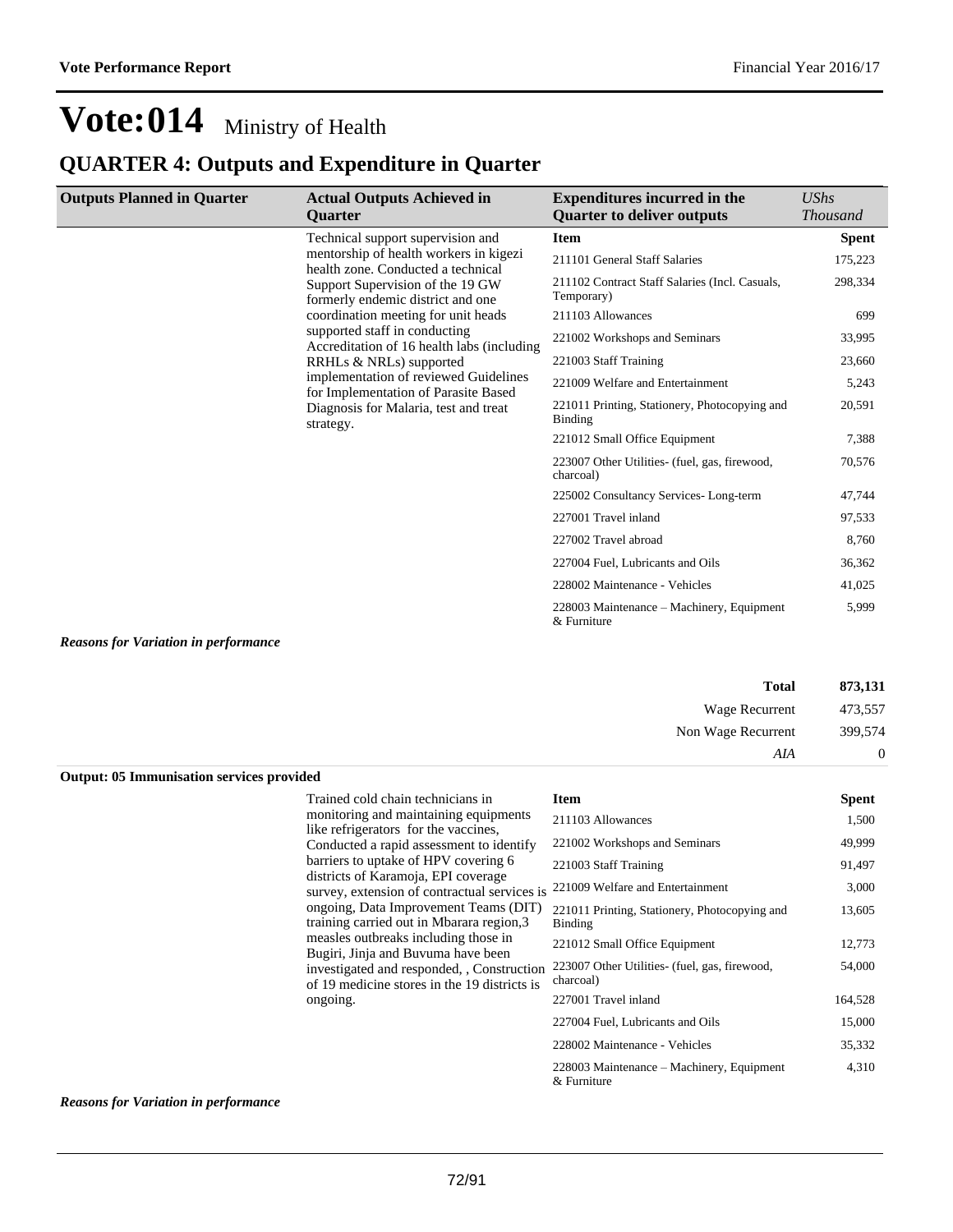### **QUARTER 4: Outputs and Expenditure in Quarter**

| <b>Outputs Planned in Quarter</b>                           | <b>Actual Outputs Achieved in</b><br><b>Quarter</b>                                     | <b>Expenditures incurred in the</b><br><b>Quarter to deliver outputs</b> | <b>UShs</b><br><b>Thousand</b> |
|-------------------------------------------------------------|-----------------------------------------------------------------------------------------|--------------------------------------------------------------------------|--------------------------------|
|                                                             |                                                                                         | <b>Total</b>                                                             | 445,544                        |
|                                                             |                                                                                         | Wage Recurrent                                                           | $\theta$                       |
|                                                             |                                                                                         | Non Wage Recurrent                                                       | 445,544                        |
|                                                             |                                                                                         | AIA                                                                      | 0                              |
| <b>Output: 08 Photo-biological Control of Malaria</b>       |                                                                                         |                                                                          |                                |
|                                                             | Technical support supervision to study                                                  | <b>Item</b>                                                              | <b>Spent</b>                   |
|                                                             | sites, 3 soak pits, 2 safety study sites, 5<br>packs of Eppendorf tubes, 2 Sub-counties | 211103 Allowances                                                        | 5,080                          |
|                                                             | of Nakasongola district, treat > 76                                                     | 221009 Welfare and Entertainment                                         | 500                            |
|                                                             | mosquito breeding habitats,                                                             | 221011 Printing, Stationery, Photocopying and<br>Binding                 | 5,000                          |
|                                                             |                                                                                         | 227001 Travel inland                                                     | 32,690                         |
|                                                             |                                                                                         | 227004 Fuel, Lubricants and Oils                                         | 10,000                         |
| <b>Reasons for Variation in performance</b>                 |                                                                                         |                                                                          |                                |
|                                                             |                                                                                         |                                                                          |                                |
|                                                             |                                                                                         | <b>Total</b>                                                             | 53,270                         |
|                                                             |                                                                                         | Wage Recurrent                                                           | $\boldsymbol{0}$               |
|                                                             |                                                                                         | Non Wage Recurrent                                                       | 53,270                         |
|                                                             |                                                                                         | AIA                                                                      | $\mathbf{0}$                   |
| Output: 09 Indoor Residual Spraying (IRS) services provided |                                                                                         |                                                                          |                                |
|                                                             | Conducted spraying exercise in the                                                      | <b>Item</b>                                                              | <b>Spent</b>                   |
|                                                             | remaining 5 districts in northern Uganda<br>and reviewed of progress of IRS             | 211103 Allowances                                                        | 473,523                        |
|                                                             | Implementation                                                                          | 221002 Workshops and Seminars                                            | 215,458                        |
|                                                             |                                                                                         | 221011 Printing, Stationery, Photocopying and<br>Binding                 | 25,319                         |
|                                                             |                                                                                         | 223001 Property Expenses                                                 | 60,000                         |
|                                                             |                                                                                         | 224001 Medical and Agricultural supplies                                 | 20,746                         |
|                                                             |                                                                                         | 227001 Travel inland                                                     | 48,808                         |
|                                                             |                                                                                         | 227003 Carriage, Haulage, Freight and<br>transport hire                  | 19,905                         |
|                                                             |                                                                                         | 227004 Fuel, Lubricants and Oils                                         | 90,874                         |
|                                                             |                                                                                         | 228002 Maintenance - Vehicles                                            | 32,480                         |
| <b>Reasons for Variation in performance</b>                 |                                                                                         |                                                                          |                                |

| 987,114 | <b>Total</b>       |
|---------|--------------------|
| ν       | Wage Recurrent     |
| 987,114 | Non Wage Recurrent |
|         | AIA                |

**Output: 11 Coordination of clinical and public health emergencies including the response to the nodding syndrome**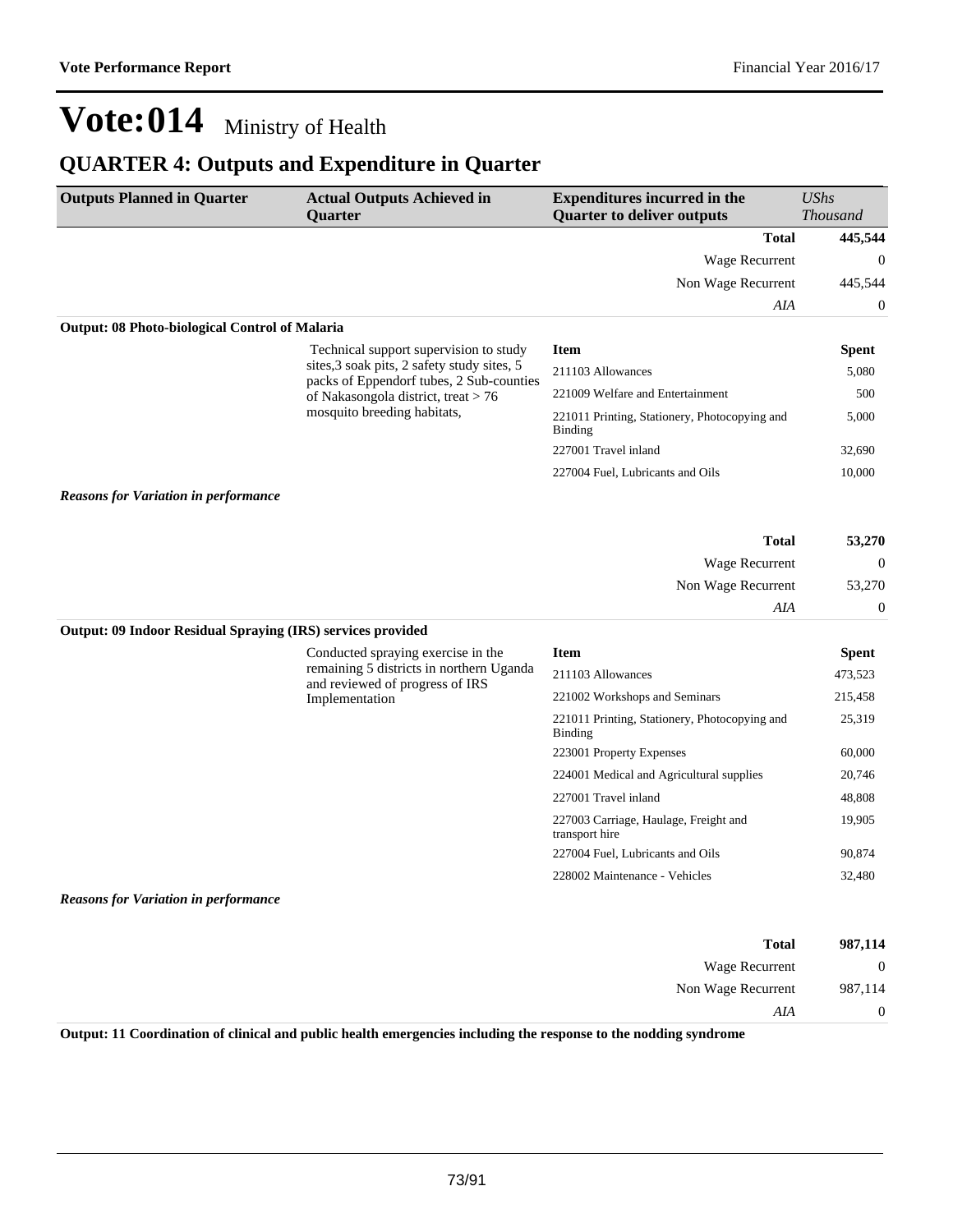### **QUARTER 4: Outputs and Expenditure in Quarter**

| <b>Outputs Planned in Quarter</b>                                                                                   | <b>Actual Outputs Achieved in</b><br><b>Ouarter</b>                                                                                                               | <b>Expenditures incurred in the</b><br><b>Quarter to deliver outputs</b> | $\mathit{UShs}$<br><b>Thousand</b> |
|---------------------------------------------------------------------------------------------------------------------|-------------------------------------------------------------------------------------------------------------------------------------------------------------------|--------------------------------------------------------------------------|------------------------------------|
|                                                                                                                     | Supervised nine districts with highest                                                                                                                            | <b>Item</b>                                                              | <b>Spent</b>                       |
|                                                                                                                     | numbers of suspected dysentery cases.<br>supported UPDF to prepare for VHFs.                                                                                      | 211103 Allowances                                                        | 27,030                             |
|                                                                                                                     | based on the cases in Congo.                                                                                                                                      | 221001 Advertising and Public Relations                                  | 4,800                              |
|                                                                                                                     | Supported NTF meetings to coordinate                                                                                                                              | 221002 Workshops and Seminars                                            | 9,155                              |
|                                                                                                                     | stalk holders in preparations to respond to<br>PHEs like Ebola in DR. Congo.                                                                                      | 221009 Welfare and Entertainment                                         | 13,320                             |
|                                                                                                                     | conducted one training to prepare the<br>NRRT for Ebola in Congo, Nodding<br>disease Anticonvulsants provided to 17<br>health facilities in Kitgum, Pader, Lamwo, | 221011 Printing, Stationery, Photocopying and<br><b>Binding</b>          | 9,996                              |
|                                                                                                                     |                                                                                                                                                                   | 221012 Small Office Equipment                                            | 130                                |
| Amuru, Omoro Oyam and Lira districts,<br>Coordination, monitoring and supervision<br>of nodding syndrome activities | 227001 Travel inland                                                                                                                                              | 96,791                                                                   |                                    |
|                                                                                                                     | 227004 Fuel, Lubricants and Oils                                                                                                                                  | 82,333                                                                   |                                    |
|                                                                                                                     | undertaken,                                                                                                                                                       | 228002 Maintenance - Vehicles                                            | 28,765                             |
|                                                                                                                     |                                                                                                                                                                   | 273101 Medical expenses (To general Public)                              | 18,450                             |

*Reasons for Variation in performance*

| <b>Total</b>                  | 290,769   |
|-------------------------------|-----------|
| Wage Recurrent                | 0         |
| Non Wage Recurrent            | 290,769   |
| AIA                           | 0         |
|                               |           |
| <b>Total For SubProgramme</b> | 2,649,828 |
| Wage Recurrent                | 473,557   |
| Non Wage Recurrent            | 2,176,271 |

*Recurrent Programmes*

**Subprogram: 09 Shared National Services**

*Outputs Provided*

**Output: 12 National Ambulance Services provided**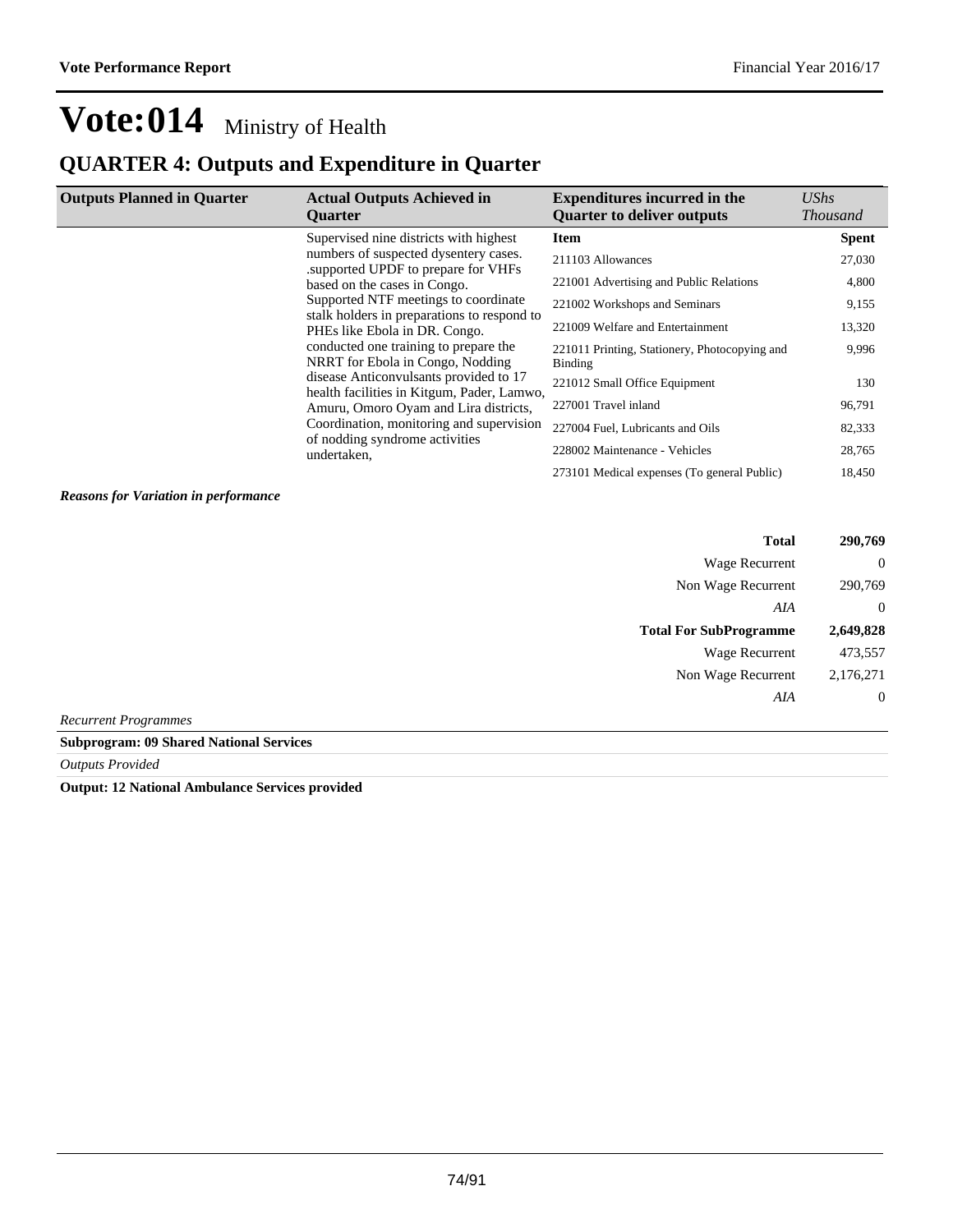### **QUARTER 4: Outputs and Expenditure in Quarter**

| <b>Outputs Planned in Quarter</b>                                       | <b>Actual Outputs Achieved in</b><br><b>Ouarter</b>                           | <b>Expenditures incurred in the</b><br><b>Ouarter to deliver outputs</b> | UShs<br><b>Thousand</b> |
|-------------------------------------------------------------------------|-------------------------------------------------------------------------------|--------------------------------------------------------------------------|-------------------------|
| National Ambulance Call and Dispatch                                    | 1. Current state of ambulances,                                               | <b>Item</b>                                                              | <b>Spent</b>            |
| center and system established. (Kampala)                                | geographical and epidemiological<br>mapping conducted in the regions below;   | 211102 Contract Staff Salaries (Incl. Casuals,<br>Temporary)             | 374,467                 |
| Maintenance of a functional fleet of<br>ambulances in Kampala.          | i.Northern Region (Acholi-Lango and<br><b>WestNile Subregions</b> )           | 211103 Allowances                                                        | 12,654                  |
|                                                                         | ii. North Eastern Region (Teso and                                            | 221002 Workshops and Seminars                                            | 39,476                  |
| Public sensitization about the national<br>ambulance service in Kampala | Karamoja Sub regions)<br>iii. Entire Central Region                           | 221003 Staff Training                                                    | 40,000                  |
| Metroploitan Area                                                       | 2. An inter-facility referral system and a                                    | 221009 Welfare and Entertainment                                         | 1,998                   |
|                                                                         | 24 hour functional service across the<br>Kampala Metropolitan Area furthered. | 221011 Printing, Stationery, Photocopying and<br>Binding                 | 4,827                   |
|                                                                         | 3. Emergency Medical Services Policy<br>Draft zero developed                  | 221012 Small Office Equipment                                            | 35,414                  |
|                                                                         | 4. National Ambulance Service Guidelines<br>and Standards reviewed            | 224005 Uniforms, Beddings and Protective<br>Gear                         | 50,000                  |
|                                                                         | 5. Ambulance Service HIMS tool<br>developed.                                  | 227001 Travel inland                                                     | 64,058                  |
|                                                                         | 6. Ambulance personnel training                                               | 227004 Fuel, Lubricants and Oils                                         | 7,096                   |
|                                                                         | curriculum (EMT-Basic curriculum)<br>further reviewed                         | 228002 Maintenance - Vehicles                                            | 347                     |

#### *Reasons for Variation in performance*

Ambulance Officer training not conducted because of non-renewal of contract staff contracts

|                                                                                                                                                                                          |                                                                                            | <b>Total</b>                                       | 630,337          |
|------------------------------------------------------------------------------------------------------------------------------------------------------------------------------------------|--------------------------------------------------------------------------------------------|----------------------------------------------------|------------------|
|                                                                                                                                                                                          |                                                                                            | Wage Recurrent                                     | 374,467          |
|                                                                                                                                                                                          |                                                                                            | Non Wage Recurrent                                 | 255,869          |
|                                                                                                                                                                                          |                                                                                            | AIA                                                | $\boldsymbol{0}$ |
| <b>Outputs Funded</b>                                                                                                                                                                    |                                                                                            |                                                    |                  |
| <b>Output: 51 Medical Intern Services</b>                                                                                                                                                |                                                                                            |                                                    |                  |
|                                                                                                                                                                                          | Payment of allowances for medical interns Interns allowances for the quarter paid out Item |                                                    | <b>Spent</b>     |
| and contract health workers                                                                                                                                                              |                                                                                            | 263104 Transfers to other govt. Units<br>(Current) | 2,997,782        |
| <b>Reasons for Variation in performance</b>                                                                                                                                              |                                                                                            |                                                    |                  |
| <b>NA</b>                                                                                                                                                                                |                                                                                            |                                                    |                  |
|                                                                                                                                                                                          |                                                                                            | <b>Total</b>                                       | 2,997,782        |
|                                                                                                                                                                                          |                                                                                            | Wage Recurrent                                     | $\theta$         |
|                                                                                                                                                                                          |                                                                                            | Non Wage Recurrent                                 | 2,997,782        |
|                                                                                                                                                                                          |                                                                                            | AIA                                                | $\boldsymbol{0}$ |
| <b>Output: 54 Support to District Hospitals</b>                                                                                                                                          |                                                                                            |                                                    |                  |
| Wage for Specialists recruited for the 10                                                                                                                                                | The Q4 funds meant for wage and non                                                        | <b>Item</b>                                        | <b>Spent</b>     |
| newly furbished General Hospitals paid.                                                                                                                                                  | wage for the newly rehabilitated hospitals<br>were transferred as planned.                 | 263104 Transfers to other govt. Units<br>(Current) | 1,936,490        |
| Operational funds for the newly<br>rehabilitated and expanded hospitals paid.<br>The hospitals are; Moroto, Mityana,<br>Nakaseke, Kiryandongo, Nebbi, Anaka,<br>Moyo, Entebbe, Bulisa an |                                                                                            |                                                    |                  |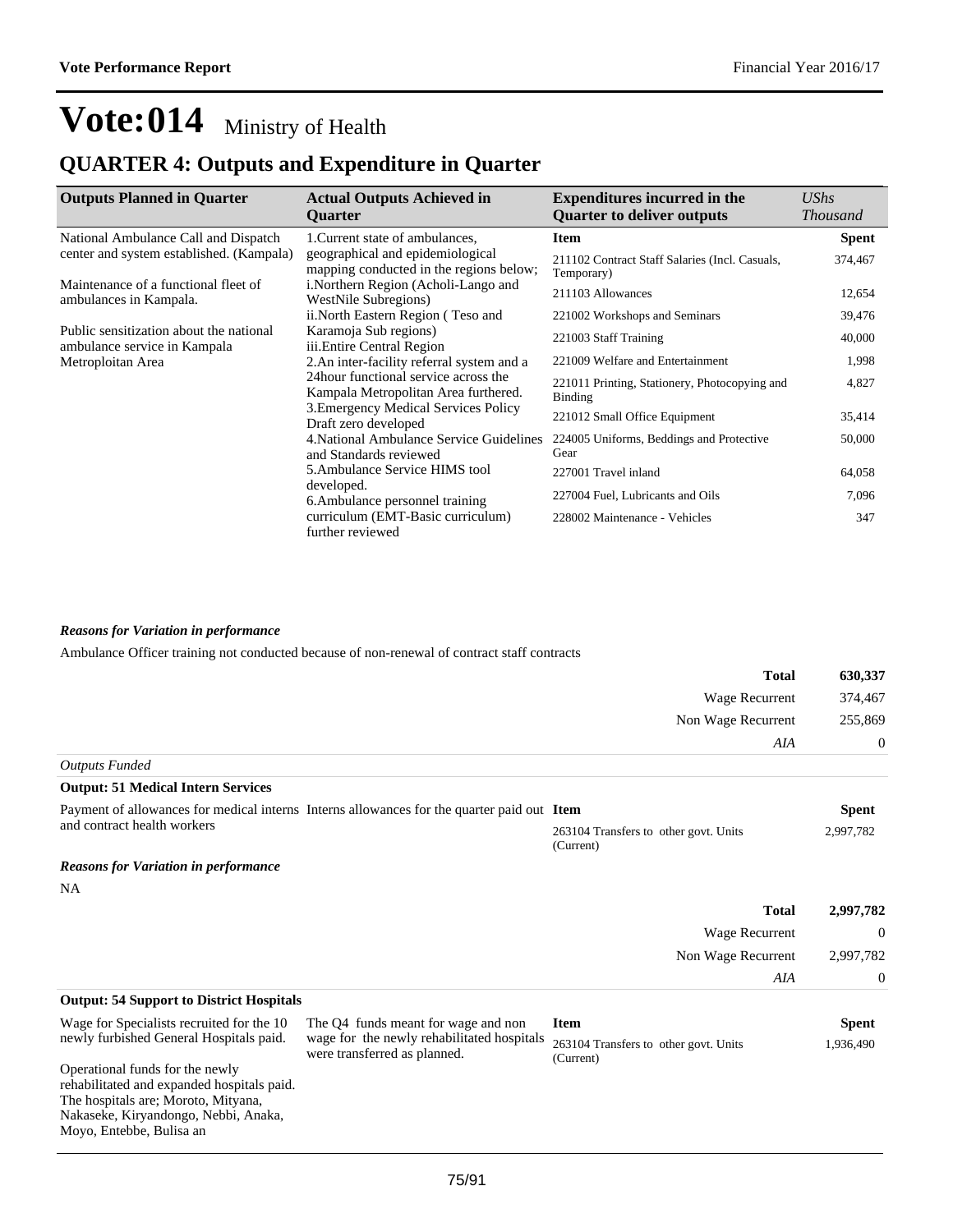### **QUARTER 4: Outputs and Expenditure in Quarter**

| <b>Outputs Planned in Quarter</b>           | <b>Actual Outputs Achieved in</b><br><b>Ouarter</b> | <b>Expenditures incurred in the</b><br><b>Quarter to deliver outputs</b> | UShs<br><b>Thousand</b> |
|---------------------------------------------|-----------------------------------------------------|--------------------------------------------------------------------------|-------------------------|
| <b>Reasons for Variation in performance</b> |                                                     |                                                                          |                         |
| <b>NA</b>                                   |                                                     |                                                                          |                         |
|                                             |                                                     | <b>Total</b>                                                             | 1,936,490               |
|                                             |                                                     | Wage Recurrent                                                           | $\overline{0}$          |
|                                             |                                                     | Non Wage Recurrent                                                       | 1,936,490               |
|                                             |                                                     | AIA                                                                      | $\overline{0}$          |
|                                             |                                                     | <b>Total For SubProgramme</b>                                            | 5,564,609               |
|                                             |                                                     | Wage Recurrent                                                           | 374,467                 |
|                                             |                                                     | Non Wage Recurrent                                                       | 5,190,141               |
|                                             |                                                     | AIA                                                                      | $\theta$                |

*Recurrent Programmes*

*Outputs Provided*

**Subprogram: 11 Nursing Services**

|                                                                                                                                          | Output: 07 Provision of standards, Leadership, guidance and support to nursing services                                                                              |                                                             |              |
|------------------------------------------------------------------------------------------------------------------------------------------|----------------------------------------------------------------------------------------------------------------------------------------------------------------------|-------------------------------------------------------------|--------------|
| Conduct 3 Technical support supervision<br>visits to 1 NRH, 2 RRH and 5 General<br>Hospitals                                             | <b>Technical Support supervisions Carried</b><br>out in Kamuli Buyende, Bwikwe, Kawolo,<br>Entebbe general hospitals,2 Nurse leaders<br>meetings held in UNMU Mulago | <b>Item</b>                                                 | <b>Spent</b> |
|                                                                                                                                          |                                                                                                                                                                      | 211101 General Staff Salaries                               | 10,648       |
| Supervise and train school nurses, Hold                                                                                                  |                                                                                                                                                                      | 221002 Workshops and Seminars                               | 11,000       |
| meetings with them<br>Conduct Meetings, training workshops,<br>and supervision visits to improve and<br>disseminate quality nursing care |                                                                                                                                                                      | 221008 Computer supplies and Information<br>Technology (IT) | 5,000        |
|                                                                                                                                          |                                                                                                                                                                      | 221011 Printing, Stationery, Photocopying and<br>Binding    | 5,915        |
|                                                                                                                                          |                                                                                                                                                                      | 221012 Small Office Equipment                               | 1,500        |
|                                                                                                                                          |                                                                                                                                                                      | 227001 Travel inland                                        | 11,068       |
|                                                                                                                                          |                                                                                                                                                                      | 227002 Travel abroad                                        | 4,995        |
|                                                                                                                                          |                                                                                                                                                                      | 227004 Fuel, Lubricants and Oils                            | 4,500        |
|                                                                                                                                          |                                                                                                                                                                      | 228002 Maintenance - Vehicles                               | 14,096       |
|                                                                                                                                          |                                                                                                                                                                      |                                                             |              |

*Reasons for Variation in performance*

na

| <b>Total</b>                  | 68,722         |
|-------------------------------|----------------|
| Wage Recurrent                | 10,648         |
| Non Wage Recurrent            | 58,074         |
| AIA                           | $\overline{0}$ |
| <b>Total For SubProgramme</b> | 68,722         |
| <b>Wage Recurrent</b>         | 10,648         |
| Non Wage Recurrent            | 58,074         |
| AIA                           | $\overline{0}$ |
| <b>Development Projects</b>   |                |

**Project: 1218 Uganda Sanitation Fund Project**

*Outputs Provided*

**Output: 01 Community health services provided (control of communicable and non communicable diseases)**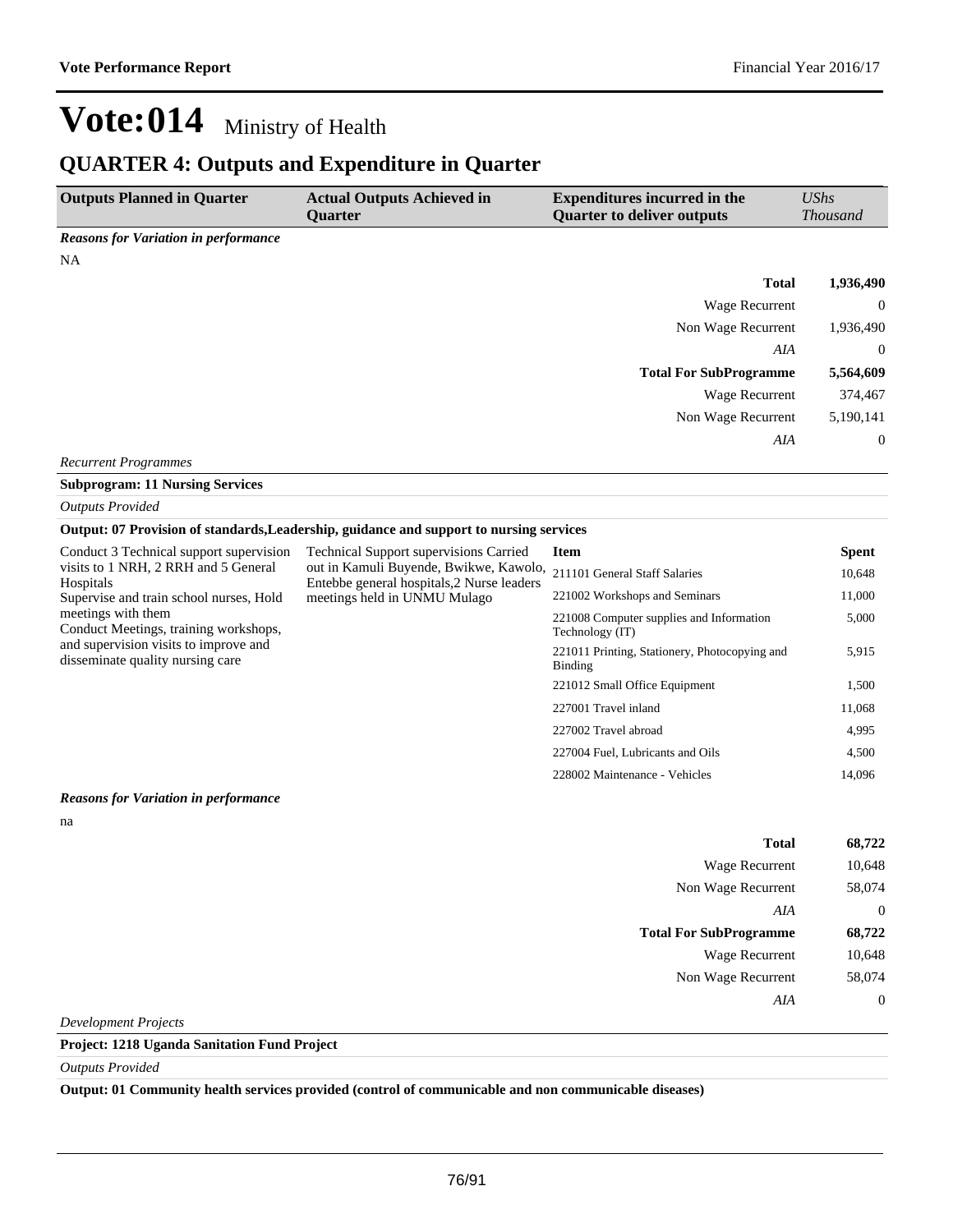#### **QUARTER 4: Outputs and Expenditure in Quarter**

| <b>Outputs Planned in Quarter</b>           | <b>Actual Outputs Achieved in</b><br>Quarter                                                                                                                                                                                                                                                                                                                                                                                                     | <b>Expenditures incurred in the</b><br><b>Quarter to deliver outputs</b> | <b>UShs</b><br><b>Thousand</b> |
|---------------------------------------------|--------------------------------------------------------------------------------------------------------------------------------------------------------------------------------------------------------------------------------------------------------------------------------------------------------------------------------------------------------------------------------------------------------------------------------------------------|--------------------------------------------------------------------------|--------------------------------|
| <b>Reasons for Variation in performance</b> | 500 IEC and other sanitation promotional<br>materials printed, disseminated and<br>distributed. 16,949 new latrines<br>constructed, 30, 411 new hand washing<br>facilities constructed, 73,293 households<br>adopting hand washing with soap, 317<br>villages triggered to stop open defecation<br>practices, 745 households declared<br>declared Open Defecation Free<br>(ODF),721, 900 People living in ODF<br>villages, 96% latrine coverage, | <b>Item</b>                                                              | Spent                          |
| na                                          |                                                                                                                                                                                                                                                                                                                                                                                                                                                  | <b>Total</b>                                                             | $\bf{0}$                       |
|                                             |                                                                                                                                                                                                                                                                                                                                                                                                                                                  | <b>GoU</b> Development                                                   | $\theta$                       |
|                                             |                                                                                                                                                                                                                                                                                                                                                                                                                                                  | <b>External Financing</b>                                                | $\theta$                       |
|                                             |                                                                                                                                                                                                                                                                                                                                                                                                                                                  | AIA                                                                      | $\overline{0}$                 |
|                                             |                                                                                                                                                                                                                                                                                                                                                                                                                                                  | <b>Total For SubProgramme</b>                                            | $\bf{0}$                       |
|                                             |                                                                                                                                                                                                                                                                                                                                                                                                                                                  | <b>GoU</b> Development                                                   | $\overline{0}$                 |
|                                             |                                                                                                                                                                                                                                                                                                                                                                                                                                                  | <b>External Financing</b>                                                | $\overline{0}$                 |

AIA 0

#### *Development Projects*

#### **Project: 1413 East Africa Public Health Laboratory Network Project Phase II**

| <b>Outputs Provided</b> |
|-------------------------|
|                         |

#### **Output: 01 Community health services provided (control of communicable and non communicable diseases)**

| 1. One quartely s/s visit to each of the 7<br>satellite sites.<br>2. Lab reagents procured for the satelite<br>sites<br>3 Lab. Equipment maintained<br>5. Health workers from satellite sites<br>trainmed in various disciplines<br>6.TOTs from satellite sites trained<br>trainned | 1. 1 visit conducted to all 7 labs<br>2. Procurement for lab reagents process<br>started.<br>3. Small equipment maintained using<br>operational funds<br>4. Conduced a TOT on EDP-50 People,<br>trained in OR- 60 People | <b>Item</b><br>211103 Allowances<br>227004 Fuel, Lubricants and Oils | Spent<br>440<br>20,000 |
|-------------------------------------------------------------------------------------------------------------------------------------------------------------------------------------------------------------------------------------------------------------------------------------|--------------------------------------------------------------------------------------------------------------------------------------------------------------------------------------------------------------------------|----------------------------------------------------------------------|------------------------|
| <b>Reasons for Variation in performance</b>                                                                                                                                                                                                                                         |                                                                                                                                                                                                                          |                                                                      |                        |
| 1. Three rounds made for LIMS maintance due to lack of transport in 4th Q                                                                                                                                                                                                           |                                                                                                                                                                                                                          |                                                                      |                        |

2. lab reagents- facilities had enough stock

3. Lack of funds in first and par of second quarter affected implementation of other

| 20,440       | <b>Total</b>              |
|--------------|---------------------------|
| 20,440       | GoU Development           |
| $\mathbf{0}$ | <b>External Financing</b> |
| $\theta$     | AIA                       |
|              |                           |

**Output: 03 National endemic and epidemic disease control services provided**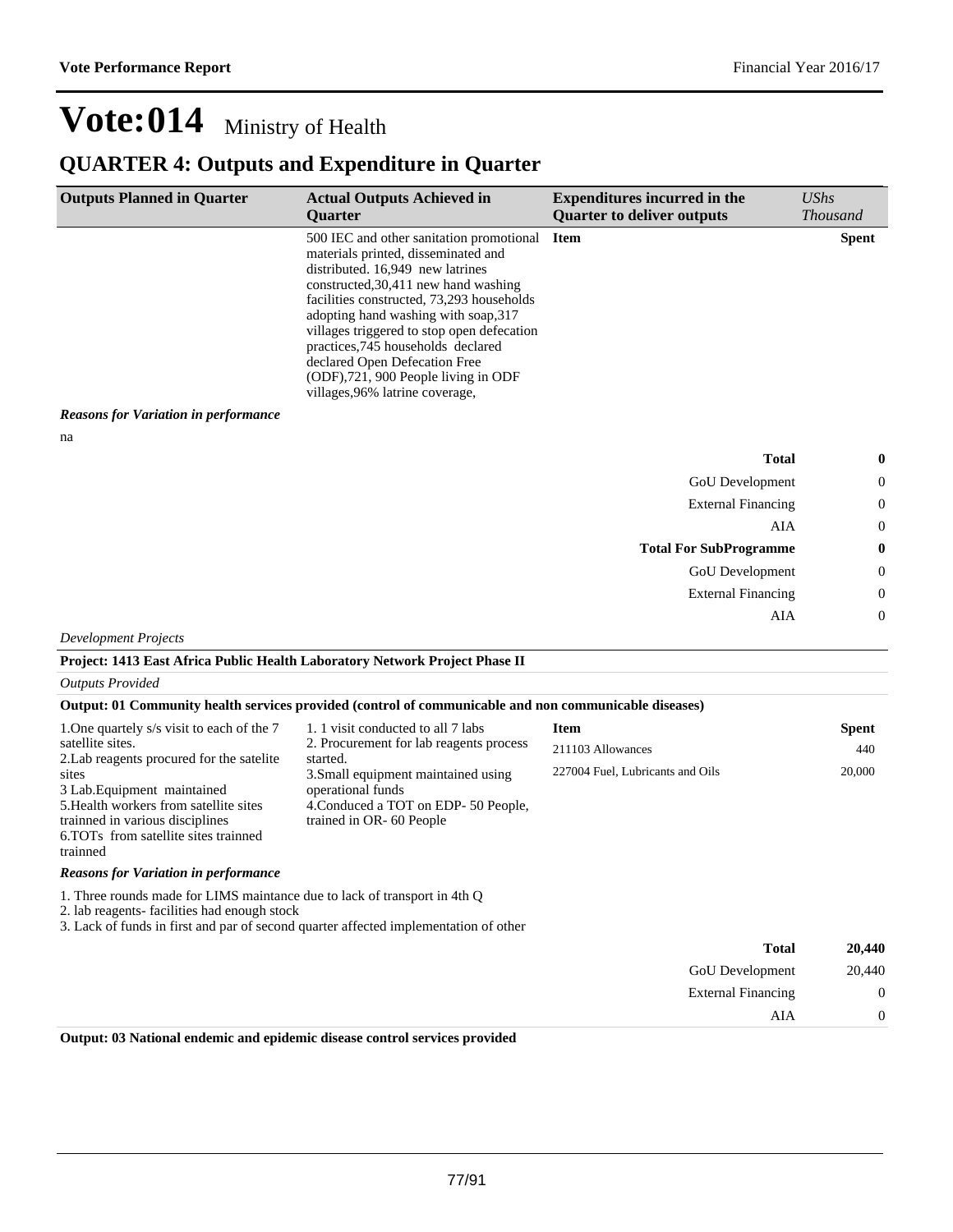#### **QUARTER 4: Outputs and Expenditure in Quarter**

| <b>Outputs Planned in Quarter</b>                                                      | <b>Actual Outputs Achieved in</b><br><b>Ouarter</b>                             | <b>Expenditures incurred in the</b><br><b>Quarter to deliver outputs</b> | $\mathit{UShs}$<br><i>Thousand</i> |
|----------------------------------------------------------------------------------------|---------------------------------------------------------------------------------|--------------------------------------------------------------------------|------------------------------------|
| 1. Cross border disease outbreaks                                                      | 1. Participated in Ebola National                                               | <b>Item</b>                                                              | <b>Spent</b>                       |
| managed.<br>2. VHF outbreaks contained                                                 | preparedness due to DRC threat.<br>2. No VHF outbreak occurred.                 | 211103 Allowances                                                        | 15,113                             |
| 3. Cross border meetings and trainnings<br>conducted                                   | 3. Started on process of forming a Cross<br>border Surveillance zone with South |                                                                          |                                    |
| 4. Task forces facilitated for cordination                                             | Sudan.                                                                          |                                                                          |                                    |
| 5. Technical and logistical suport provided 4. National RR facilitated to 12 districts |                                                                                 |                                                                          |                                    |
| to 112 districts                                                                       | bordering DRC.                                                                  |                                                                          |                                    |
| 6. Equipment for 5 regional tempo                                                      | 5. Procurement of VHF isolation units<br>initiated                              |                                                                          |                                    |

#### *Reasons for Variation in performance*

No significant variations

|                                                                                                                                                               |                                                                                                                                            | <b>Total</b>                                        | 15,113       |
|---------------------------------------------------------------------------------------------------------------------------------------------------------------|--------------------------------------------------------------------------------------------------------------------------------------------|-----------------------------------------------------|--------------|
|                                                                                                                                                               |                                                                                                                                            | <b>GoU</b> Development<br><b>External Financing</b> | 15,113       |
|                                                                                                                                                               |                                                                                                                                            |                                                     | $\theta$     |
|                                                                                                                                                               |                                                                                                                                            | AIA                                                 | $\Omega$     |
|                                                                                                                                                               | Output: 06 Coordination of Clinical and Public Health including the Response to the Nodding Disease                                        |                                                     |              |
| 1. One visit conducted to each of the seven 1. One data collection visit conducted to                                                                         |                                                                                                                                            | <b>Item</b>                                         | <b>Spent</b> |
| sites for data collection<br>2. One suport supervision visit to each of                                                                                       | all 7 sites.<br>2. One support visit conducted to all 7                                                                                    | 211103 Allowances                                   | 40,203       |
| the 7 satellite sites<br>3. Mentorship teams conduct one<br>mentorship visit to each of the 7 sites<br>4. In country and international travel for<br>staff fa | sites.<br>3.0 members only visit conducted to all 7<br>project sites.<br>4. Facilitation given to participants to 4<br>regional activities | 227004 Fuel, Lubricants and Oils                    | 10,000       |
| <b>Reasons for Variation in performance</b>                                                                                                                   |                                                                                                                                            |                                                     |              |

Mentor ship in first quarter not done due to lack of facilitation

|                   | <b>Total</b>              | 50,203         |
|-------------------|---------------------------|----------------|
|                   | GoU Development           | 50,203         |
|                   | <b>External Financing</b> | $\overline{0}$ |
|                   | AIA                       | $\overline{0}$ |
| Capital Purchases |                           |                |

#### **Output: 72 Government Buildings and Administrative Infrastructure**

| 1. Civil works continuing at                                                      | 1. TORs for procurement of design and   | <b>Item</b> |       | <b>Spent</b> |
|-----------------------------------------------------------------------------------|-----------------------------------------|-------------|-------|--------------|
| Mbale, Arua, Mbarara, Moroto and Fort                                             | supervision consultants submitted to WB |             |       |              |
| Portal RRHs                                                                       | for approval.                           |             |       |              |
| 2. Civil works of the VHF isolation facility 2. Designs for Mbarara, Mbale, Lacor |                                         |             |       |              |
| at Mulago Hospital and remodelling of                                             | revised by HID. To be submitted to WB   |             |       |              |
| Entebbe isolation unit                                                            |                                         |             |       |              |
| 3. Remodelling of MDR treatment centres                                           |                                         |             |       |              |
| at Mbale and Moroto                                                               |                                         |             |       |              |
| <b>Reasons for Variation in performance</b>                                       |                                         |             |       |              |
| No major variations                                                               |                                         |             |       |              |
|                                                                                   |                                         |             | Total | $\mathbf 0$  |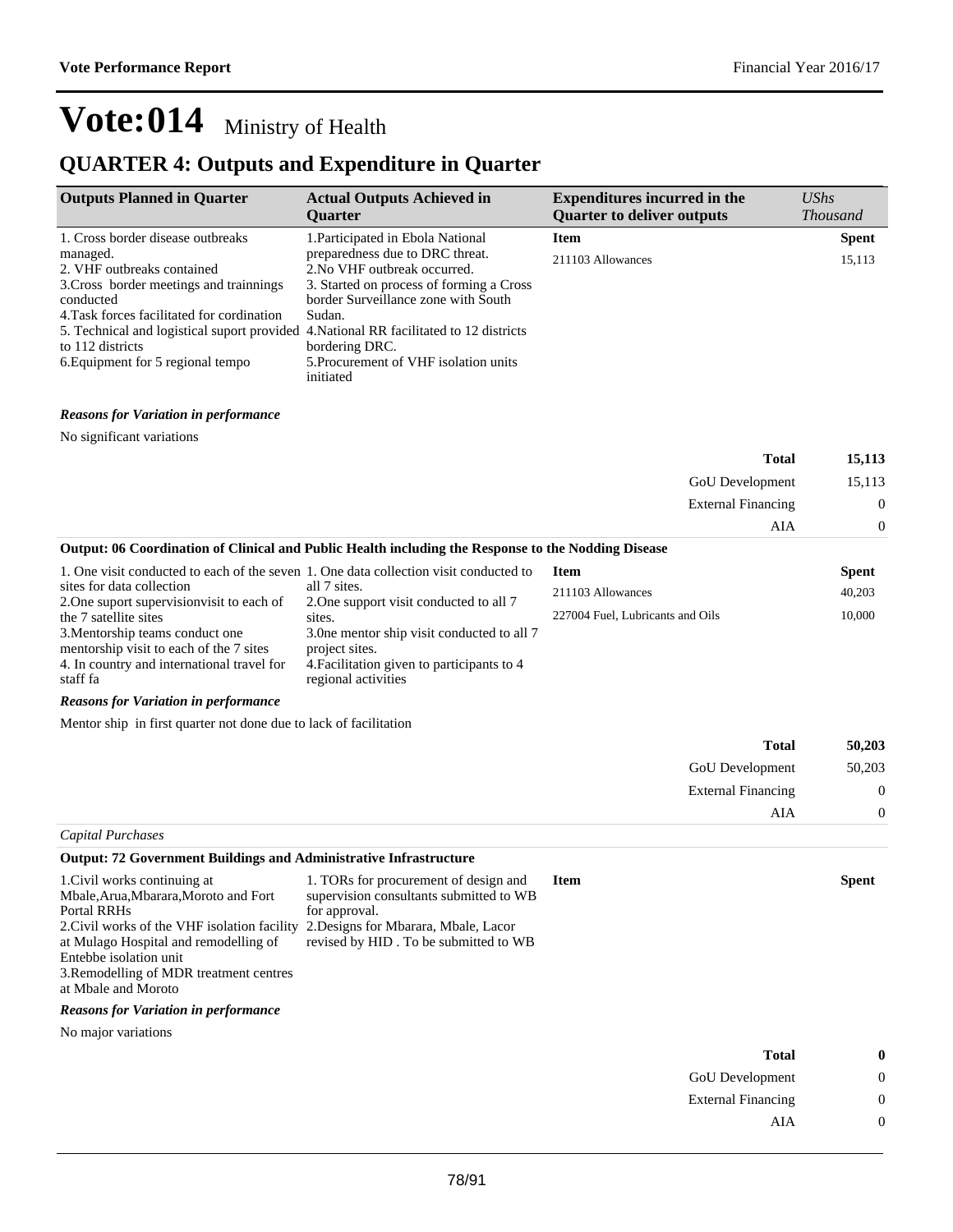### **QUARTER 4: Outputs and Expenditure in Quarter**

| <b>Outputs Planned in Quarter</b>                                   | <b>Actual Outputs Achieved in</b><br><b>Quarter</b>                                                                                             | <b>Expenditures incurred in the</b><br><b>Quarter to deliver outputs</b> | <b>UShs</b><br><b>Thousand</b> |
|---------------------------------------------------------------------|-------------------------------------------------------------------------------------------------------------------------------------------------|--------------------------------------------------------------------------|--------------------------------|
| Output: 75 Purchase of Motor Vehicles and Other Transport Equipment |                                                                                                                                                 |                                                                          |                                |
|                                                                     | 1. Four double cabin pick ups delivered to Item<br>MOW for registration.<br>2. Bidding documents prepared for<br>UNOPS to procure 2 ambulances. |                                                                          | <b>Spent</b>                   |
| <b>Reasons for Variation in performance</b>                         |                                                                                                                                                 |                                                                          |                                |
| No major variations                                                 |                                                                                                                                                 |                                                                          |                                |
|                                                                     |                                                                                                                                                 | <b>Total</b>                                                             | 0                              |
|                                                                     |                                                                                                                                                 | GoU Development                                                          | 0                              |
|                                                                     |                                                                                                                                                 | <b>External Financing</b>                                                | 0                              |
|                                                                     |                                                                                                                                                 | AIA                                                                      | 0                              |
| Output: 76 Purchase of Office and ICT Equipment, including Software |                                                                                                                                                 |                                                                          |                                |
|                                                                     | 1. Lot 1 of ICT equipment delivered to<br>MOH stores. Awaiting LOT 2                                                                            | <b>Item</b>                                                              | <b>Spent</b>                   |
| <b>Reasons for Variation in performance</b>                         |                                                                                                                                                 |                                                                          |                                |
| No variations                                                       |                                                                                                                                                 |                                                                          |                                |
|                                                                     |                                                                                                                                                 | <b>Total</b>                                                             | 0                              |
|                                                                     |                                                                                                                                                 | GoU Development                                                          | 0                              |
|                                                                     |                                                                                                                                                 | <b>External Financing</b>                                                | 0                              |
|                                                                     |                                                                                                                                                 | <b>AIA</b>                                                               | $\theta$                       |
|                                                                     |                                                                                                                                                 | <b>Total For SubProgramme</b>                                            | 85,756                         |
|                                                                     |                                                                                                                                                 | GoU Development                                                          | 85,756                         |
|                                                                     |                                                                                                                                                 | <b>External Financing</b>                                                | 0                              |
|                                                                     |                                                                                                                                                 | AIA                                                                      | $\boldsymbol{0}$               |
| Program: 05 Pharmaceutical and other Supplies                       |                                                                                                                                                 |                                                                          |                                |
| <b>Development Projects</b>                                         |                                                                                                                                                 |                                                                          |                                |
| Project: 0220 Global Fund for AIDS, TB and Malaria                  |                                                                                                                                                 |                                                                          |                                |

*Outputs Provided*

**Output: 01 Preventive and curative Medical Supplies (including immuninisation)**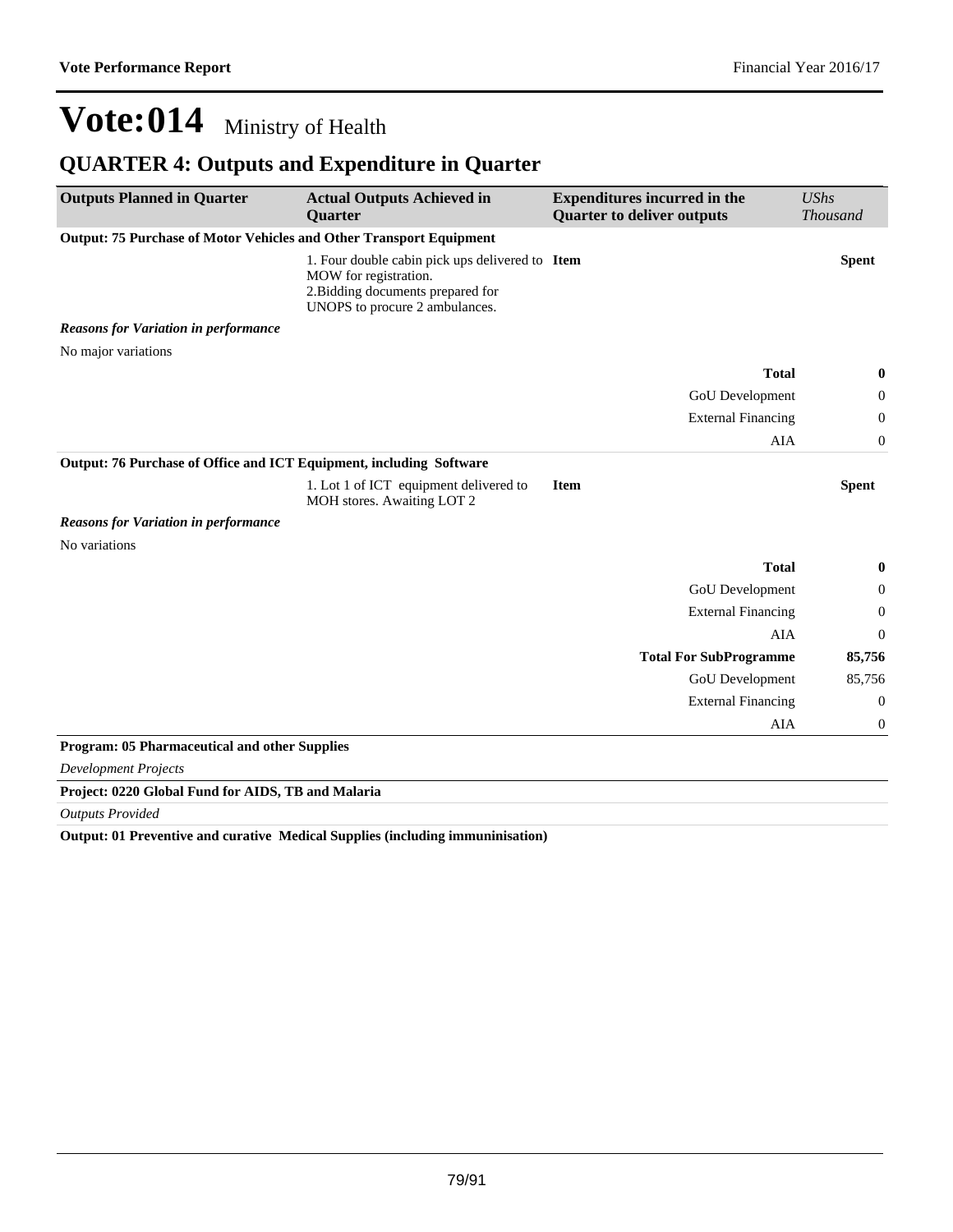### **QUARTER 4: Outputs and Expenditure in Quarter**

| Malaria:<br>Malaria<br><b>Item</b><br><b>Spent</b><br>PSM costs (handling and distribution of<br>IRS BCC Support Supervision undertaken<br>Mal. printing BCC/IEC MATERIALS,<br>Pharmaceutical and health products) paid<br>EOA, Disbursement to Distrits for iMM,<br>to National Medical Stores (NMS),<br>Facilitated the regional planning meeting<br>Planning, Data Use, Clinical Audit &<br>for data quality assessment and review by<br>Supervision, IRS District Operations and<br>RPMTs, Conducted data quality assurance Local Procurements & District Previsits<br>for M&E<br>TB<br>MDR TB Food Enablers procured,<br>facilitation to conduct orientation<br>meetings for staff at 15 treatment<br>initiation facilities<br>facilitation to attend a Bi-annual review<br>and planning meeting between<br>RTLPs, PM, CU staff and partners RTLPs<br>(12). World TB day commemorated, Gen | <b>Outputs Planned in Quarter</b> | <b>Actual Outputs Achieved in</b><br><b>Ouarter</b> | <b>Expenditures incurred in the</b><br><b>Quarter to deliver outputs</b> | UShs<br><b>Thousand</b> |
|-------------------------------------------------------------------------------------------------------------------------------------------------------------------------------------------------------------------------------------------------------------------------------------------------------------------------------------------------------------------------------------------------------------------------------------------------------------------------------------------------------------------------------------------------------------------------------------------------------------------------------------------------------------------------------------------------------------------------------------------------------------------------------------------------------------------------------------------------------------------------------------------------|-----------------------------------|-----------------------------------------------------|--------------------------------------------------------------------------|-------------------------|
| Workers to organise expert panel<br>meetings for Multi-drug Resistant TB<br>treatment sites                                                                                                                                                                                                                                                                                                                                                                                                                                                                                                                                                                                                                                                                                                                                                                                                     |                                   | Expert Training & facilitation for Health           |                                                                          |                         |

*Reasons for Variation in performance*

na

| 0 | <b>Total</b>              |
|---|---------------------------|
| ν | GoU Development           |
| v | <b>External Financing</b> |
|   | AIA                       |

**Output: 03 Monitoring and Evaluation Capacity Improvement**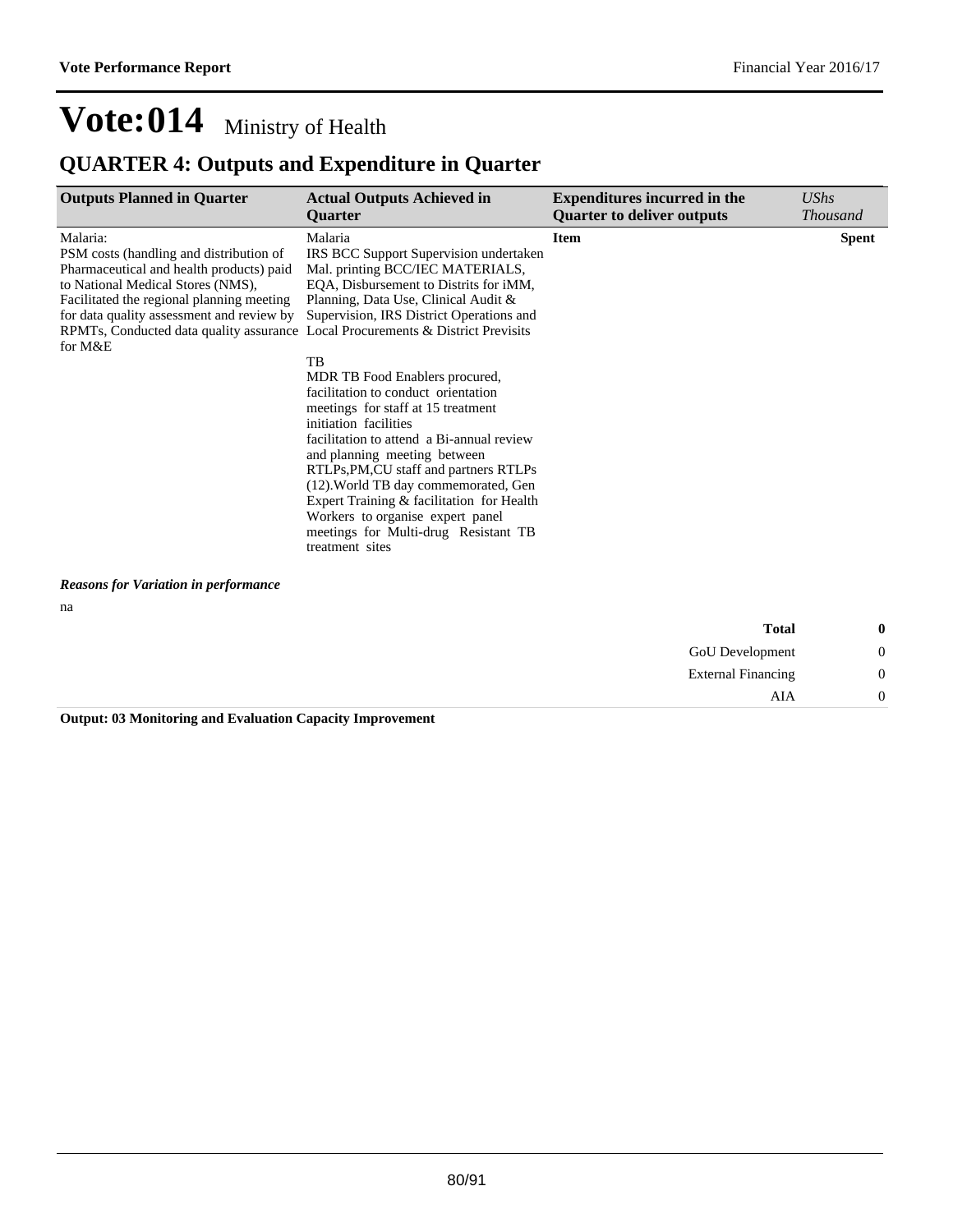### **QUARTER 4: Outputs and Expenditure in Quarter**

| <b>Outputs Planned in Quarter</b>                                                                                        | <b>Actual Outputs Achieved in</b><br><b>Ouarter</b>                                 | <b>Expenditures incurred in the</b><br><b>Quarter to deliver outputs</b> | UShs<br><b>Thousand</b> |
|--------------------------------------------------------------------------------------------------------------------------|-------------------------------------------------------------------------------------|--------------------------------------------------------------------------|-------------------------|
| Joint support supervision conducted in                                                                                   | Under took Joint support supervision                                                | <b>Item</b>                                                              | <b>Spent</b>            |
| different districts of Eastern & northern,<br>Monthly salaries for FCO staff were paid,                                  | conducted in districts of \northern and<br>eastern Uganda, Monthly salaries for FCO | 211102 Contract Staff Salaries (Incl. Casuals,<br>Temporary)             | 521,541                 |
| Held FCO meetings and staff retreat, Fuel<br>and telecommunication costs for<br>Coordination of the GF funded activities | staff were paid, Held FCO meetings and<br>staff retreat, Fuel and telecommunication | 212101 Social Security Contributions                                     | 59,682                  |
|                                                                                                                          | costs for Coordination of the GF funded                                             | 213004 Gratuity Expenses                                                 | 32,614                  |
| were paid, purch                                                                                                         | activities were paid, purch                                                         | 221001 Advertising and Public Relations                                  | 41,190                  |
|                                                                                                                          |                                                                                     | 221002 Workshops and Seminars                                            | 86,530                  |
|                                                                                                                          |                                                                                     | 221003 Staff Training                                                    | 54,301                  |
|                                                                                                                          |                                                                                     | 221007 Books, Periodicals & Newspapers                                   | 1,684                   |
|                                                                                                                          |                                                                                     | 221008 Computer supplies and Information<br>Technology (IT)              | 44,996                  |
|                                                                                                                          |                                                                                     | 221009 Welfare and Entertainment                                         | 13,640                  |
|                                                                                                                          |                                                                                     | 221011 Printing, Stationery, Photocopying and<br>Binding                 | 22,706                  |
|                                                                                                                          |                                                                                     | 221012 Small Office Equipment                                            | 20,000                  |
|                                                                                                                          |                                                                                     | 221016 IFMS Recurrent costs                                              | 9,950                   |
|                                                                                                                          |                                                                                     | 222001 Telecommunications                                                | 15,420                  |
|                                                                                                                          |                                                                                     | 225001 Consultancy Services- Short term                                  | 30,271                  |
|                                                                                                                          |                                                                                     | 227001 Travel inland                                                     | 199,186                 |
|                                                                                                                          |                                                                                     | 227002 Travel abroad                                                     | 48,836                  |
|                                                                                                                          |                                                                                     | 227004 Fuel, Lubricants and Oils                                         | 140,000                 |
|                                                                                                                          |                                                                                     | 228002 Maintenance - Vehicles                                            | 42,849                  |
|                                                                                                                          |                                                                                     | 228003 Maintenance – Machinery, Equipment<br>& Furniture                 | 10,088                  |
| <b>Reasons for Variation in performance</b>                                                                              |                                                                                     |                                                                          |                         |

na

| 1,395,482      | <b>Total</b>              |
|----------------|---------------------------|
| 1,395,482      | <b>GoU</b> Development    |
| $\overline{0}$ | <b>External Financing</b> |
|                | AIA                       |

*Outputs Funded*

#### **Output: 51 Transfer to Autonomous Health Institutions**

Taxes for ANECA and TASO paid **Item Spent**

|                                             | $\mathbf{r}$ |                                                    | $\overline{\phantom{a}}$ |
|---------------------------------------------|--------------|----------------------------------------------------|--------------------------|
|                                             |              | 263104 Transfers to other govt. Units<br>(Current) | 327,119                  |
| <b>Reasons for Variation in performance</b> |              |                                                    |                          |
| na                                          |              |                                                    |                          |
|                                             |              | <b>Total</b>                                       | 327,119                  |
|                                             |              | GoU Development                                    | 327,119                  |
|                                             |              | <b>External Financing</b>                          | $\mathbf 0$              |
|                                             |              | AIA                                                | $\mathbf 0$              |
|                                             |              |                                                    |                          |

*Capital Purchases*

**Output: 72 Government Buildings and Administrative Infrastructure**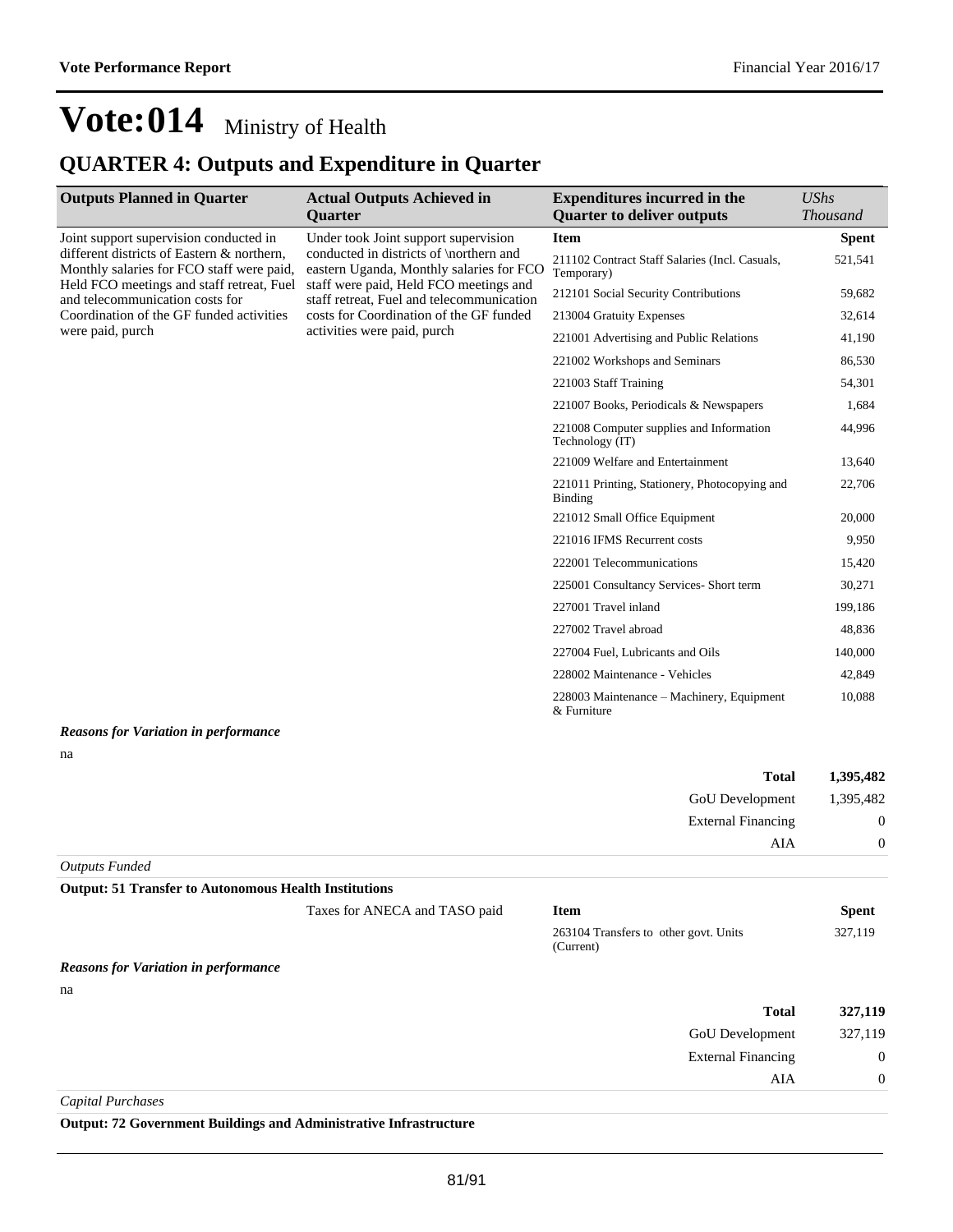### **QUARTER 4: Outputs and Expenditure in Quarter**

| <b>Outputs Planned in Quarter</b>                                          | <b>Actual Outputs Achieved in</b><br>Quarter                                              | <b>Expenditures incurred in the</b><br><b>Quarter to deliver outputs</b> | <b>UShs</b><br><b>Thousand</b> |
|----------------------------------------------------------------------------|-------------------------------------------------------------------------------------------|--------------------------------------------------------------------------|--------------------------------|
|                                                                            | Construction of medicines ware house at<br>kajansi to commence in July 2017               | <b>Item</b>                                                              | <b>Spent</b>                   |
| <b>Reasons for Variation in performance</b>                                |                                                                                           |                                                                          |                                |
| na                                                                         |                                                                                           | <b>Total</b>                                                             | $\bf{0}$                       |
|                                                                            |                                                                                           | GoU Development                                                          | $\mathbf{0}$                   |
|                                                                            |                                                                                           | <b>External Financing</b>                                                | $\mathbf{0}$                   |
|                                                                            |                                                                                           | AIA                                                                      | $\boldsymbol{0}$               |
| <b>Output: 75 Purchase of Motor Vehicles and Other Transport Equipment</b> |                                                                                           |                                                                          |                                |
| One Field Motor Vehicle Purchased                                          | Motor vehicle was not procured as                                                         | <b>Item</b>                                                              | <b>Spent</b>                   |
|                                                                            | planned                                                                                   | 312201 Transport Equipment                                               | 14,119                         |
| <b>Reasons for Variation in performance</b>                                |                                                                                           |                                                                          |                                |
| Delay in procurement process                                               |                                                                                           |                                                                          |                                |
|                                                                            |                                                                                           | <b>Total</b>                                                             | 14,119                         |
|                                                                            |                                                                                           | GoU Development                                                          | 14,119                         |
|                                                                            |                                                                                           | <b>External Financing</b>                                                | $\boldsymbol{0}$               |
|                                                                            |                                                                                           | AIA                                                                      | $\boldsymbol{0}$               |
| Output: 76 Purchase of Office and ICT Equipment, including Software        |                                                                                           |                                                                          |                                |
|                                                                            | Teleconferencing and ICT , equipment<br>Procured                                          | <b>Item</b><br>312202 Machinery and Equipment                            | <b>Spent</b><br>9,100          |
| <b>Reasons for Variation in performance</b><br><b>NA</b>                   |                                                                                           |                                                                          |                                |
|                                                                            |                                                                                           | <b>Total</b>                                                             | 9,100                          |
|                                                                            |                                                                                           | GoU Development                                                          | 9,100                          |
|                                                                            |                                                                                           | <b>External Financing</b>                                                | $\boldsymbol{0}$               |
|                                                                            |                                                                                           | AIA                                                                      | $\mathbf{0}$                   |
| Output: 77 Purchase of Specialised Machinery & Equipment                   |                                                                                           |                                                                          |                                |
|                                                                            | Assorted Medical, Dental & Surgical<br>Equipment for TB, HIV, Malaria and HSS<br>procured | <b>Item</b>                                                              | <b>Spent</b>                   |
| <b>Reasons for Variation in performance</b>                                |                                                                                           |                                                                          |                                |
| NA                                                                         |                                                                                           |                                                                          |                                |
|                                                                            |                                                                                           | <b>Total</b>                                                             | 0                              |
|                                                                            |                                                                                           | GoU Development                                                          | $\boldsymbol{0}$               |
|                                                                            |                                                                                           | <b>External Financing</b>                                                | $\boldsymbol{0}$               |
|                                                                            |                                                                                           | <b>AIA</b>                                                               | $\boldsymbol{0}$               |
|                                                                            |                                                                                           | <b>Total For SubProgramme</b>                                            | 1,745,820                      |
|                                                                            |                                                                                           | GoU Development                                                          | 1,745,820                      |
|                                                                            |                                                                                           | <b>External Financing</b>                                                | $\mathbf{0}$                   |
| <b>Development Projects</b>                                                |                                                                                           | AIA                                                                      | $\boldsymbol{0}$               |

**Project: 1141 Gavi Vaccines and HSSP**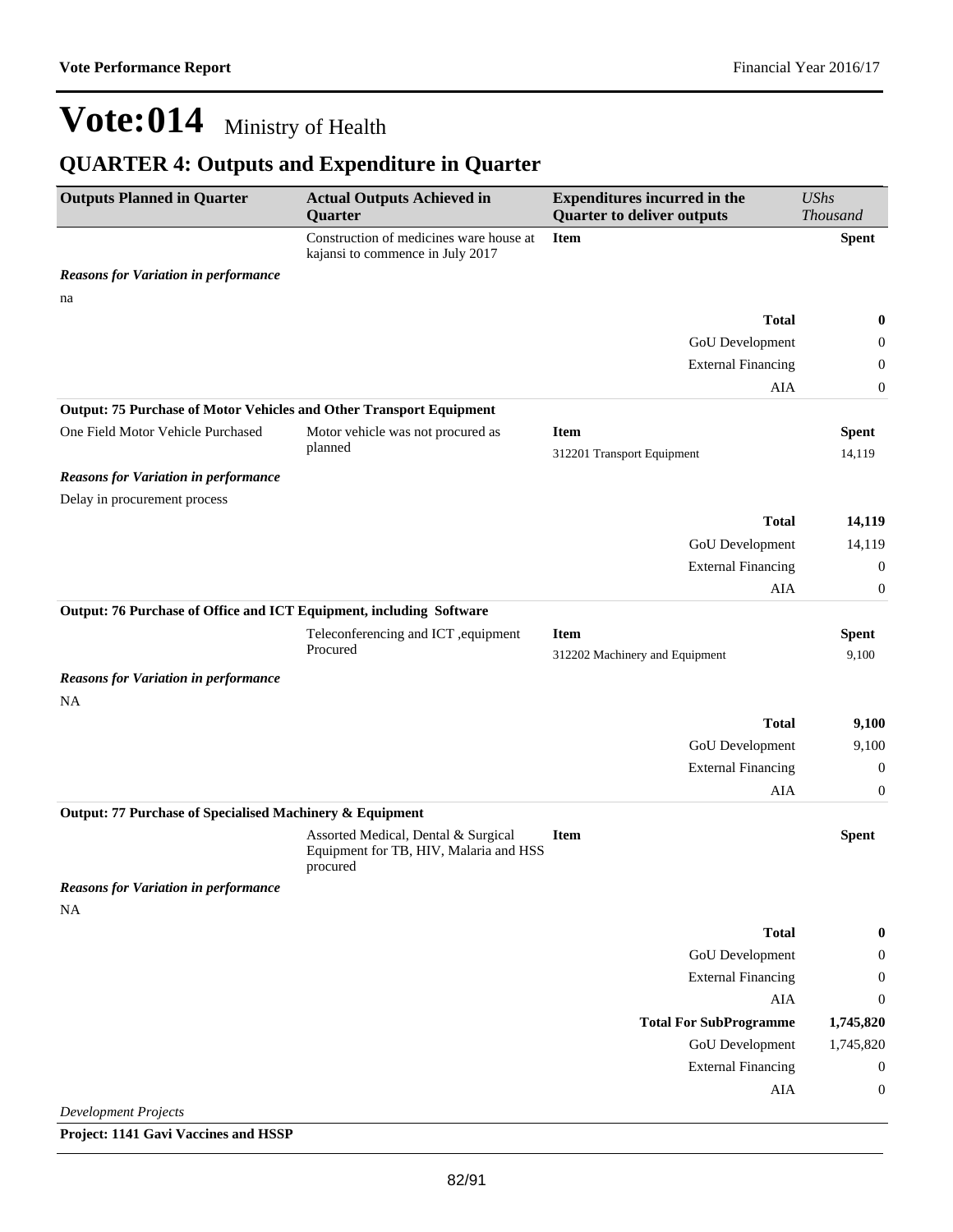### **QUARTER 4: Outputs and Expenditure in Quarter**

| <b>Outputs Planned in Quarter</b>                                                                                                                       | <b>Actual Outputs Achieved in</b><br>Quarter                                                                         | <b>Expenditures incurred in the</b><br><b>Quarter to deliver outputs</b> | <b>UShs</b><br><b>Thousand</b> |
|---------------------------------------------------------------------------------------------------------------------------------------------------------|----------------------------------------------------------------------------------------------------------------------|--------------------------------------------------------------------------|--------------------------------|
| <b>Outputs Provided</b>                                                                                                                                 |                                                                                                                      |                                                                          |                                |
|                                                                                                                                                         | Output: 01 Preventive and curative Medical Supplies (including immuninisation)                                       |                                                                          |                                |
| Doses procured                                                                                                                                          | Doses procured include; IPV: 500000,<br>HPV: 621,520, PCV1, 681, 200                                                 | <b>Item</b>                                                              | <b>Spent</b>                   |
| BCG: 1,970,150<br>OPV: 2,342,675<br>PENTA: 1,659,400<br>PCV: 1,572,175<br>IPV: 804,305<br>ROTA: 829,691<br>MEA 829,691<br>HPV: 479,760<br>TT: 2,308,250 |                                                                                                                      |                                                                          |                                |
| U.shs. 1.85 bn caters for only GoU<br>counter part funding for new vaccines:<br>PCV, Penta, HPV an                                                      |                                                                                                                      |                                                                          |                                |
| <b>Reasons for Variation in performance</b>                                                                                                             |                                                                                                                      |                                                                          |                                |
| NA                                                                                                                                                      |                                                                                                                      |                                                                          |                                |
|                                                                                                                                                         |                                                                                                                      | <b>Total</b>                                                             | $\boldsymbol{0}$               |
|                                                                                                                                                         |                                                                                                                      | GoU Development                                                          | $\boldsymbol{0}$               |
|                                                                                                                                                         |                                                                                                                      | <b>External Financing</b>                                                | $\boldsymbol{0}$               |
|                                                                                                                                                         |                                                                                                                      | AIA                                                                      | $\boldsymbol{0}$               |
| <b>Output: 02 Strengthening Capacity of Health Facility Managers</b>                                                                                    |                                                                                                                      |                                                                          |                                |
| Regional support supervision conducted                                                                                                                  | Not carried out                                                                                                      | <b>Item</b>                                                              | Spent                          |
| on quarterly basis                                                                                                                                      |                                                                                                                      | 227001 Travel inland                                                     | 104                            |
|                                                                                                                                                         |                                                                                                                      | 227004 Fuel, Lubricants and Oils                                         | 394                            |
| National Support supervision visits<br>conducted in all the 112 districts                                                                               |                                                                                                                      |                                                                          |                                |
| Support supervision visits and outreaches<br>conducted at district level.                                                                               |                                                                                                                      |                                                                          |                                |
| Internal audit field visits conducted to<br>selected                                                                                                    |                                                                                                                      |                                                                          |                                |
| <b>Reasons for Variation in performance</b>                                                                                                             |                                                                                                                      |                                                                          |                                |
|                                                                                                                                                         | Planned under Gavi HSS 2 which was hoped to start in January 2017. However, it will most likely commence in FY 17/18 |                                                                          |                                |
|                                                                                                                                                         |                                                                                                                      | <b>Total</b>                                                             | 498                            |
|                                                                                                                                                         |                                                                                                                      | GoU Development                                                          | 498                            |
|                                                                                                                                                         |                                                                                                                      | <b>External Financing</b>                                                | $\mathbf{0}$                   |
|                                                                                                                                                         |                                                                                                                      | AIA                                                                      | $\theta$                       |

*Capital Purchases*

**Output: 72 Government Buildings and Administrative Infrastructure**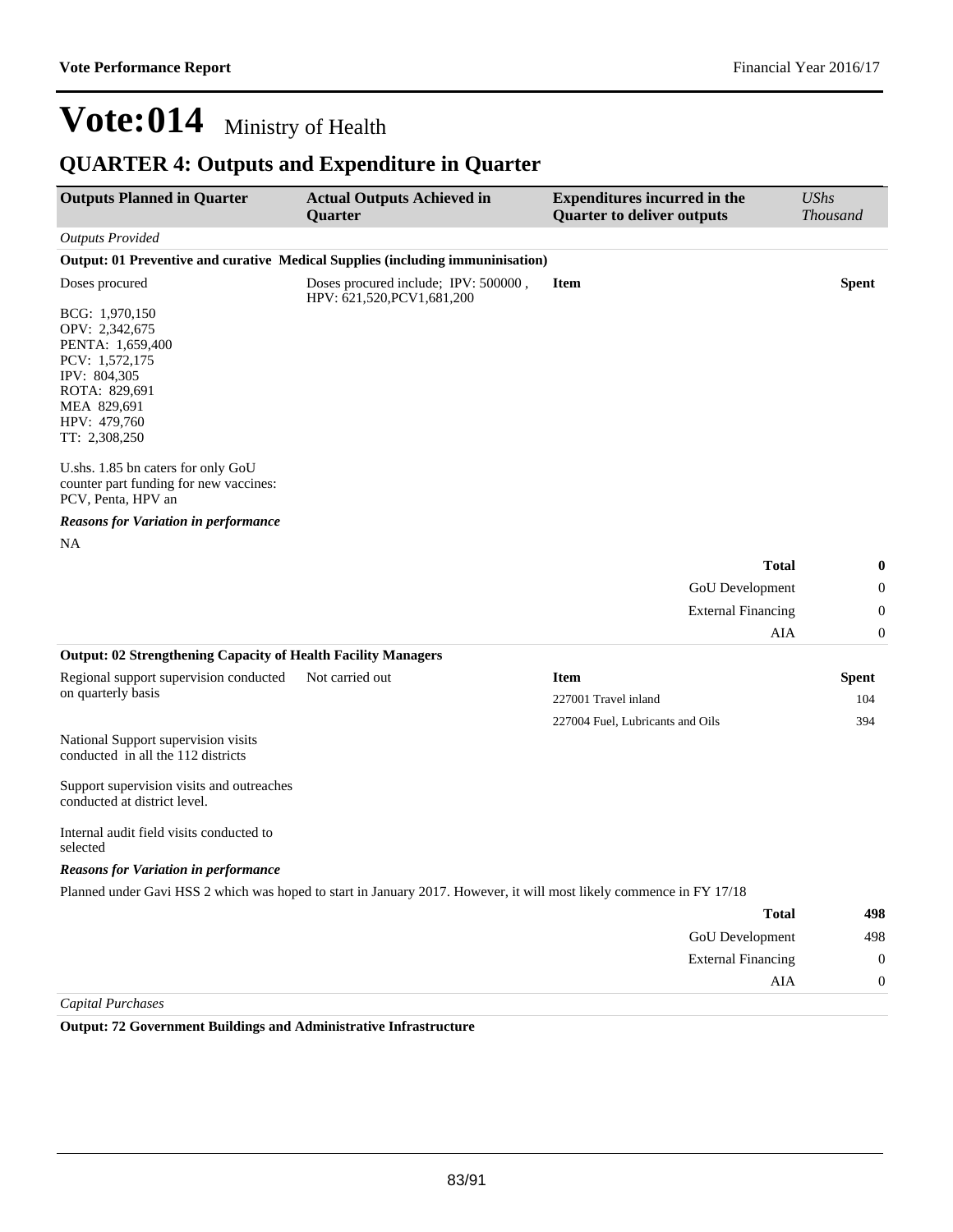### **QUARTER 4: Outputs and Expenditure in Quarter**

| <b>Outputs Planned in Quarter</b>                                           | <b>Actual Outputs Achieved in</b><br><b>Quarter</b>                                                       | <b>Expenditures incurred in the</b><br><b>Quarter to deliver outputs</b> |                                    |
|-----------------------------------------------------------------------------|-----------------------------------------------------------------------------------------------------------|--------------------------------------------------------------------------|------------------------------------|
| Consultancy services for civil works<br>procured                            | Two consultancy firms were hired to<br>undertake the supervisory role and                                 | <b>Item</b>                                                              | <b>Spent</b>                       |
| 20 district medicines stores constructed                                    | another construction firm to undertake<br>construction of 19 medicine stores. Works<br>are still on going |                                                                          |                                    |
| 13 districts in hard to reach areas, each has<br>2 staff houses constructed |                                                                                                           |                                                                          |                                    |
| Solar systems functional for the 26 houses                                  |                                                                                                           |                                                                          |                                    |
| 12 cold chain equipment procured and<br>installed                           |                                                                                                           |                                                                          |                                    |
| <b>Reasons for Variation in performance</b>                                 |                                                                                                           |                                                                          |                                    |
| na                                                                          |                                                                                                           |                                                                          |                                    |
|                                                                             |                                                                                                           | <b>Total</b>                                                             | 0                                  |
|                                                                             |                                                                                                           | GoU Development                                                          | 0                                  |
|                                                                             |                                                                                                           | <b>External Financing</b>                                                | $\boldsymbol{0}$                   |
|                                                                             |                                                                                                           | AIA                                                                      | $\boldsymbol{0}$                   |
| Output: 75 Purchase of Motor Vehicles and Other Transport Equipment         |                                                                                                           |                                                                          |                                    |
|                                                                             |                                                                                                           | <b>Item</b>                                                              | <b>Spent</b>                       |
| <b>Reasons for Variation in performance</b>                                 |                                                                                                           |                                                                          |                                    |
|                                                                             |                                                                                                           |                                                                          |                                    |
|                                                                             |                                                                                                           | <b>Total</b>                                                             | 0                                  |
|                                                                             |                                                                                                           | GoU Development                                                          | $\boldsymbol{0}$                   |
|                                                                             |                                                                                                           | <b>External Financing</b>                                                | 0                                  |
|                                                                             |                                                                                                           | AIA                                                                      | $\boldsymbol{0}$                   |
| Output: 76 Purchase of Office and ICT Equipment, including Software         |                                                                                                           |                                                                          |                                    |
| 35 new districts have email connectivity                                    | 35 new districts have email connectivity                                                                  | <b>Item</b>                                                              | <b>Spent</b>                       |
| <b>Reasons for Variation in performance</b>                                 |                                                                                                           |                                                                          |                                    |
| <b>NA</b>                                                                   |                                                                                                           |                                                                          |                                    |
|                                                                             |                                                                                                           | <b>Total</b>                                                             | $\boldsymbol{0}$                   |
|                                                                             |                                                                                                           | GoU Development                                                          | $\boldsymbol{0}$<br>$\overline{0}$ |
|                                                                             |                                                                                                           | <b>External Financing</b><br>${\rm AIA}$                                 | $\boldsymbol{0}$                   |
| Output: 77 Purchase of Specialised Machinery & Equipment                    |                                                                                                           |                                                                          |                                    |
|                                                                             |                                                                                                           | Item                                                                     | <b>Spent</b>                       |
| <b>Reasons for Variation in performance</b>                                 |                                                                                                           |                                                                          |                                    |
|                                                                             |                                                                                                           |                                                                          |                                    |
|                                                                             |                                                                                                           | <b>Total</b>                                                             | 0                                  |
|                                                                             |                                                                                                           | GoU Development                                                          | $\boldsymbol{0}$                   |
|                                                                             |                                                                                                           | <b>External Financing</b>                                                | $\boldsymbol{0}$                   |
|                                                                             |                                                                                                           | AIA                                                                      | $\boldsymbol{0}$                   |
|                                                                             |                                                                                                           | <b>Total For SubProgramme</b>                                            | 498                                |
|                                                                             |                                                                                                           | <b>GoU</b> Development                                                   | 498                                |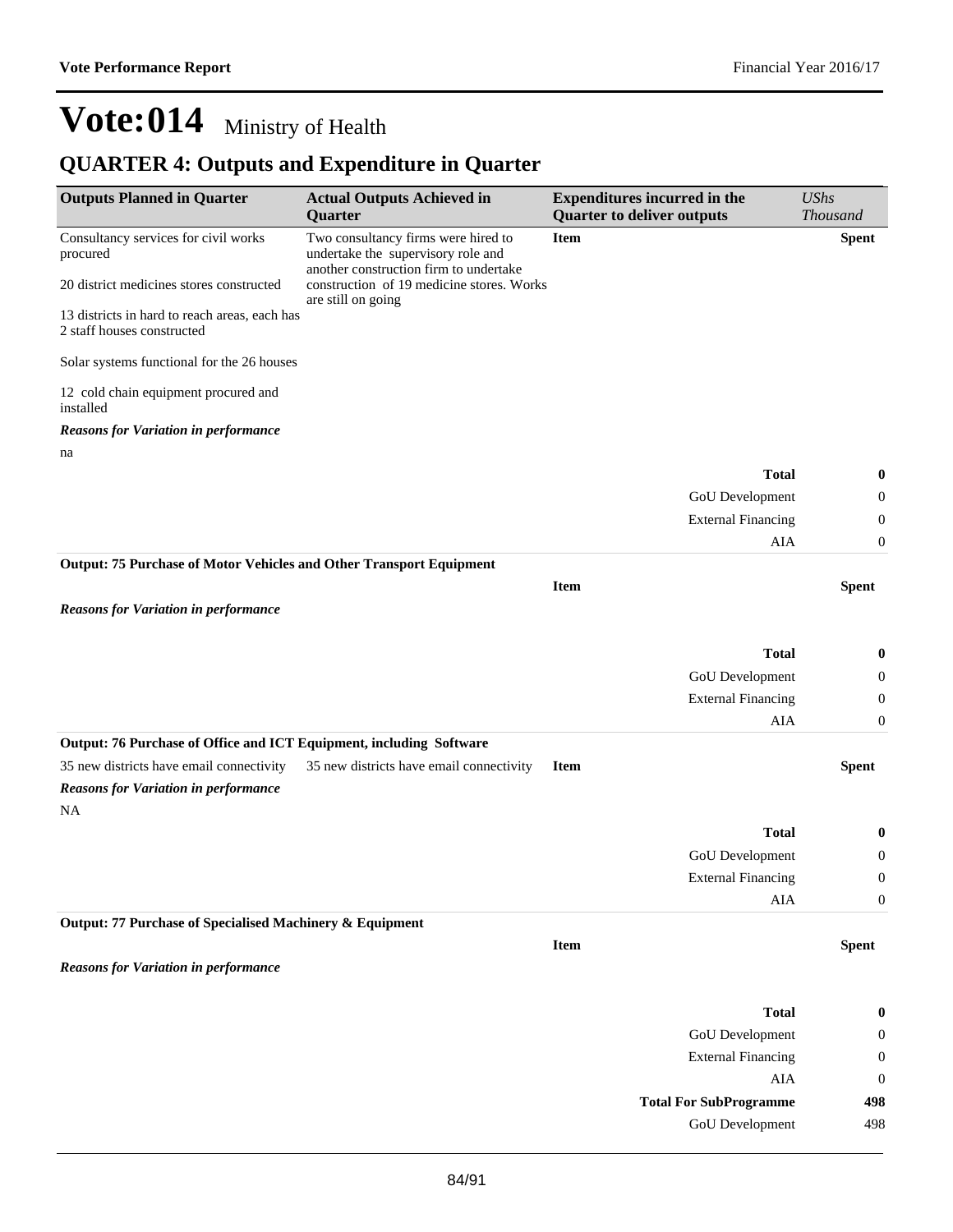#### **QUARTER 4: Outputs and Expenditure in Quarter**

| <b>Outputs Planned in Quarter</b>                        | <b>Actual Outputs Achieved in</b><br>Quarter                               | <b>Expenditures incurred in the</b><br><b>Quarter to deliver outputs</b> | <b>UShs</b><br><b>Thousand</b> |
|----------------------------------------------------------|----------------------------------------------------------------------------|--------------------------------------------------------------------------|--------------------------------|
|                                                          |                                                                            | <b>External Financing</b>                                                | $\mathbf{0}$                   |
|                                                          |                                                                            | AIA                                                                      | $\mathbf{0}$                   |
| <b>Program: 49 Policy, Planning and Support Services</b> |                                                                            |                                                                          |                                |
| <b>Recurrent Programmes</b>                              |                                                                            |                                                                          |                                |
| <b>Subprogram: 01 Headquarters</b>                       |                                                                            |                                                                          |                                |
| <b>Outputs Provided</b>                                  |                                                                            |                                                                          |                                |
| <b>Output: 02 Ministry Support Services</b>              |                                                                            |                                                                          |                                |
|                                                          | All entitlements for top managers                                          | <b>Item</b>                                                              | <b>Spent</b>                   |
|                                                          | computed and paid.<br>Transport allowances and lunch                       | 211101 General Staff Salaries                                            | 250,448                        |
|                                                          | allowances for staff at u4 scale computed<br>and paid.                     | 211102 Contract Staff Salaries (Incl. Casuals,<br>Temporary)             | 5,652                          |
|                                                          | Office imprest for political leaders and top 211103 Allowances             |                                                                          | 18,043                         |
|                                                          | managers paid.<br>Security personnel guarding all MOH                      | 212102 Pension for General Civil Service                                 | 3,122,134                      |
|                                                          | installations paid.                                                        | 213001 Medical expenses (To employees)                                   | 6,260                          |
|                                                          | Motor vehicles for MOH efficiently<br>maintained.Procured new              | 213002 Incapacity, death benefits and funeral<br>expenses                | 4,860                          |
|                                                          | vehicles.Procured computers.<br>Quarterly electricity, water and telephone | 221001 Advertising and Public Relations                                  | 14,656                         |
|                                                          | bills duly paid.                                                           | 221002 Workshops and Seminars                                            | 8,975                          |
|                                                          | Procured chairs and table for the board<br>room.                           | 221003 Staff Training                                                    | 5,170                          |
|                                                          | Repaired the cooling system in the board                                   | 221007 Books, Periodicals & Newspapers                                   | 4,354                          |
|                                                          | roomat MOH Hqtrs. Held general staff<br>meetings.                          | 221008 Computer supplies and Information<br>Technology (IT)              | 13,298                         |
|                                                          |                                                                            | 221009 Welfare and Entertainment                                         | 543                            |
|                                                          |                                                                            | 221011 Printing, Stationery, Photocopying and<br><b>Binding</b>          | 7,530                          |
|                                                          |                                                                            | 221012 Small Office Equipment                                            | 1,943                          |
|                                                          |                                                                            | 221016 IFMS Recurrent costs                                              | 8,400                          |
|                                                          |                                                                            | 221020 IPPS Recurrent Costs                                              | 7,610                          |
|                                                          |                                                                            | 222001 Telecommunications                                                | 5,900                          |
|                                                          |                                                                            | 222002 Postage and Courier                                               | 4,200                          |
|                                                          |                                                                            | 223001 Property Expenses                                                 | 22,964                         |
|                                                          |                                                                            | 223005 Electricity                                                       | 50,000                         |
|                                                          |                                                                            | 223006 Water                                                             | 23,000                         |
|                                                          |                                                                            | 227001 Travel inland                                                     | 53,805                         |
|                                                          |                                                                            | 227004 Fuel, Lubricants and Oils                                         | 8,500                          |
|                                                          |                                                                            | 228002 Maintenance - Vehicles                                            | 15,804                         |
|                                                          |                                                                            | 228003 Maintenance - Machinery, Equipment<br>& Furniture                 | 4,000                          |
|                                                          |                                                                            | 228004 Maintenance – Other                                               | 3,560                          |
| <b>Reasons for Variation in performance</b>              |                                                                            |                                                                          |                                |

*Reasons for Variation in performance*

Delays in release of funds. Delays in the procurement processes. Inadequate funds.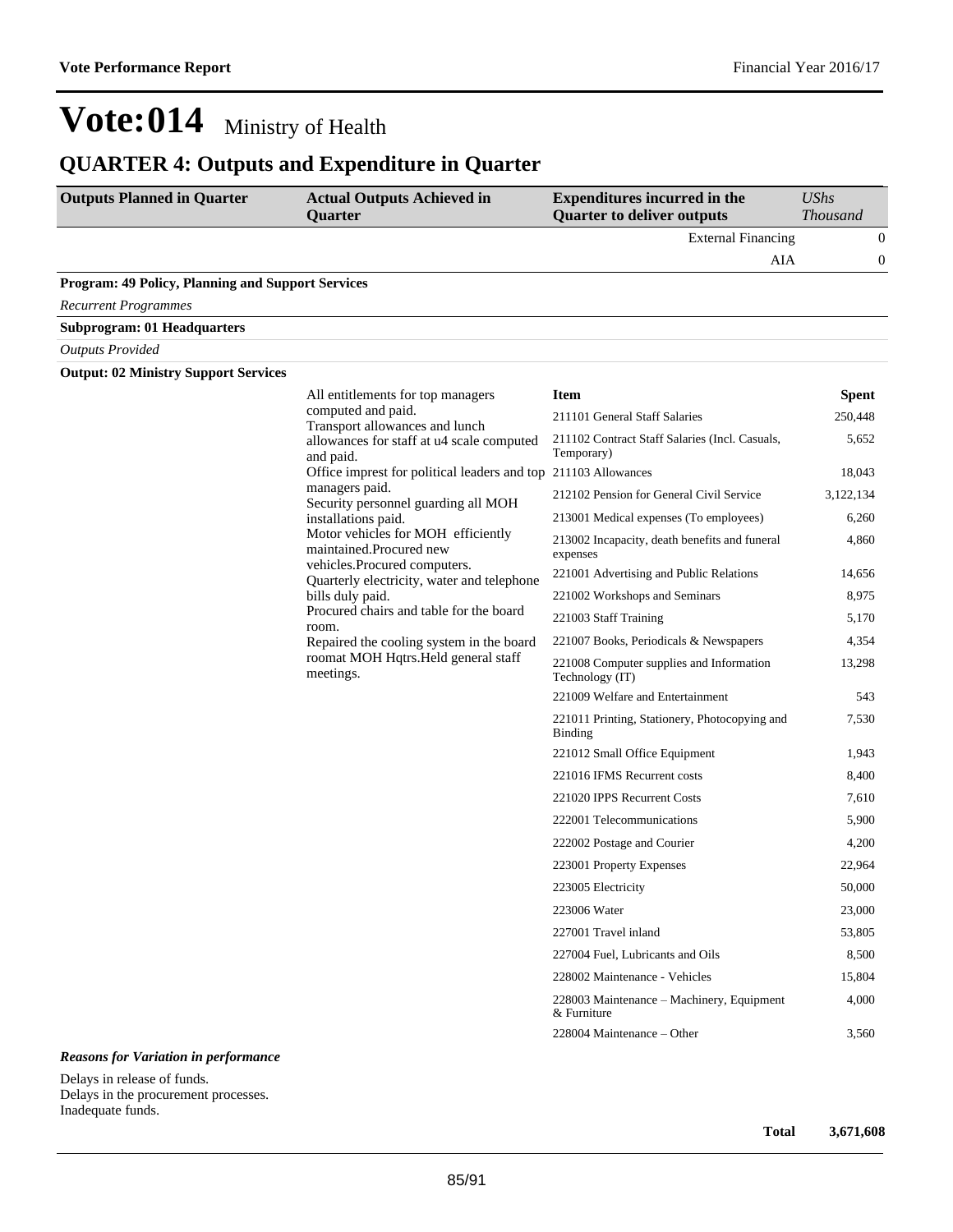### **QUARTER 4: Outputs and Expenditure in Quarter**

| <b>Outputs Planned in Quarter</b>                         | <b>Actual Outputs Achieved in</b><br>Quarter                                                                                                                                                                                                                                                                                                   | <b>Expenditures incurred in the</b><br><b>Quarter to deliver outputs</b> | UShs<br><b>Thousand</b> |
|-----------------------------------------------------------|------------------------------------------------------------------------------------------------------------------------------------------------------------------------------------------------------------------------------------------------------------------------------------------------------------------------------------------------|--------------------------------------------------------------------------|-------------------------|
|                                                           |                                                                                                                                                                                                                                                                                                                                                | Wage Recurrent                                                           | 256,100                 |
|                                                           |                                                                                                                                                                                                                                                                                                                                                | Non Wage Recurrent                                                       | 3,415,508               |
|                                                           |                                                                                                                                                                                                                                                                                                                                                | AIA                                                                      | $\mathbf{0}$            |
| <b>Output: 03 Ministerial and Top Management Services</b> |                                                                                                                                                                                                                                                                                                                                                |                                                                          |                         |
|                                                           | Number of political supervision carried                                                                                                                                                                                                                                                                                                        | <b>Item</b>                                                              | <b>Spent</b>            |
|                                                           | out in RRH, Gen Hospitals and HCiv and<br>IIIss. in the districts.<br>26 Senior top mgt meetings held<br>6 national events presided over.<br>3 International functions<br>attended.Renovated the police post at<br>MOH hqtrs. Alocated fuel to entitled<br>officers accordingly, carried out radio talk<br>shows, press briefings and adverts. | 211103 Allowances                                                        | 13,630                  |
|                                                           |                                                                                                                                                                                                                                                                                                                                                | 213001 Medical expenses (To employees)                                   | 2,000                   |
|                                                           |                                                                                                                                                                                                                                                                                                                                                | 221001 Advertising and Public Relations                                  | 4,756                   |
|                                                           |                                                                                                                                                                                                                                                                                                                                                | 221007 Books, Periodicals & Newspapers                                   | 3,672                   |
|                                                           |                                                                                                                                                                                                                                                                                                                                                | 221009 Welfare and Entertainment                                         | 10,000                  |
|                                                           |                                                                                                                                                                                                                                                                                                                                                | 221011 Printing, Stationery, Photocopying and<br>Binding                 | 2,920                   |
|                                                           |                                                                                                                                                                                                                                                                                                                                                | 221012 Small Office Equipment                                            | 1,760                   |
|                                                           |                                                                                                                                                                                                                                                                                                                                                | 222001 Telecommunications                                                | 13,681                  |
|                                                           |                                                                                                                                                                                                                                                                                                                                                | 227001 Travel inland                                                     | 58,763                  |
|                                                           |                                                                                                                                                                                                                                                                                                                                                | 227004 Fuel, Lubricants and Oils                                         | 10,000                  |
|                                                           |                                                                                                                                                                                                                                                                                                                                                | 228002 Maintenance - Vehicles                                            | 25,219                  |
| <b>Reasons for Variation in performance</b>               |                                                                                                                                                                                                                                                                                                                                                |                                                                          |                         |

Delays in release of funds. Delays in the procurement processes. Inadequate funds.

| <b>Total</b>       | 146,401        |
|--------------------|----------------|
| Wage Recurrent     | $\theta$       |
| Non Wage Recurrent | 146,401        |
| AIA                | $\overline{0}$ |
| Outputs Funded     |                |

All the quarterly funds released for international bodies transferred. (WHO).

| <b>Item</b>                           | <b>Spent</b> |
|---------------------------------------|--------------|
| 262101 Contributions to International | 40.001       |
| Organisations (Current)               |              |

*Reasons for Variation in performance*

Inadequate funds

|                                              |                                      |      | <b>Total</b>       | 40,001       |
|----------------------------------------------|--------------------------------------|------|--------------------|--------------|
|                                              |                                      |      | Wage Recurrent     |              |
|                                              |                                      |      | Non Wage Recurrent | 40,001       |
|                                              |                                      | AIA  |                    |              |
| <b>Output: 52 Health Regulatory Councils</b> |                                      |      |                    |              |
|                                              | All the quarterly funds released for | Item |                    | <b>Spent</b> |

All the quarterly funds released for international bodies transferred. (WHO).

| тесн |                                                 | <b>DDCIIL</b> |
|------|-------------------------------------------------|---------------|
|      | 263204 Transfers to other govt. Units (Capital) | 73.627        |

#### *Reasons for Variation in performance*

Inadequate funds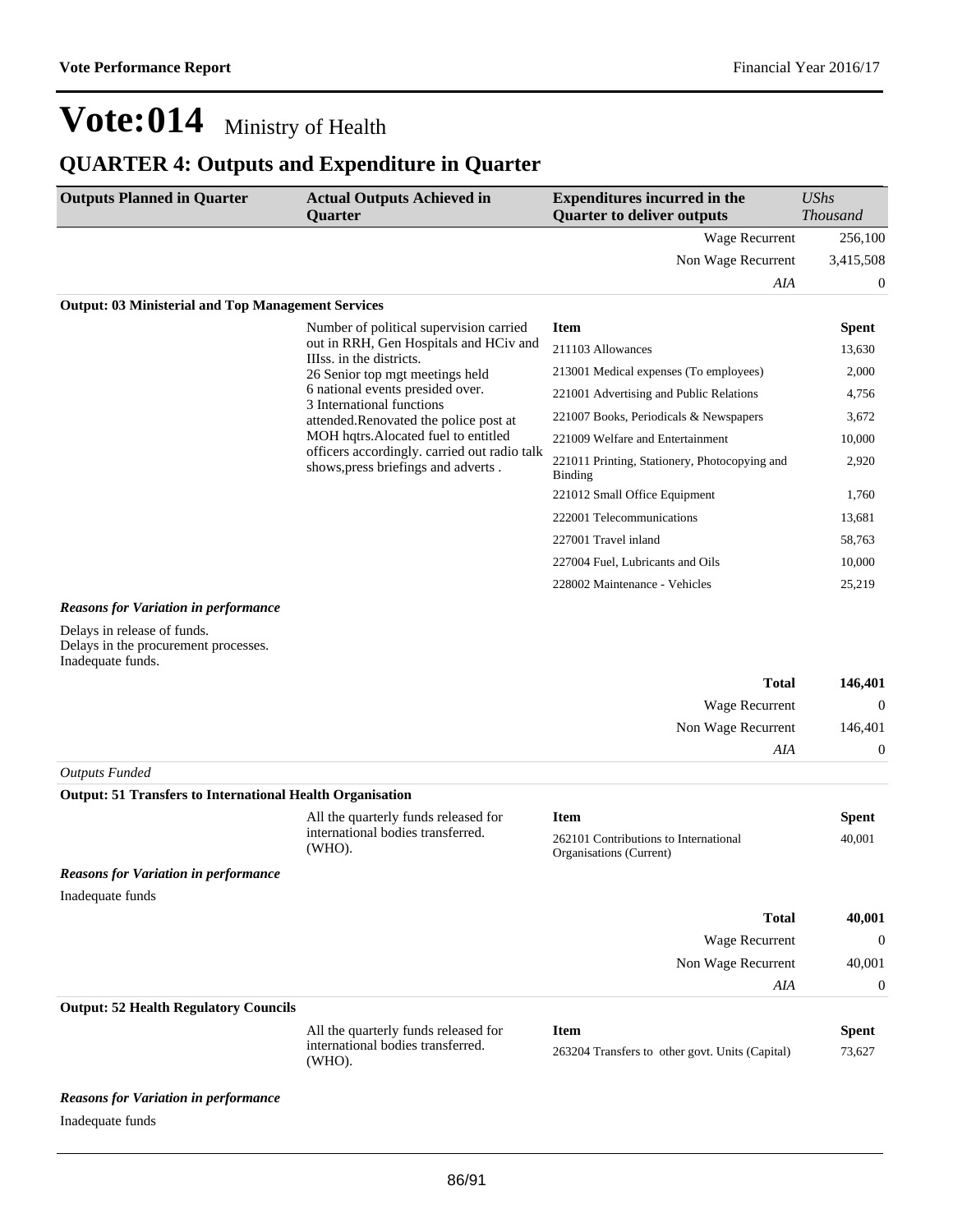### **QUARTER 4: Outputs and Expenditure in Quarter**

| <b>Outputs Planned in Quarter</b>           | <b>Actual Outputs Achieved in</b><br>Quarter | <b>Expenditures incurred in the</b><br><b>Quarter to deliver outputs</b> | <b>UShs</b><br><b>Thousand</b> |
|---------------------------------------------|----------------------------------------------|--------------------------------------------------------------------------|--------------------------------|
|                                             |                                              | <b>Total</b>                                                             | 73,627                         |
|                                             |                                              | Wage Recurrent                                                           | $\theta$                       |
|                                             |                                              | Non Wage Recurrent                                                       | 73,627                         |
|                                             |                                              | AIA                                                                      | $\boldsymbol{0}$               |
| Arrears                                     |                                              |                                                                          |                                |
| <b>Output: 99 Arrears</b>                   |                                              |                                                                          |                                |
|                                             |                                              | <b>Item</b>                                                              | <b>Spent</b>                   |
| <b>Reasons for Variation in performance</b> |                                              |                                                                          |                                |
|                                             |                                              | <b>Total</b>                                                             | $\bf{0}$                       |
|                                             |                                              | Wage Recurrent                                                           | $\mathbf{0}$                   |
|                                             |                                              | Non Wage Recurrent                                                       | $\mathbf{0}$                   |
|                                             |                                              | AIA                                                                      | $\theta$                       |
|                                             |                                              | <b>Total For SubProgramme</b>                                            | 3,931,636                      |
|                                             |                                              | Wage Recurrent                                                           | 256,100                        |
|                                             |                                              | Non Wage Recurrent                                                       | 3,675,536                      |
|                                             |                                              | AIA                                                                      | $\boldsymbol{0}$               |
| <b>Recurrent Programmes</b>                 |                                              |                                                                          |                                |
| <b>Subprogram: 02 Planning</b>              |                                              |                                                                          |                                |
| <b>Outputs Provided</b>                     |                                              |                                                                          |                                |

**Output: 01 Policy, consultation, planning and monitoring services**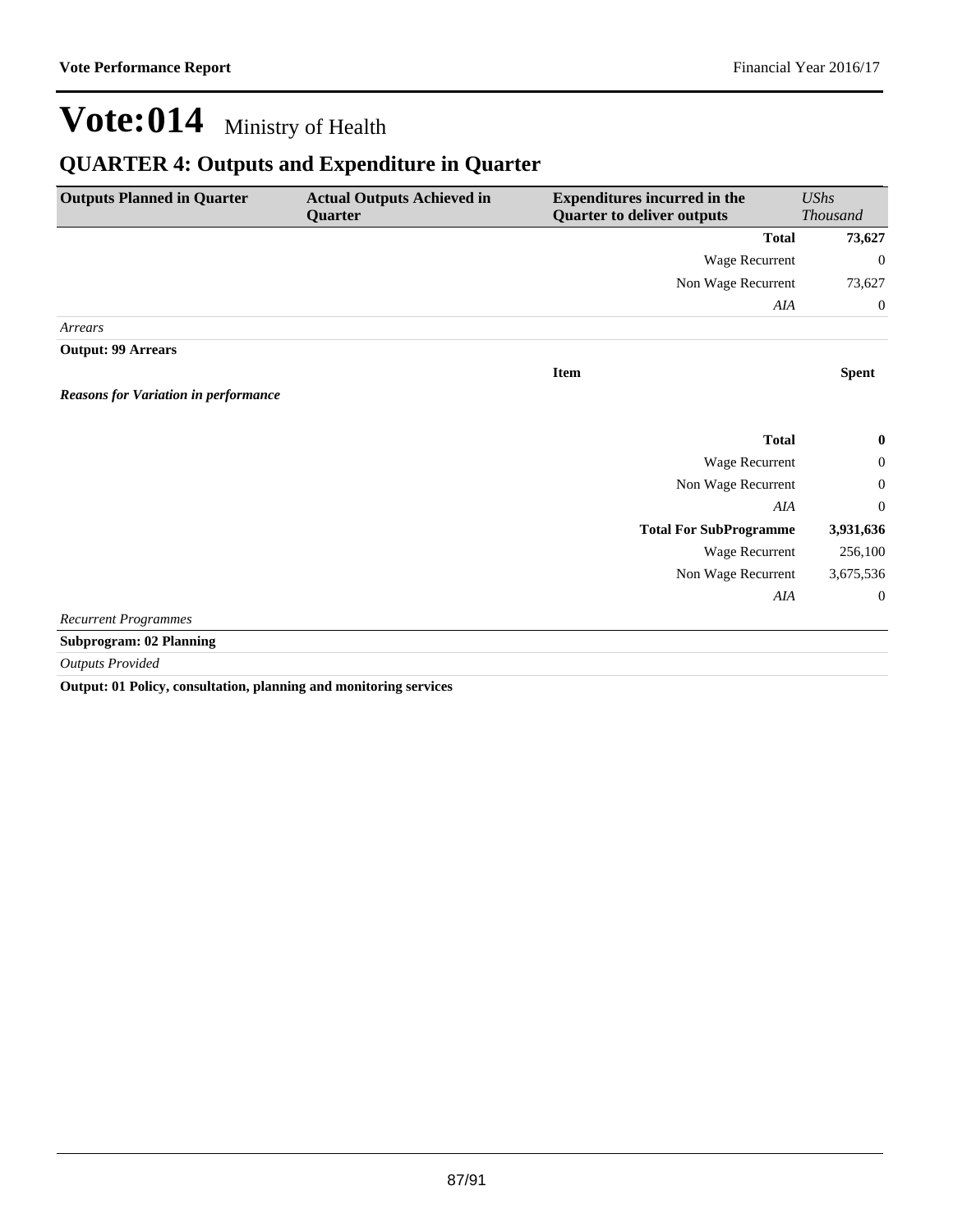### **QUARTER 4: Outputs and Expenditure in Quarter**

| <b>Outputs Planned in Quarter</b> | <b>Actual Outputs Achieved in</b><br><b>Quarter</b>                                                                                                                                                                                                           | <b>Expenditures incurred in the</b><br><b>Quarter to deliver outputs</b> | <b>UShs</b><br><b>Thousand</b> |
|-----------------------------------|---------------------------------------------------------------------------------------------------------------------------------------------------------------------------------------------------------------------------------------------------------------|--------------------------------------------------------------------------|--------------------------------|
|                                   | Discussions of the Health sector MPS with Item                                                                                                                                                                                                                |                                                                          | <b>Spent</b>                   |
|                                   | Parliaments committee on health<br>undertaken and report on budget received<br>Finalized the health sector budget<br>estimates for FY 2017/18<br>Ministry of health annual work plan for<br>FY 2017/18 Prepared, 1 HMIS data<br>validation meeting conducted, | 211101 General Staff Salaries                                            | 333,796                        |
|                                   |                                                                                                                                                                                                                                                               | 211102 Contract Staff Salaries (Incl. Casuals,<br>Temporary)             | 159,250                        |
|                                   |                                                                                                                                                                                                                                                               | 211103 Allowances                                                        | 34,209                         |
|                                   |                                                                                                                                                                                                                                                               | 213002 Incapacity, death benefits and funeral<br>expenses                | 500                            |
|                                   |                                                                                                                                                                                                                                                               | 221001 Advertising and Public Relations                                  | 5,764                          |
|                                   |                                                                                                                                                                                                                                                               | 221002 Workshops and Seminars                                            | 57,625                         |
|                                   |                                                                                                                                                                                                                                                               | 221003 Staff Training                                                    | 25,278                         |
|                                   |                                                                                                                                                                                                                                                               | 221007 Books, Periodicals & Newspapers                                   | 3,827                          |
|                                   |                                                                                                                                                                                                                                                               | 221008 Computer supplies and Information<br>Technology (IT)              | 9,094                          |
|                                   |                                                                                                                                                                                                                                                               | 221009 Welfare and Entertainment                                         | 5,000                          |
|                                   |                                                                                                                                                                                                                                                               | 221011 Printing, Stationery, Photocopying and<br><b>Binding</b>          | 78,854                         |
|                                   |                                                                                                                                                                                                                                                               | 221012 Small Office Equipment                                            | 1,050                          |
|                                   |                                                                                                                                                                                                                                                               | 222001 Telecommunications                                                | 2,594                          |
|                                   |                                                                                                                                                                                                                                                               | 222002 Postage and Courier                                               | 1,011                          |
|                                   |                                                                                                                                                                                                                                                               | 227002 Travel abroad                                                     | 39,826                         |
|                                   |                                                                                                                                                                                                                                                               | 227004 Fuel, Lubricants and Oils                                         | 25,000                         |
|                                   |                                                                                                                                                                                                                                                               | 228002 Maintenance - Vehicles                                            | 12,749                         |
|                                   |                                                                                                                                                                                                                                                               | 228003 Maintenance – Machinery, Equipment<br>& Furniture                 | 4,529                          |
|                                   |                                                                                                                                                                                                                                                               | 228004 Maintenance – Other                                               | 850                            |

#### *Reasons for Variation in performance*

There is under release of the budget by MOFPED which hinders officers from undertaking their planned activities as per the workplan

| 800,806        | <b>Total</b>          |
|----------------|-----------------------|
| 493,047        | <b>Wage Recurrent</b> |
| 307,760        | Non Wage Recurrent    |
| $\overline{0}$ | AIA                   |

**Output: 04 Health Sector reforms including financing and national health accounts**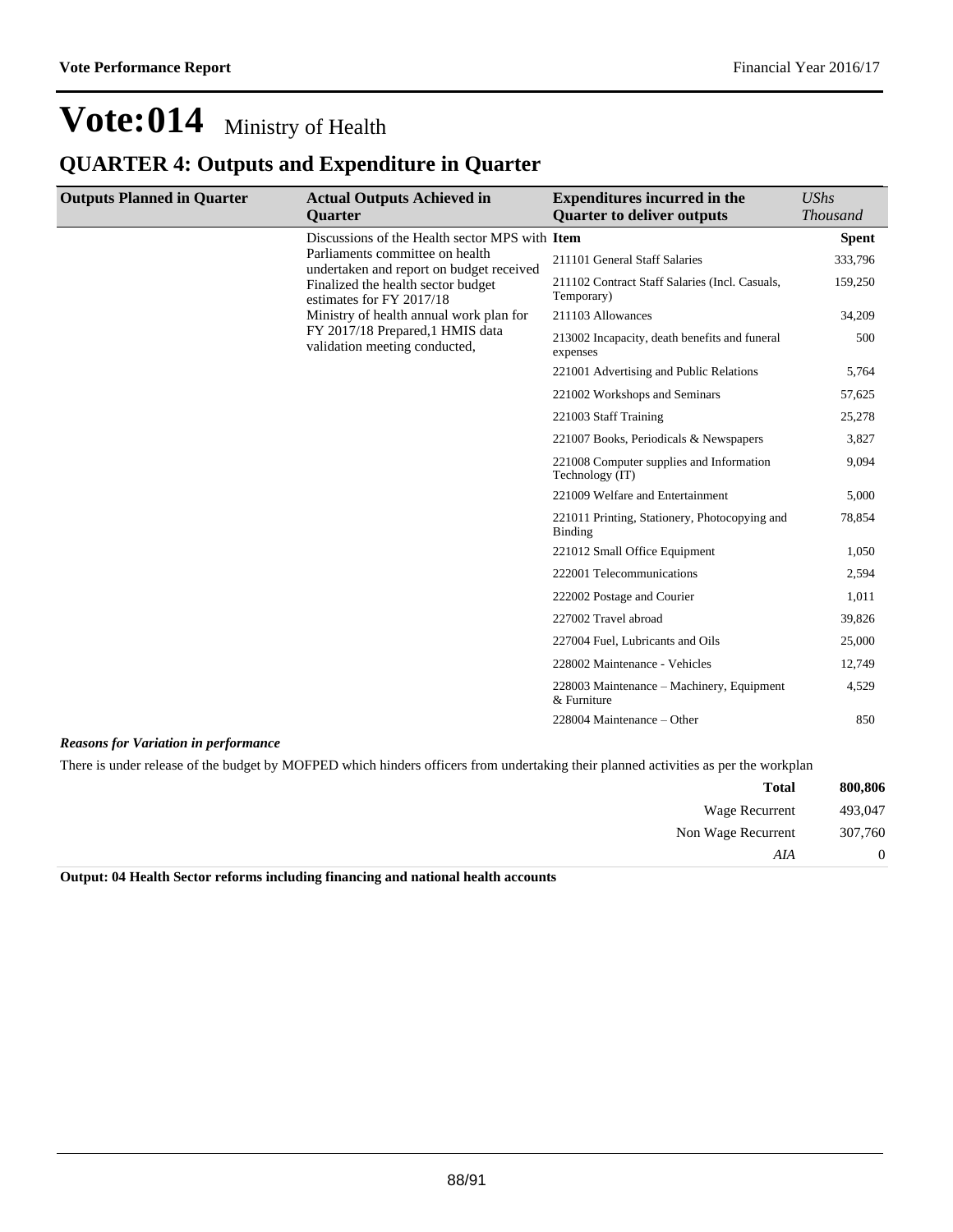### **QUARTER 4: Outputs and Expenditure in Quarter**

| <b>Outputs Planned in Quarter</b>           | <b>Actual Outputs Achieved in</b><br><b>Ouarter</b> | <b>Expenditures incurred in the</b><br><b>Quarter to deliver outputs</b> | <b>UShs</b><br><b>Thousand</b> |
|---------------------------------------------|-----------------------------------------------------|--------------------------------------------------------------------------|--------------------------------|
|                                             | NHA report for FY 2015/16 Prepared,                 | <b>Item</b>                                                              | <b>Spent</b>                   |
|                                             | Reviewed the RMNCAH training tool                   | 211103 Allowances                                                        | 21,808                         |
|                                             |                                                     | 221001 Advertising and Public Relations                                  | 3,646                          |
|                                             |                                                     | 221002 Workshops and Seminars                                            | 9,766                          |
|                                             |                                                     | 221008 Computer supplies and Information<br>Technology (IT)              | 1,487                          |
|                                             |                                                     | 221009 Welfare and Entertainment                                         | 200                            |
|                                             |                                                     | 221011 Printing, Stationery, Photocopying and<br>Binding                 | 11,949                         |
|                                             |                                                     | 225001 Consultancy Services- Short term                                  | 440                            |
|                                             |                                                     | 227001 Travel inland                                                     | 22,162                         |
|                                             |                                                     | 227002 Travel abroad                                                     | 20,829                         |
|                                             |                                                     | 227004 Fuel, Lubricants and Oils                                         | 27                             |
|                                             |                                                     | 228002 Maintenance - Vehicles                                            | 6,946                          |
| <b>Reasons for Variation in performance</b> |                                                     |                                                                          |                                |
| Inadequate funds                            |                                                     |                                                                          |                                |

| <b>Total</b>                  | 99,259           |
|-------------------------------|------------------|
| <b>Wage Recurrent</b>         | $\theta$         |
| Non Wage Recurrent            | 99,259           |
| AIA                           | $\mathbf 0$      |
| <b>Total For SubProgramme</b> | 900,066          |
| <b>Wage Recurrent</b>         | 493,047          |
| Non Wage Recurrent            | 407,019          |
| AIA                           | $\boldsymbol{0}$ |
| <b>Recurrent Programmes</b>   |                  |

#### **Subprogram: 10 Internal Audit Department**

*Outputs Provided*

#### **Output: 01 Policy, consultation, planning and monitoring services**

| IFMS system Audit, Pensions payroll      |
|------------------------------------------|
| Audit, bonded health workers payroll     |
| audit, stores audit, Interns doctors     |
| verification, PHC grants Audit, Special  |
| audits, Audit of Projects UHSSP, Italian |
| support to Karamonja, WDF                |

Quarterly internal audit report for the fourth quarter prepared and submitted to top management

| <b>Item</b>                                                  | <b>Spent</b> |
|--------------------------------------------------------------|--------------|
| 211102 Contract Staff Salaries (Incl. Casuals,<br>Temporary) | 35,637       |
| 211103 Allowances                                            | 1,920        |
| 221002 Workshops and Seminars                                | 4,000        |
| 221003 Staff Training                                        | 3,000        |
| 221007 Books, Periodicals & Newspapers                       | 500          |
| 221009 Welfare and Entertainment                             | 1,500        |
| 221010 Special Meals and Drinks                              | 339          |
| 221017 Subscriptions                                         | 6.000        |
| 227001 Travel inland                                         | 18,500       |
| 227004 Fuel, Lubricants and Oils                             | 9.500        |

#### *Reasons for Variation in performance*

na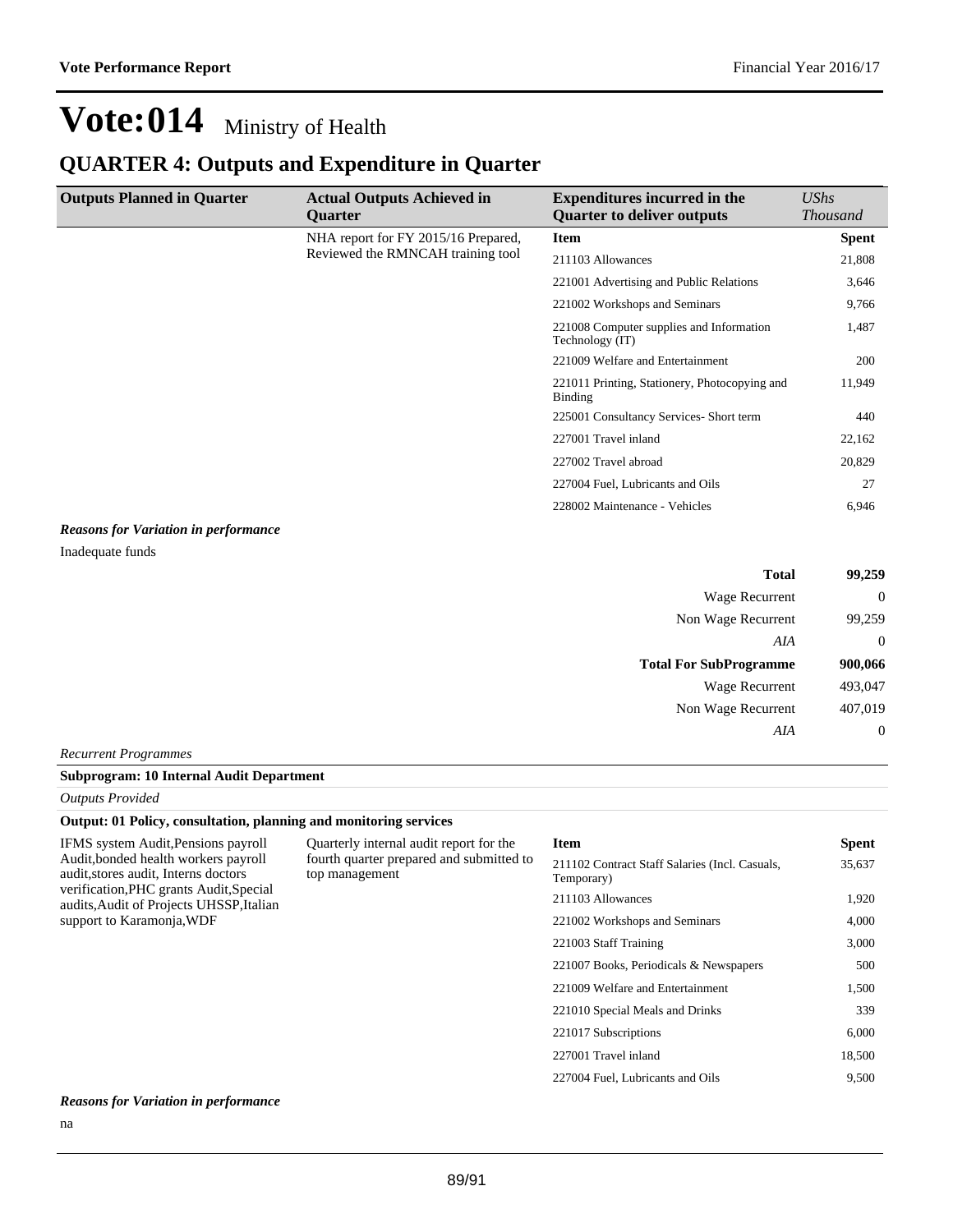### **QUARTER 4: Outputs and Expenditure in Quarter**

| <b>Outputs Planned in Quarter</b>                          | <b>Actual Outputs Achieved in</b> | <b>Expenditures incurred in the</b> | UShs            |
|------------------------------------------------------------|-----------------------------------|-------------------------------------|-----------------|
|                                                            | <b>Ouarter</b>                    | <b>Quarter to deliver outputs</b>   | <b>Thousand</b> |
|                                                            |                                   | <b>Total</b>                        | 80,896          |
|                                                            |                                   | Wage Recurrent                      | 35,637          |
|                                                            |                                   | Non Wage Recurrent                  | 45,259          |
|                                                            |                                   | AIA                                 | $\Omega$        |
|                                                            |                                   | <b>Total For SubProgramme</b>       | 80,896          |
|                                                            |                                   | Wage Recurrent                      | 35,637          |
|                                                            |                                   | Non Wage Recurrent                  | 45,259          |
|                                                            |                                   | AIA                                 | $\overline{0}$  |
| <b>Recurrent Programmes</b>                                |                                   |                                     |                 |
| <b>Subprogram: 12 Human Resource Management Department</b> |                                   |                                     |                 |

*Outputs Provided*

**Output: 19 Human Resource Management Services**

|                                 | Undertook support supervision for RRHs<br><b>HR</b> | <b>Item</b>                                                     | <b>Spent</b> |
|---------------------------------|-----------------------------------------------------|-----------------------------------------------------------------|--------------|
|                                 |                                                     | 211101 General Staff Salaries                                   | 51,338       |
|                                 |                                                     | 211102 Contract Staff Salaries (Incl. Casuals,<br>Temporary)    | 22,475       |
|                                 |                                                     | 211103 Allowances                                               | 4,991        |
|                                 |                                                     | 213001 Medical expenses (To employees)                          | 3,292        |
|                                 |                                                     | 213002 Incapacity, death benefits and funeral<br>expenses       | 8,000        |
|                                 |                                                     | 221001 Advertising and Public Relations                         | 10,000       |
|                                 |                                                     | 221007 Books, Periodicals & Newspapers                          | 1,860        |
|                                 |                                                     | 221008 Computer supplies and Information<br>Technology (IT)     | 47           |
|                                 |                                                     | 221009 Welfare and Entertainment                                | 5,020        |
|                                 |                                                     | 221011 Printing, Stationery, Photocopying and<br><b>Binding</b> | 12,008       |
|                                 |                                                     | 222001 Telecommunications                                       | 440          |
|                                 |                                                     | 222003 Information and communications<br>technology (ICT)       | 1,600        |
|                                 |                                                     | 227001 Travel inland                                            | 1,409        |
|                                 |                                                     | 227002 Travel abroad                                            | 1,000        |
|                                 |                                                     | 227004 Fuel, Lubricants and Oils                                | 6,700        |
|                                 |                                                     | 228002 Maintenance - Vehicles                                   | 8,610        |
|                                 |                                                     | 282103 Scholarships and related costs                           | 11,424       |
| ns for Variation in nerformance |                                                     |                                                                 |              |

#### *Reasons for Variation in performance*

na

| 150,213        | <b>Total</b>       |
|----------------|--------------------|
| 73,813         | Wage Recurrent     |
| 76,400         | Non Wage Recurrent |
| $\overline{0}$ | AIA                |
|                |                    |

*Outputs Funded*

**Output: 53 Support to the Recruitment of Health Workers at HC III and IV**